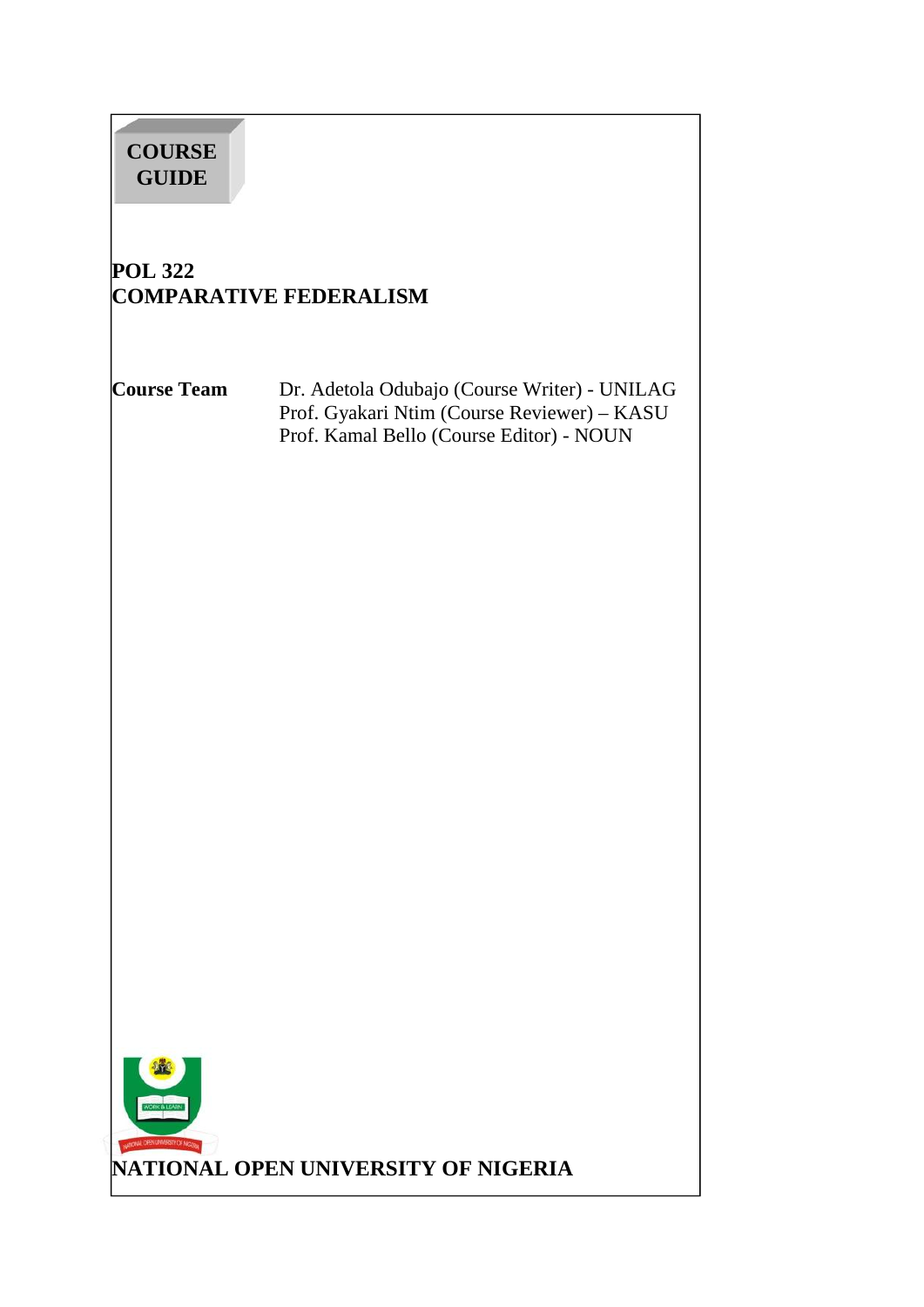National Open University of Nigeria **Headquarters** University Village Plot 91, Cadastral Zone Nnamdi Azikiwe Expressway Jabi, Abuja

LAGOS OFFICE 14/16 Ahmadu Bello Way Victoria Island Lagos

Email: centralinfo@nou.edu.ng URL: www.nou.edu.ng

National Open University of Nigeria 2013 First Printed 2013 Revised 2020 Reprinted 2020

ISBN: 978-058-949-X

All Rights Reserved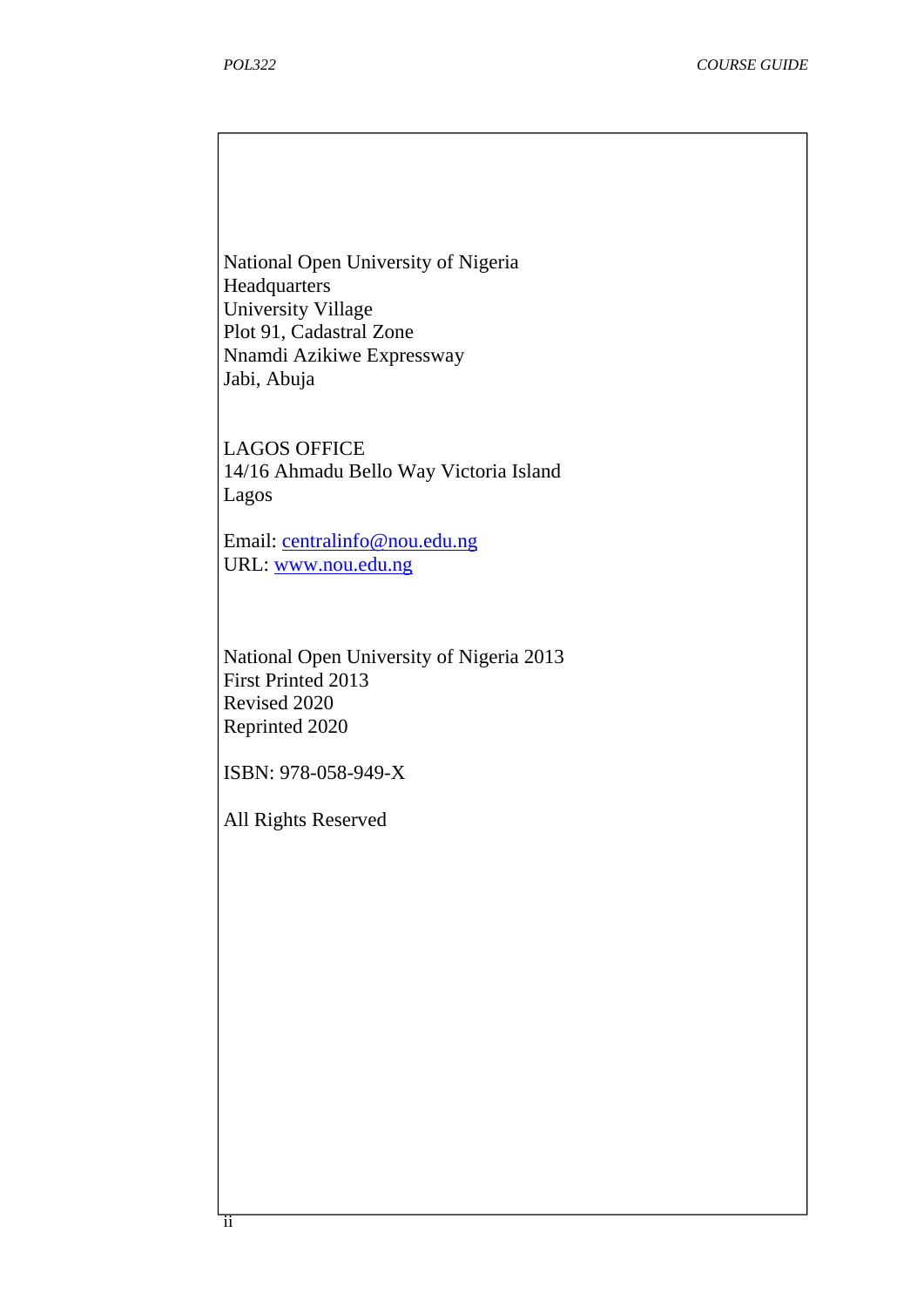# **COURSE DESCRIPTION**

There has been a tremendous increase in the number of states globally that have adopted federal system of government. This has been accentuated by the heterogeneous nature of states. Modern states comprise people of diverse cultures, religious beliefs and vast expanse of territory. The adoption of unitary or centralised system of government therefore, becomes unacceptable to the population. Besides, the functions of modern governments have become so enormous that there is need for distribution between the universe and the component units. With large number of contemporary federal states, the need has arisen for comparisons to be made on the basis of sub-regions, regions and

continents. This has given birth to this course; Comparative Federalism.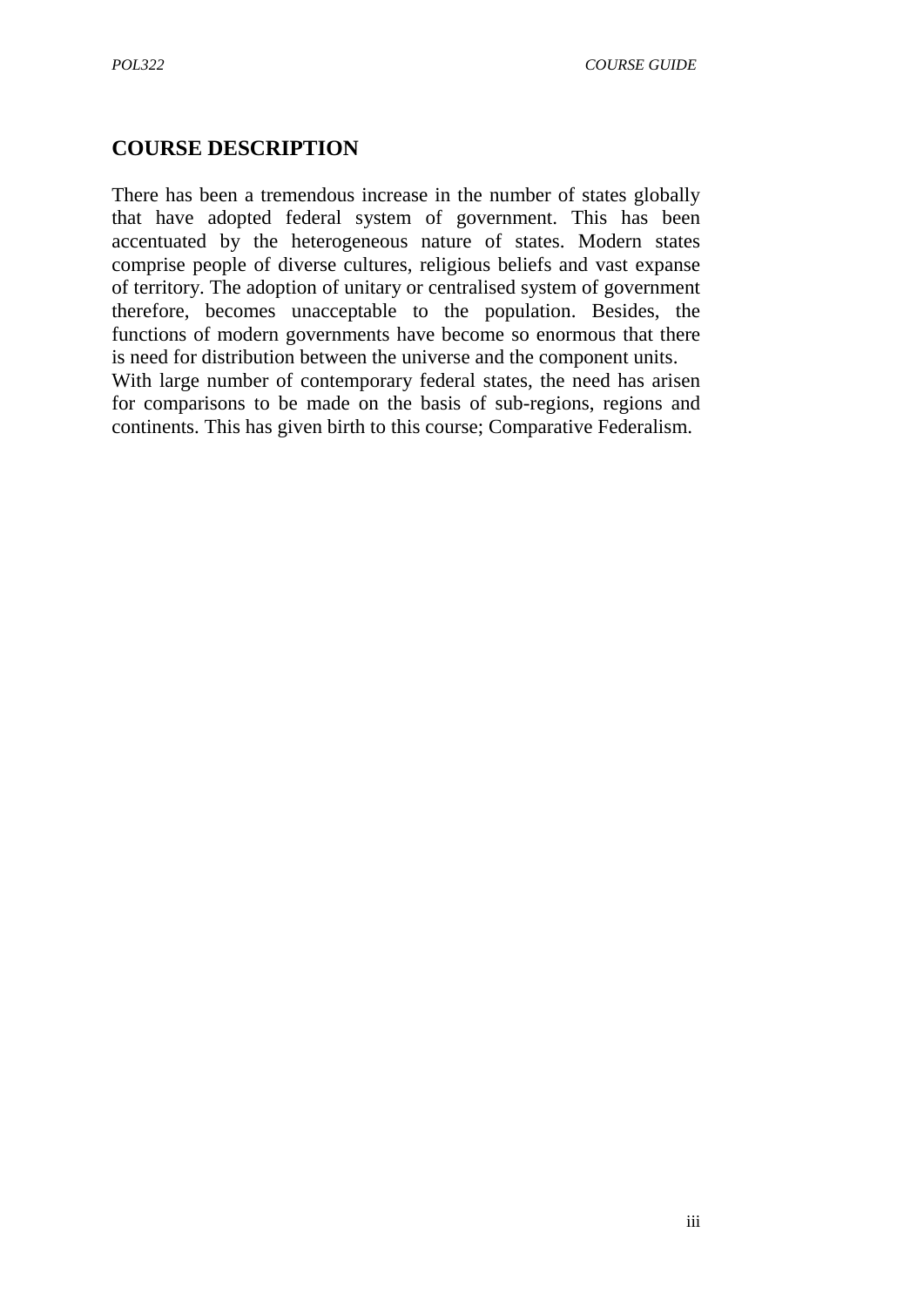# **CONTENTS PAGE**

| V                |
|------------------|
| V                |
| V                |
| V                |
| $\mathbf{V}$     |
| V1               |
| vii              |
| V11              |
| V11              |
| vii              |
| V111             |
| .<br><b>V111</b> |
| 1X               |
| X                |
| X                |
| X                |
| X11              |
| X11              |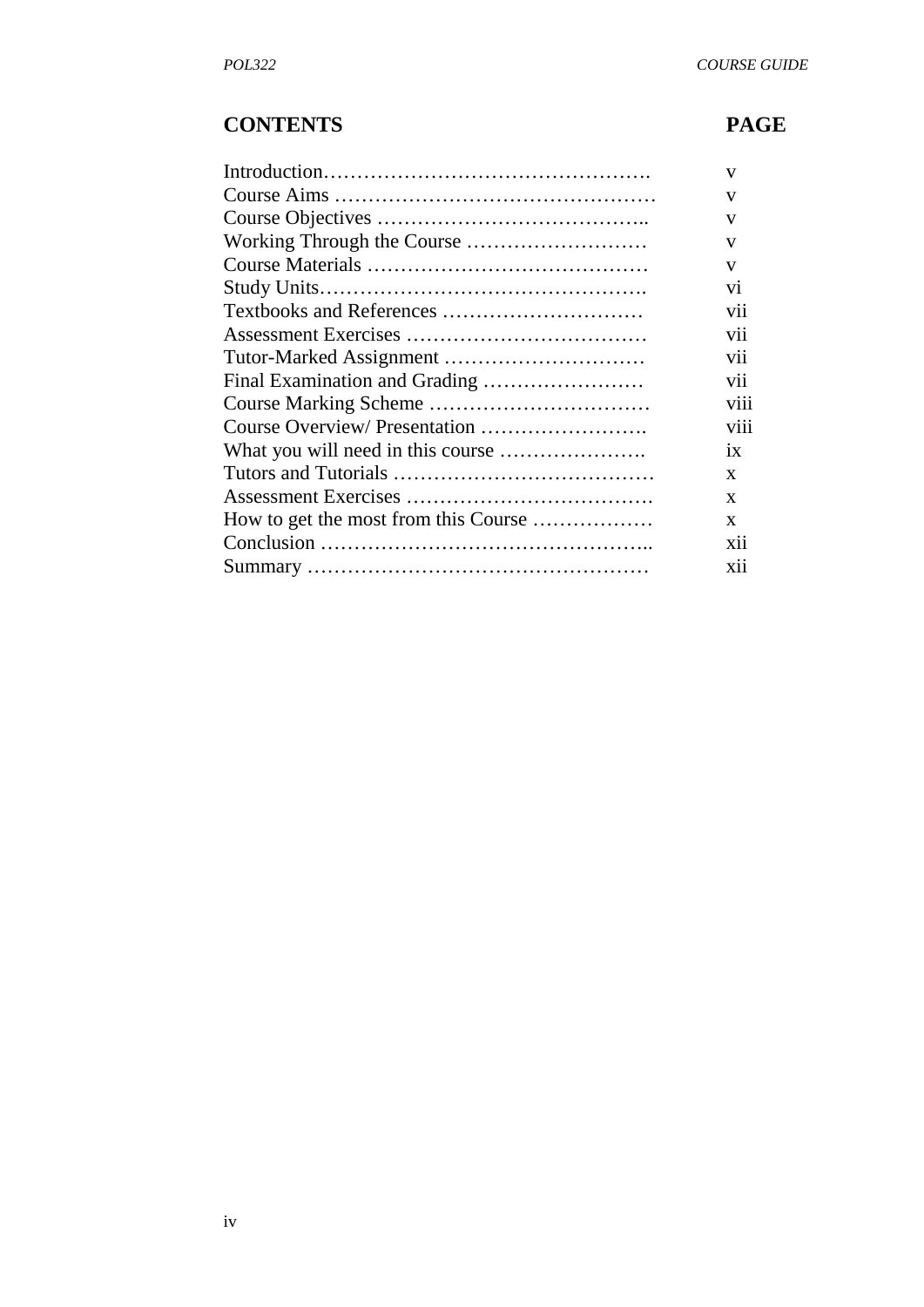# **INTRODUCTION**

POL 322 is a 300 Level Course which tries to compare federalism within the state, sub-region and continents. Just as democracy, there are matured and maturing federalist states. In states like Nigeria, the long stay of the military in politics has adversely affected the practice of federalism. The Course is designed in the form of Modules and commences with an Introduction which highlights the meaning of Comparative Federalism. There are four Modules in all. The second Module deals with Characteristics of Federal States while the third and fourth Modules cover peculiarities of Federal States and Comparative Issues in Federalism respectively. It must be pointed out that each Module is further sub-divided into Units providing instructional materials. Besides, the Unit provides the content and guidelines of the courses. To crown it all, there are Self-Assessment Exercises and other reading materials to consult to supplement the various Modules.

# **COURSE AIMS AND OBJECTIVES**

The primary aim of this course is to make students of Political Science comprehend what comparative federalism is all about and be able to compare and contrast its practice across the various states in the world. The specific objectives to be achieved include the following;

- i) To provide students with knowledge to understand the practice of federalism in selected states.
- ii) To enable students know the factors that will obstruct the practice of federalism between/among states.
- iii) To stimulate the interest of students in the study of comparative federalism.

Students are to bear in mind that besides the Aims and Objectives stated above, there will be specific objectives at the beginning of each unit to keep them on track. Students are advised to work assiduously for the attainment of all the objectives in each unit.

# **WORKING THROUGH THE COURSE**

As stated above, students must work hard to be able to finish the study units and the relevant materials provided. As part of your assessment, you will be required to submit a written assignment. Then at the end of the Semester you must write a Final Examination .In a nutshell, working through the course, you will be provided with the following :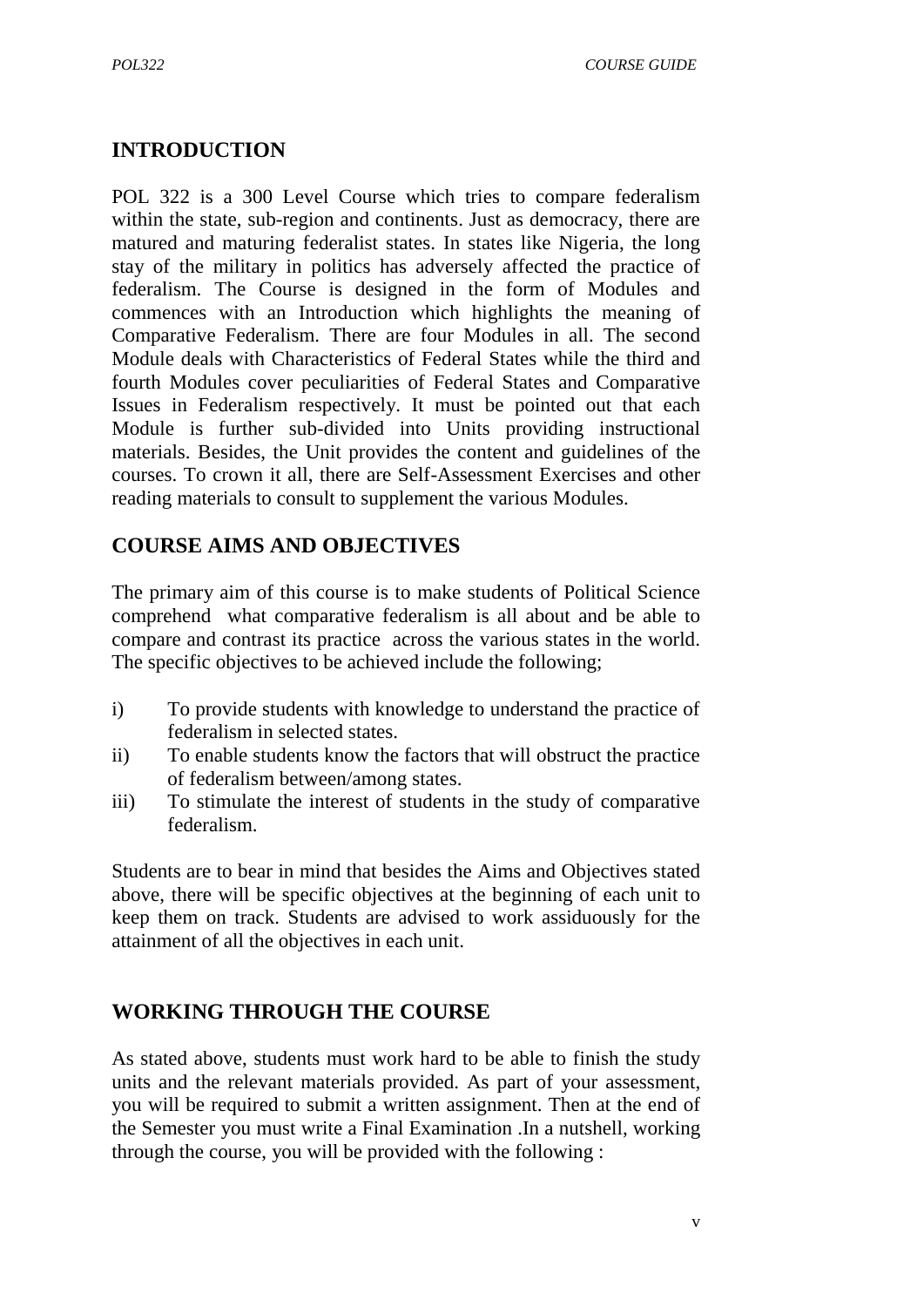- i) Course Guide
- ii) Study Units
- iii) Text books and
- (iv) Assignment.

## **STUDY UNITS**

This comprises 20 Study Units as follows:

#### **MODULE 1: Meaning of Comparative Federalism**

- Unit 1 Conceptual Clarification
- Unit 2 Origins of Federalism
- Unit 3 Structure of Federalism
- Unit 4 Institutions of Federalism
- Unit 5 Terms and Concepts of Federalism

#### **MODULE 2 Characteristics of Federal States**

- Unit 1 Heterogeneity/Diversity/Accommodation
- Unit 2 Majority/Minority Debate and Identity Politics
- Unit 3 Devolution of Powers and the Principle of Autonomy
- Unit 4 Representation, Marginalisation and Political Power Relations
- Unit 5 Fiscal Relations

#### **MODULE 3 Peculiarities of Federal States**

- Unit 1 Nigeria
- Unit 2 United States of America
- Unit 3 Switzerland
- Unit 4 India
- Unit 5 Brazil

#### **MODULE 4 Comparative Issues in Federalism**

- Unit 1 Constitutionalism
- Unit 2 Intra-Governmental Relations
- Unit 3 Decentralisation
- Unit 4 Inter-Governmental Relations
- Unit 5 Democracy

From the forgoing you can observe that the course commences from the fundamental to the advanced and complex form. Students are advised to adhere to all the instructions to the letter. To facilitate comprehension, Self-assessment tests are provided for you to evaluate, to put yourself on a scale to see if you really understand what you are reading. To crown it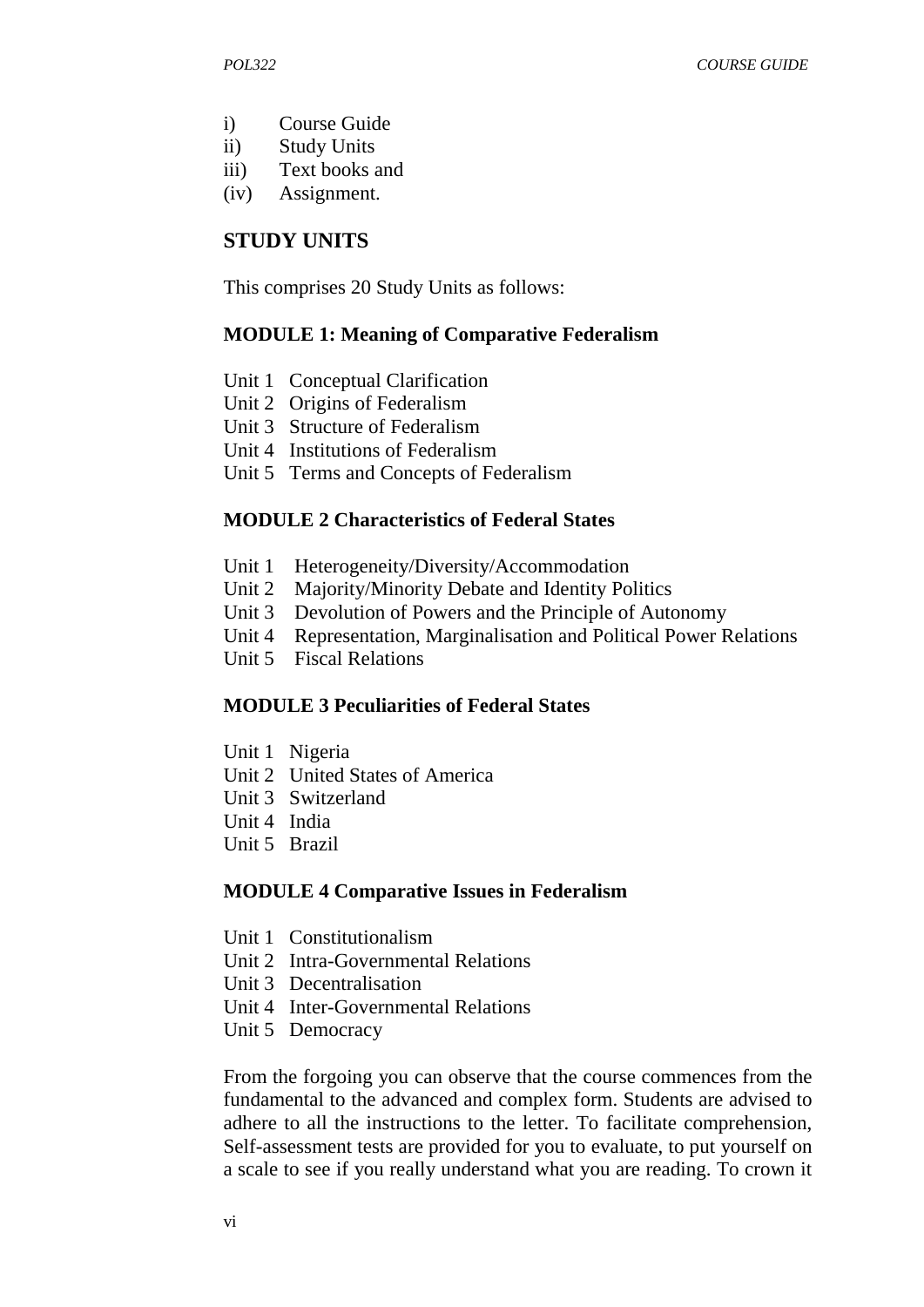all, there are Tutor-Marked Assignments to facilitate your study.

# **TEXTBOOKS AND REFERENCES**

At the end of each Unit, you will discover a list of relevant reference textbooks to further enrich your knowledge about the course. Endeavour to consult them to enable you come out with flying colours in your Examination. The materials if consulted will also go a long way to enable you do well in all your assignments. Remember that a good score in your assignment will lay a solid foundation for a good grade in the course.

# **ASSESSMENT**

There are two kinds of assessment in this course viz. Self-Assessment Exercises (SAEs) and the Tutor–Marked Assessment (TMA) questions. Your answers to the SAEs are not to be submitted but they are also important since they give you an opportunity to assess your own understanding of the course content. Tutor-Marked Assessments (TMAs) on the other hand are to be carefully answered and kept in your Assignment File for submission and marking. This will count for 30% of your total

Score in the course.

# **TUTOR-MARKED ASSIGNMENT**

At the end of each unit you will find Tutor-Marked Assignments. There is an average of two Tutor-Marked Assignments per unit. This will allow you to engage the course as robustly as possible. You need to attempt three Tutor-Marked Tests (TMAs) of which will be marked and recorded as part of your total course grade. This will account for 10% each, making a total of 30%. When you complete your assignments, send them including your form to the tutor for formal assessment on or before the deadline.

Self-assessment exercises are also provided in each unit. The exercises should help you evaluate your understanding of the materials so far. These are not to be submitted. You will find answers to these within the units they are intended for.

# **FINAL EXAMINATION AND GRADING**

There will be a Final Examination at the end of the course. The Examination carries a total of 70% of the total course grade. The Examination will reflect the contents of what you have learnt and Self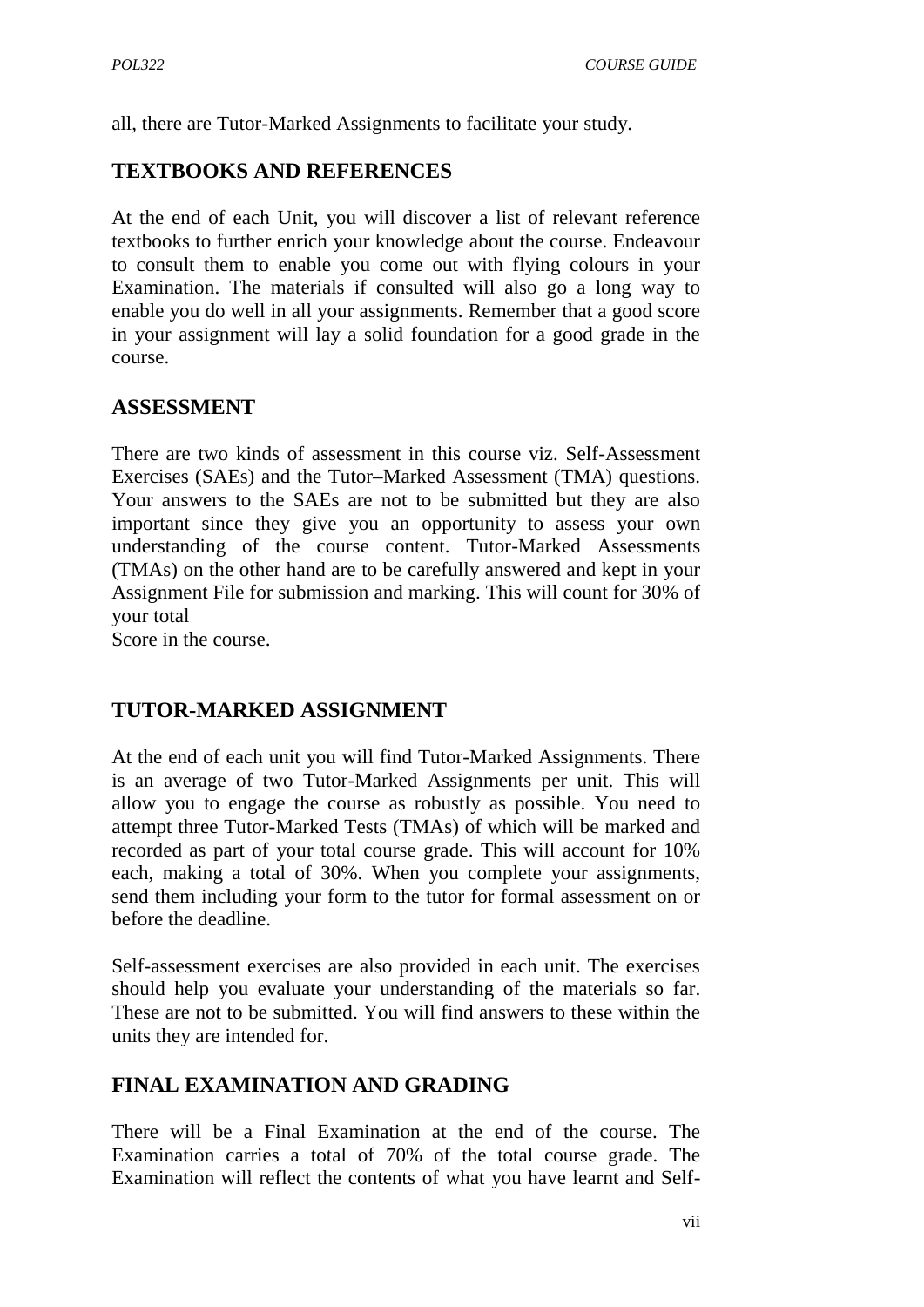Assessments and Tutor-Marked Assignments. You therefore, need to revise your course materials before -hand.

# **COURSE MARKING SCHEMES**

The following table sets out how the actual course marking is broken down.

| <b>ASSESSMENT</b>                              | <b>MARKS</b>                                             |
|------------------------------------------------|----------------------------------------------------------|
|                                                | Three Tutor-Marked Tests Each TMA carries 10% then total |
| (TMAs) are to be submitted for $\sigma$ of 30% |                                                          |
| marking)                                       |                                                          |
| <b>Final Examination</b>                       | 70% of overall course score                              |
| <b>Total</b>                                   | 100% course score                                        |

# **COURSE OVERVIEW PRESENTATION SCHEME**

| Units           | 1 REDERT LITTLE TO<br>Title of Work      | Week           |                 |
|-----------------|------------------------------------------|----------------|-----------------|
|                 |                                          | Activit        | Assignme        |
|                 |                                          |                | nt              |
|                 |                                          | y              | $(End-of-$      |
|                 |                                          |                | Unit)           |
| Course          | <b>COMPARATIVE</b>                       |                |                 |
| Guide           | <b>FEDERALISM</b>                        |                |                 |
|                 |                                          |                |                 |
|                 |                                          |                |                 |
| <b>MODULE 1</b> | <b>Meaning</b><br>of<br>Comparative      |                |                 |
|                 | <b>Federalism</b>                        |                |                 |
| Unit 1          | Conceptual Clarification                 | Week           | Assignme        |
|                 |                                          | 1              | nt1             |
| Unit 2          | Origins of Federalism                    | Week           | Assignme        |
|                 |                                          | $\overline{2}$ | nt1             |
| Unit 3          | <b>Structure of Federalism</b>           | Week           | Assignme        |
|                 |                                          | 3              | nt1             |
| Unit 4          | <b>Institutions of Federalism</b>        | Week           | Assignme        |
|                 |                                          | $\overline{4}$ | nt <sub>1</sub> |
| Unit 5          | Terms<br>and<br>Concepts<br>in           | Week           | Assignme        |
|                 | Federalism                               | 5              | nt <sub>1</sub> |
| <b>MODULE 2</b> | <b>Characteristics of Federal States</b> |                |                 |
| Unit 1          | Heterogeneity/Diversity/Accomm           | Week           | Assignme        |
|                 | odation                                  | 6              | nt1             |
| Unit 2          | Majority/Minority<br>Debate<br>and       | Week           | Assignme        |
|                 |                                          | 7              | nt1             |
|                 | <b>Identity Politics</b>                 | Week           |                 |
| Unit 3          | Devolution of Powers and the             |                | Assignme        |
|                 | 8<br>Principles of Autonomy              |                | nt1             |
| Unit 4          | Representation,<br>Marginalisation       | Week           | Assignme        |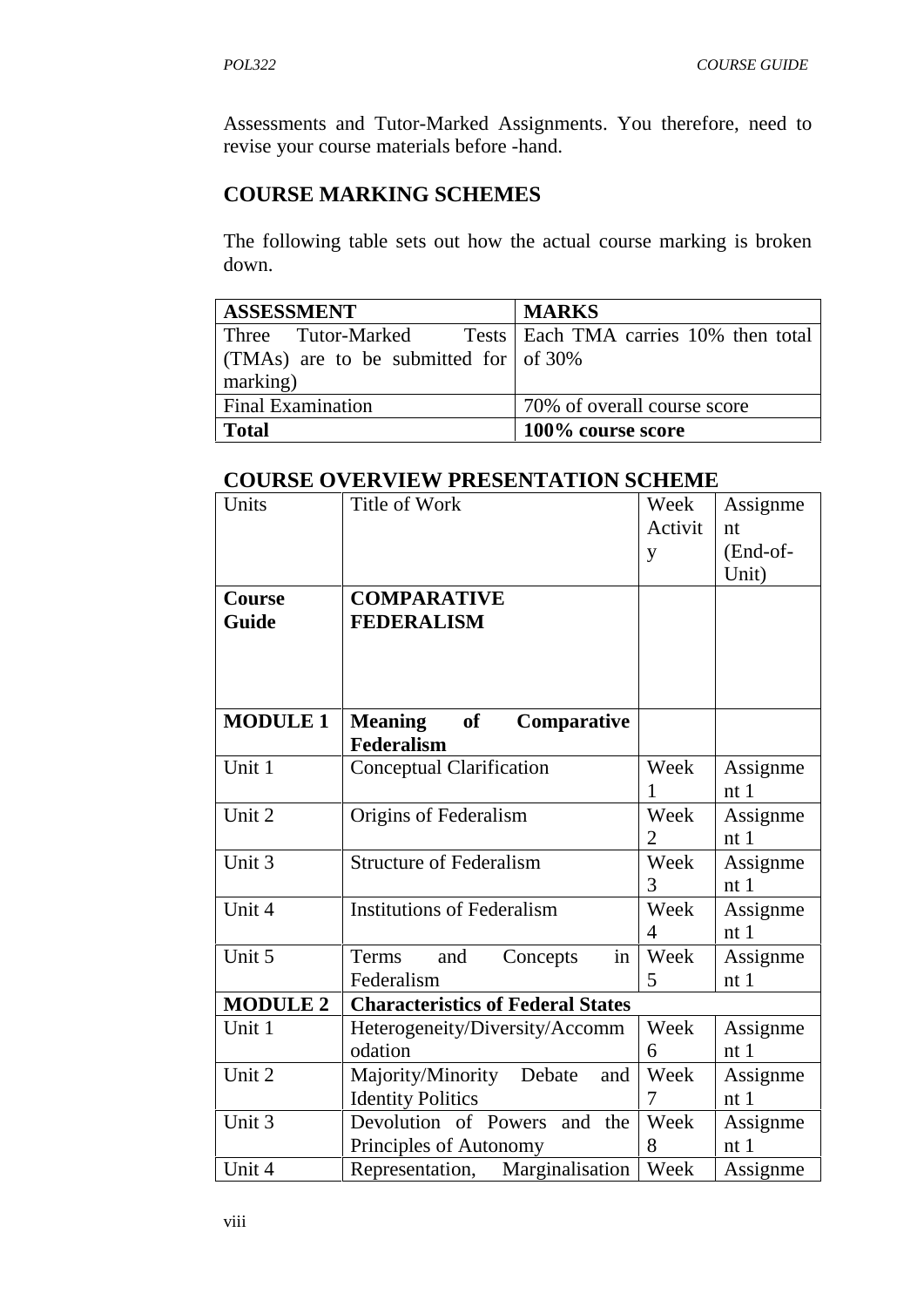|                 | and Political Power Relations           | 9    | nt1             |
|-----------------|-----------------------------------------|------|-----------------|
|                 |                                         |      |                 |
| Unit 5          | <b>Fiscal Relations</b>                 | Week | Assignme        |
|                 |                                         | 10   | nt1             |
| <b>MODULE 3</b> | <b>Peculiarities of Federal States</b>  |      |                 |
| Unit 1          | Nigeria                                 | Week | Assignme        |
|                 |                                         | 11   | nt1             |
| Unit 2          | <b>United States of America</b>         | Week | Assignme        |
|                 |                                         | 12   | nt <sub>1</sub> |
| Unit 3          | Switzerland                             | Week | Assignme        |
|                 |                                         | 13   | nt1             |
| Unit 4          | India                                   | Week | Assignme        |
|                 |                                         | 14   | nt1             |
| Unit 5          | <b>Brazil</b>                           | Week | Assignme        |
|                 |                                         | 15   | nt <sub>1</sub> |
| <b>MODULE 4</b> | <b>Comparative Issues in Federalism</b> |      |                 |
| Unit 1          | Constitutionalism                       | Week | Assignme        |
|                 |                                         | 16   | nt1             |
| Unit 2          | <b>Intra-Governmental Relations</b>     | Week | Assignme        |
|                 |                                         | 17   | nt1             |
| Unit 3          | Decentralisation                        | Week | Assignme        |
|                 |                                         | 18   | nt1             |
| Unit 4          | <b>Inter-Governmental Relations</b>     | Week | Assignme        |
|                 |                                         | 19   | nt1             |
| Unit 5          | Democracy                               | Week | Assignme        |
|                 |                                         | 20   | nt <sub>1</sub> |

# **WHAT YOU WILL NEED FOR THE COURSE**

This course builds on what you have learnt in the 100 Levels. It will be helpful if you try to review what you studied earlier. Second, you may need to purchase one or two texts recommended as important for your mastery of the course content. You need quality time in a study friendly environment every week. If you are computer–literate (which ideally you should be), you should be prepared to visit recommended websites. You should also cultivate the habit of visiting reputable physical libraries accessible to you.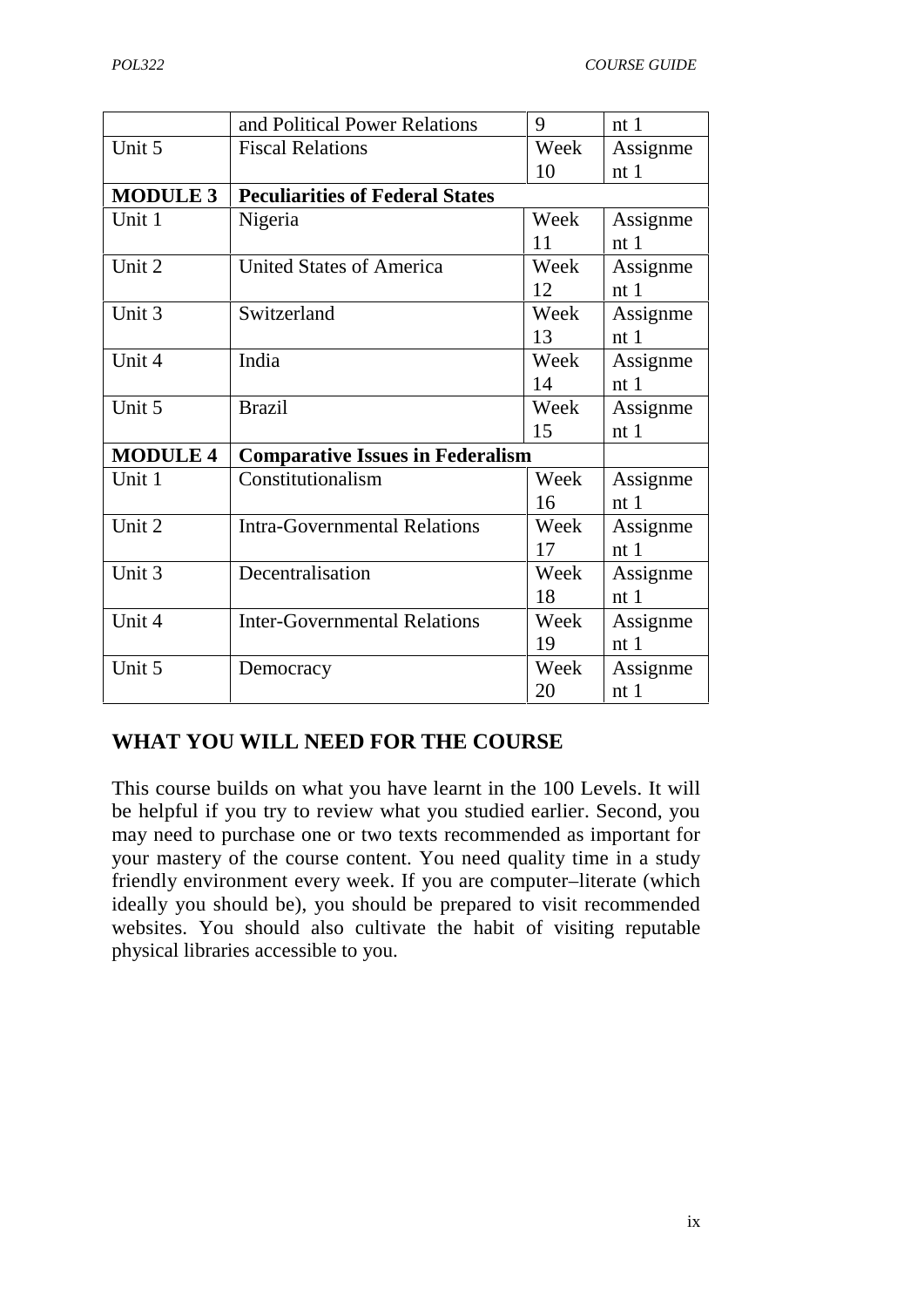#### **TUTORS AND TUTORIALS**

There are 15 hours of tutorials provided in support of the course. You will be notified of the dates and location of these tutorials, together with the name and phone number of your tutor as soon as you are allocated a tutorial group. Your tutor will mark and comment on your assignments, and keep a close watch on your progress. Be sure to send in your Tutor-Marked assignments promptly, and feel free to contact your tutor in case of any difficulty with your self–assessment exercise, tutor–marked assignment or the grading of an assignment. In any case, you are advised to attend the tutorials regularly and punctually. Always take a list of such prepared questions to the tutorials and participate actively in the discussions.

#### **FINAL EXAMINATION AND GRADING**

The final examination for **POL 322: Comparative Federalism** will be of three hours duration and have a value of 70% of the total course grade. The examination will consist of multiple choices and fill in–the–gaps questions which will reflect the practice exercises and tutor–marked assignments you have previously encountered. All areas of the course will be assessed. It is important that you use adequate time to revise the entire course. You may find it useful to review your tutor-marked assignments before the examination. The final examination covers information from all aspects of the course.

#### **HOW TO GET THE MOST FROM THIS COURSE**

- 1. There are 20 units in this course. You are to spend one week in each unit. In distance learning, the study units replace the university lecture. This is one of the greatest advantages of distance learning; you can read and work through specially designed study materials at your own pace, and at a time and place that suites you best. Think of it as reading the lecture instead of listening to the lecturer. In the same way a lecturer might give you some reading to do. The study units tell you when to read and which are your text materials or recommended books. You are provided with exercises to do at appropriate points, just as a lecturer might give you in a class exercise.
- 2. Each of the study units follows a common format. The first item is an introduction to the subject–matter of the unit, and how a particular unit is integrated with other units and the course as a whole. Next to this is a set of learning objectives. These objectives let you know what you should be able to do, by the time you have completed the unit. These learning objectives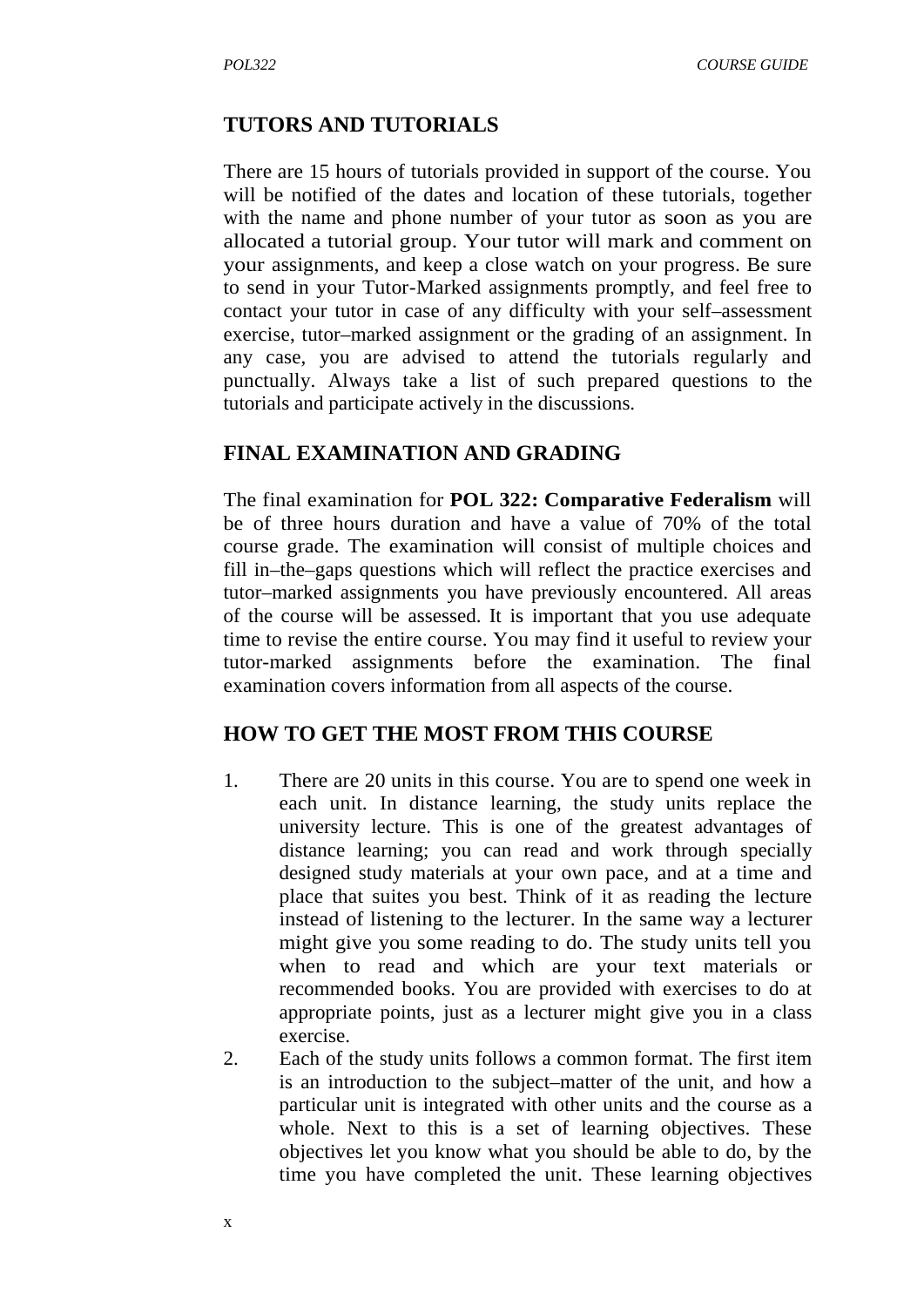are meant to guide your study. The moment a unit is finished, you must go back and check whether you have achieved the objectives. If this is made a habit, then you will significantly improve your chance of passing the course.

- 3. The main body of the unit guides you through the required reading from other sources. This will usually be either from your reference or from a reading section.
- 4. The following is a practical strategy for working through the course. If you run into any trouble, put a call through your tutor or visit the study centre nearest to you. Remember that your tutor's job is to help you. When you need assistance, do not hesitate to call and ask your tutor to provide you necessary assistance.
- 5. Read this course guide thoroughly. It is your first assignment.
- 6. Organise a study schedule Design a 'Course Overview' to guide you through the course. Note the time you are expected to spend on each unit and how the assignments relate to the units.
- 7. Important information; e.g. details of your tutorials and the date of the first day of the semester is available at the study centre.
- 8. You need to gather all the information into one place, such as your diary or a wall calendar. Whatever method you choose to use, you should decide on and write in your own dates and schedule of work for each unit.
- 9. Once you have created your own study schedule, do everything to stay faithful to it.
- 10. The major reason that students fail is that they get behind in their coursework. If you get into difficulties with your schedule, please let your tutor or course coordinator know before it is too late for help.
- 11. Turn to Unit 1, and read the introduction and the objectives for the unit.
- 12. Assemble the study materials. You will need your references for the unit you are studying at any point in time.
- 13. As you work through the unit, you will know what sources to consult for further information.
- 14. Visit your study centre whenever you need up-to-date information.
- 15. Well before the relevant online TMA due dates, visit your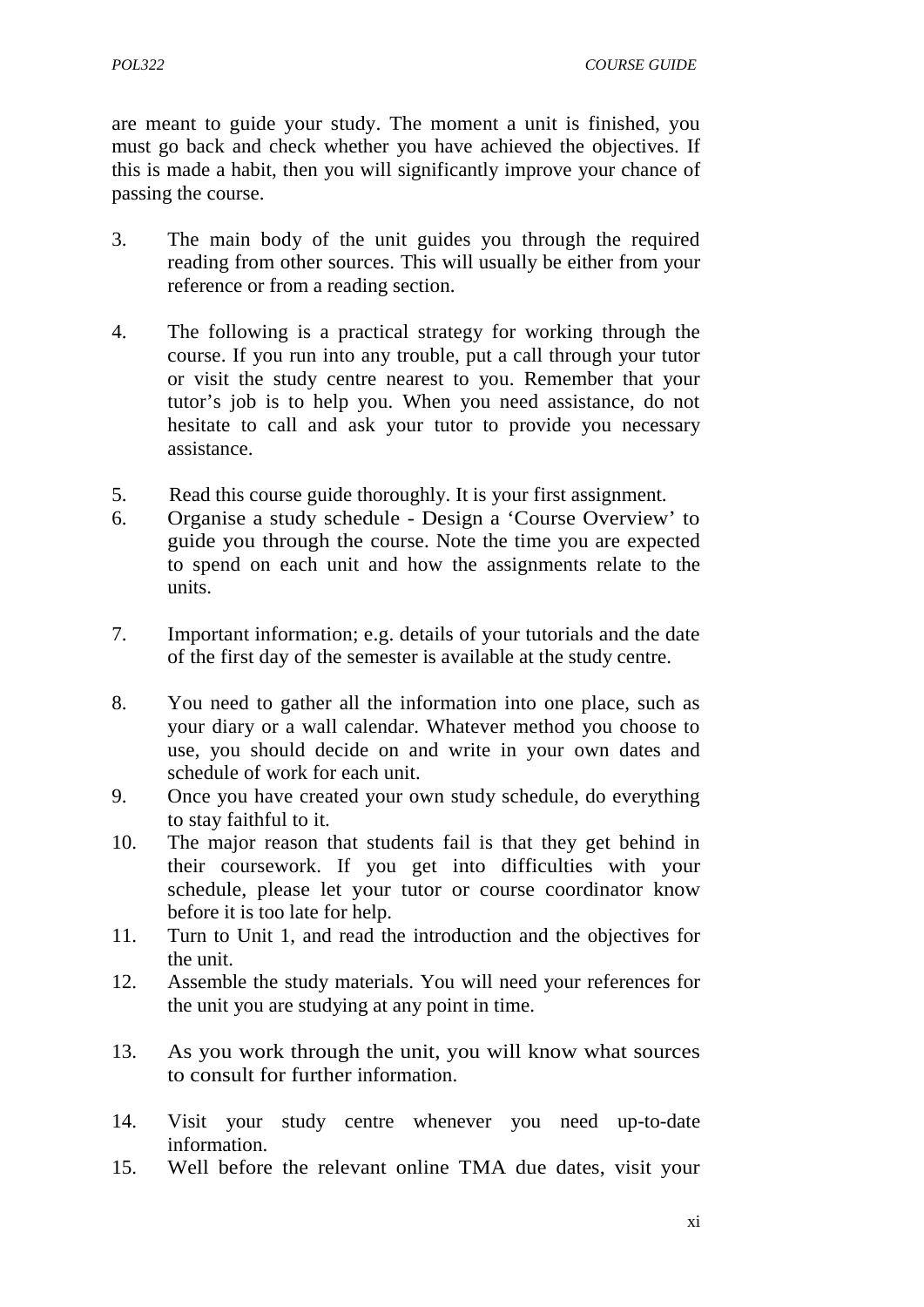study centre for relevant information and updates. Keep in mind that you will learn a lot by doing the assignment carefully. They have been designed to help you meet the objectives of the course and, therefore, will help you pass the examination.

- 16. Review the objectives for each study unit to confirm that you have achieved them. If you feel unsure about any of the objectives, review the study materials or consult your tutor. When you are confident that you have achieved a unit's objectives, you can start on the next unit. Proceed unit by unit through the course and try to space your study so that you can keep yourself on schedule.
- 17. After completing the last unit, review the course and prepare yourself for the Final Examination. Check that you have achieved the unit objectives (listed at the beginning of each unit) and the course objectives (listed in the course guide).

# **CONCLUSION**

This is a theory course but you will get the best out of it if you cultivate the habit of relating it to political issues in domestic and international arena.

# **SUMMARY**

"Comparative Federalism" introduces you to general understanding of the current dynamics of Federalism as practiced within the state, sub-region, region and continents. All the basic course materials that you need to successfully complete the course are provided. At the end, you will be able to:

- explain vividly the concept of Comparative Federalism;
- demonstrate knowledge of the characteristics of federal states;
- comprehend the peculiarities of federal states and
- expatiate the concept democracy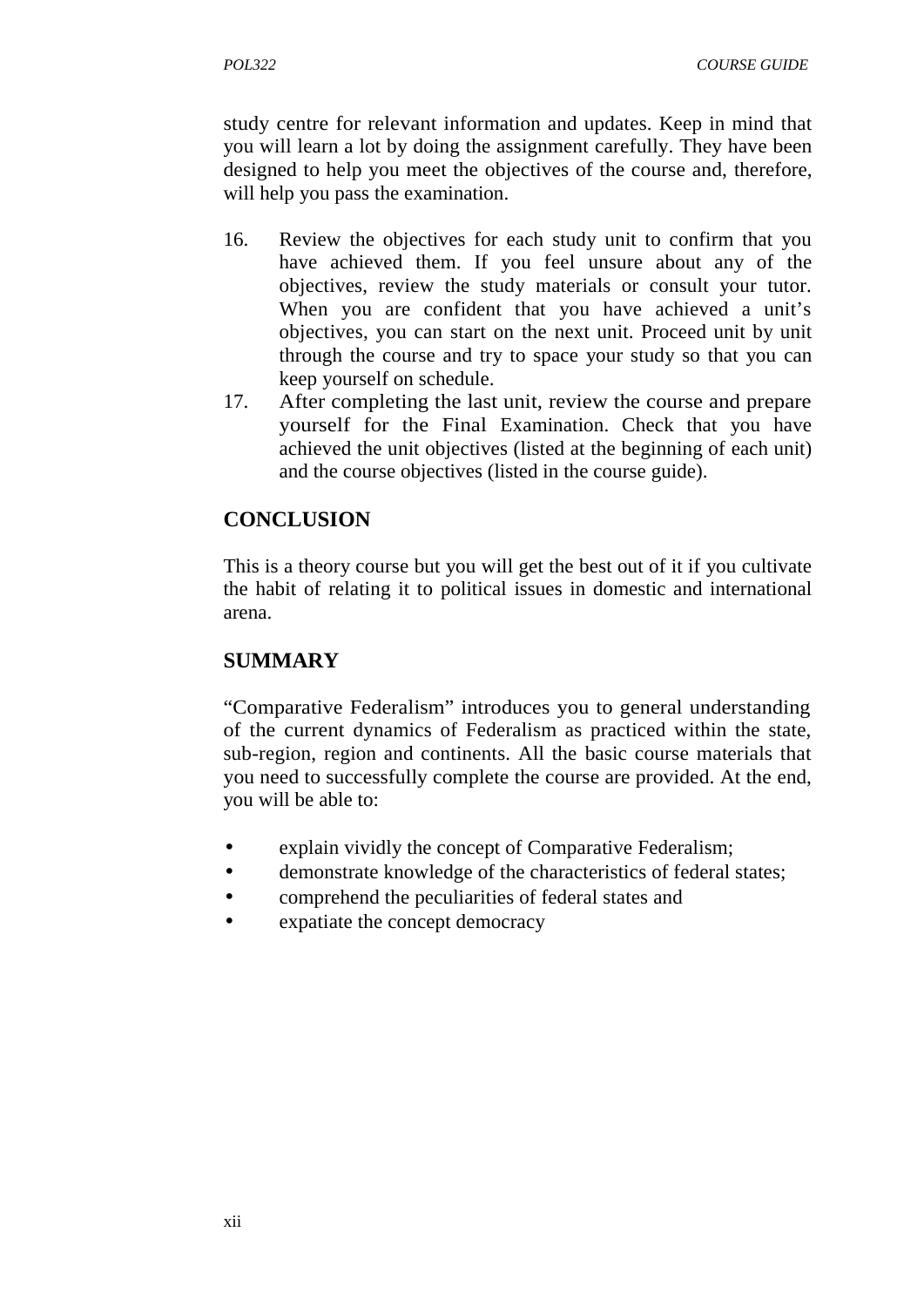## **ACRONYMNS**

| NAFONorth Atlantic Fisheries Organisation |
|-------------------------------------------|
|                                           |
|                                           |
|                                           |
|                                           |
|                                           |
|                                           |
|                                           |

#### **REFERENCES**

- A.B Akinyemi (Ed.) Readings on Federalism. Ibadan: University Press.
- Abonyin, N. (2006). Inter-governmental Relations in Democratic Federations. Enugu: John Jacob's Classic Publishers.
- Adamolekun, L. and Ayo, S. (1989). The Evolution of the Nigerian Federal Administration System. *Publius*. Winter.
- Afonso, J. (2004), The Relations Between Different Levels of Government in Brazil, *Cepal Review*, 84. December, 133 – 155.
- Ahmad, E. and G. Brosio (Eds.). 2009. *Does Decentralisation Enhance Service Delivery and Poverty Reduction?* Cheltenham: Edward Elgar.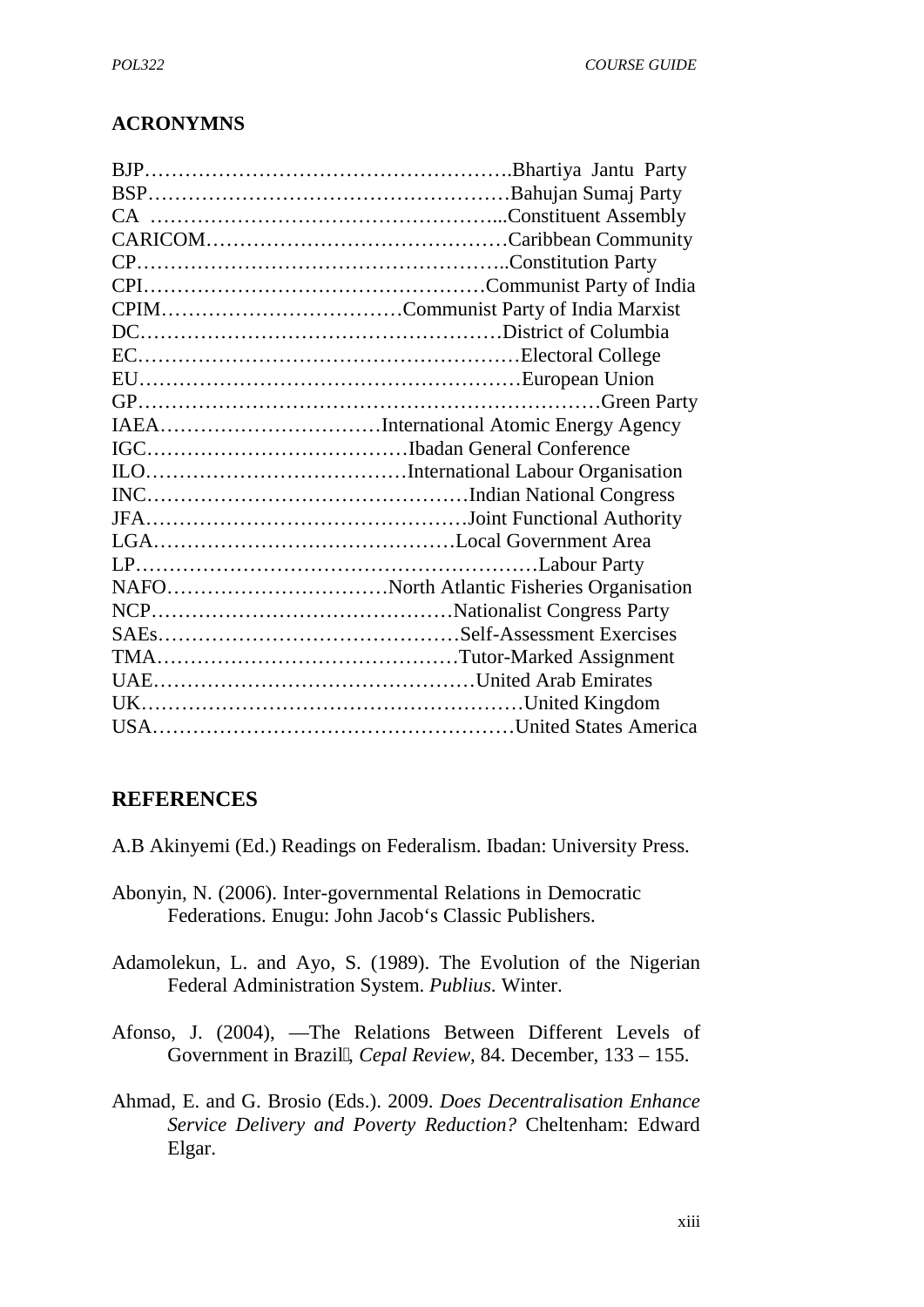- Akindele, S. & Olaopa, K. (2002). Fiscal Federalism and Local Government Finance in Nigeria: An Examination of Revenue, Rights and Fiscal Jurisdiction. In F. Omotoso (Ed.) Contemporary Issues in Public Administration. Lagos: Bolabay Publications.
- Amissah, A. (1981). The Contribution of the Courts to Government: A West African View. Oxford: OUP
- Anderson, W. (1960). Intergovernmental Relations in Review. Minneapolis: University of Minnesota Press.
- Appadori, A. (2004). The Substance of Politics. Oxford: Oxford University Press,
- Aubert, J. (1974). Petite Histoire Constitutionnelle de la Suisse. Berne: Francke.
- Ayoade, J. (1993). Federalism in Nigeria- Problems with the Solution, Faculty Lecture. University of Ibadan.
- Ball, T. & Pocock, J. (1988). Conceptual Change and the Constitution. London:
- Barankay, I. and B. Lockwood. 2007. Decentralisation and the productive efficiency of government: Evidence from Swiss cantons. *Journal of Public Economics*, 91: 1197– 1218.
- Basta-Fleiner, L. and Fleiner, T. (2000). Federalism and Multi ethnic States- The Case of Switzerland. Basel: Helbing & Lichterhahn.
- Beer, S. (1993). To Make a Nation: the Rediscovery of American Federalism. Cambridge, MA: Harvard University Press.
- Beer, S. (1993). To Make a Nation: The Rediscovery of American Federalism. Cambridge: The Belknap Press.
- Berger, R. (1973). Impeachment: The Constitutional Problems. Cambridge: University Press.
- Brennan, G. & Hamlin, A. (1994). A Revisionist View of the Separation of Powers. Journal of Theoretical Politics, Vol. 6, No. 3, July.

Bryce, J. (1921). Modern Democracies*.* New York: Macmillan.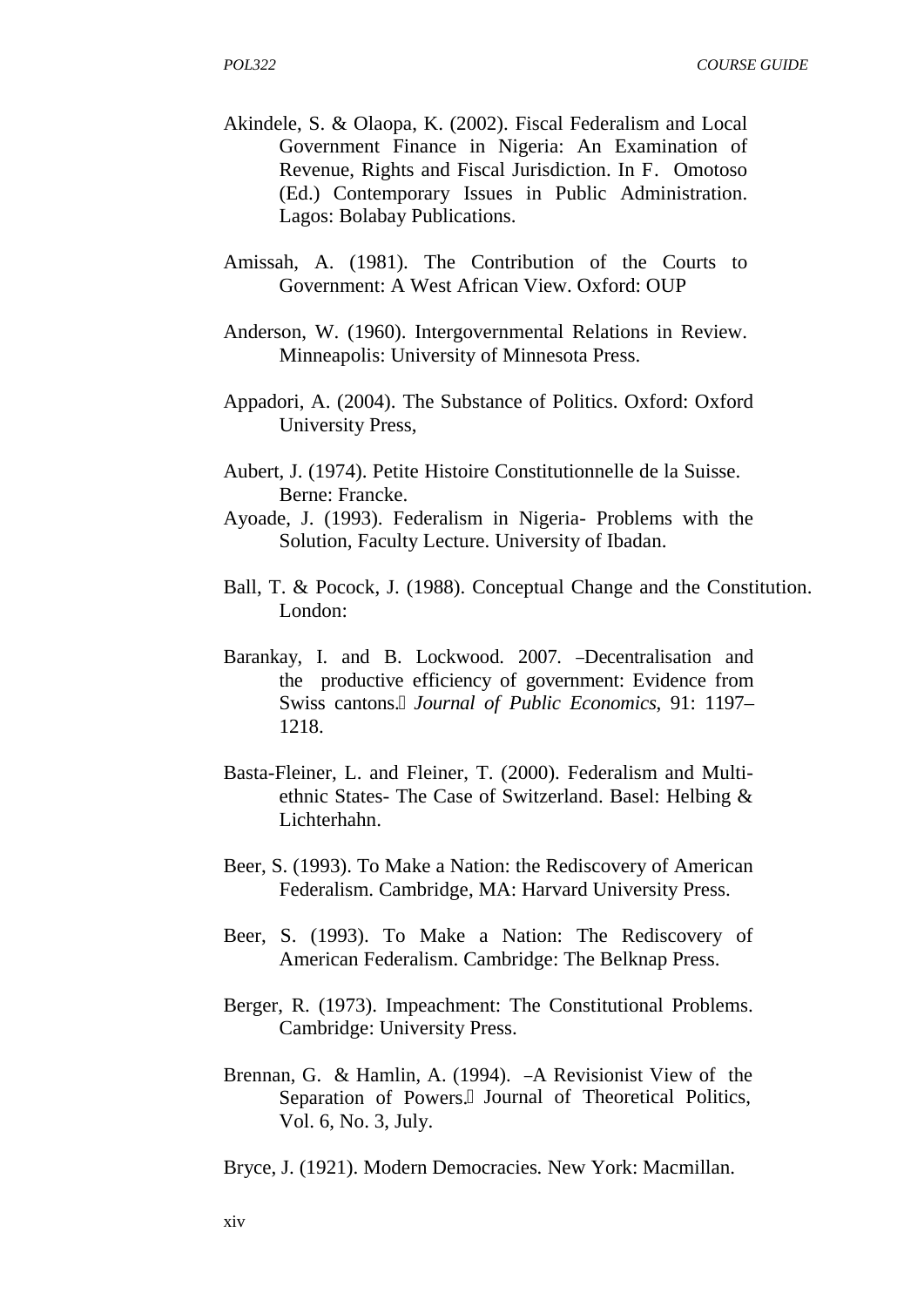- Bybee, J. (1994). Advising the President: Separation of Powers and the Federal Advisory Committee Act. Yale Law Journal, Vol. 104, No. 1, October.
- Carey, G. (1995). In Defense of the Constitution. Indianapolis:
- Chandra, B. (2000). India After Independence 1947-2000. London: Penguin Books
- Church, C. (1983). Europe in 1830: Revolution and Political Change. London

Church, C. (2004). The Politics and Government of Switzerland. Basingstoke: Palgrave Concepts of Federalism Retrieved from: http://www.cliffsnotes.com/more- subjects/american government/federalism/concepts-of-federalism

- Costa, V. (2005). Brazil . In A. Griffith & K. Nerenberg (Eds.) Handbook of Federal Countries, 2005. Montreal: McGill- Queen's University Press.
- Crook, R. & Manor, J. (1998). Democracy and Decentralisation in South Asia and West Africa: Participation, Accountability and Performance. Cambridge: Cambridge University Press.
- Elaigwu, J. (1994). The Nigerian Federation: Its Foundations and Future Prospects. Abuja: National Council on Intergovernmental Relations.
- Elazar, D. (1966). American Federalism: A View from the States, New York, NY: Thomas Crowell Co.
- Elazar, D. (1987). Exploring Federalism. Tuscaloosa: University of Alabama Press.
- Elazar, D. (1987). Federalism as Grand Design: Political Philosophers and the Federal Principle*.* Lanham, MD: University Press of America
- Elazar, D. (1995). Federalism: An Overview. Pretoria: HSRC.
- Elazar, D. (2005). Federal Systems of the World. Harlow: Longmans
- Elazar, D. Federal Systems of the World: A Handbook of Federal, Confederal and Autonomy Arrangements.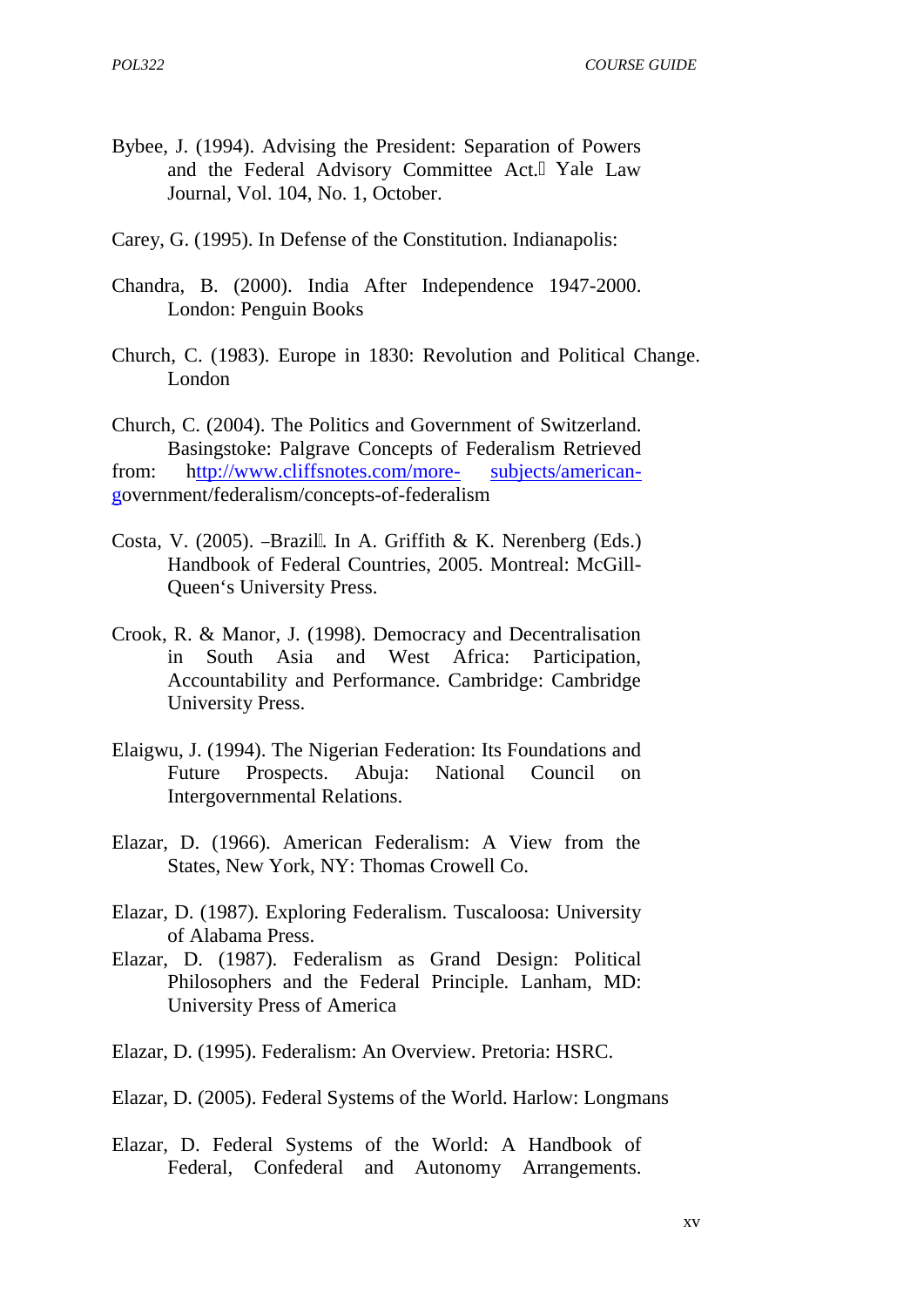*Jerusalem Centre for Public Affairs*. Retrieved from: http://www.jcpa.org/dje/books/fedsysworld-intro.htm

- Elazar, D.J. (1981). The Evolving Federal System. In P. Richard (Ed.) The Power to Govern: Assessing Reform in the United States. Proceedings of the Academy of Political Science.
- Eteng, I. (1997). The Nigerian State, Oil Exploration as community Interest: Issues and Perspectives. Port Harcourt: University Press.
- Fadia, B. (1984). State Politics in India. New Delhi: Radiant Publishers.
- Fahrni, D. (2003). An Outline History of Switzerland from the Origins to the Present Day. Zurich: Pro Helvetia
- Farley, J. (1995). Majority/Minority Relations. New Jersey: Prentice- Hall Inc.
- Federal Republic of Nigeria (1999) Constitution of the Federal Republic of Nigeria, Lagos. Federal Government Press.
- Fleiner, T. & Basta, L. (1996). Federalism, Federal States and Decentralisation in L. Basta  $\&$  T. Fleiner (Eds.), *Federalism and Multiethnic States: The Case of Switzerland.* Fribourg: Institute of Federalism.
- Fleiner, T. & Basta, L. (1996). Federalism, Federal States and Decentralisation. In L. Basta & T. Fleiner (Eds.) Federalism and Multiethnic States: The Case of Switzerland*.* Fribourg: Institute of Federalism.
- Fleiner, T. (1996). Switzerland: Constitution of the Federal State and the Cantons. In L. Basta & T. Fleiner (Eds.), Federalism and Multiethnic States: The Case of Switzerland*.* Fribourg: Institute of Federalism.
- Fleiner, T. (2001). Switzerland: Subsidiarity and Diversity. In T.
- Fleiner & R. Khakimov, (Eds.) Federalism: Russian and Swiss Perspectives*.* Fribourg: Institute of Federalism.
- Forsyth, M. (1981). Union of States: the Theory and Practice of Confederation*.* Leicester: Leicester University Press.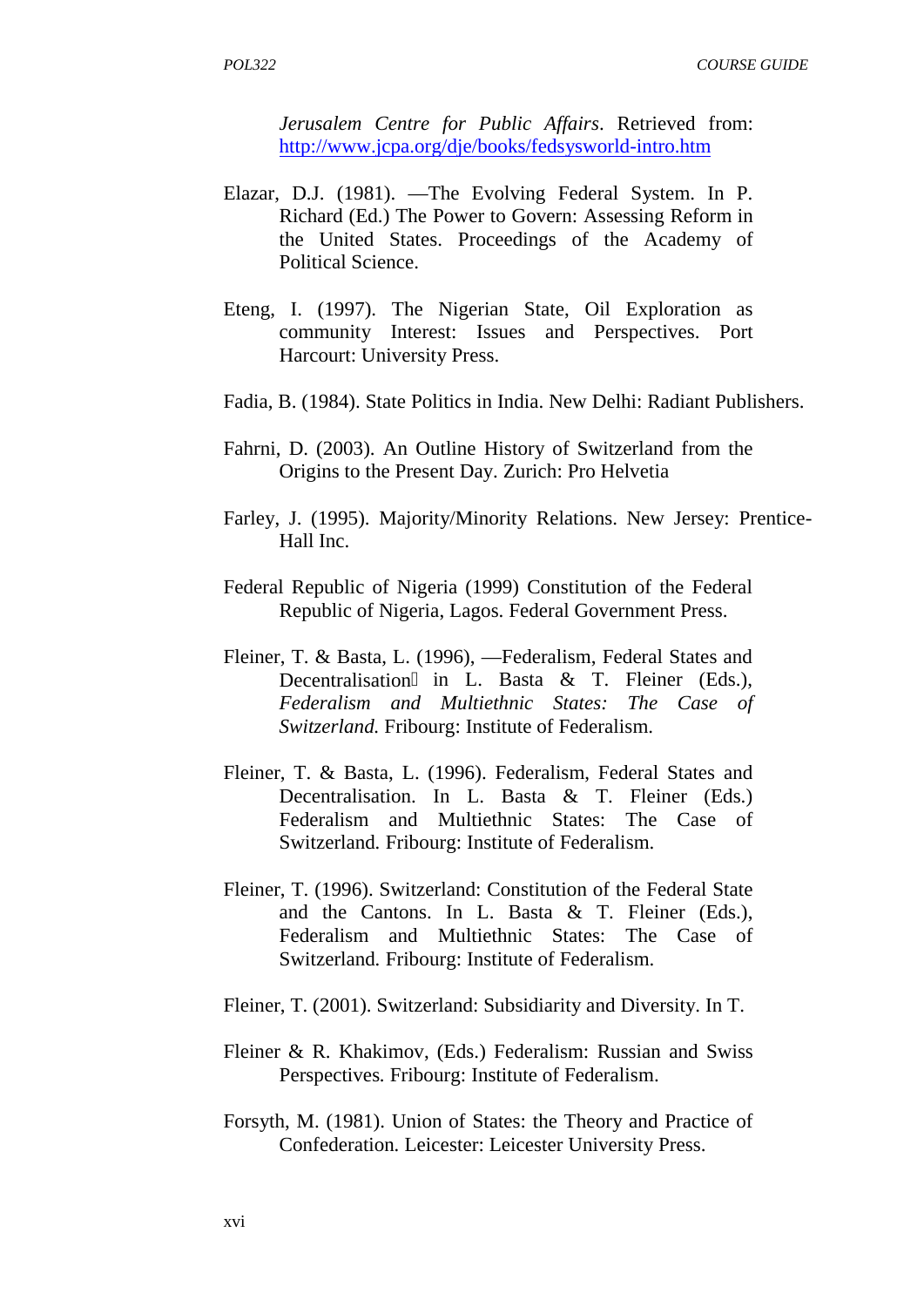- Gauba, O. (2003). An Introduction to Political Theory*.* New Delhi: Macmillan India Ltd.
- Gboyega, A. (1999). Intergovernmental Relations and Federalism in Nigeria: A Research Agenda. A paper presented at NISER Staff Seminar Series.
- Geertz, C. (1963). The Integrative Revolution: Primordial Sentiments and Civil Politics in the New States. London: Collier-Macmillan
- Govinda, R. (2002). Dynamics of Indian Federalism. Working Paper 140. Retrieved from: http://web.stanford.edu/group/siepr/cgi-

bin/siepr/?q=system/files/shared/pubs/papers/pdf/credpr140.pdf

- Griffin, S. (1990). Constitutionalism in the United States: Oxford Journal of Legal Studies. 10 (2): 200-220. doi: 10.1093/ojls/10.2.200.
- Hapogian, F. & Mainwaring, S. (1987). Democracy in Brazil: Origins, Problems, Prospects, *Working Paper,* Kellogg Institute.
- Harriger, K. (1994). Separation of Powers and the Politics of Independent Counsels. Political Science Quarterly, Vol. 109, No. 2, Summer.
- Heller, P. (2010), Democratic Deepening in Brazil, India and South Africa: Towards a Comparative Framework, being paper prepared for Metropolis and Inequalities', Sao Paulo, Brazil, 24 – 26 March.
- Hueglin, T. (1999). Early Modern Concepts for a Late Modern World: Althusius on Community and Federalism. Waterloo, Ontario: Wilfrid Laurier University Press. *Insper Working Paper,* Insper Instituto de Ensino e Pesquisa.
- Ismagilova, R. (1996). Ethnicity, Nationalism and Self- Determination in Contemporary Africa. In S. Sharma (Ed.) Multi-culturalism and Ethnicity in Global Context*.* Jaipur: Jaipur Publishing Co.
- Jega, A. (2007). Fiscal Federalism: Towards Coping with and Resolving Future Challenges. In I. Elaigwu (Ed.) Fiscal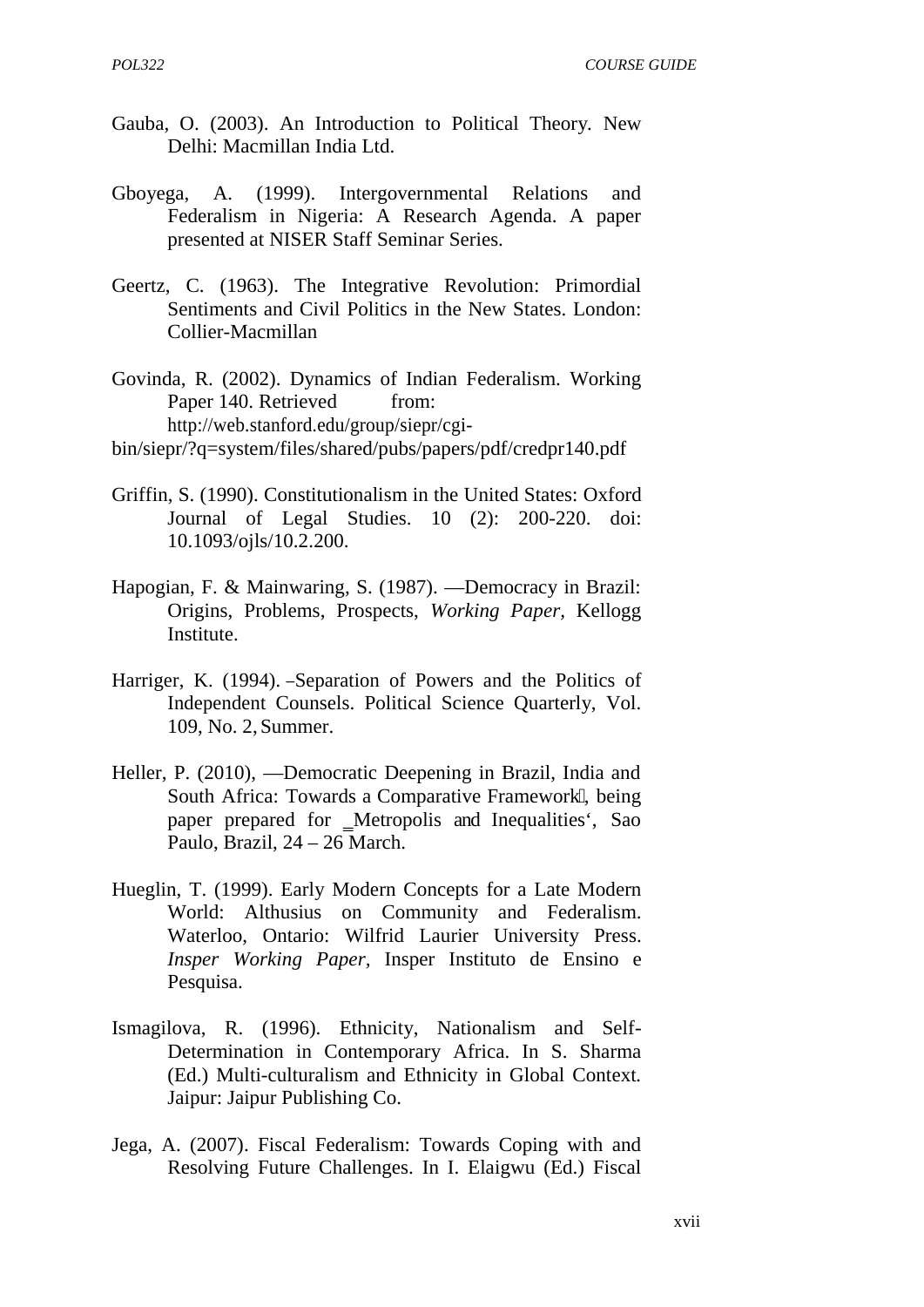Federalism in Nigeria: Facing the Challenges of the Future. Jos: Institute of Governance and Social Research.

- Jinadu, A. (1974). 'A Note on the Theory of Federalism' in Akinyemi, A., Cole, P. and Ofonagoro, W. (Eds.), Readings on Nigerian Federalism. Nigerian Institute of International Affairs, Lagos.
- Jinadu, A. (1982). The Constitutional Situation of the Nigerian States. Publius, Vol. 12, No.1, Winter.
- Johari J. (2011). Comparative Politics*.* New Delhi: Starling Publishers Private Limited. K. Amuwo, A. Agbaje, R. Suberu & G. Herault (Eds.) Federalism and Political
- Restructuring in Nigeria. Ibadan: Spectrum Books Limited. Kasper, W. (1994). High on the Reform Agenda: Competitive Federalism. *Policy.* Spring.
- King, D. (1997). Nehru and the Language Politics of India. Delhi: Oxford University Press.
- Kumar, D. What are the Important Features of Constitutionalism? Retrieved from: http://www.preservearticles.com/2011092714112/what-arethe-importantfeaturesofconstitutionalism.html
- Lijphart, A. (1977). Democracy in Plural Societies. A Comparative Exploration. Yale: Yale University Press. Linder, W. (1994). Swiss Democracy: Possible Solutions to Conflict in Multicultural Societies*.* London: Macmillan Press Ltd.
- Lisboa, M. & Abdel-Latif, Z. (2013). Democracy and Growth in Brazil,
- Livingstone, W. (1956). Federalism and Constitutional Change*.* Oxford: University
- Mahajan, V. (1988). Political Theory. New Delhi: S. Chand & Company Ltd.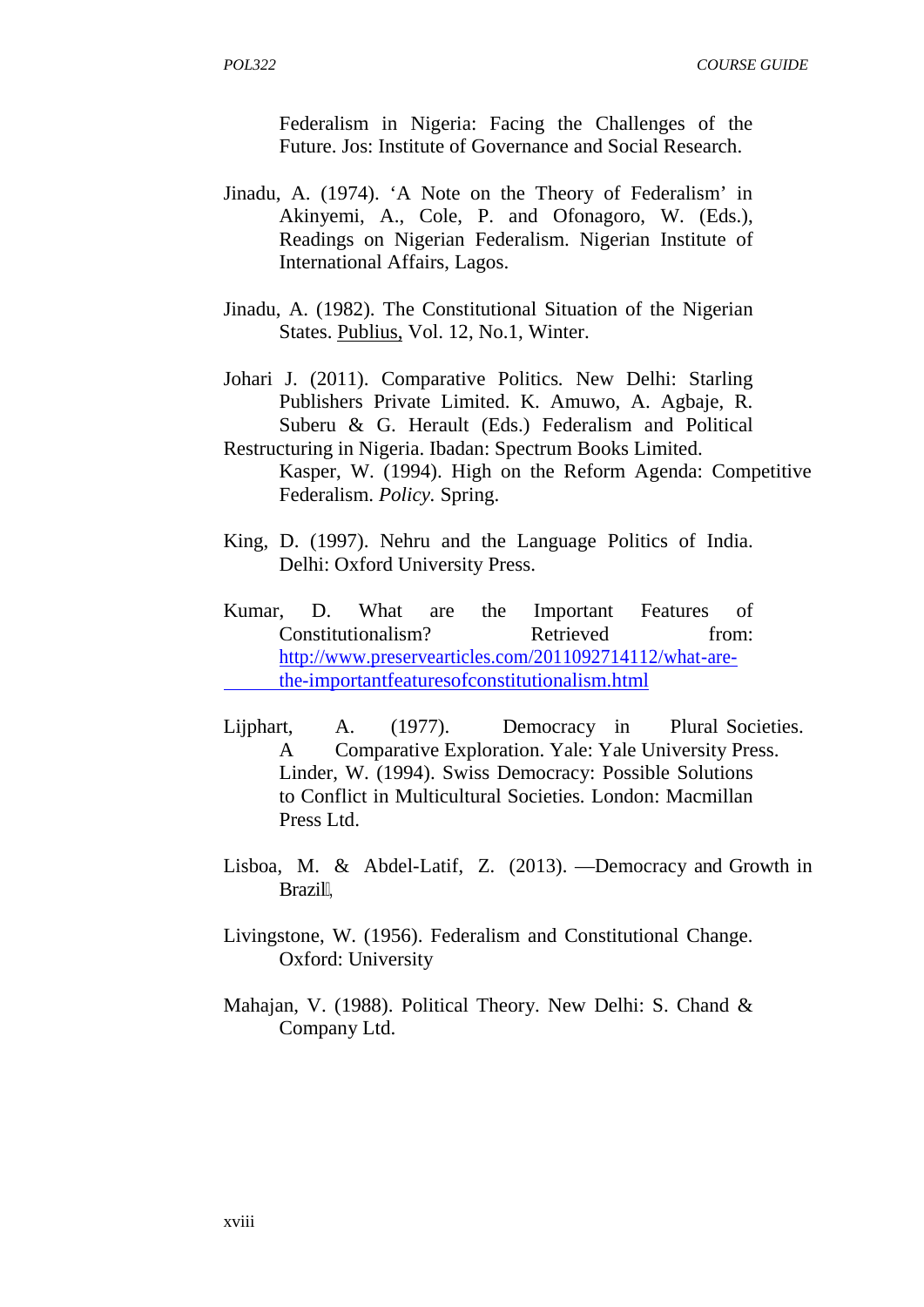# **MAIN COURSE**

# **CONTENTS PAGE**

| Unit 1 |                                                |  |
|--------|------------------------------------------------|--|
| Unit 2 |                                                |  |
| Unit 3 |                                                |  |
| Unit 4 |                                                |  |
| Unit 5 | Terms and Concepts of Federalism               |  |
|        |                                                |  |
| Unit 1 | Heterogeneity/Diversity/Accommodation          |  |
| Unit 2 | Majority/Minority Debate and Identity Politics |  |
| Unit 3 | Devolution of Powers and the Principle         |  |
|        |                                                |  |
| Unit 4 | Representation, Marginalisation and Political  |  |
|        |                                                |  |
| Unit 5 |                                                |  |
|        |                                                |  |
|        |                                                |  |
|        |                                                |  |
|        |                                                |  |
|        |                                                |  |
|        |                                                |  |
|        |                                                |  |
|        |                                                |  |
|        |                                                |  |
| Unit 3 |                                                |  |
| Unit 4 |                                                |  |
| Unit 5 |                                                |  |
|        |                                                |  |
|        |                                                |  |
|        |                                                |  |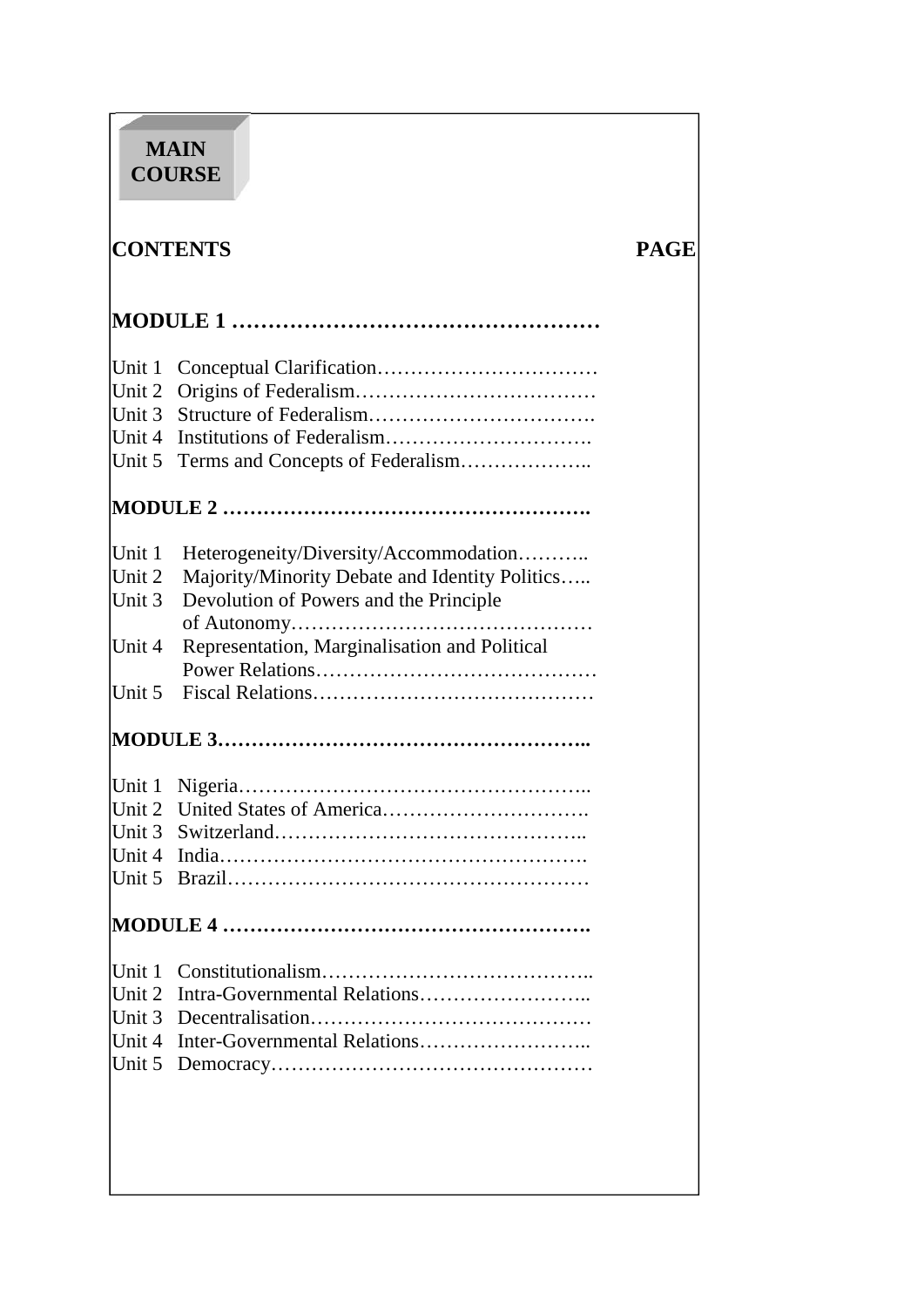# **MODULE 1- MEANING OF FEDERALISM**

# **INTRODUCTION**

This first Module takes a critical look at the various definitions of federalism by different scholars. It goes further to examine the intellectual origins of federalism, the structure and institutions of federalism and some terms and concepts of federalism. The importance of the understanding of this first Module cannot be overemphasised because it will facilitate the grasp of the other remaining ones.

# **UNIT 1 CONCEPTUAL CLARIFICATION CONTENTS**

- 1.0 Introduction
- 2.0 Objective
- 3.0 Main Content
	- 3.1 Meaning
	- 3.2 Types of Federalism
	- 3.3 Data on Federal Political Systems
	- 3.4 Scholarly Interpretations of Federalism
- 4.0 Conclusion
- 5.0 Summary
- 6.0 Tutor-Marked Assignment
- 7.0 References/Further Reading

# **1.0 INTRODUCTION**

As the first unit, we are taken through an understanding of the subject matter of federalism by clarifying the major concepts in federal studies. Through this process, the student is made familiar with related terms and concepts, which lay the foundation for the understanding of the subject-matter. In effect, the students are able to understand the meanings, context of usage, similarities and differences in the various terms and concepts that are germane to the understanding of federalism.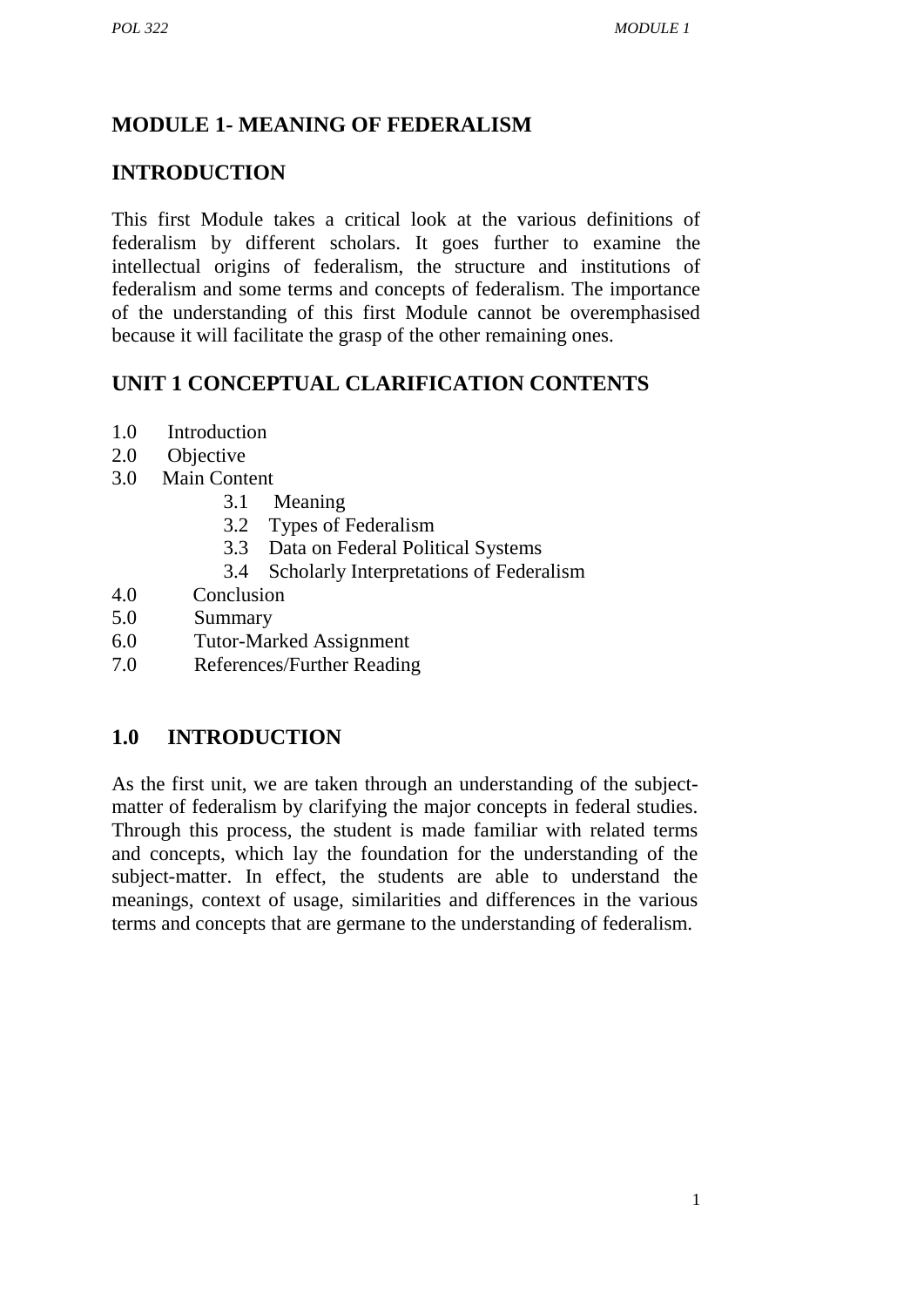# **2.0 OBJECTIVES**

By the end of this unit, you will be able to:

- discuss the meaning of federalism
- explain the other related terms in federal studies
- distinguish between federalism and other systems of government.

# **3.0 MAIN CONTENT**

# **3.1 Meaning**

The primary aim of this course is for students to know the two broad categories within which we can place modern governmental systems. The two broad categories are federal system and unitary system.

At the level of structures and processes, there are two broad categories within which we can place modern governmental systems. The two broad categories are; the federal system and the unitary system.

Fundamentally, the marked differences between the broad categories are concerned with the type of powers in the relationship among and between the levels of government. In the federal system, powers are shared between the centre and constituent units while the unitary system allows the central government to take control of the state and all other levels of government take directives from the central government.

Our focus in this course is federal system of government. It is however, essential to clarify the various concepts that relate to the principles and standards of shared rule. According to Watts (1990: 6), three terms are distinguishable in the explanation of federal system of governmentthese are, federalism, federal political systems and federations. To him:

*Federalism is basically not a descriptive but anormative term and refers to the advocacy of multi-tiered government combining elements of shared-rule and regional self-rule. It is based on the presumed value and validity of combining unity and diversity and of accommodating, preserving and promoting distinct identities within a larger political union. The essence of federalism as a normative principle is the perpetuation of both union and non-centralisation at the same time.*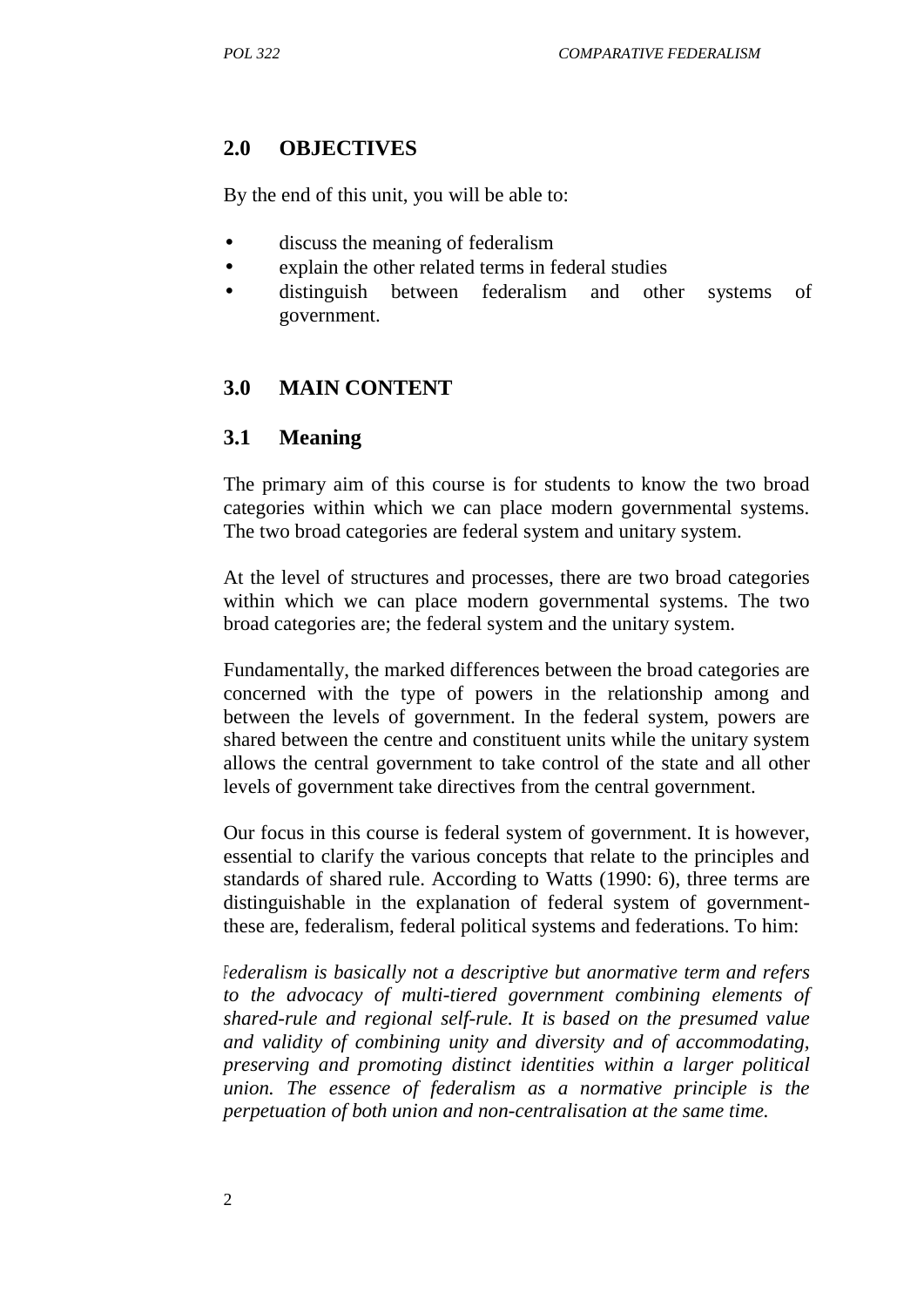In effect, the normative nature of federalism indicates the acceptance and bringing to life a system of government that appreciates the combination of shared and separate political values and systems of governance. In contrast to the normative value of federalism, federal political systems and federations are regarded as descriptive terminologies by Watts (1990).

The federal political system is therefore, a concept that encapsulates a broad spectrum of political arrangements, since it is only significantly differentiated from the unitary system on the basis of the nature and character of power that exists between the central government and the other levels of government. In this regard, Daniel Elazar has identified nine species of federal political systems. These are; Confederation, Federation, Federacy, Associated State, Consociation, Union, League, Joint Functional Authority, Condominium. Watts (1990) also adds Constitutionally Decentralised Unions and Hybrids, to the list.

# **3.2 Types of Federal Political Systems**

The following types of federal political systems can be identified:

(i) Confederation- According to Elazar (1987), this takes place when several pre- existing polities joined together to form a common government for strictly limited purposes, usually foreign affairs and defence, and more recently economics, that remains dependent upon its constituent polities in critical ways and must work through them. Watts (1990: 8) expatiates further that the common government is dependent upon the constituent governments, and therefore having only an indirect electoral and fiscal base.

Examples of such arrangements in past centuries include: Switzerland for most part of the period 1291-1847 and the United States of America between1776-1789. Watts (1990) argue that the European Union represents a classic case of modern confederation; however, the union increasingly incorporates some features of federation.

(iii) Federation - Daniel Elazar defines a federation as ―a compound polity compounded of strong constituent entities and a strong general government, each possessing powers delegated to it by the people and empowered to deal directly with the citizenry in the exercise of those powers. The powers referred to above include; legislative, administrative and taxing powers. The fact should also be acknowledged that the representative exercising these powers is directly elected by the citizens as custodians of the powers.

 $(i)$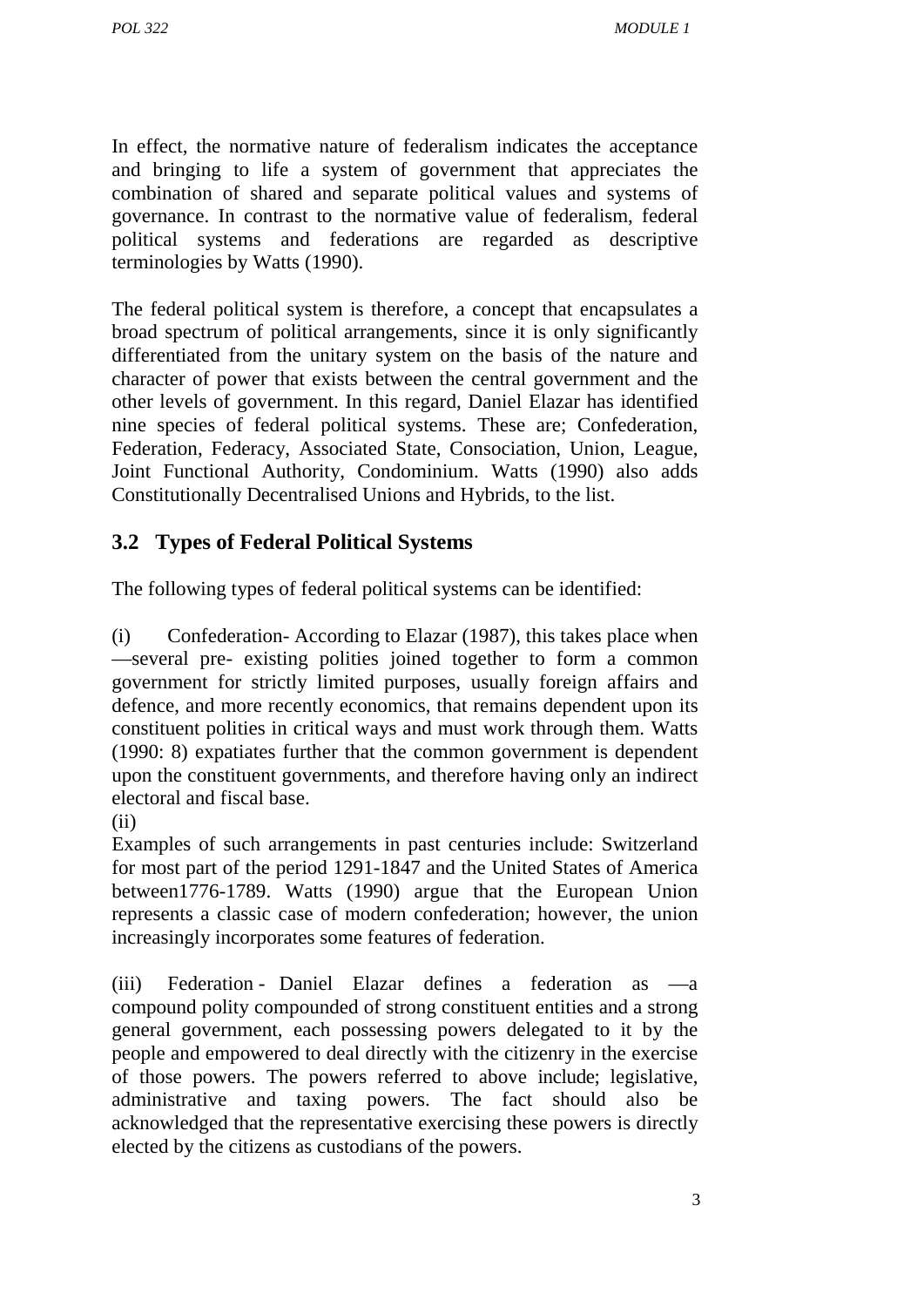(iv) Federacy - This is an arrangement, whereby a larger power and a smaller polity are linked asymmetrically in a federal relationship in which the latter has substantial autonomy and in return has a minimal role in the governance of the larger power. Resembling a federation, the relationship between them can be dissolved only by mutual agreement. Some of the common examples of such arrangements are the relationship between Puerto Rico and the United States of America, and also of Kashmir and India.

- (v) Associated State This is described as an asymmetrical arrangement similar to a federacy but like a confederation in that it can be dissolved by either of the parties under pre-arranged terms. The relationship between Cook Islands and New Zealand is a typical example.
- (vi) Consociation- This connotes a non-territorial federation in which the polity is divided into permanent trans-generational, religious, cultural, ethnic or ideological groupings known as camps, sectors, and pillars federated together and jointly governed by coalitions of the leaders of each.
- (vii) Union- This refers to a polity compounded in such a way that its constituent entities preserve their respective integrities primarily or exclusively through the common organs of the general government rather than through dual government structures. New Zealand and Lebanon are the typical examples.
- (viii) League- This arrangement can be describes as a linkage of politically independent polities for specific purposes that function through a common secretariat rather than a government and from which members may unilaterally withdraw at will, at least formally.

#### **(ix) Joint Functional Authorities**

It refers to an agency established by two or more polities for joint implementation of a particular task or tasks. Some examples include, The North Atlantic Fisheries Organisation (NAFO), the International Atomic Energy Agency (IEAE) and the International Labour Organisation (ILO). Watts (1990) explains that such joint functional authorities may also take the form of trans-border organisations established by adjoining sub- national governments. For instance, the inter-state grouping for economic development involving four regions in Italy, four Austrian Lander, two Yugoslav Republics and one West German Land established in 1978, and the interstate Regio Basiliensis involving Swiss, German and French cooperation in the Basel area.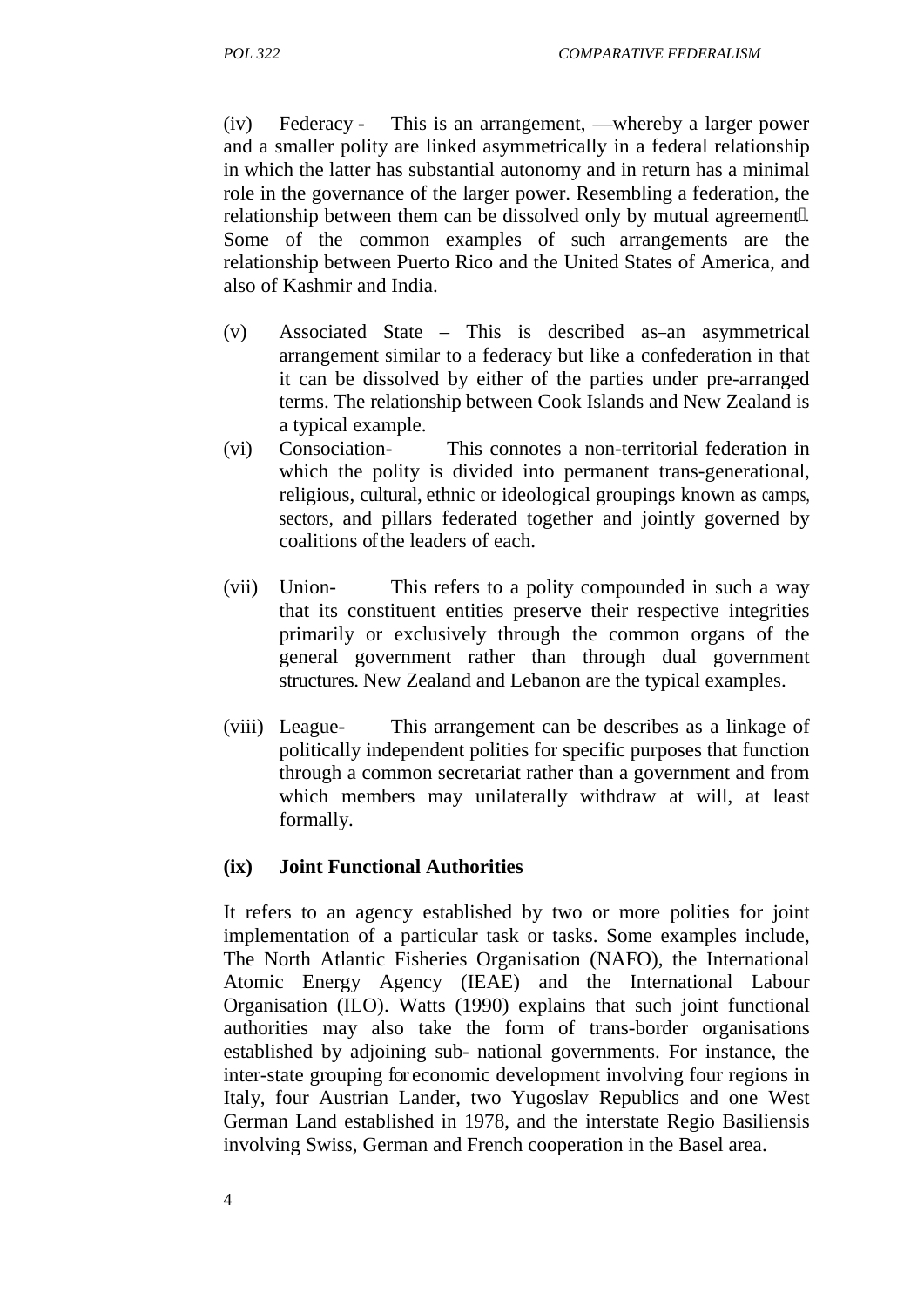#### **(x) Condominium-**

This is a polity ruled jointly by two external powers in such a way that the inhabitants of the polity have substantial internal self-rule. An example of this type of arrangement is, Andorra under the joint rule of France and Spain between1278-1993.

#### **(xi ) Constitutionaly Decentralised States**

This comes as unitary in form, since the ultimate authority resides with the central government, although the component units are constitutionally protected, such that, they also possess some level of functional autonomy.

**(xii) Hybrids:** This explains political systems that combine the features of various other political systems. Watts (1999, p. 9) provides more elaboration by saying that those which are predominantly federations in their constitutions and operation but which have some overriding federal government powers more typical of a unitary system may be described as quasi-federations. The author's detailed explanation deserves mention. Examples are Canada initially in 1867 which was basically a federation but contained some unitary elements which have in the second half of the twentieth Century fallen into disuse; India, Pakistan and Malaysia which are predominantly federations but whose constitutions include some overriding central emergency powers; more recently, South Africa (1996), which has most of the characteristics of a federation but retains some unitary features. The author continues, the other hand, Germany while predominantly a federation, has a confederal element in the Bundesrat, its federal second chamber which is composed of delegates of the Land governments. The author argues that the emergent European Union after Maastricht is a typical hybrid because it combines much more fully the characteristics of a confederation and a federation. Noting that the EU is basically a confederation, but the union cannot deny the existence of the features of a federation in its structure and processes. Finally, the author submits:

―Hybrids occur because statesmen are often more interested in pragmatic political solutions than the theoretical purity.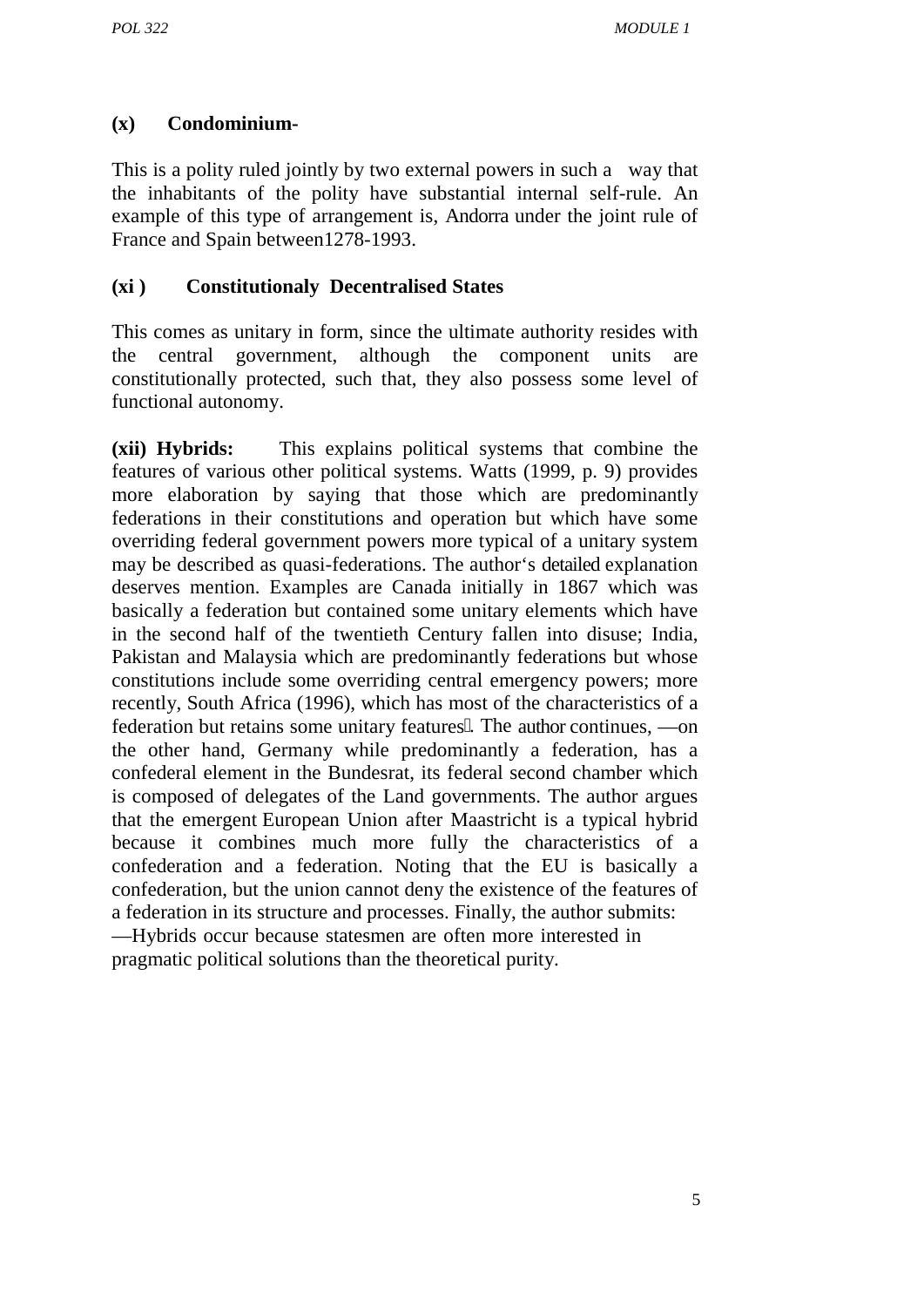# **3.3 Data Presentation**

List of Federations and their Component Units

| Argentine Republic                 | 22 Provinces, 1 National Territory, 1         |
|------------------------------------|-----------------------------------------------|
|                                    | <b>Federal District</b>                       |
| Commonwealth of Australia          | 6 States, 1 Territory, 1 Capital Territory, 7 |
|                                    | <b>Administered Territories</b>               |
| <b>Federal Republic of Austria</b> | 6 Lander                                      |
| Belgium                            | 3 Regions, 3 Cultural Communities             |
| <b>Brazil</b>                      | 26 States, 1 Federal Capital District         |
| Canada                             | 10 Provinces, 3 Territories, Aboriginal       |
|                                    | Organisations                                 |
| Federal<br>and<br>The              | Islamic <sup>4</sup> Islands                  |
| Republic of the                    |                                               |
| Comoros                            |                                               |
| Ethiopia                           | 9 States, 1 Metropolitan Area                 |
| <b>Federal Republic of Germany</b> | 16 Lander                                     |
| Republic of India                  | 25 States, 7 Union Territories                |
| Malaysia                           | 13 States                                     |
| <b>United Mexican States</b>       | 31 States, 1 Federal District                 |
| Federated<br><b>States</b>         | of <sup>4</sup> States                        |
| Micronesia                         |                                               |
| <b>Federal Republic of Nigeria</b> | 36 States, 1 Federal Capital Territory        |
| Islamic Republic of Pakistan       | 4 Provinces, 6 Tribal Areas, 1 Federal        |
|                                    | Capital                                       |
| <b>Russian Federation</b>          | 89 Republics                                  |
| <b>St. Kitts and Nevis</b>         | 2 Islands                                     |
| South Africa                       | 9 Provinces                                   |
| Spain                              | 17 Autonomous Regions                         |
| <b>Swiss Confederation</b>         | 26 Cantons                                    |
| <b>United Arab Emirates</b>        | 7 Emirates                                    |
| <b>United States of America</b>    | 50 States, 2 Federacies, 3 Local Home-        |
|                                    | Rule Territories, 3 Unincorporated            |
|                                    | Territories, 130 Native American              |
|                                    | <b>Domestic Dependent Nations</b>             |
| Republic of Venezuela              | 20 States, 2 Territories, 1 Federal District, |
|                                    | 2 Federal Dependencies, 72 Islands            |
| Federal<br>Republic                | of <sub>2</sub> Republics                     |
| Yugoslavia                         |                                               |
|                                    |                                               |

Source: Watts (1999)

Note that Federal Republic of Yugoslavia has since changed to Republic of Serbia and Montenegro.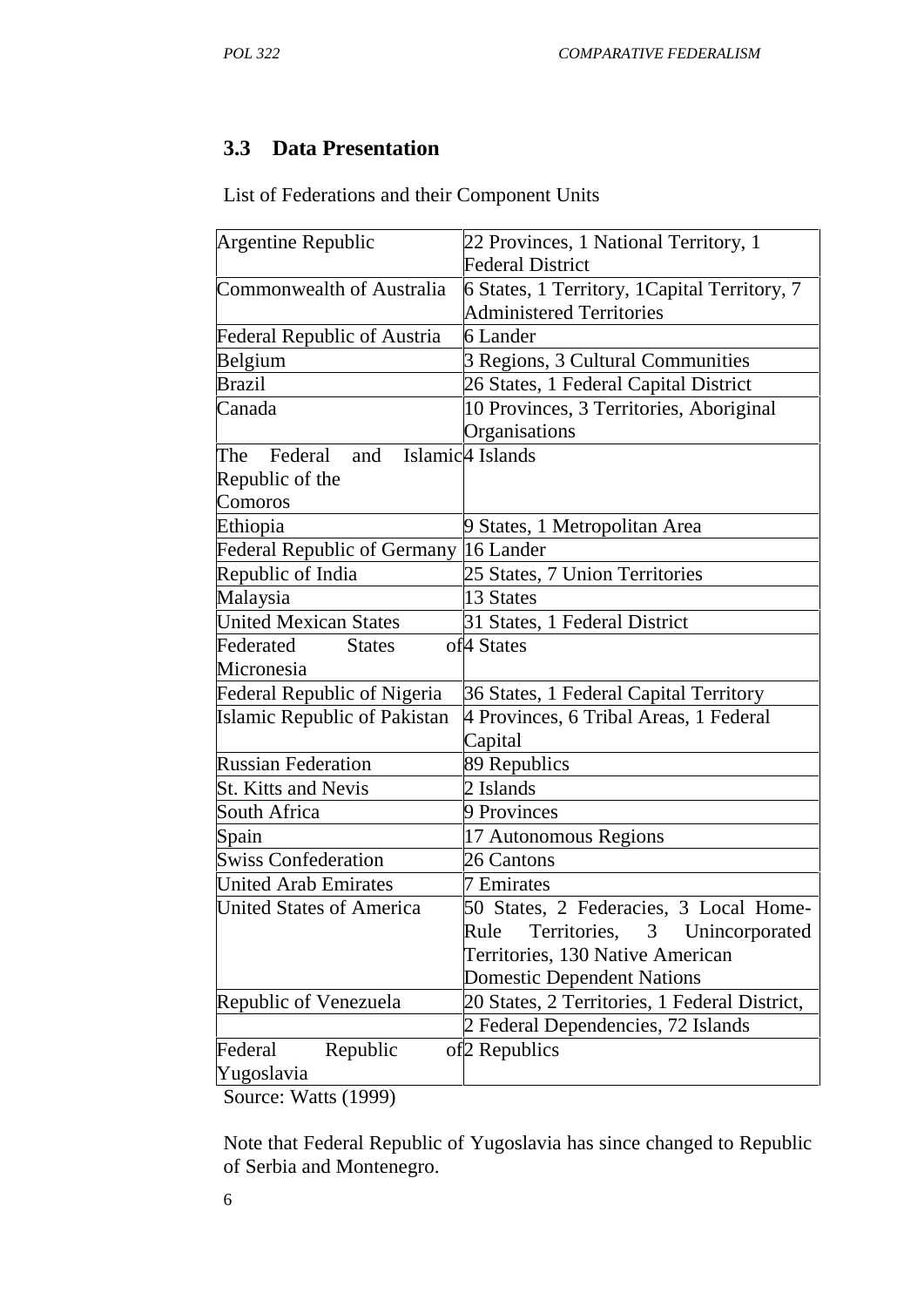### List of Confederations

| Name                               | <b>Constituent Unit</b>                |
|------------------------------------|----------------------------------------|
| Benelux                            | 3 Member-States                        |
| Caribbean Community (CARICOM)      | 14 Member-States, 3 Associate Members, |
|                                    | 10 Observers                           |
| Commonwealth of Independent States | 12 Member-States                       |
| European Union                     | 15 Member-States                       |

Source: Watts (1999)

List of Associated States, Federacies and Condominiums

| <b>Federated Power</b>  |
|-------------------------|
| Finland                 |
| <b>France and Spain</b> |
| Portugal                |
| India                   |
| New Zealand             |
| Denmark                 |
| Denmark                 |
| <b>United Kingdom</b>   |
| <b>United Kingdom</b>   |
| India                   |
| Switzerland             |
| Portugal                |
| France                  |
| Netherlands             |
| New Zealand             |
| <b>United States</b>    |
| <b>United States</b>    |
| Italy                   |
|                         |

Source: Watts (1999)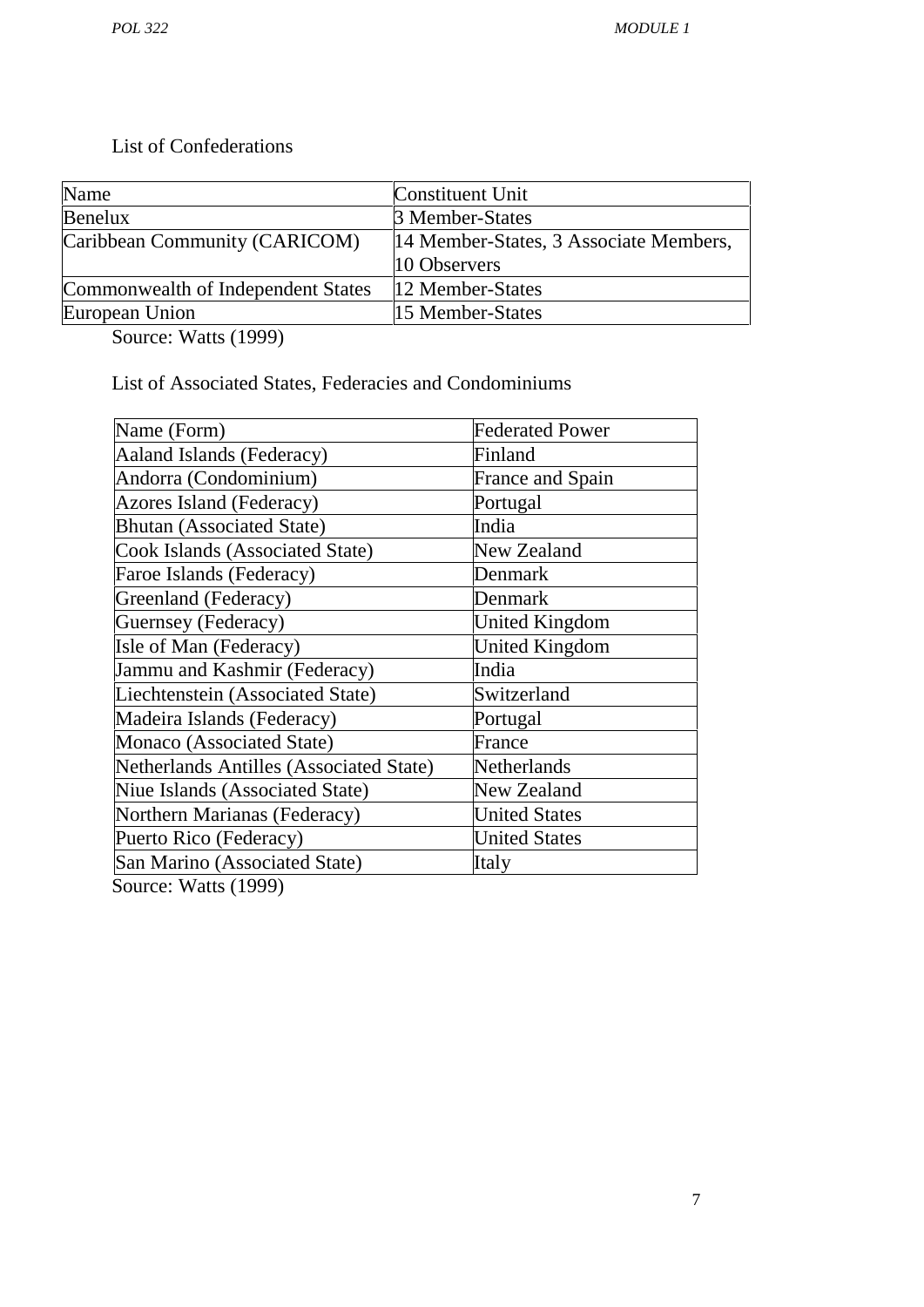| Name                                | <b>Number of Constituents</b>                |
|-------------------------------------|----------------------------------------------|
| Antigua and Barbuda                 | 2 Islands                                    |
| Cameroon                            | 10 Provinces                                 |
| People's Republic of China          | 22 Provinces, 5 Autonomous Regions, 4        |
|                                     | Municipalities, 2 Special Administrative     |
|                                     | Regions (Hong Kong) and (Macau)              |
| Colombia                            | Departments, 4 Intendencies,<br>23<br>3      |
|                                     | Commissaries                                 |
| Fiji Islands                        | <b>Consociation of 2 Ethnic Communities</b>  |
| Ghana                               | 10 Regions                                   |
| Georgia                             | 2 Autonomous Regions                         |
| Indonesia                           | 27 Provinces                                 |
| Italy                               | 15<br>Ordinary Regions, 5 Autonomous         |
|                                     | Regions                                      |
| Japan                               | 47 Prefectures                               |
| Myanmar/Burma                       | 7 States, 7 Divisions                        |
| Namibia                             | 14 Regions                                   |
| Netherlands                         | 11 Provinces, 1 Associated State             |
| Papua New Guinea                    | 19 Provinces, 1 Capital District             |
| Portugal                            | 2 Autonomous overseas Regions                |
| Solomon Islands                     | 4 Districts                                  |
| Sudan                               | Regions, 1 Federally administered<br>6       |
|                                     | Province                                     |
| Tanzania                            | 2 Constituent Units                          |
| United Kingdom of Great Britain and | 4 Countries, 5 Self-governing Islands        |
| Northern Island                     |                                              |
| <b>Ukraine</b>                      | 24 Oblasts, 1 Autonomous Republic, 2         |
|                                     | Metropolitan Areas                           |
| Vanuatu                             | <b>Constitutionally Regionalised Islands</b> |
|                                     |                                              |

List of Decentralised Unions with Some Federal Features

Source: Watts (1999)

For our purposes in this course, the understanding of the norms of federal political systems, in other words, federalism is essential. We shall therefore proceed with the various explanations of federalism as presented in classical works by seasoned scholars.

#### **3.4 Scholarly Interpretations of Federalism**

Arguably, the most authoritative explanation of federalism is that presented by one of the iconic researchers of federal political systems in the twentieth century.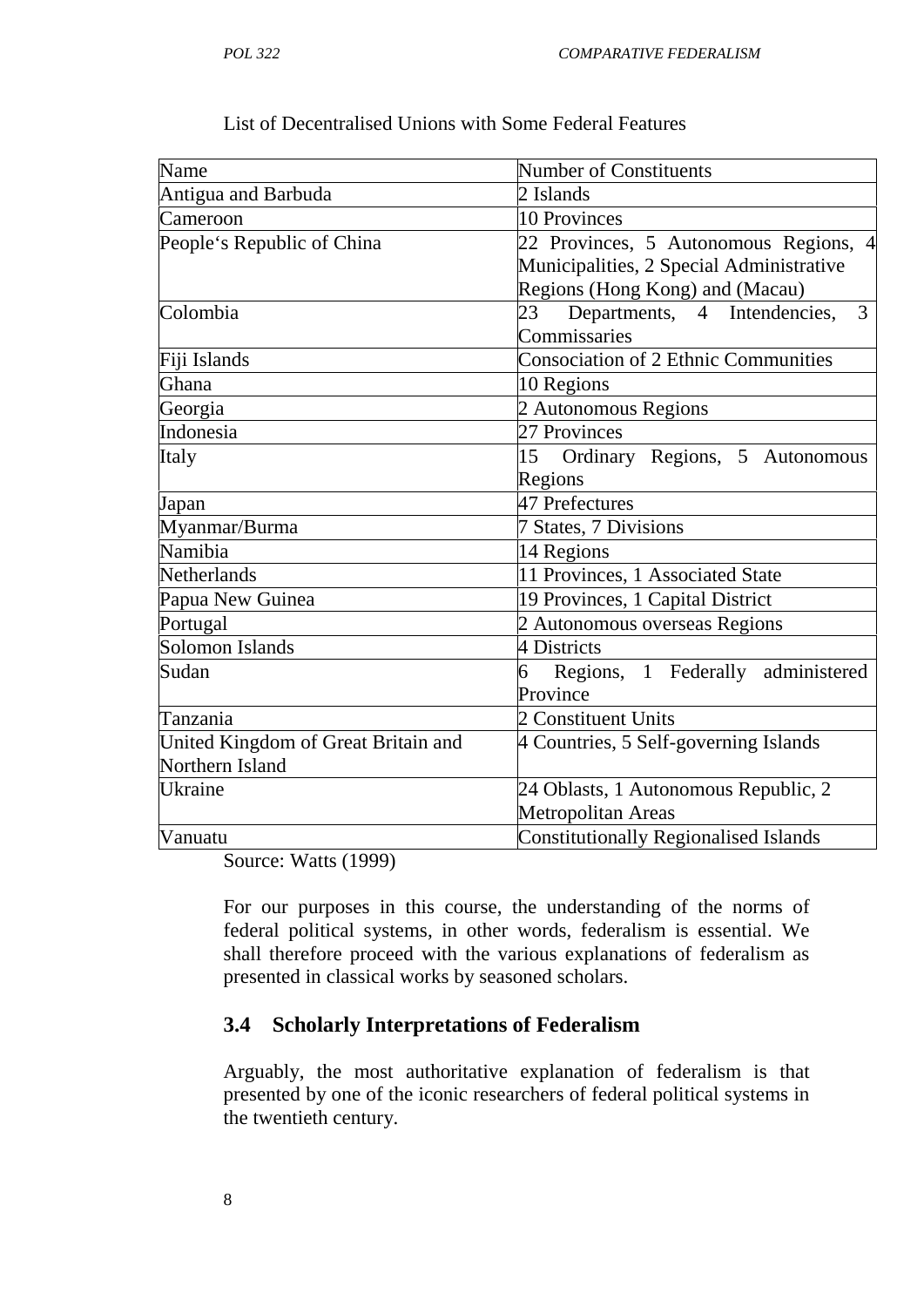According to him, federalism is a system of government in which there is,

*a division of functions between co-ordinate authorities, authorities which are in no way subordinate one to another either in the extent or in the exercise of their allotted funct*ions.

In achieving this kind of arrangement, he submits that there would be the method of division of powers so that the general and regional governments are each, within a sphere, coordinate and independent. He lists the following as the essential ingredients of federalism:

- a. Division of power among levels of government;
- b. A written constitution showing the division of powers;
- c. Constitution stipulating the functions of each level of government.

Livingstone (1956) also explains the concept of federalism as a political system that takes cognisance of the socio-cultural environment; hence the processes and structure of the federal political system should be synchronised to suit the character of the socio-cultural environment.

From the foregoing, it is clear that the practice of federalism varies from state to state. To Linder (1994: 156)

'there is no common model of federalism, but a rich variety that depends not only on political structures and processes but on cultural variety and the socio-economic problems a society has to resolve'.

Federalism is patterned in accordance to the nature of challenges that brought the federal option into consideration in the first instance'. Two broad variants of federalism have been identified, these are the: Anglo- Saxon viewpoint and the European viewpoint. It is contended that the Anglo-Saxon idea of federalism is heavily skewed in favour of political considerations, while the European idea is more of the legal conceptualisation. The major difference in both viewpoints is that while the Anglo-Saxon (practised by the US, Canada and Australia) allows for parity among the levers of authority, the European tradition (as represented by Switzerland, Germany and Austria) allows for a broader participation from the lower levels of government. Elazar (1987) explains the difference between both traditions thus:

*For the Anglo-Saxonist tradition, federalism has been used as a means to unite people already linked by bonds of perceived nationality or common law by constitutionally distributing political power among a*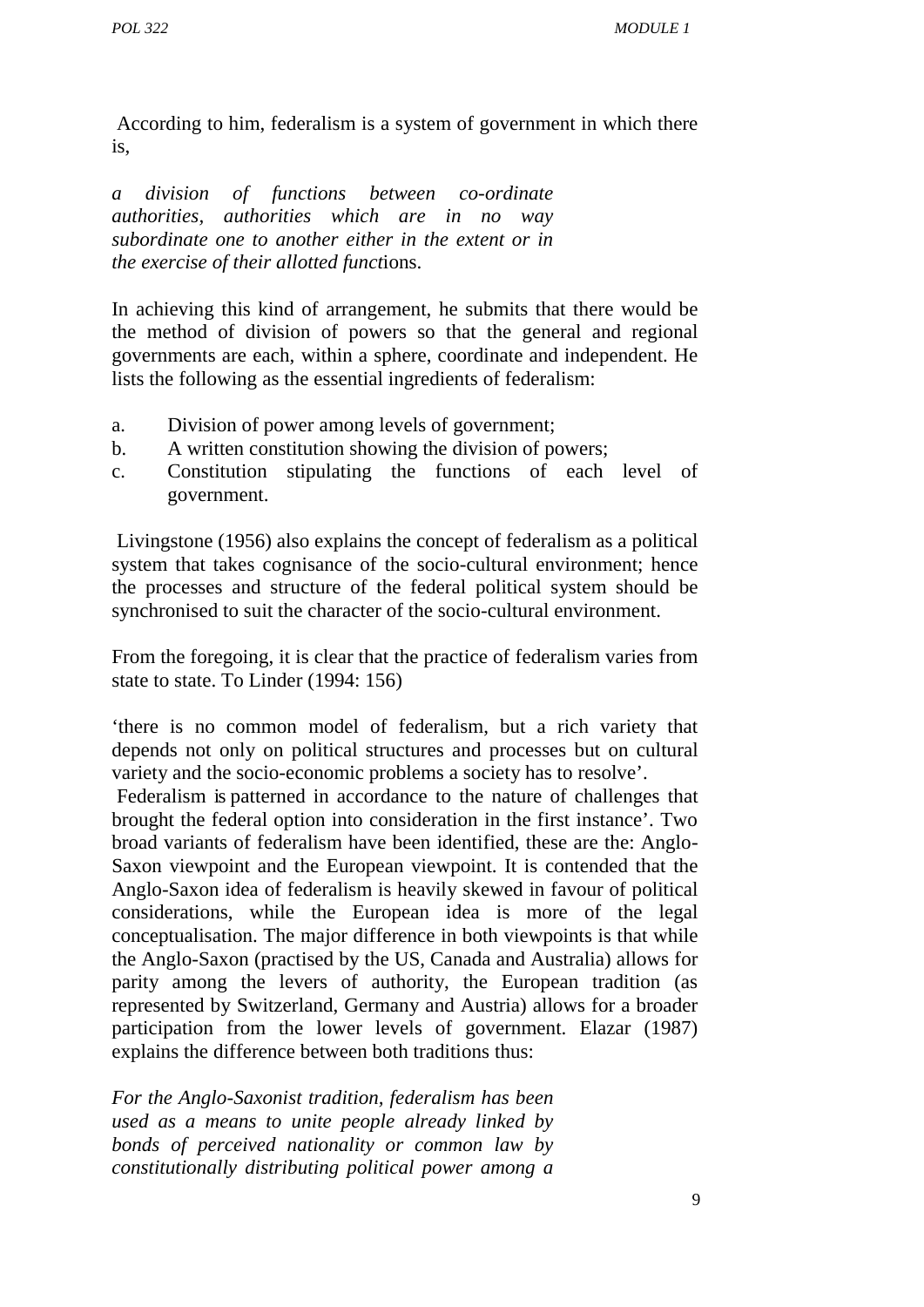*general government and constituent units so as to secure greater local liberty or national unity. For the European tradition, federalism has been used as a means to unify separate peoples for important but limited purposes without disrupting their primary ties to the individual liberties that constitute the basic units of federation.*

In the final analysis, federalism should be understood as a mechanism for institutionalising political stability and peaceful coexistence among the variegated segments of multicultural states. Furthermore, federalism guarantees the platform for accommodation and compromise mechanisms in heterogeneous and multicultural states.

#### **Self-Assessment Question**

Provide a succinct definition of federalism.

# **4.0 CONCLUSION**

This unit attempted to present the various meanings of federalism, in coordinate relationship, without any form of subordinate/superior interaction.

# **5.0 SUMMARY**

In summary, the unit takes the students through the meaning of federalism and the characteristics of a federal political system. The unit also presents the various species of federal political arrangement, and lastly, present in tabular forms, the various states that fall within each federal system.

# **6.0 TUTOR-MARKEDASSIGNMENT**

- (i) Compare and contrast a federal and a confederal system of government
- (ii) Explain the difference between the Anglo- Saxonist and European conceptualisation of federalism.
- (iii) Explain a League within the context of federalism.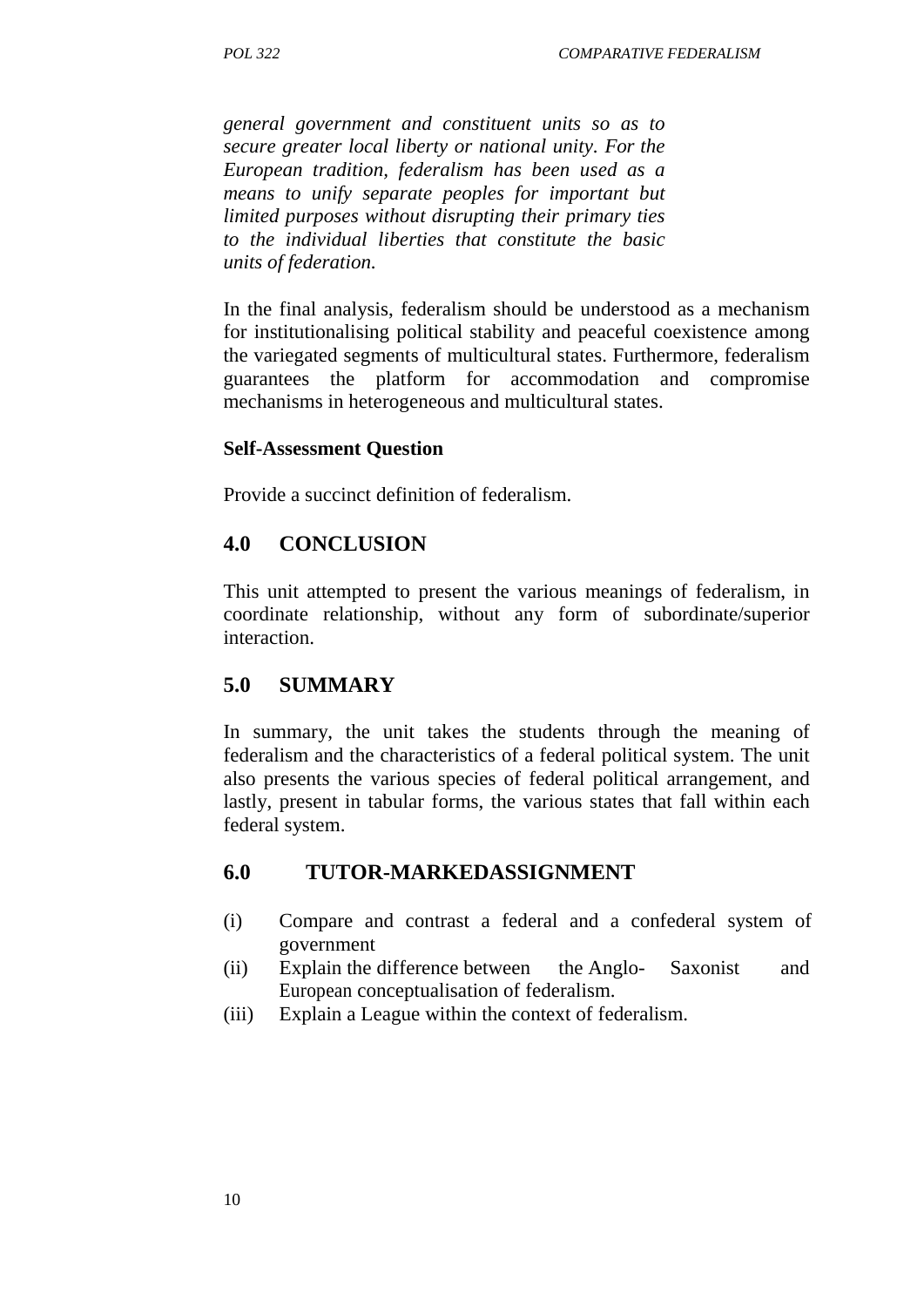#### **7.0 REFERENCES/FURTHER READING**

- Elazar, D. Federal Systems of the World: A Handbook of Federal, Confederal and Autonomy Arrangements. *Jerusalem Centre for Public Affairs*. Retrieved from: http://www.jcpa.org/dje/books/fedsysworld-intro.htm
- Elazar, D. (1995). Federalism: An Overview. Pretoria: HSRC.
- Elazar, D. (1987). Exploring Federalism. Tuscaloosa: University of Alabama Press.
- Linder, W. (1994). Swiss Democracy: Possible Solutions to Conflict in Multicultural Societies*.* London: Macmillan Press Ltd.
- Livingstone, W. (1956). Federalism and Constitutional Change*.* Oxford: University
- Watts, R. (1999). Comparing Federal Systems*.* Montreal: McGill- Queen's University Press.
- Watts, R. (1996). The Institutions of a Federal State. Fribourg: Institute of Federalism.
- Wheare, K. (1964). Federal Government*.* Oxford: OUP Press.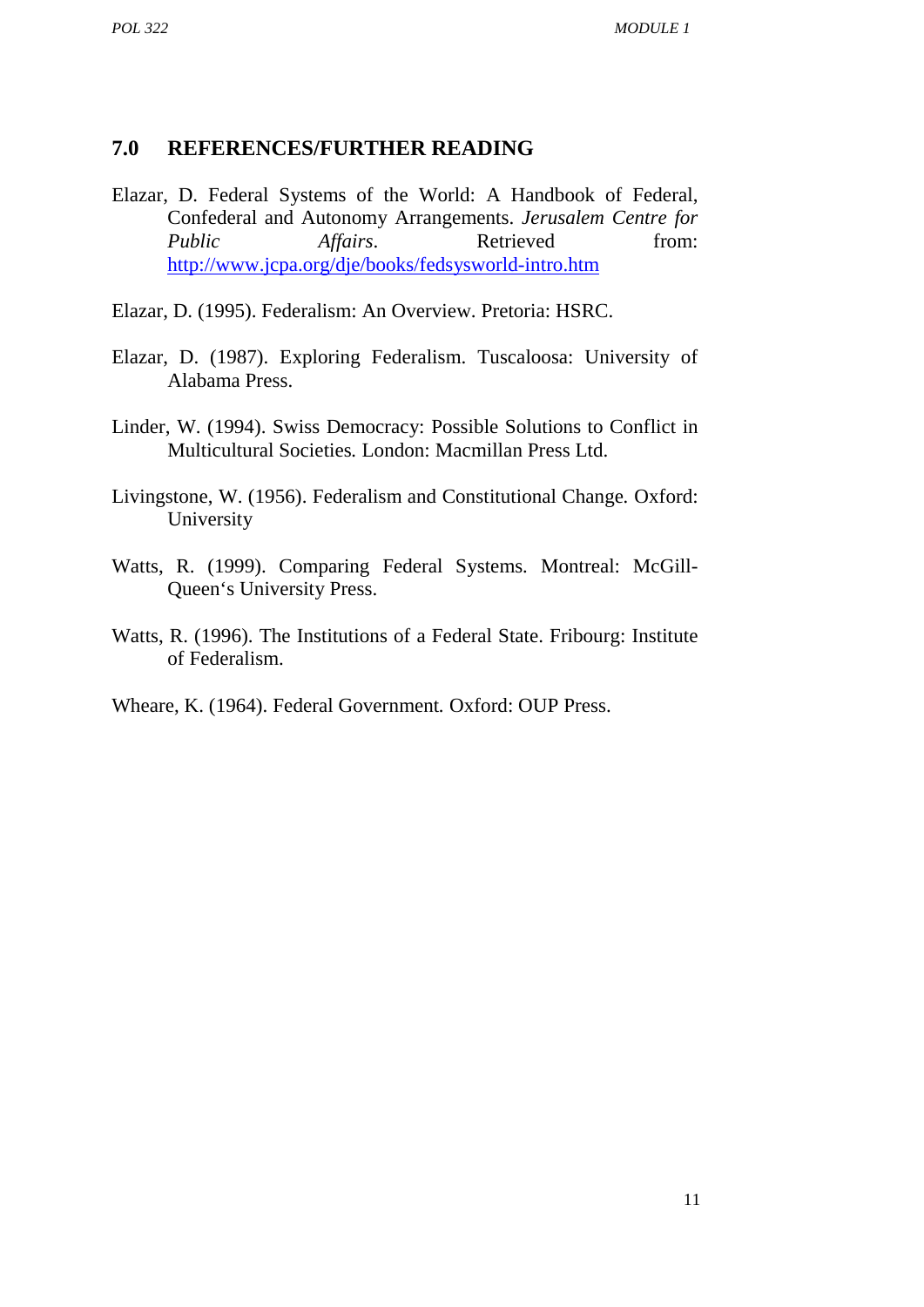# **UNIT 2 THE ORIGIN OF FEDERALISM**

## **CONTENTS**

- 1.0 Introduction
- 2.0 Objective
- 3.0 Main Content
	- 3.1 Scholarly Contributions
- 4.0 Conclusion
- 5.0 Summary
- 6.0 Tutor-Marked Assignment
- 7.0 References/Further Reading

# **1.0 INTRODUCTION**

This unit is an attempt to trace the origin of federalism through the works of renowned scholars in the field. It is made clear that prior to the adoption of the federal system in the United States of America through the works of James Madison, Alexander Hamilton and John Jay, scholars in ancient times had provided intellectual backings for a political arrangement in which there would be a minimum of two layers of government, in a coordinate relationship. However, there are variations in the scholars' proposed methods of coordinate relationship between the two layers.

# **2.0 OBJECTIVES**

By the end of this unit, you will be able to:

- explain the origin of federalism
- discuss the various phases in the development of federalism
- identify each scholars' contributions to the development of federalism.

# **3.0 MAIN CONTENT**

# **3.1 Scholarly Contributions**

It may be argued that the main motivation for some of the early studies carried out on federalism was to seek alternative arrangements for centralised states because of the weaknesses inherent in the arrangement of centrality Althusius (1603) is generally reputed as the father of modern federalist thought, because of his ever- green work, *Politica Methodice Digesta* where he argued for the autonomy of Emdem. This was a period when such thoughts were against the authorities of the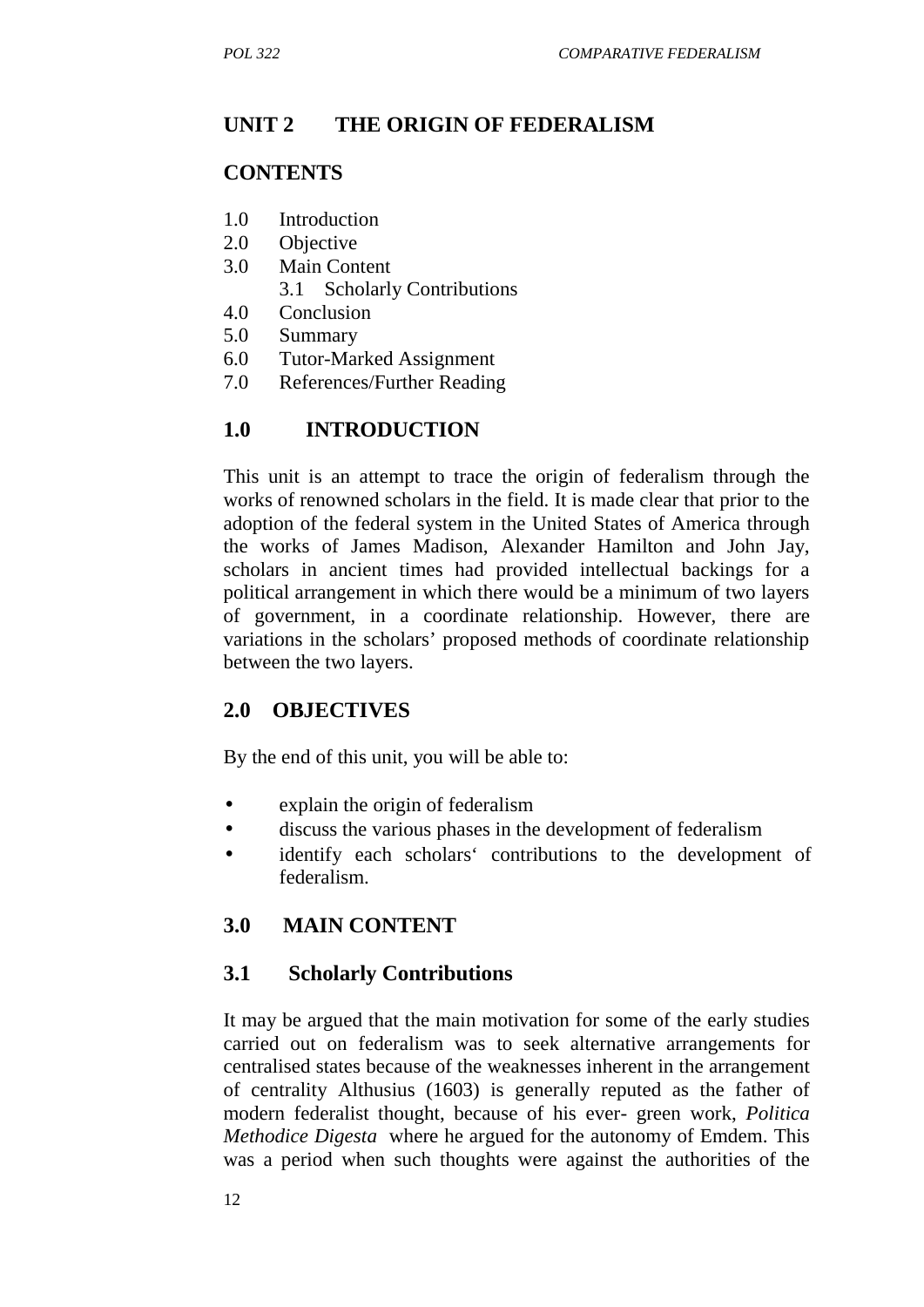Lutheran provincial Lord and the Catholic Emperor.

He jettisoned theocratic dictates for a non-sectarian, non-religious contractualist political theory of federations that prohibited state intervention even for purposes of promoting the right faith. Significantly, the accommodation of dissent and diversity prevailed over any interest in subordinating political powers to religion or vice versa.

Deriving from this intellectual tradition, other scholars attempted variations of federal political orders, mainly as a political association aimed at accommodating diversities, while also being a tool for resolving inter-state conflicts. Arguably the first effort in this respect is Ludolph Hugo's work (*De Statu Regionum Germanie,* 1661), where the distinguished confederations based on alliances, decentralised unitary states such as the Roman Empire, and federations, characterised by double governments' with territorial division of powers.

A similar argument was put forward by Baron de Montesquieu, in the classic work *The Spirit of Laws* where the author presented the case for confederal arrangements as a combination of the best of small and large political units, without the disadvantages of either. In effect, in one extreme, they could provide the advantages of small states such as republican participation and liberty understood as non-domination, which institutionalises the tenets of security against abuse of power. At the other extreme, confederal orders secure the benefits of larger states such as military security, without the risks of small and large states. He concludes thus:

*This arrangement is partly reflected in the planning of the setting-up of the European Union. A different perspective to an appropriate political arrangement was presented by David Hume who counters the notion that smaller size is better*. The author submits that, in a large democracy … there is compass and room enough to refine the democracy. In his work, *Idea of a Perfect Commonwealth,* Hume's recommendation focuses on a federal arrangement for deliberation of laws involving both member unit and central legislatures. The component units are bestowed with various powers, including partaking in decision-making at the centre. However, their laws and court judgments can be overruled by the powerful centre. In such geographically large systems, there are better chances of protecting the decision-making process from the intrigue, passion and subjectivity that could go against public interest.

The confederal tradition became dominant in 18<sup>th</sup> century Europe such that most peace plans of the period relied solely on the principles and practise of confederation. Several 18th century peace plans for Europe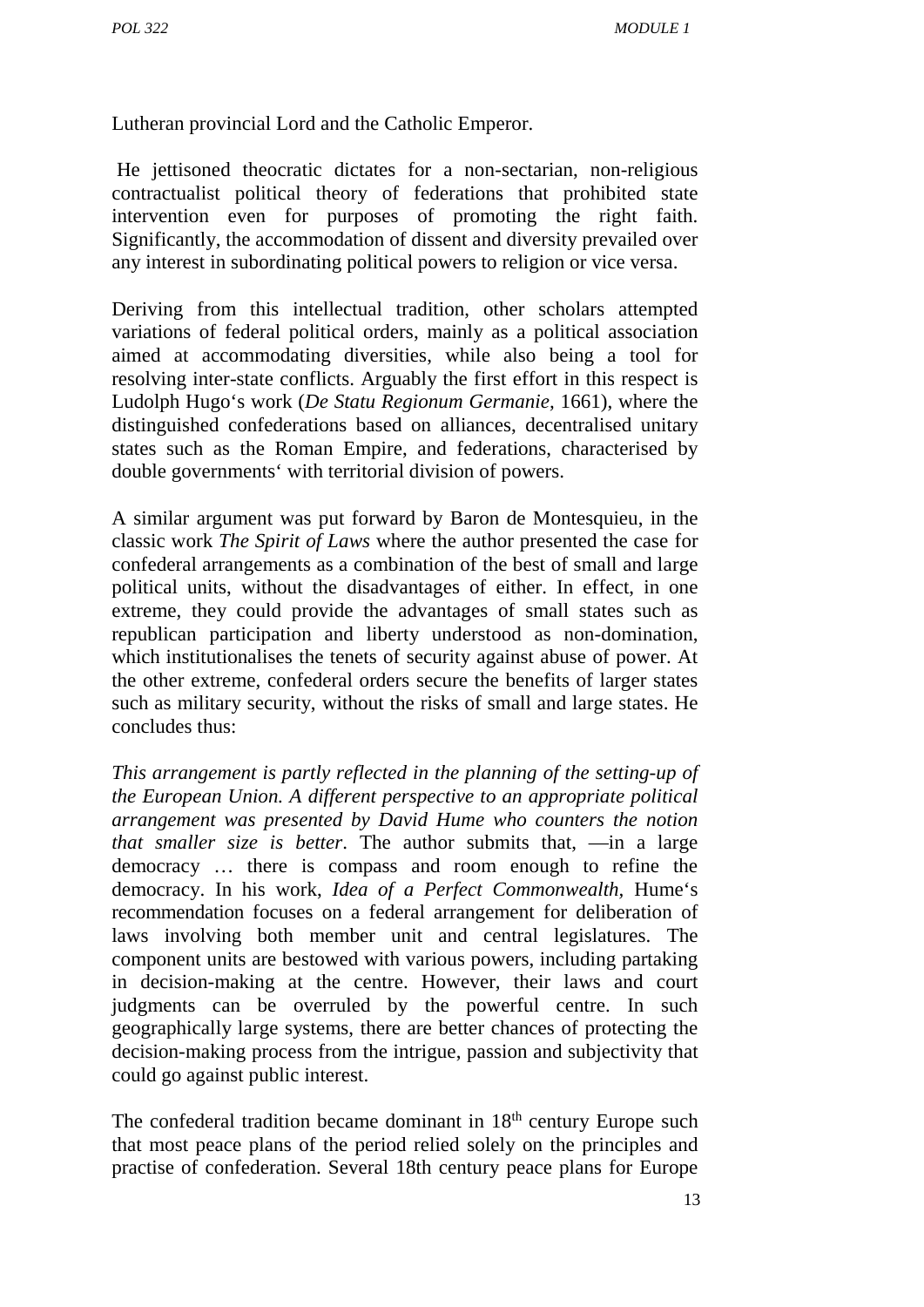recommended confederal arrangements.

In his own contribution, Jacques Rousseau provided for an enlarged membership to include all major powers, furthermore, that the joint legislation must be binding, that the joint forces must be stronger than any single state, and that secession must be illegal. In Immanuel Kant's contribution as presented in *On Perpetual Peace"*, he recommends a confederation for peace. The main thrust of his work is that nations should be built on pacific federation among free states rather than a peace treaty or an international state. According

Remarkably, the US Constitutional Convention of 1787 provides the basis for contemporary federal political arrangements. One of the contributions of the Convention to modern federal thought is going beyond the unification of the member political units, but also people of various nationalities. In the bid to revise The Articles of Confederation of 1781 because of such issues as the weakness of the centre for the purpose of law enforcement and security, the convention made fundamental changes to the Articles of Confederation. The changes led to the jettisoning of the confederal arrangement and the adoption of federalism as made in the constitution of 1789. With the landmark development, there emerged a new form of relationship between the centre and the component units.

In like manner, John Stuart Mill's work, *Considerations on Representative Government* (1861), recommended federations among portions of mankind not disposed to live under a common government, to prevent wars among themselves and protect against aggression. However, the centre equally has enough power in order for the union to benefit. The author's three pre-conditions for a successful federation includes: sufficient mutual sympathy of race, language, religion, and, above all, of political institutions, as conducing most to a feeling of identity of political interest; no member unit so powerful as to not require union for defence nor tempt unduly to secession; and rough equality of strength among member units to prevent internal domination by one or two. In his opinion, the major benefits of federalism include the supposition that: they reduce the number of weak states hence reduce temptation to aggression, ending wars and restrictions on commence among member units; and that federations are less aggressive, only using their power defensively.

For Pierre-Joseph Proudhon, in his work, *Du Principe fédératif* (1863), federalism is the best way to ensure individual liberty and freedom in any political setting, where pacts have been entered to serve necessary and specific purposes. Subsequently, the changing phases of the world system, especially the devastating two World Wars provided impetus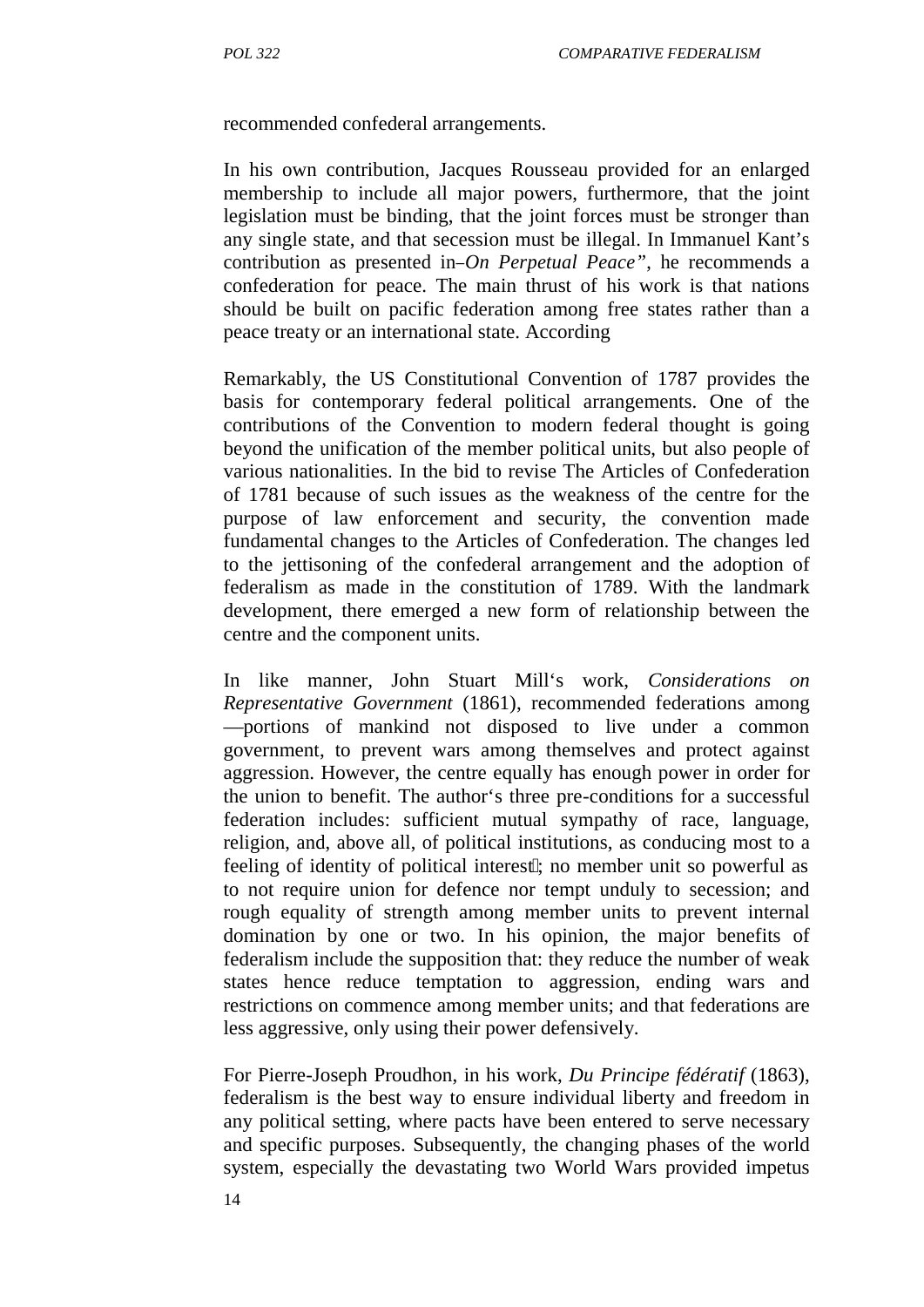for considering federalism as suitable alternative political arrangements for states. One of the reasons for a resort to federalism was because it was claimed that wars were as a result of rampant nationalism, there should therefore be other options to centralised states. Equally important was the fact that the high spate of decolonisation meant that the former colonies that were majorly multi- ethnic and multi-cultural had to adopt a suitable arrangement for their heterogeneity. It is also argued that globalisation has also been critical in providing opportunities for selfrule.

### **Self-Assessment Question**

Discuss John Stuart Mill's contribution to the development of federalism.

# **4.0 CONCLUSION**

The unit presents the various phases that the principles of federalism had been through before the emergence of contemporary federalism. The various contributions are reflected in the variations that are found in modern day federal system.

# **5.0 SUMMARY**

In all the various stages of the development of federalism, the fundamental ideal of a minimum of two levels of government has remained constant. Inherent in the arrangement therefore, is that the citizens would have responsibilities towards two governments- the centre and the component units, while the citizens in turn expect good governance from the two governments.

# **TUTOR-MARKEDASSIGNMENTS**

Summarise the contributions of the following scholars to the development of federalism:

- 1. Johannes Althusius.
- 2. James Madison, Alexander Hamilton and John Jay.
- 3. Pierre Joseph-Proudhon.

# **7.0 REFERENCES/FURTHERREADING**

Beer, S. (1993). To Make a Nation: the Rediscovery of American Federalism. Cambridge, MA: Harvard University Press.

Elazar, D. (1987). Federalism As Grand Design: Political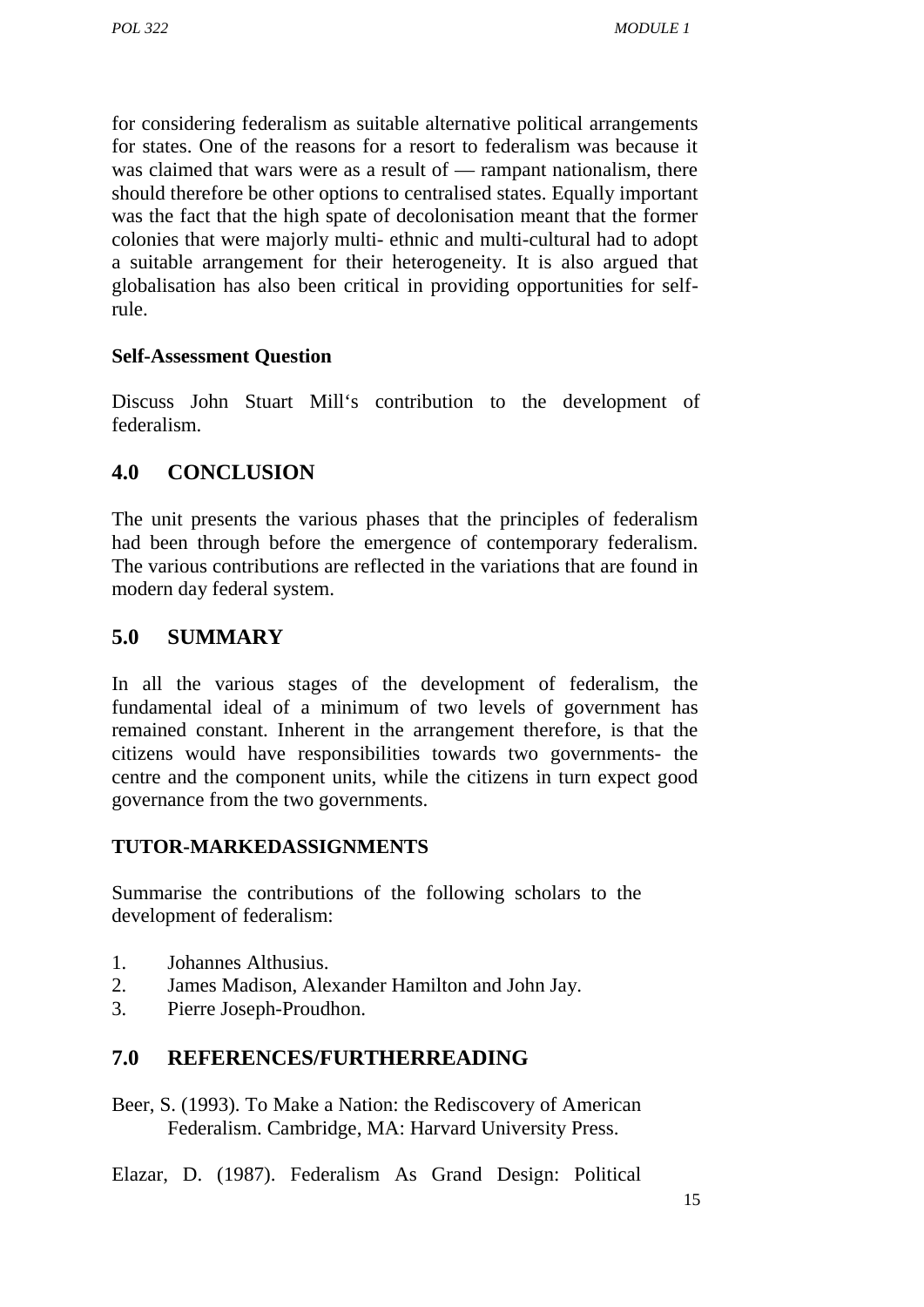- Philosophers and the Federal Principle*.* Lanham, MD: University Press of America.
- Forsyth, M. (1981). Union of States: the Theory and Practice of Confederation*.* Leicester: Leicester University Press.
- Hueglin, T. (1999). Early Modern Concepts for a Late Modern World: Althusius on Community and Federalism.

Waterloo, Ontario: Wilfrid Laurier University Press.

Storing, H. & Dry, M. (Eds.) (1981). The Complete Anti- Federalist. Chicago: University of Chicago Press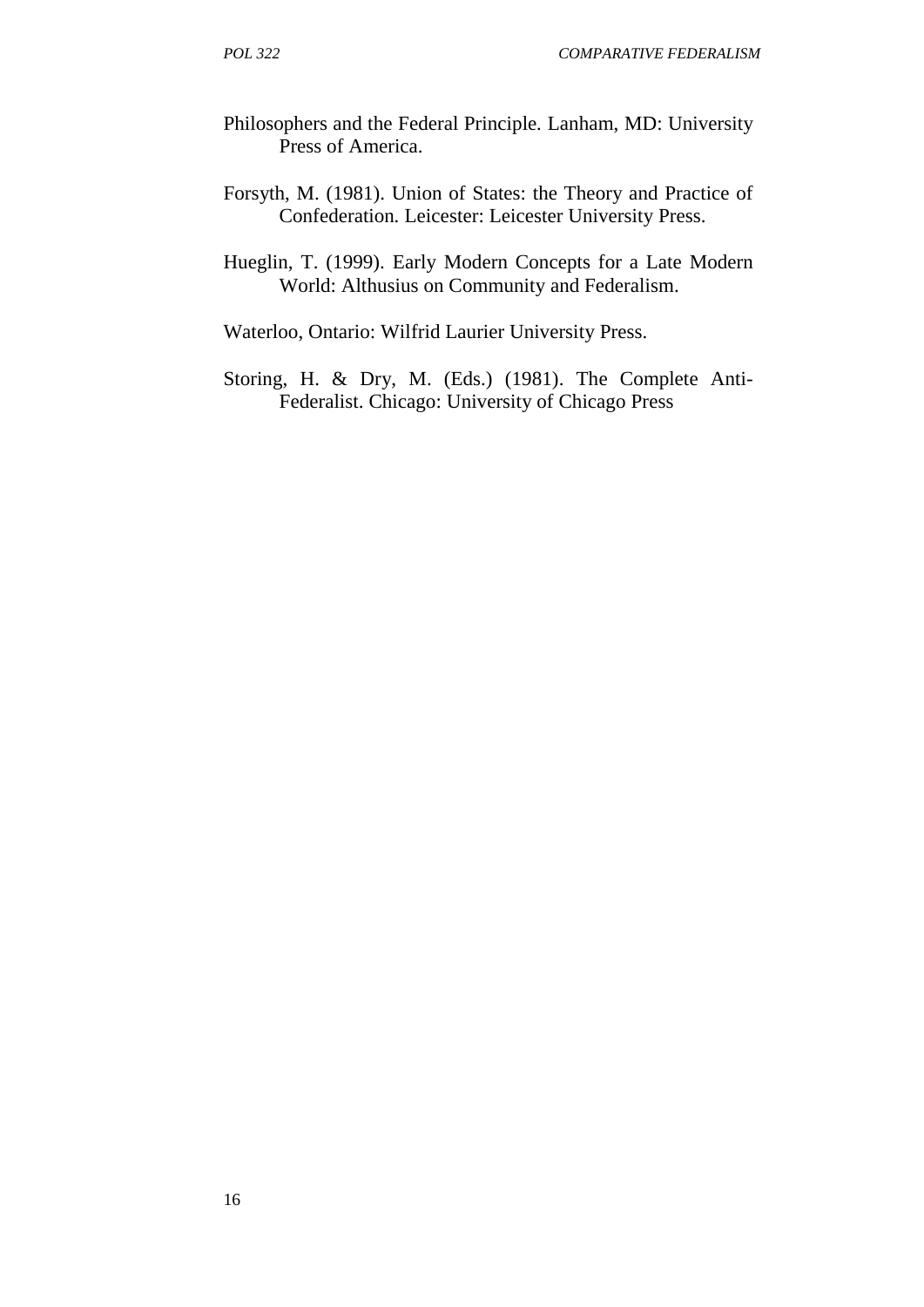# **UNIT 3 STRUCTURE OF FEDERALISM**

# **CONTENTS**

- 1.0 Introduction
- 2.0 Objectives
- 3.0 Main Content
	- 3.1 Competitive Federalism
	- 3.2 Cooperative Federalism
	- 3.3 Dual Federalism
- 4.0 Conclusion
- 5.0 Summary
- 6.0 Tutor-Marked Assignment
- 7.0 References/Further Reading

# **1.0 INTRODUCTION**

Despite having specific foundational patterns that are distinct from the unitary system, there are no uniformities among federal states. While the ideal of shared-rule and separate-rule is sacrosanct, the structural patterns are never the same. There are series of factors that condition the structure of federalism. This unit deals with some of the various structures within the realm of federalism.

# **2.0 OBJECTIVES**

By the end of this unit, you will be able to:

- explain the meaning of dual federalism
- discuss the notion of competitive federalism
- identify the differences between dual and competitive federalism.

# **3.0 MAIN CONTENT**

The federal arrangement is unique in several ways. One of such is that while federal political systems strive to achieve the aim of a minimum of two levels of government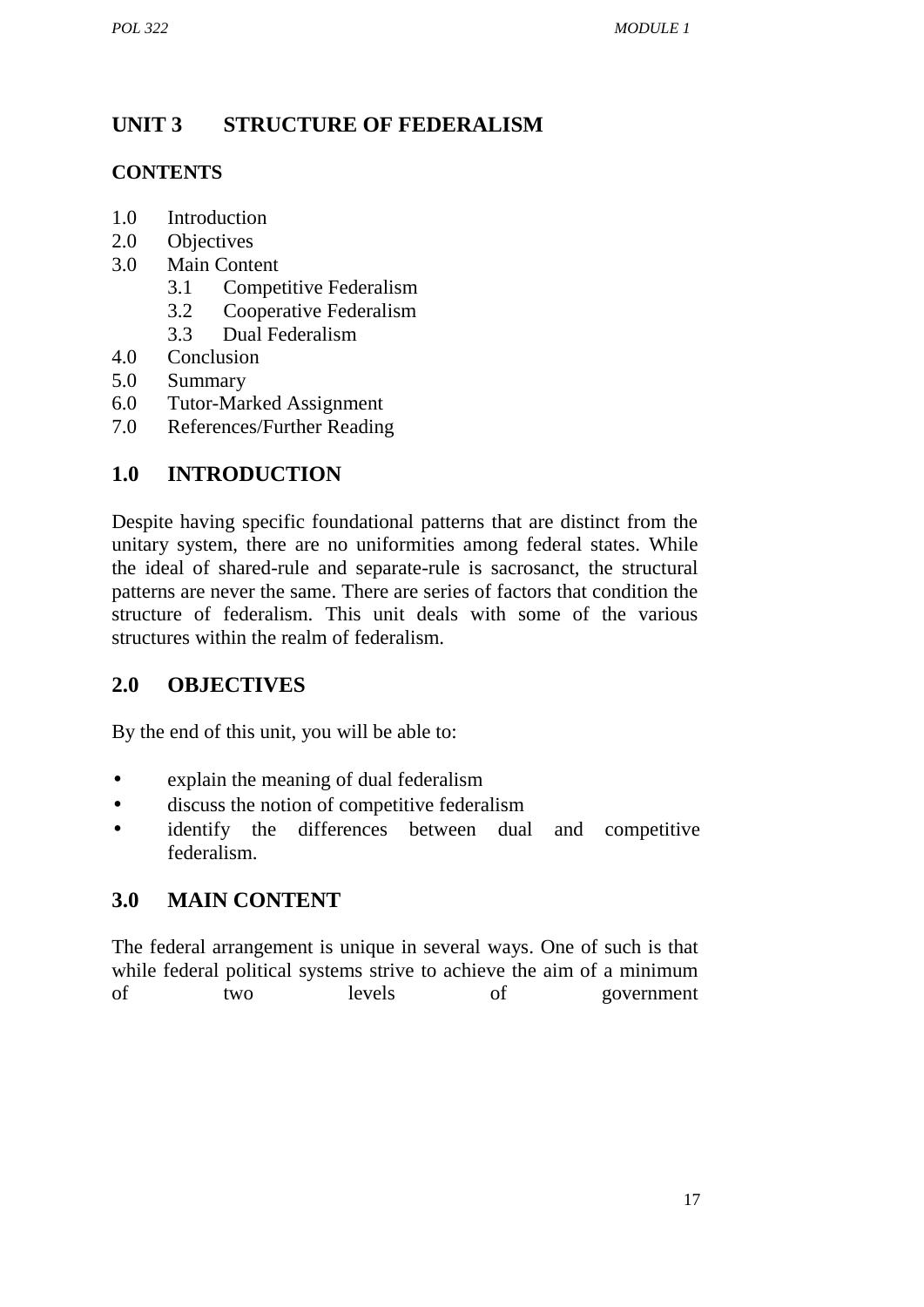with jurisdictional responsibilities, the management of the relationship between the levels of government could be as diverse as possible. In essence, what obtains in federal country A, may be different from a federal country B. Thus, the dynamic nature of federalism entails differences and varieties in the structure and mechanisms of federalism. These can be categorised as the competitive, dual and cooperative federalism.

# **3.1 Competitive Federalism**

The philosophical basis of competitive federalism is traceable to the political developments in the United States in the 1930s, all through to the 1970s. This new political arrangement that altered the pattern of federal relationship that existed prior to the development was prompted by what became known as the New Deal. The New Deal was a consequence of the various political reforms initiated in the US to reduce the impact of the Great Depression that emerged after the First World War. It was majorly focused on Relief, Reform and Recovery, geared towards bringing back the American economy and society to the path of growth and development.

This is a system of federal arrangement that provides the enabling environment for competition among the lower levels of government that are in the same category. Simply put, it is about state versus state or local government versus local government competitions. The competition provides options and choices for citizens in making decisions about which state or which local government (as the case may be), they would want to live under. Similarly, investors are also provided the opportunity of making choices among various options. Instructively though, the competition among these government authorities are not bitter rivalries, but, in contrast, healthy competitions that would enhance the viabilities of the government, and ensure that while the citizens have the opportunities of living where their interests and basic needs are provided and guaranteed, businesses are bound to set-up in places where they can maximise profits. In the long run, the competition becomes beneficial for the country as a whole. It must be noted that for the purposes of cooperative federalism, competition is not the opposite of cooperation, because, rather than be conflictual, the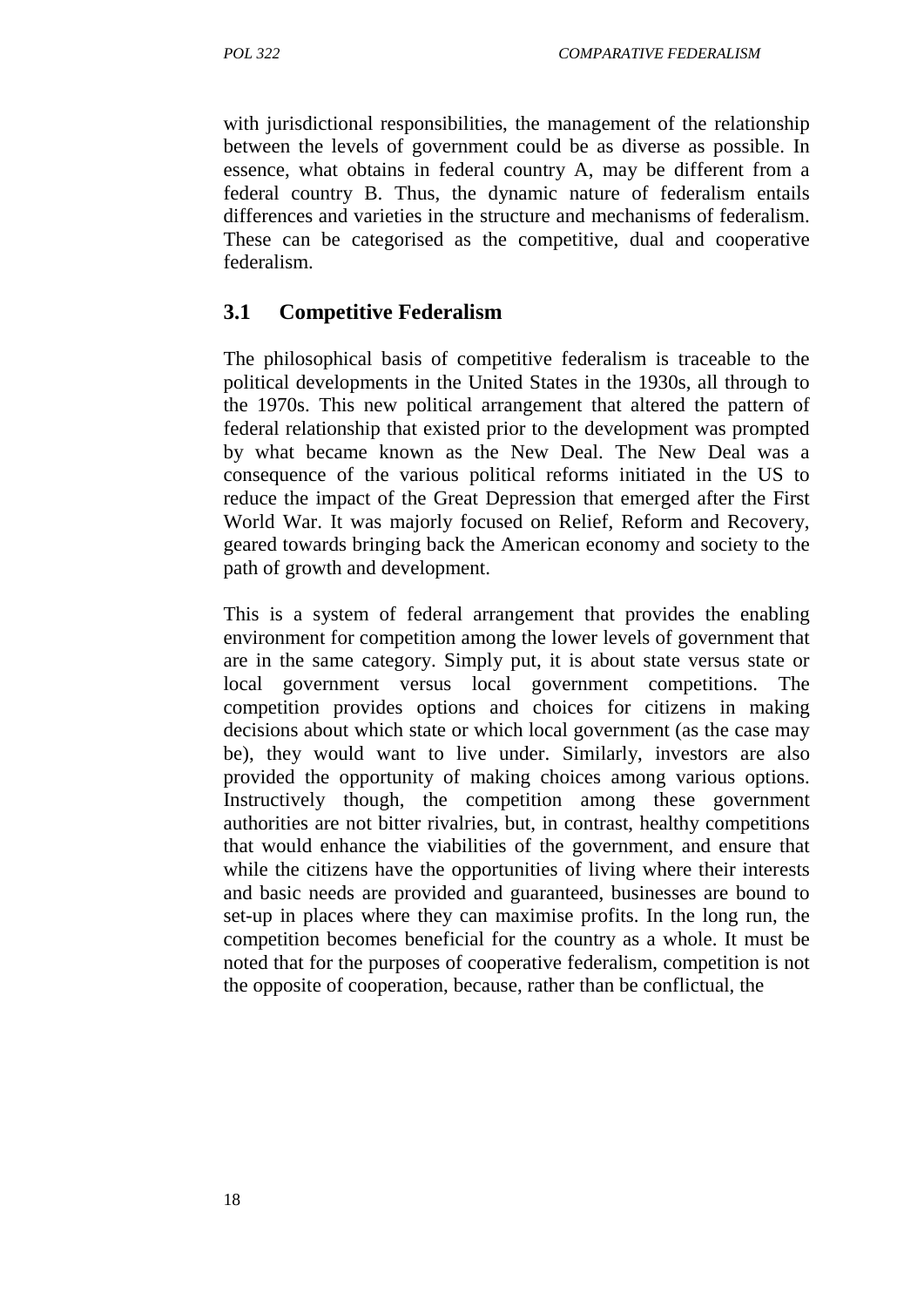competition is healthy. More importantly, the rules of competitive federalism are made and enforced by the federal government as a neutral arbiter.

Furthermore, it must be emphasised that competitive federalism is not emphatic about a situation in which the central government is in competition with either the state or local government authorities for control of local government authorities (vertical competition). However, this may occur in a situation of spositive policy learning in areas where there is overlap between the two levels of government, with each level pursuing distinct policies and observing which policies are more successful. As stated above, the federal government's role is that of arbiter in the relationship among the various state governments, or the local governments, as the case may be.

# **3.2 Cooperative Federalism**

Cooperative Federalism can be defined as both a constitutional and political idea that focuses on the decentralisation of power and deemphasises the possibilities of equal sharing of power and governmental responsibilities among the various levels of government; federal, state or local levels. It implies the effort at tackling issues in a cooperative manner among the levels of government, rather than the method of imposition of policy on the lower level governments by the central authority. It therefore envisages a situation in which the relationship among the levels of government can be regarded as both independent and interdependent such that there is an overlap of functions and financial resources, while knocking off the possibilities of total and absolute control of functions and resources by any single authority. Under this arrangement, the citizens' participation is accentuated by the cooperative nature among the layers of government.

Essentially therefore, the major point in the concept of cooperative federalism is that the various levels of government must not exist exclusively of one-another, neither should they exist in separate spheres. This is summarised thus:

- (i) Federal and state governments should typically undertake government functions jointly rather than exclusively.
- (ii) The federal government and component units routinely share power.
- (iii) Power is not concentrated at any government level or any agency. The constitutional division of responsibilities allows citizens and groups wide- ranging access to different centres of influence.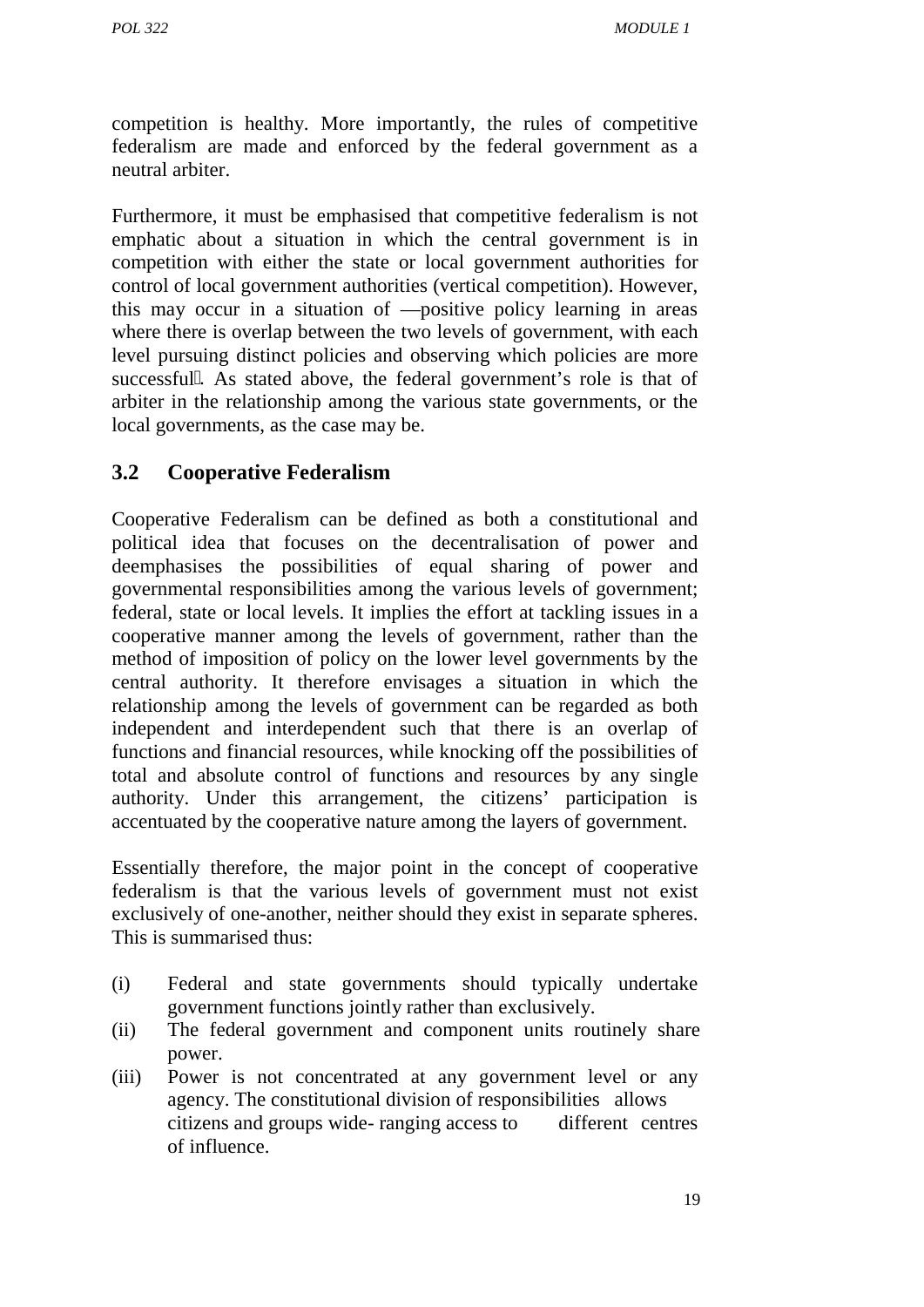In the final analysis, the idea of cooperative federalism refers to a concept of federalism where national, state and local governments interact cooperatively and collectively to solve common problems, rather than making policies separately but more or less equally or clashing over a policy in a system dominated by the national government.

#### **Self-Assessment Question**

Define cooperative federalism

#### **3.3 Dual Federalism**

This is the hard-core form of federal arrangement. Its origin is traceable to the emergence of the US form of federal practice, which envisages the highest form of autonomy between the central government and the component units of the federal compact. Essentially, it is an attempt to create demarcation between both levels of government, such that each is compelled to strictly limit its jurisdiction to certain areas, while being only responsible for the upkeep of specific designated areas. It is explained as follows:

*Dual federalism is the political theory that two different governments share sovereign power over a certain region or people. Generally this is the concept of balancing the scales of power between a large, sweeping government and a more localised one. Usually, this involves some sort of federal authority and a state regime*.

Essentially, this form of arrangement does not encourage smooth relations between two contending forces, it focuses more on the tension that could be generated in the course of carrying out responsibilities and functions.

As a result of the dual sovereignty exhibited in the practise of dual federalism, states' rights are cautiously guided, so that the central government is restrained from infringing on spheres provided for the state government. An attempt to do so, constitutes a violation of the states' constitutional rights. Despite the attempts at constitutional provisions, it is usually difficult to define how and when there is infringement on the rights and jurisdictions of the state. More so, when there is a resort to the courts for dispute resolution, which is usually the highest court in the land, and a national institution, the states, are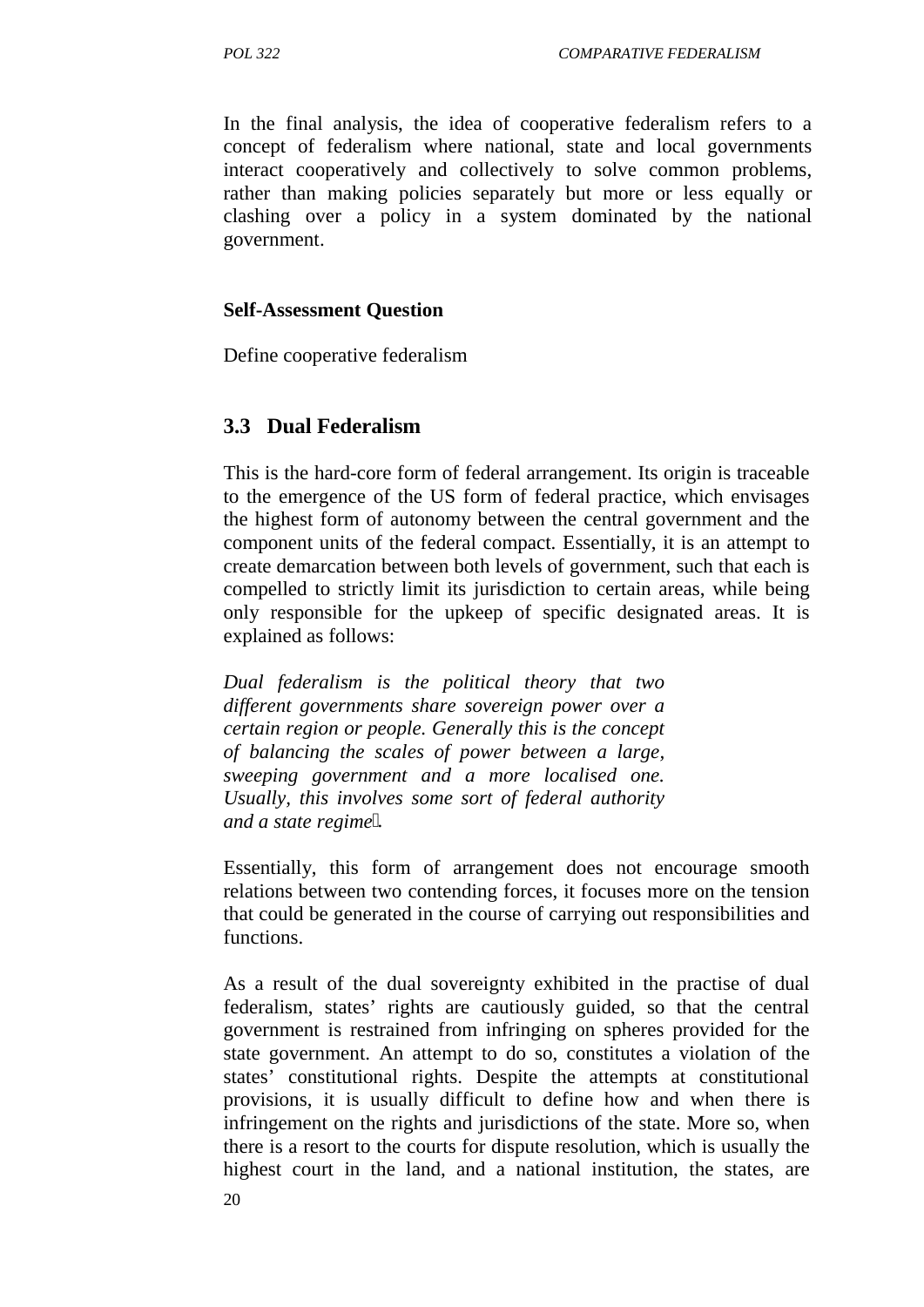usually in the receiving end of judgments.

On this basis, dual federalism is composed of four essential parts, viz;

- (iv) The national government rules by enumerated powers only. The national government may rule by using powers specifically listed in the Constitution.
- (v) The national government has a limited set of constitutional purposes. The national government has only limited purposes.
- (vi) Each government unit- nation and state is sovereign within its sphere. National and state governments are sovereign in their own spheres.
- (vii) The relationship between nation and states is best characterised by tension rather than cooperation.

# **4.0 CONCLUSION**

The highlight of this unit is that there is no such situation of truefederalism. It goes to show that there are series of factors that determine the structure of any federal arrangement; as such federal states cannot conduct government business uniformly.

# **5.0 SUMMARY**

This unit focused on the various federal arrangements that have been in operation. These arrangements are conditioned by the relationships between and among the governmental actors. While in some cases, there is healthy competition, some others tend to move towards collaboration between and among the layers of government. In the final analysis, the ideal practise of federalism is that which works in accordance with the dictates of the constitution.

## **6.0 TUTOR-MARKEDASSIGNMENTS**

- 1. Explain the meaning of dual federalism
- 2. Explicate the meaning of cooperative federalism
- 3. What do you understand by competitive federalism?

## **7.0 REFERENCES/FURTHERREADING**

Concepts of Federalism. Retrieved from: http://www.cliffsnotes.com/more-subjects/american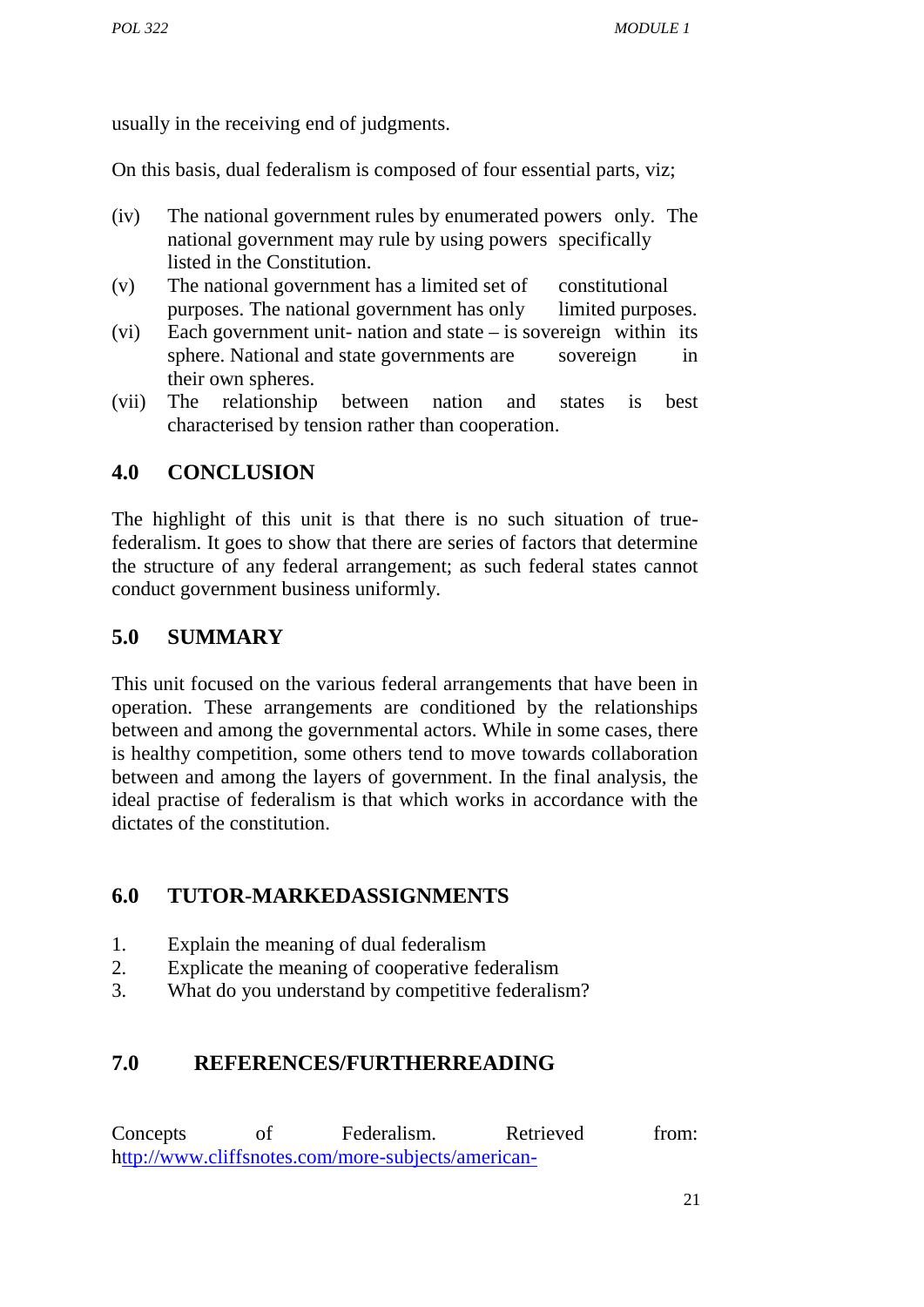government/federalism/concepts-of-federalism

Kasper, W. (1994). High on the Reform Agenda: Competitive Federalism. *Policy.* Spring.

The New Deal: Cooperative Federalism and the Growth of the National Government. Retrieved from: https://www.boundless.com/political science/textbooks/boundless-political-science-textbook/federalism- 3/history-

of-federalism-31/the-new-deal-cooperative-federalism-and-the-growth of-the-national-government-185-1906/

What is Dual Federalism? http://www.wisegeek.com/what-isdualfederalism.htm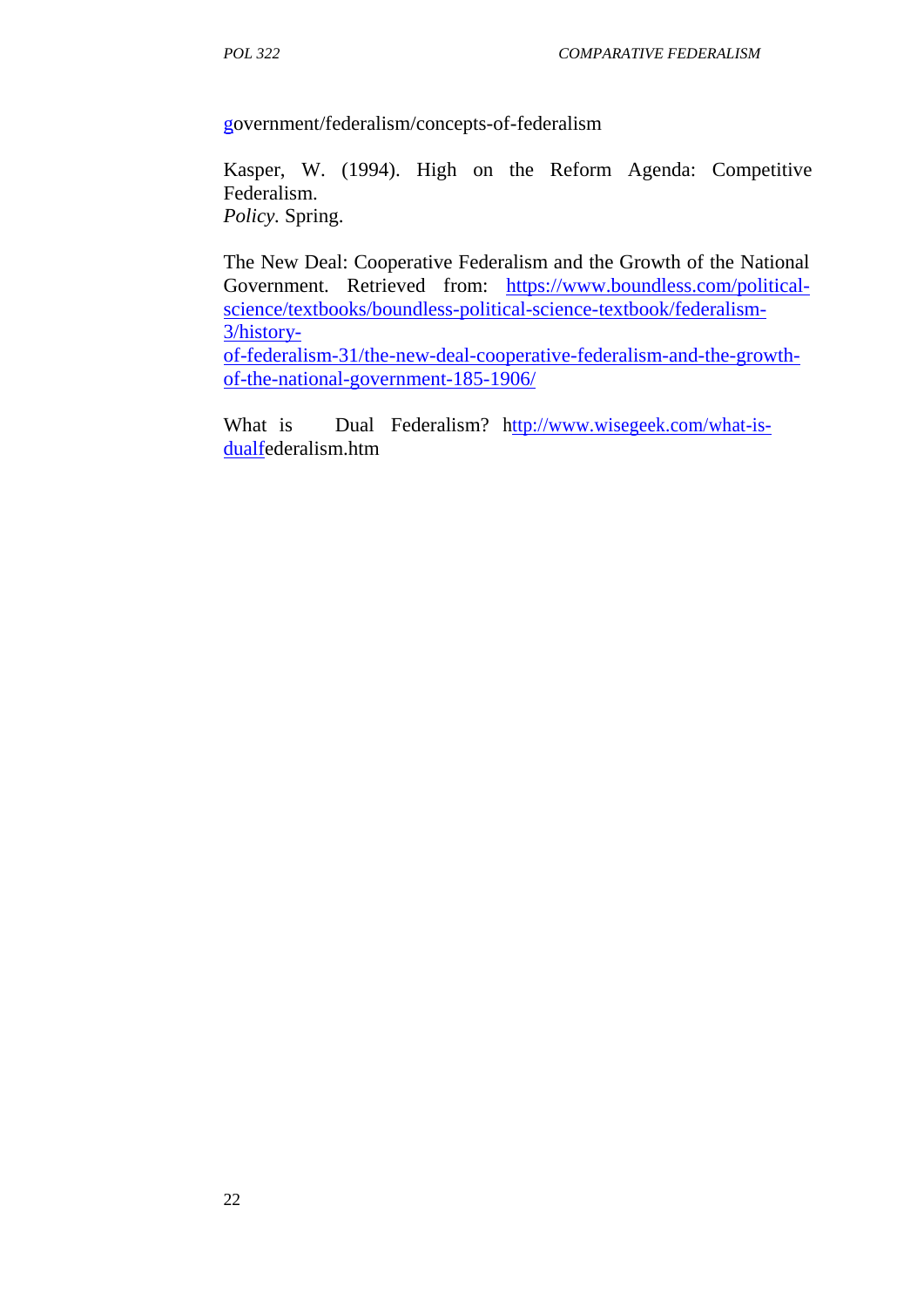# **UNIT 4 INSTITUTIONS OF FEDERALISM**

### **CONTENTS**

- 1.0 Introduction
- 2.0 Objectives
- 3.0 Main Content
	- 3.1 The Executive
	- 3.2 The Judiciary
	- 3.3 The Legislature
- 4.0 Conclusion
- 5.0 Summary
- 6.0 Tutor-Marked Assignment
- 7.0 References/Further Reading

# **1.0 INTRODUCTION**

This unit focuses on the arms of government, because of their importance in bringing the processes of governance to fruition. It covers the various issues as it concerns the executive, judiciary and legislature. Within the unit, we would find out the working relationship among the three arms, and how each arm of government acts as checks on one another in order to forestall the possibilities of arbitrary rule.

## **2.0 OBJECTIVES**

By the end of this unit, you will be able to:

- discuss the three arms of government
- explain the contributions of each arm to the practice of federalism
- identify the differences among the three arms of government.

# **3.0 MAIN CONTENT**

## **3.1 The Executive**

This is one of the essential arms of government. The executive is responsible for giving direction to government policies and also charged with the implementation of those policies. It functions by working closely with the other arms in order to realise the objectives of the state. The structure and working process of the executive is however determined by the system of government in operation. For the presidential system, the executive is a stand-alone institution where principal officers are distinct from those in the other arms of government, but however, work in a coordinated collaboration for the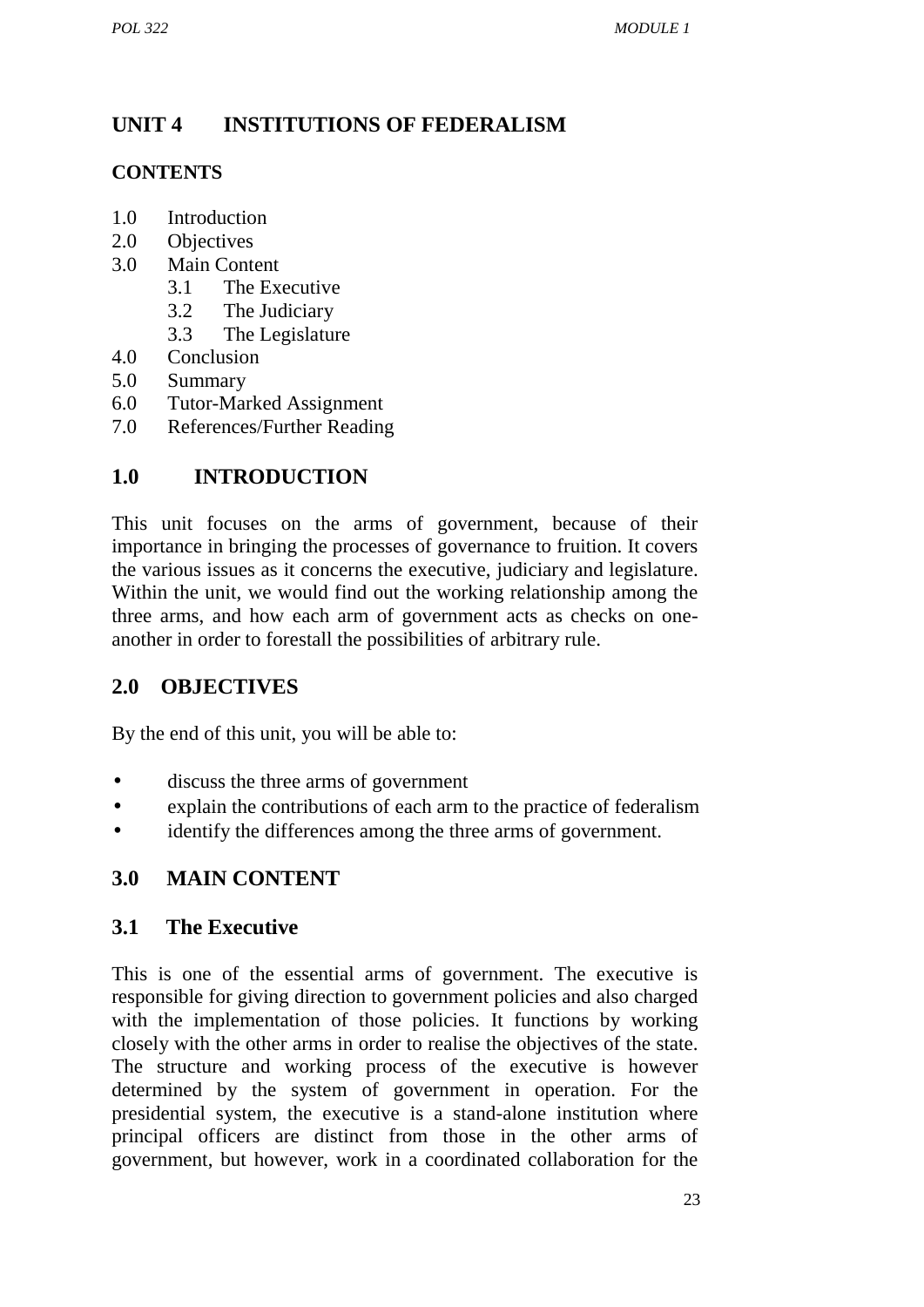benefit of the government as a whole. The executive officers are elected officers who appoint officials that participate in the running of government.

In a federal system of government, the executive operates at both the centre and also in the component units. As mentioned earlier, the onerous task of the executive is to work with the other arms of government to ensure good governance and the well- being of the citizens. The functions of the executive include:

- **1.** Assent Bills
- **2.** Passing executive bills to the legislature
- **3.** Operation of Ministries, Departments and Agencies to ensure the functioning of government
- **4.** Execution and implementation of policies
- **5.** International relations

### **3.1.1 Types of Executive Arrangements**

#### **(i) Real or Nominal**

The real executive is that which exercises substantive powers as dictated by the constitution. It is within the office of the real executive that the power for the actual executive control and administration of the country resides. While the nominal executive exercises ceremonial functions, and often times, acts as a symbol of the sovereignty of the state. In other words, the real executive is the Head of Government, while the nominal executive is the Head of State. The constitutions of some countries allows for both offices under an administration. For instance, in parliamentary democracies, such as India and Britain, the Prime Minister and his colleagues exercise real executive powers, while the President or the Monarch respectively exercise nominal executive powers. In the United States and Nigeria, the Presidents are the real executives while there are no nominal executives; this same arrangement applies to the Governors of the various states.

#### **(ii) Single/Plural Executive**

The single executive is one in which the ultimate power of the state rests with a single individual, often referred to as the President and Commander-in-Chief of the Armed Forces in a presidential system of government- he combines the functions of both the substantive and the ceremonial head. The United States and Nigeria are two typical examples of a single executive arrangement. The plural executive arrangement is collegiate in nature, whereby that share equal powers are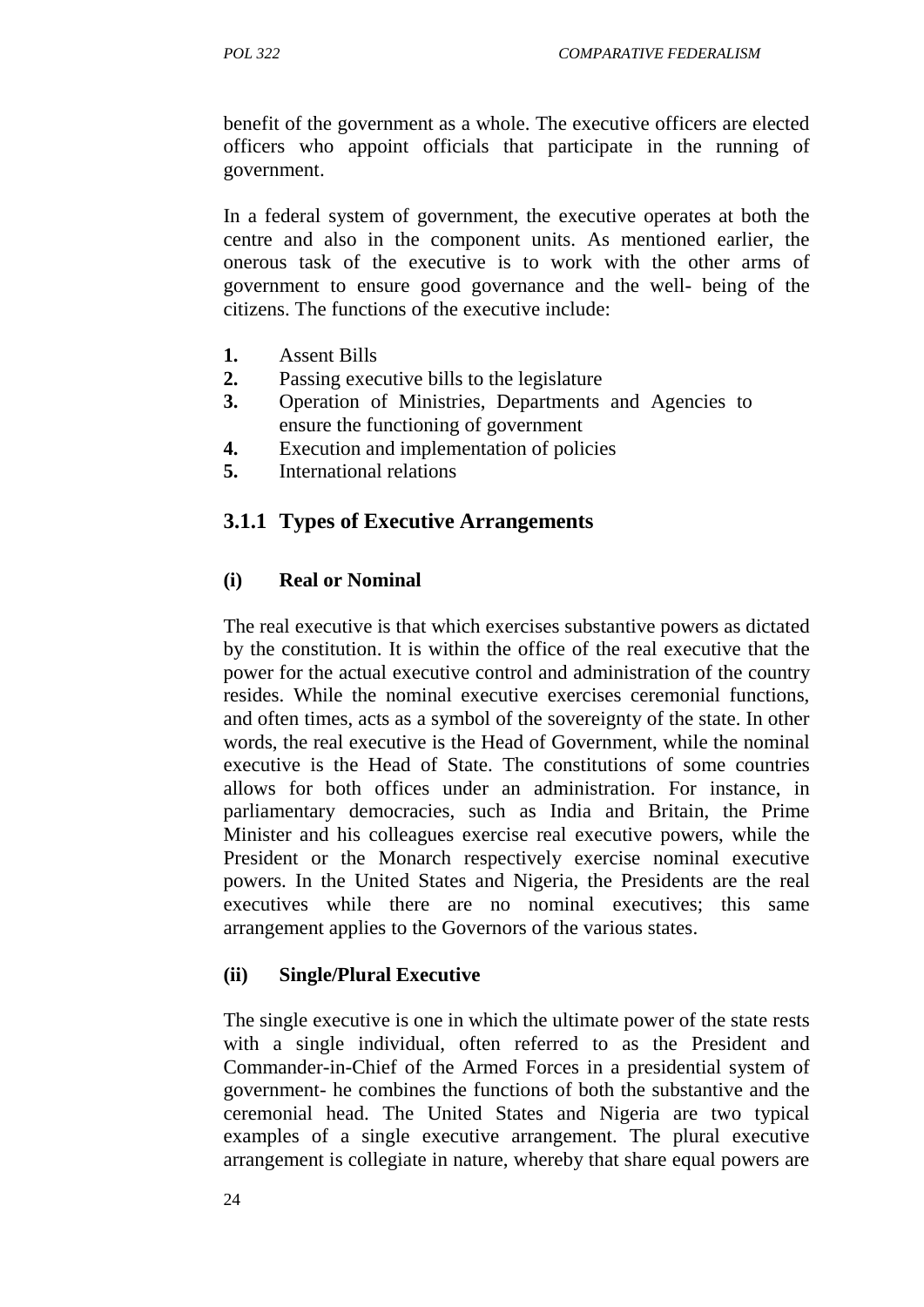bestowed with executive powers for the purpose of administering the country. Switzerland, with its Federal Council is an example of a plural executive. Here, the President of the Federal Council at any one time is not the supreme authority, he is however the moderator of the meetings and the external symbol of Swiss authority to the rest of the world, for a year. The ultimate executive power rests with the seven-member Federal Council. The single executive facilitates unity and encourages rapid response to challenges that may confront the state. The plural executive also prevents executive abuse of power and oppression.

# **3.2 Cabinet System**

The cabinet system of government is a combination of both the single and plural executives. While the Prime Minister operates on the principles of single executive, the members of the cabinet follow the principles of plural executive, merely, making the Prime Minister, first among equals.

### **(i) Political and Permanent Executive**

Political executives are officers of state who occupy the headship of various departments, but whose tenure of office is usually fixed, thereby being temporary. In Nigeria, the political executive consists of the members of the presidency- including the President, Ministers, etc. The president as the head of the executive is so referred only when he wins an election, and appoints the members of his team, whose stay in office are determined by him. In India, the political executive includes the Prime Minister, the ministers and the parliamentary secretaries. All these elected officials remain in office as long as their party wins the majority in parliament- they must resign as soon as they are no longer in the majority. Therefore, a political executive may be of either the parliamentary or presidential type, while it could also be under either the single or plural executive arrangement.

The permanent executive consists of members of the bureaucracy who are permanent and salaried officials and subordinates who carry on the day-to-day work of administration. They have permanent tenures of office and are not affected by ministerial changes. Essentially, they are duty bound to implement the policies of the political executive even when they may not support or approve such policies.

### **Self-Assessment Question**

Distinguish between political and permanent executives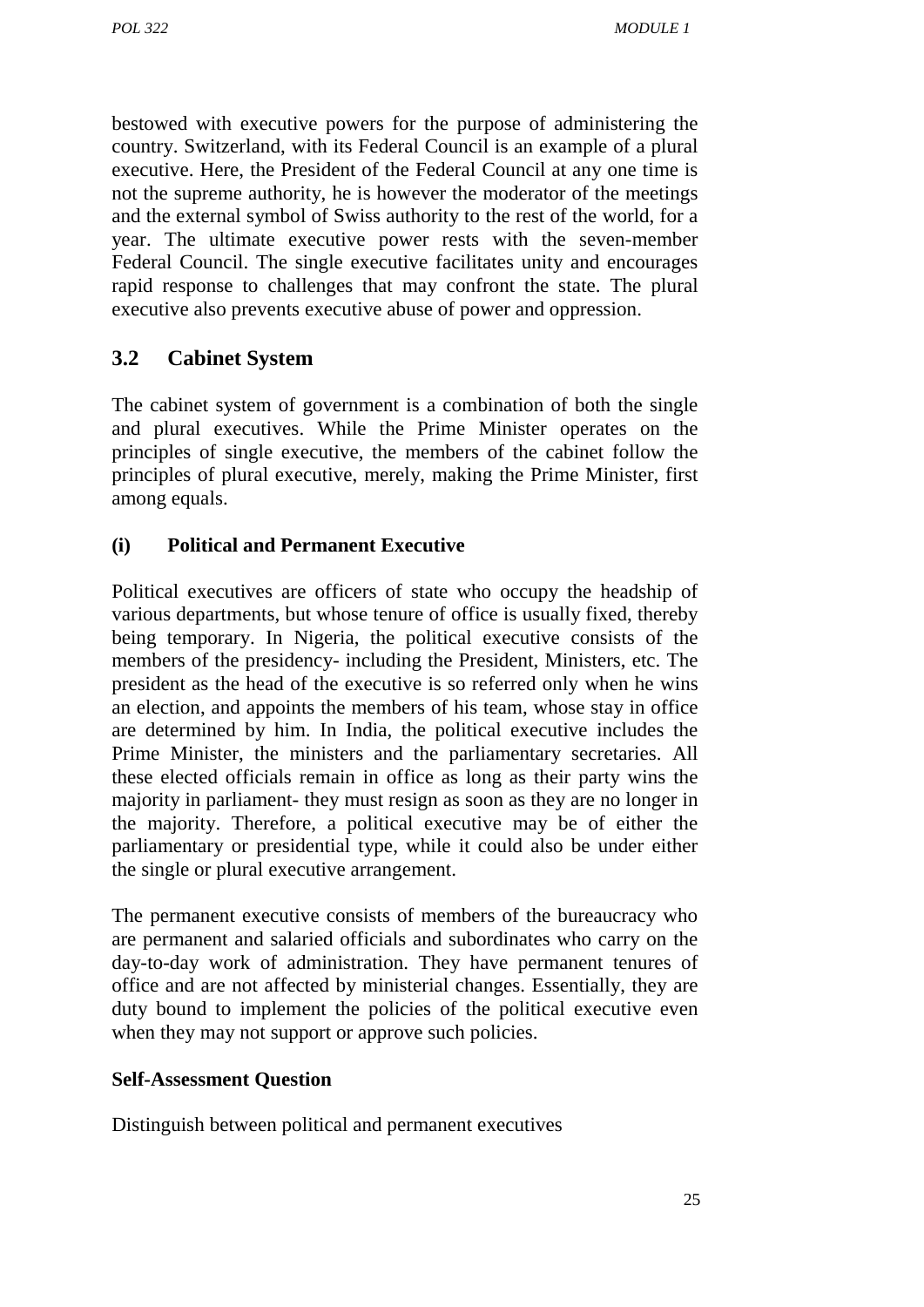# **3.2 The Judiciary**

The judiciary is in charge of the dispensation of justice in any state. This responsibility is very important to the sustenance of civility. Without an impartial and independent judiciary, a state cannot exist. Such an environment would become the

Hobbesian's state of nature where might was fundamentally right. The administration of justice by the state must be regarded as a permanent and essential element of civilisation and a device that admits of no substitute (Mahajan, 1988: 556). One of the essential ingredients for the functioning of the state is the independence of the judiciary. Often regarded as the hope of the common man, the judiciary is the last resort for anyone, where justice and equity are expected to be exhibited. The protection of the rights of the citizens can only be achieved by an unbiased umpire- the courts.

# **3.3 The Legislature**

Arguably, the legislator is the most important arm of government. The main function of the legislature is law-making, law amendment and the repealing of laws. Therefore, the legislature provides the basis upon which both the executive and the judiciary can work effectively. The government, and by extension, the people are directly affected by the activities of the legislature, thus, the work of the legislature is carried out with all seriousness. Essentially, every bill passes through three stages before being passed into law. The stages include; the first reading, second reading, committee stage, report stage and third reading. It is only the bills that enjoy the support of the majority of the members, who are the representatives of the people become law.

## **3.3.1 Functions of the Legislature**

## **(i) Financial**

The legislature has legitimate control over government's budget. The legislature is empowered to assent to the revenue and expenditure of government. This function ensures some form of control over the executive.

## **(ii) Other oversight Functions**

26 The legislature is involved in various activities concerning the running of the state. For instance, the legislature must be involved on issues concerning the declaration of war, or the declaration of emergency in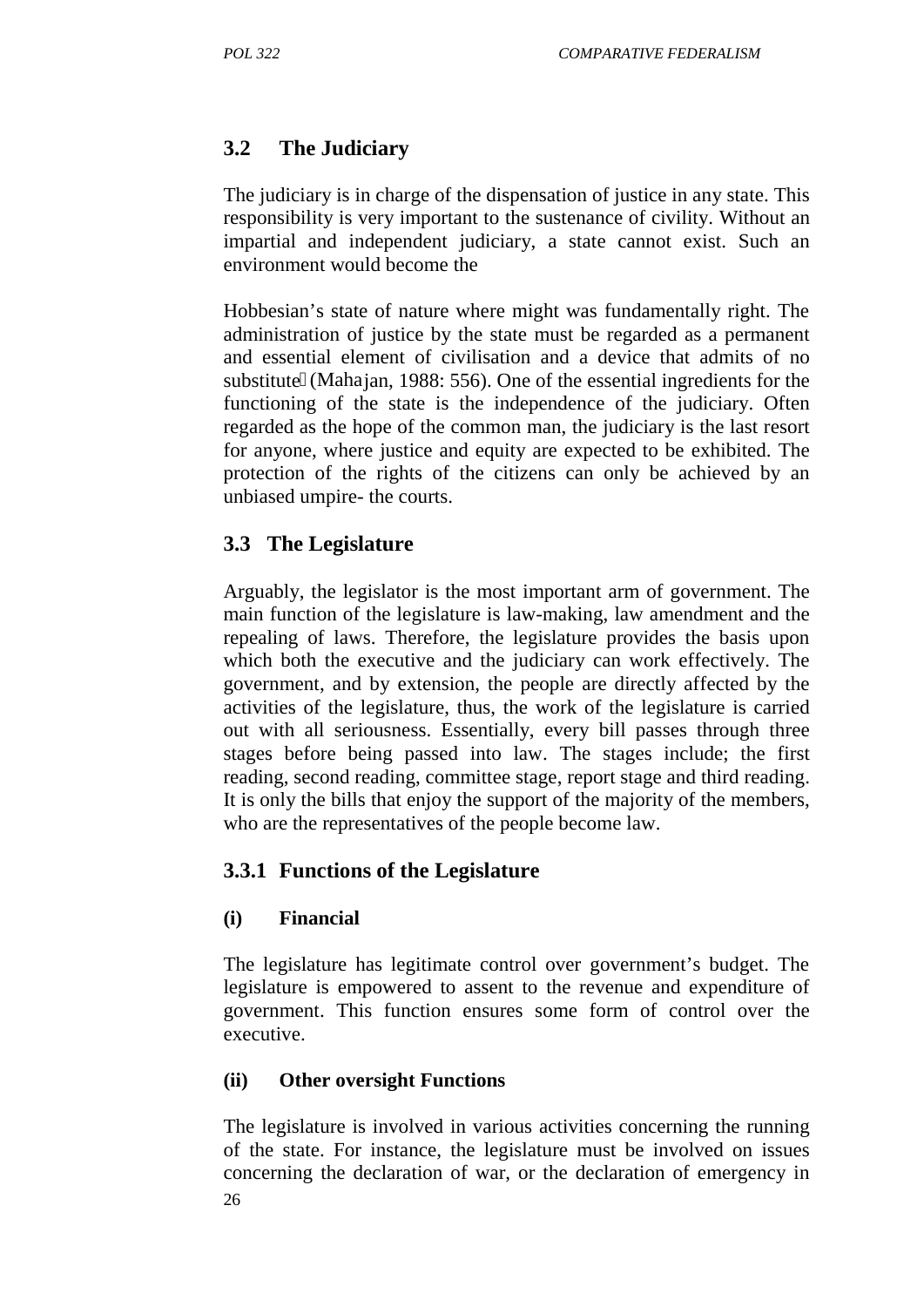any part of the state.

### **(iii) Judicial Functions**

Perhaps, the most important part of this function is that the legislature sits over the impeachment proceedings of the President and Vice- President; this same scenario is replicated at the regional or state level, where the legislature have powers to present impeachment proceedings against the head of the executive.

# **4.0 CONCLUSION**

The unit deals with the three arms of government within the context of the federal system. It generalises about the operations of these arms of government within both the cabinet and the presidential system of government. The unit is therefore an explication of the roles and relationship of the three arms of government, on the basis of both the separation of power and the diffusion of power models.

# **5.0 SUMMARY**

In summary, the unit exhaustively treats each of the three arms of government, by highlighting their functions and responsibilities, and the relationship of each with the others. In the final analysis, it is implied that under either the cabinet or presidential system, the working process of the three arms of government must be in accordance with constitutional dictates, for the federal system to work adequately.

## **6.0 TUTOR-MARKEDASSIGNMENT**

- 1. Explain your understanding of the Executive arm of government
- 2. Examine the factors that ensure the independence of the Judiciary
- 3. Mention three functions of the Legislature.

# **7.0 REFERENCES/FURTHERREADING**

- Amissah, A. (1981). The Contribution of the Courts to Government: A West African View. Oxford: OUP.
- Ball, T. & Pocock, J. (1988). Conceptual Change and the Constitution. London:
- Berger, R. (1973). Impeachment: The Constitutional Problems. Cambridge: University Press.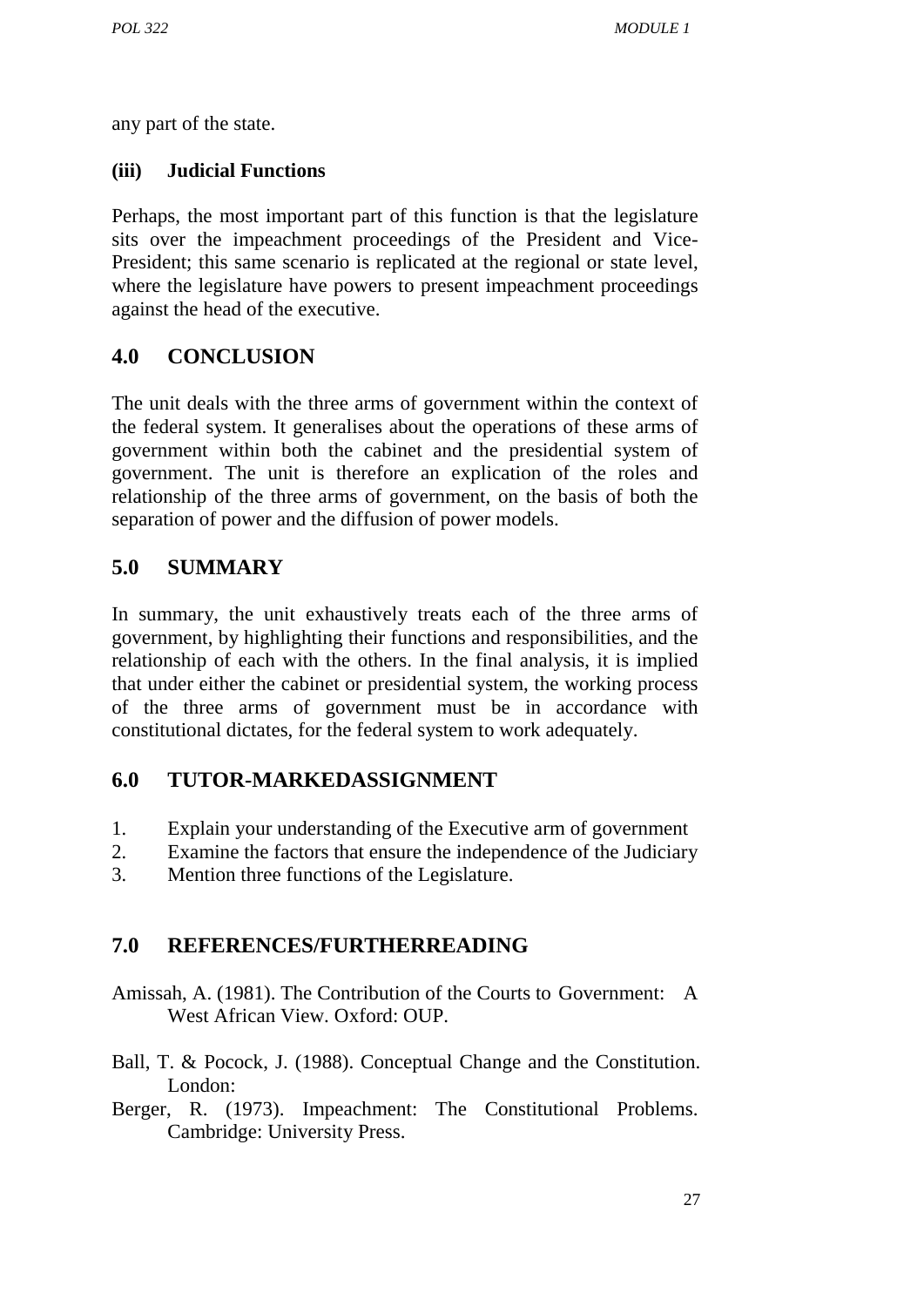Carey, G. (1995). In Defense of the Constitution. Indianapolis:

Mahajan, V. (1988). Political Theory. New Delhi: S. Chand & Company Ltd. Vile, M. (1998). Constitutionalism and the Separation of Powers. Indianapolis: Liberty Fund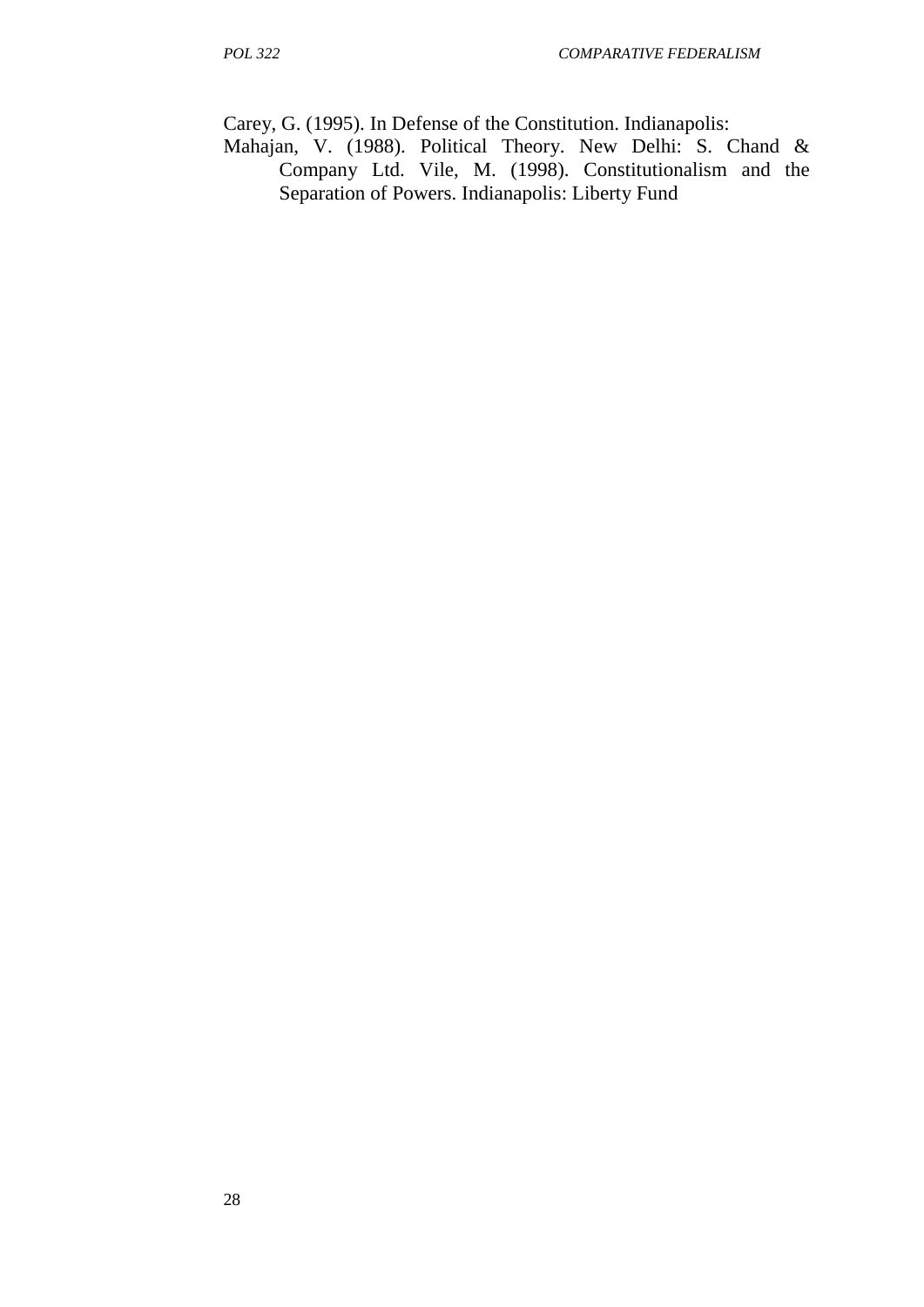# **UNIT 5 TERMS AND CONCEPTS IN FEDERALISM**

### **CONTENT**

- 1.0 Introduction
- 2.0 Objective
- 3.0 Main Content
	- 3.1 Intergovernmental Relations
	- 3.2 Consociationalism
	- 3.3 Symmetrical Federalism
	- 3.4 Asymmetrical Federalism
	- 3.5 Principle of Subsidiarity
- 4.0 Conclusion
- 5.0 Summary
- 6.0 Tutor-Marked Assignment
- 7.0 References/Further Reading

# **1.0 INTRODUCTION**

This unit forms an essential part of the introductory part of this study guide. In the unit, students are exposed to some of the terms and concepts that would be used in the course of the study guide. This way, students can more easily understand the direction of discussion, and can readily apply such different scenarios in federal studies.

# **2.0 OBJECTIVES**

By the end of this unit, you will be able to:

- familiarise themselves with various concepts in federal studies
- apply the terms and concepts in their discussions on federalism
- explain the terms and concepts treated here.

# **3.0 MAINCONTENT**

### **3.1 Intergovernmental Relations**

Oftentimes the concept of inter-governmental relations has been grossly confused and misunderstood by students and scholars of this field of study. Some people understand intergovernmental relations as a relationship between two governments in two sovereign nation-states. Even though this assessment or conceptualisation may not be completely wrong especially at the level of global analysis of government, but tends to paint an unclear picture of the scope of our subject matter and creates the impression that inter-governmental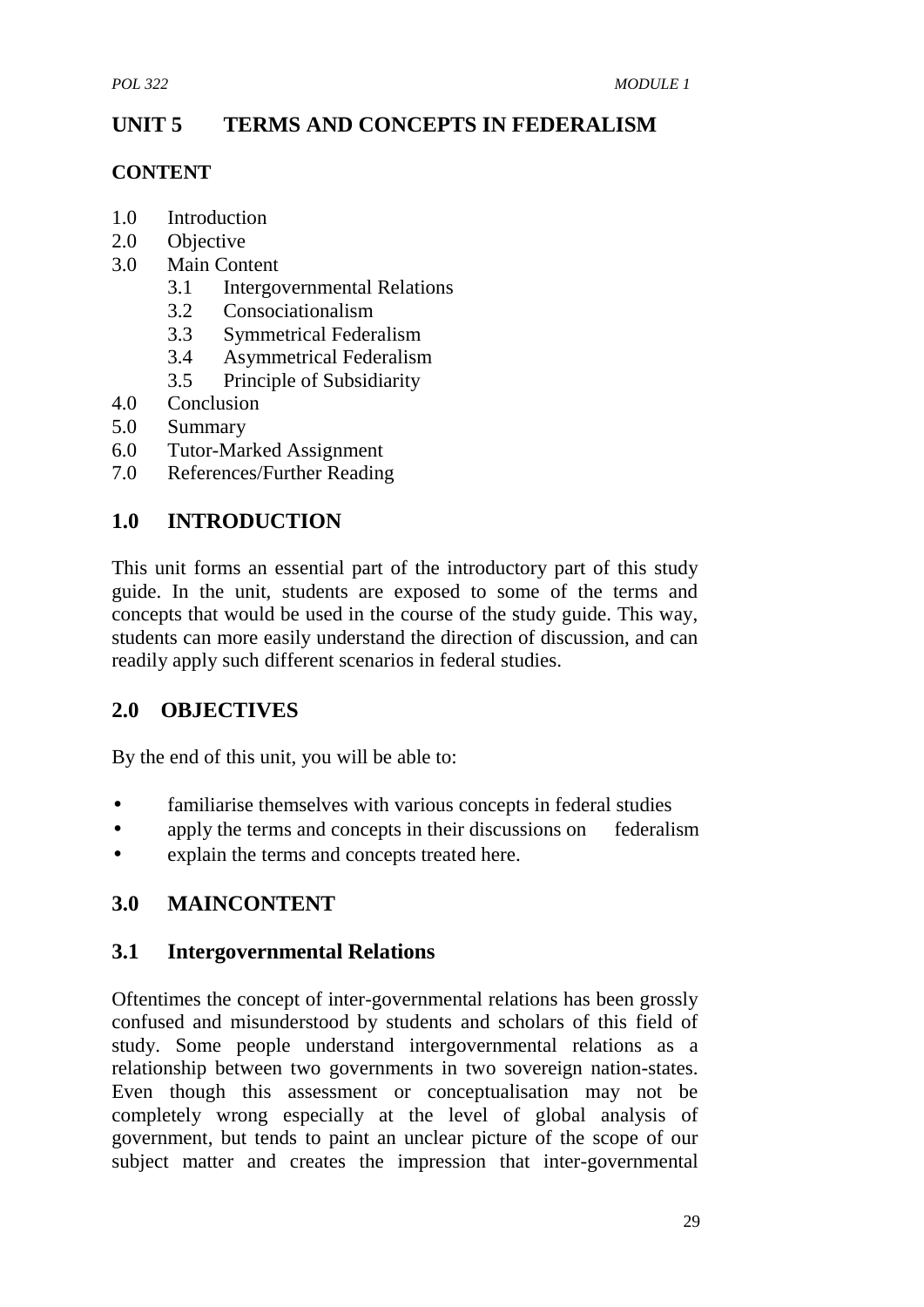relations has to do with purely international reactions to matters of state policy (Abonyi,2006).

According to Okafor (2010), intergovernmental relations deal with an important body of activities or interactions occurring between governmental units of all types and levels within a federal system. It is the manner in which the units or agents of the state associate with each other whether civilian or otherwise especially under the federal structure. For Gboyega (1999) inter-governmental relations are concerned with both vertical and horizontal relation that exists between the various levels of government, and within the sovereign government of a particular country. An inter-governmental relation is a series of legal, political and administrative relationship, established among units of governments and which possess varying degree of authority and jurisdictional autonomy.

In line with the above, Oginna (1996) asserts that inter-governmental relations can be seen as the complex pattern of interaction, co-operation and inter-independence between one or more levels of government. In this context therefore, intergovernmental relations relates to the following mix of relations:

- (i) Centre-State relationships
- (ii) State-State relationships
- (iii) State-Local Government relationships
- (iv) Local-Local Government relationships
- (v) Centre-Local Government relationships

### **3.2 Consociationalism**

From practical experiences, federalism can only function effectively and adequately only when democracy is the system of government. Democracy in such instance must be explicitly different from civil-rule and must also be substantive rather than procedural. One of the major types of democracy that has been effectively deplored by federal states to institutionalise power-sharing arrangements is consociational democracy. The consociational approach is a system employed by heterogeneous societies, made up of multicultural, multi-religious and multi-ethnic nations to stabilise the political environment by ensuring that political power-sharing arrangements are legitimised on the basis of consensus among the critical sectors of the society. The consociation seeks to reconcile societal segmental cleavages along ethnic and religious lines. The objective is to ensure government stability, survival of power sharing and democracy and avoidance of political violence.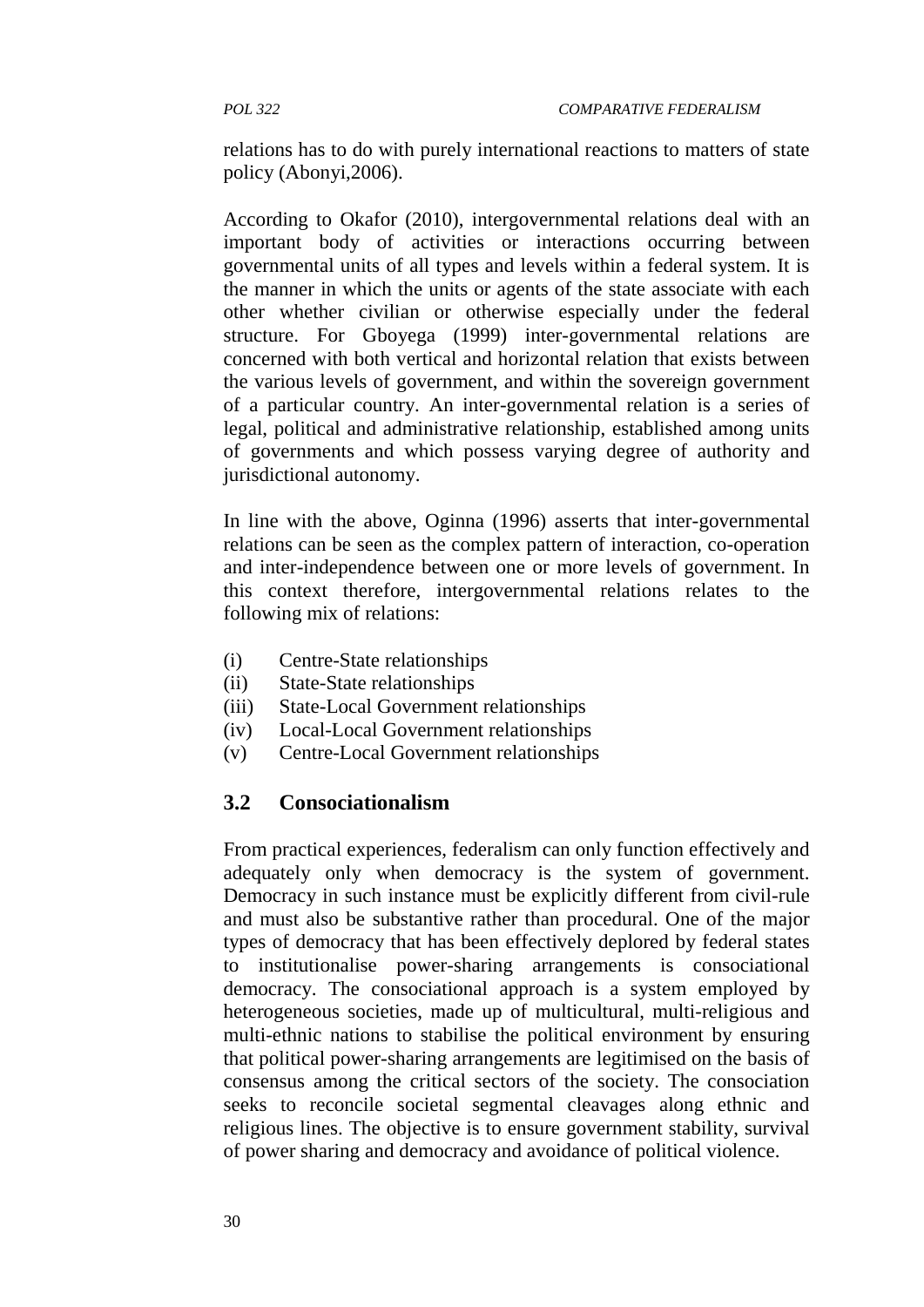According to Lijphart (1977), there must be favourable conditions for the likely success of consociational democracy. These include;

- (i) Segmental isolation of ethnic communities
- (ii) A multiple balance of power
- (iii) The presence of external threats common to all communities
- (iv) Overarching loyalty to the state
- (v) A tradition of elite accommodation
- (vi) Socioeconomicequality
- (vii) A moderate multiparty system with segmental parties. Finally, the major features of a consociational arrangement are:
- (i) Coalition cabinet (often, collegiate executive)
- (ii) Balance of power between the executive and the legislature
- (iii) Decentralised federal system
- (iv) Proportional representation
- (v) A rigid constitution
- (vi) Elements of direct democracy

### **3.3 Symmetrical Federalism**

Symmetric federalism is a federal constitutional arrangement in which the constituent states that make up the federation possess equal powers. Thus, each of the component units has equal participation in the pattern of social, cultural, economic and political circumstances of the state. In effect, a symmetric federal system is one in which there is conformity and commonality in the relations of each separate political unit of the system to both the system as a whole and to the other component units.

Charles Tarlton provides the features of an ideal symmetrical federal system. According to the author, the model system is one composed of constituent political units with such characteristics as equal territory and population, with similar economic opportunities, similar climatic conditions, cultural patterns, social groupings and political institutions.

### **3.4 Asymmetrical Federalism**

In contrast to the symmetric federal arrangement, this system means that different constituent states within the federation possess different powers. For instance, any of the states or a group of states may have more autonomy than the others despite having equal constitutional status. Two types of asymmetric arrangements can be identified. These are;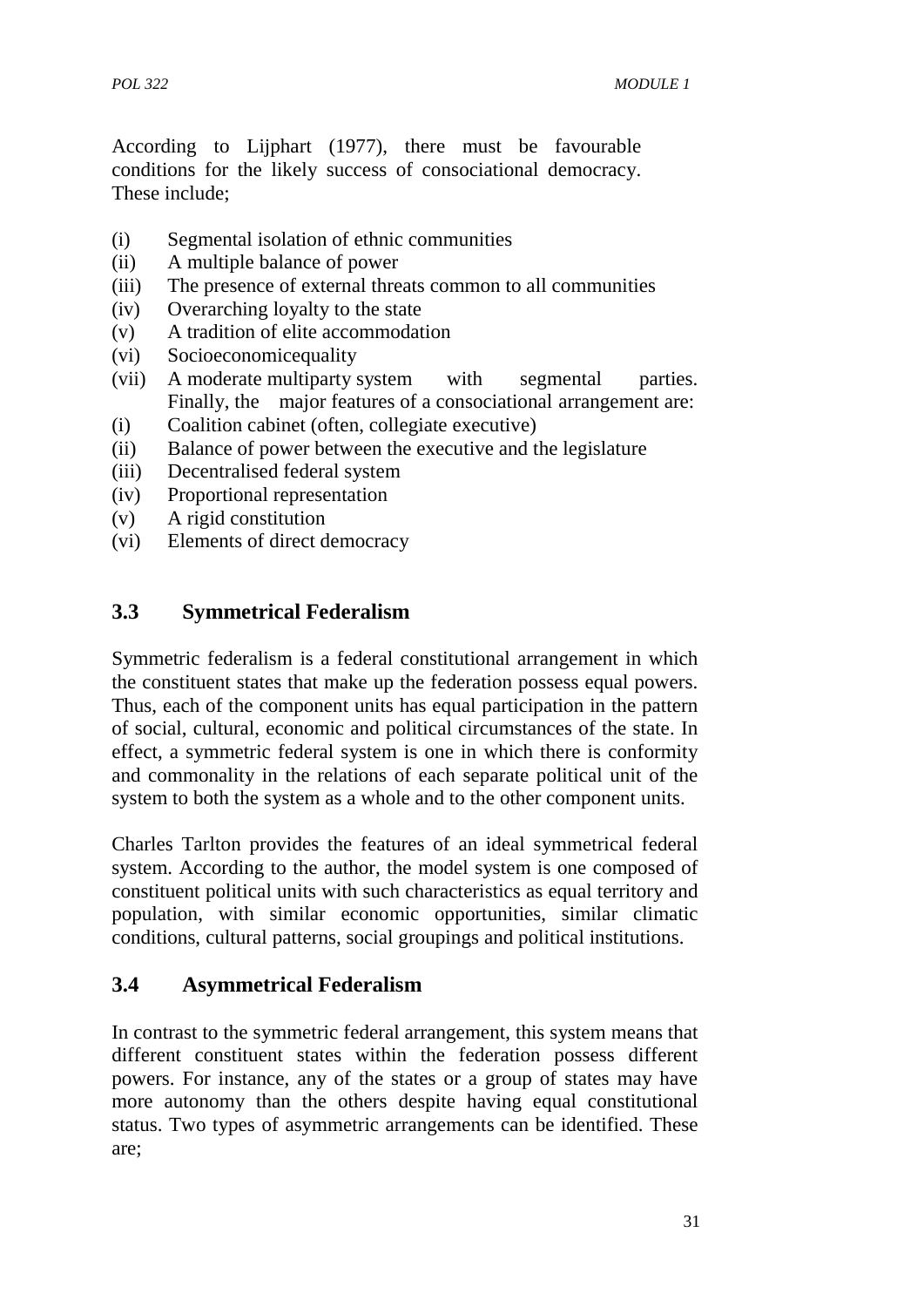- (i) De jure asymmetry
- (ii) De facto asymmetry

De jure asymmetry is built around the notion of differences in legislative powers, representations in central institutions and the rights and obligations of each of the component units, all of which are outlined in the constitution. The contents of the de facto asymmetry are not usually constitutionally based. They are usually based on agreements that are derived from national policies. It could also arise from bilateral and often times, ad hoc dealings with specific provinces. Essentially though, asymmetric arrangements for federal states are often times proposed as solution to disaffections that may arise when the needs of component units are mutual, as a result of the numerous segmental cleavages, such as ethnic, linguistic or cultural, that form part of the reasons for federalism.

The ideal model of federalism according to Charles Tarlton is one that is composed of political units corresponding to differences of interest, character, and makeup that exist within the whole society.

#### **Self-Assessment Question**

What do you understand by symmetric federalism?

#### **3.5 Principle of Subsidiarity**

This origin of this principle is traceable to the Catholic Church's teachings on social relations. The argument is that humans would be best served if their affairs are handled by the lowest and least centralised level of authority possible. The relevance to federalism is therefore that powers should be decentralised and by extension be devolved to the lowest level closest to the people. In effect the principle states that the central authority should only exist on the basis of a subsidiary functions it serves through the performance of the tasks which cannot be performed effectively at a more immediate or local level.

### **4.0 CONCLUSION**

The unit presented and explained some of the crucial terms and concepts that are germane to the understanding of federalism. An understanding of these terms would aid the easy application of the theoretical aspects of federalism to real-life scenarios.

### **5.0 SUMMARY**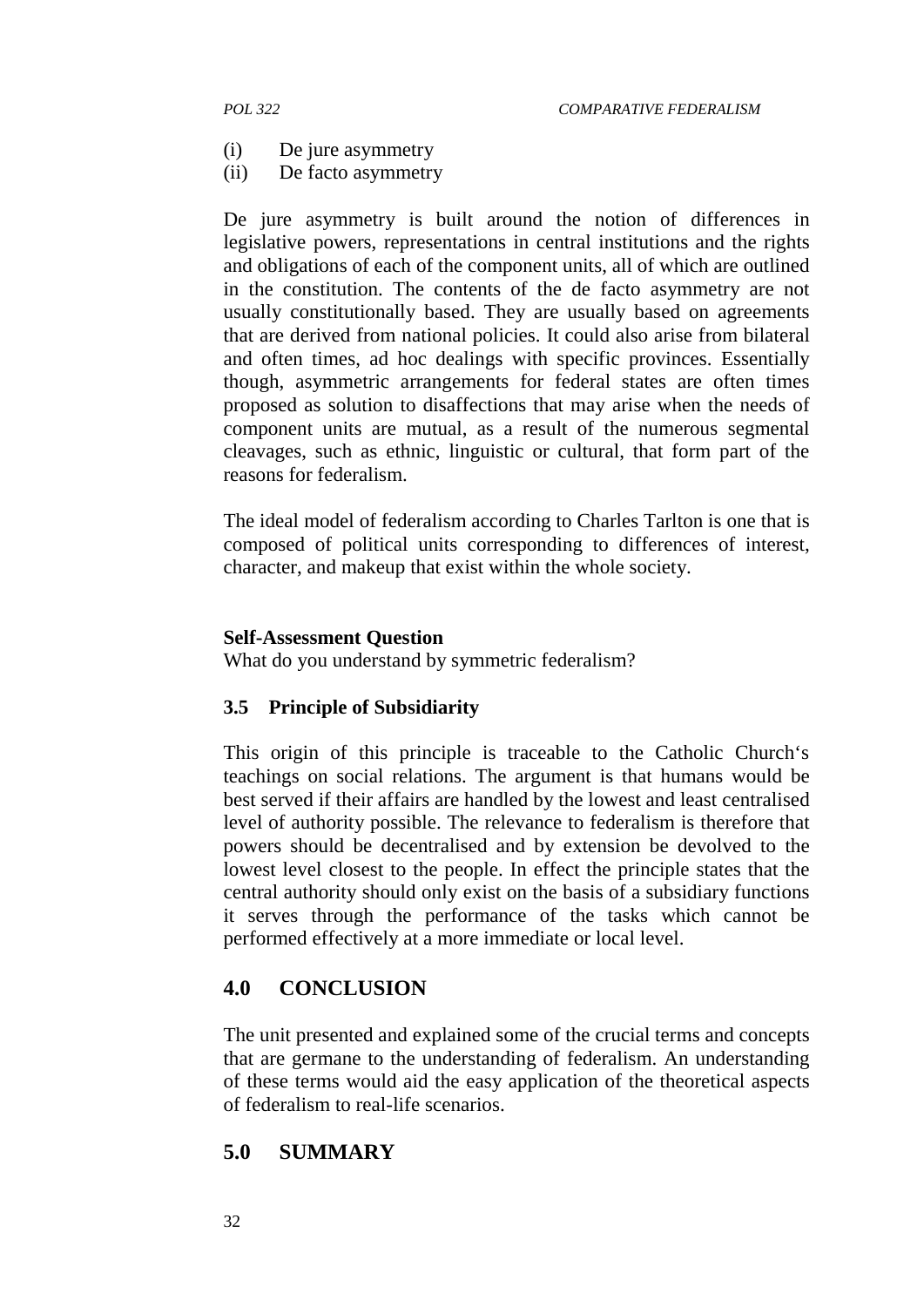This unit is a very important segment of the course pack. It brings into sharper focus, some of the important issues that would be raised in the course of this module. In summary, the unit explains the notion of intergovernmental relations. It distinguishes between intergovernmental relations as a concept in federalism and intergovernmental relations as a form of inter-state relations. Other critical concepts discussed are: consociationalism, symmetrical and asymmetrical federalism, and finally, the principle of subsidiarity.

## **6.0 TUTOR-MARKEDASSIGNMENTS**

- 1. Explain the principle of subsidiarity
- 2. Discuss consociationalism
- 3. Explain asymmetrical federalism

# **7.0 REFERENCES/FURTHERREADING**

- Abonyin, N. (2006). Inter-governmental Relations in Democratic Federations. Enugu: John Jacob's Classic Publishers.
- Lijphart, A. (1977). Democracy in Plural Societies. A Comparative Exploration. Yale: Yale University Press.
- Oginna, A. (1996). A Handbook on Local Government in Nigeria. Owerri: Versatile Publishers.
- Tarlton, C. (1965). Symmetry and Asymmetry as Elements of Federalism: A Theoretical Speculation. *The Journal of Politics,* Vol. 27, No. 4.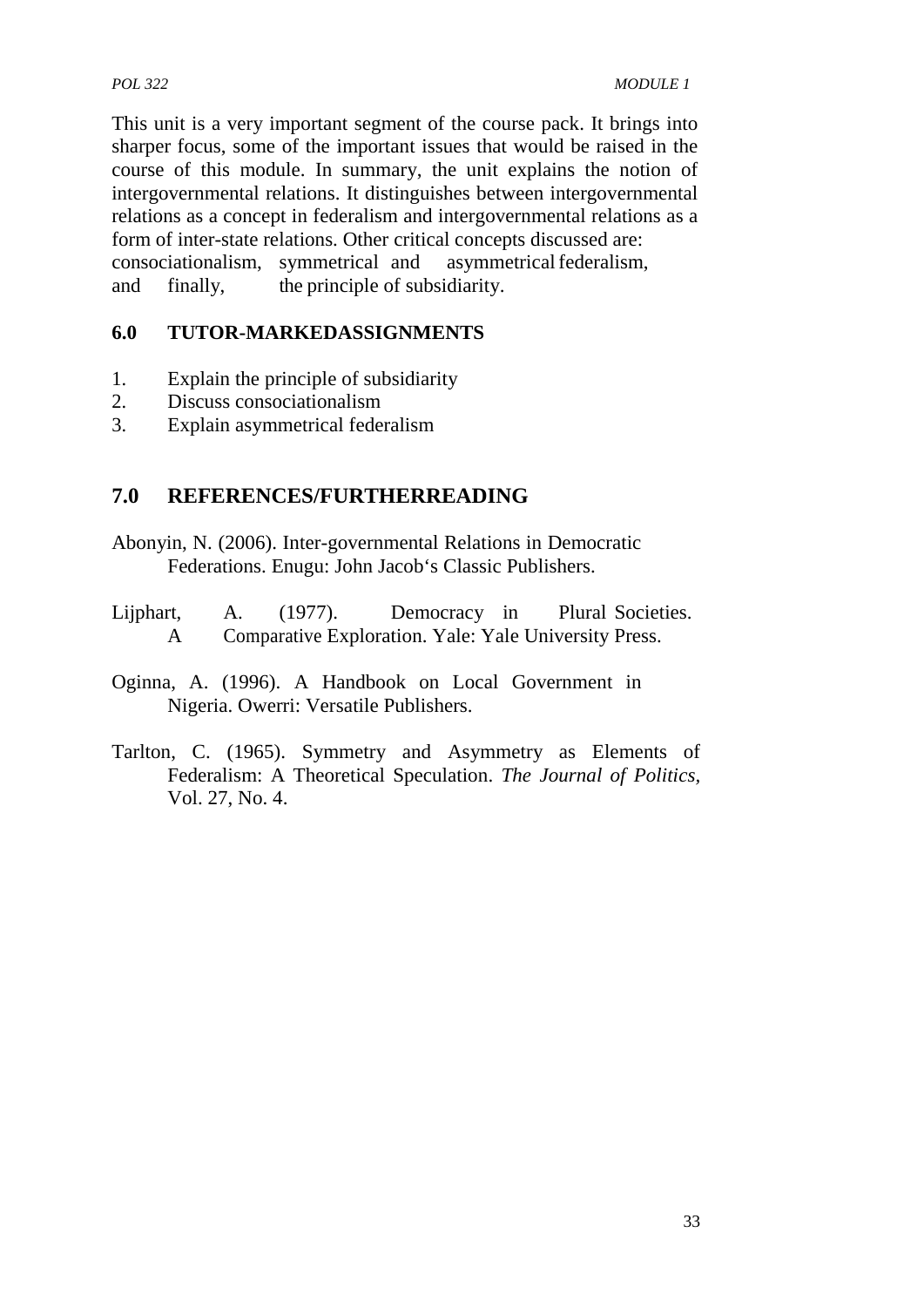# **MODULE 2 CHARACTERISTICS OF FEDERAL STATES**

#### **INTRODUCTION**

The first Module laid the foundation for the course by defining the concept of federalism and tracing its origins. This Module continues with the examination of the heterogeneity/diversity and accommodation in federalism. It goes further to take a look at devolution of powers, representation, political and fiscal relations as applied to federalism.

### **UNIT 1 HETEROGENEITY/DIVERSITY/ ACCOMMODATION**

#### **CONTENTS**

- 1.0 Introduction
- 2.0 Objectives
- 3.0 Main Content
	- 3.1 Heterogeneity
	- 3.2 Diversity
	- 3.3 Accommodation
- 4.0 Conclusion
- 5.0 Summary
- 6.0 Tutor-Marked Assignment
- 7.0 References/Further Reading

## **1.0 INTRODUCTION**

In the previous module, the students were exposed to a broad spectrum of issues that are germane to the understanding of federalism. This unit would take us through some of the most important state features that inform the adoption of federalism. We shall see that differences in cultural values and orientation have not limited the political association of people overtime.

## **2.0 OBJECTIVES**

By the end of this unit, you will be able to:

- explain the meaning of heterogeneity
- explain the meaning of plurality
- identify some of the reasons for adopting federalism.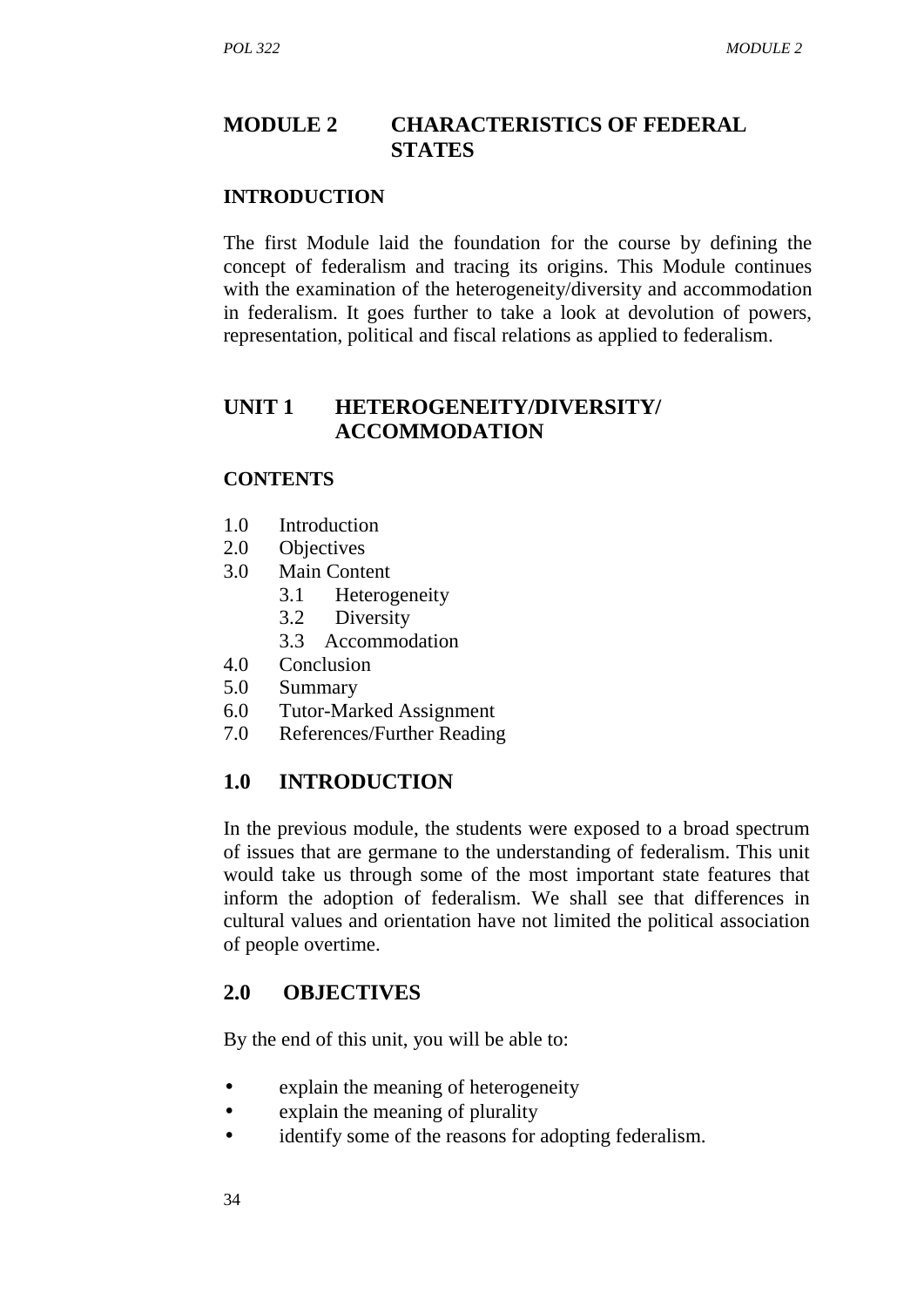# **3.0 MAINCONTENT**

It is worthy of note that the federal system of government is practised by over a third of the states of the world. Some of the states that have adopted the federal tradition include USA, Nigeria, Switzerland, Canada, Brazil, etc. Although no two federal structures are the same. The central feature of federalism is the existence of a minimum of twolayers of government. In theory, the federal principle abhors the encroachment of one on the competence or jurisdiction of the other. Federal systems are based on compromise among various sets of peoples. It oscillates between unity and regional diversity, between need for effective central power and effective checks and balances on that power. Federation in other words is an organisation of government in between unitary government and confederal government. Essentially, a federal system operates on the intent to forge unity in diversity. This presupposes the existence of a wide variety of people within a territory, who for political expediency must co-exist. We shall start the explanation with the meaning and impact of heterogeneity on federal political systems.

# **3.1.1 HETEROGENEITY**

The word 'heterogeneity' means 'combine' or 'different' in character. This could be in form of cultural, ethnic, language, and other differences. Federalism is however a response to the societal division and diversity that arise as a result of heterogeneous character of some states. For instance, the Nigerian state is heterogeneous in cultural, ethnic and linguistic dimensions. There are over two hundred and fifty ethnic groups and approximately four hundred languages across the length and breadth of Nigeria. This accounts for the relatively high population of people in the country. These various groups were politically brought together by the colonial amalgamation in 1914.

While the major ethnic groups are Hausa, Ibo and Yoruba, there are numerous minority groups that include, Efik, Tiv, Ijaw, Gwari, Idoma, Ighala, Itsekiri, among others. The need for these groups to co-operate and coexist harmoniously without rancour informed the adoption of federalism in the 1954 Lyttleton Constitution as the basis for politically structuring the Nigerian state.

One of the most significant elements that guarantee the best for a heterogeneous society is the institutionalisation of enduring democratic culture. When democracy is in place, the fear of domination of one group over the other(s) is restrained. There is a sense of belongingness that pervades the society because of the feeling of relevance in politics.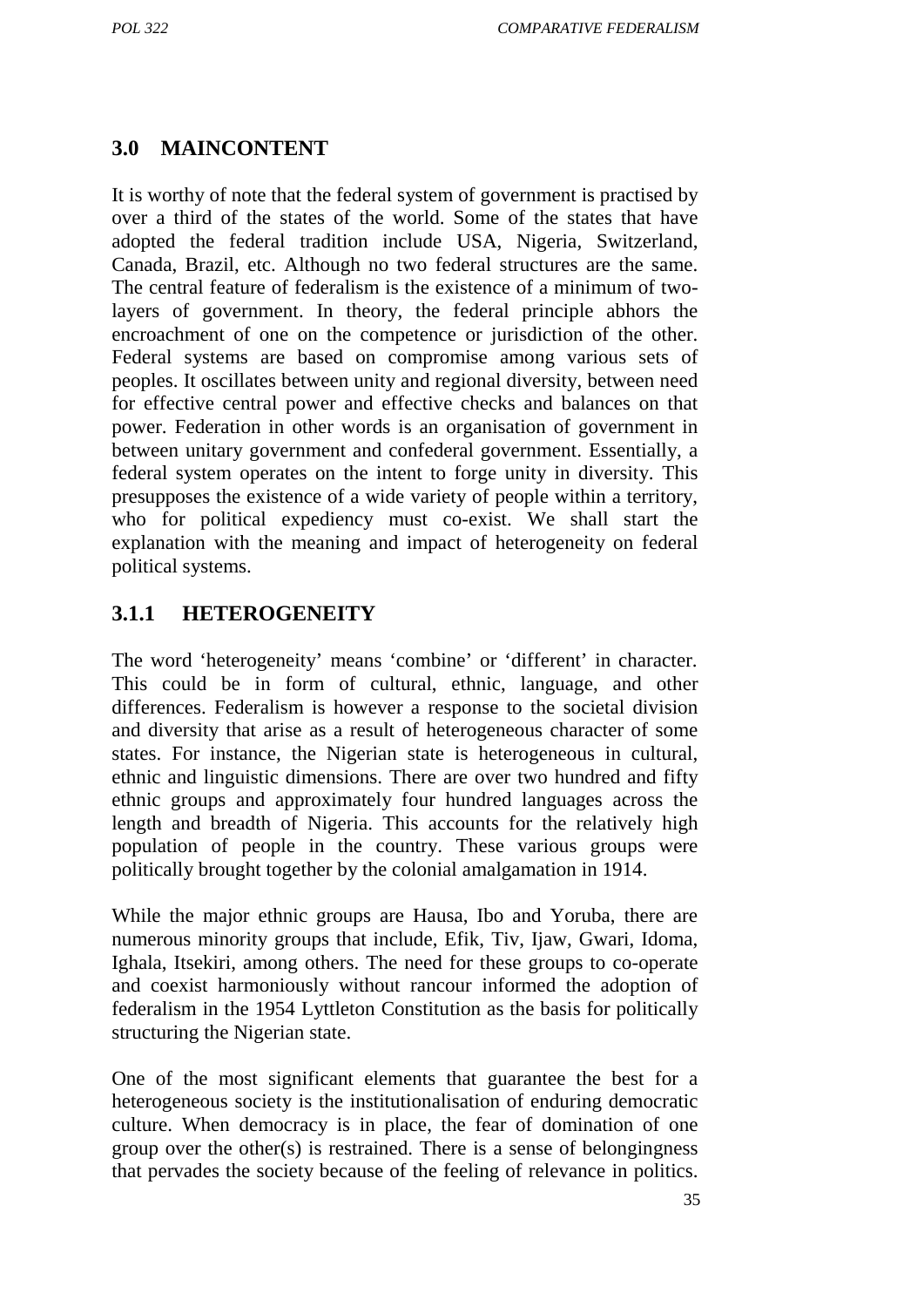For instance, in the US and the other developed parts of the world, people of different races and colours, religions, customs and values live together in one accord, on the basis that they are well-represented through democratic means. Another important factor essential to stability in federal states is the guarantee of the protection of rights and interests of the citizens, such that no one or group is discriminated against on the basis of colour, religion, political orientation, ethnicity, and all other social factors.

# **3.1.2 DIVERSITY**

This refers to existence of multiple socio-cultural, socio-economic, ethnic and linguistic divergences. The socio-cultural, ethnic and linguistic diversities make the choice of federation inevitable for heterogeneous states, such as, Nigeria, US, Brazil, Switzerland, India, among others. The concept of diversity in relation to political entity refers to a conglomeration of both ascribed and naturally acquired attributes that distinguish individual/group characteristics, nuances, pretensions and predilections. These variables meet at the point where individuals impact on the governance of the State. Instructively, individuals do not exist in strait-jacketed isolation; they are members of groups, whose defining characters are in regular contact. To this extent, each political-entity is diverse- whether homogenous or heterogeneous.

The Switzerland example is equally significant. Switzerland is one of the most diverse countries on the European continent. The country is a hodgepodge of linguistic, religious, social and cultural contrasts. This much is known and appreciated by all and sundry in Switzerland, and thus, the agreement to maintain the diversity. In everything federal, attempt is made to recognise and represent each of the diversity, and within the cantons, there is a level of autonomy and independence in which diversity is treated. But basically, each canton is required to appreciate the diverse nature of the State in its constitutional provisions.

The Swiss national languages are four, although, there are identifiable variants in some of the national languages. For the Swiss variant of the German languages, called *Schwyzedeutsch*, there are still so many variations. And in the Italian side, called Ticino, there are various Italian dialects spoken. Even the relatively known Romansch, spoken in only the canton of Graubunden can be split into five different idioms (Fleiner, 1996: 101). Statistically, the breakdown of the use of the four official languages goes thus;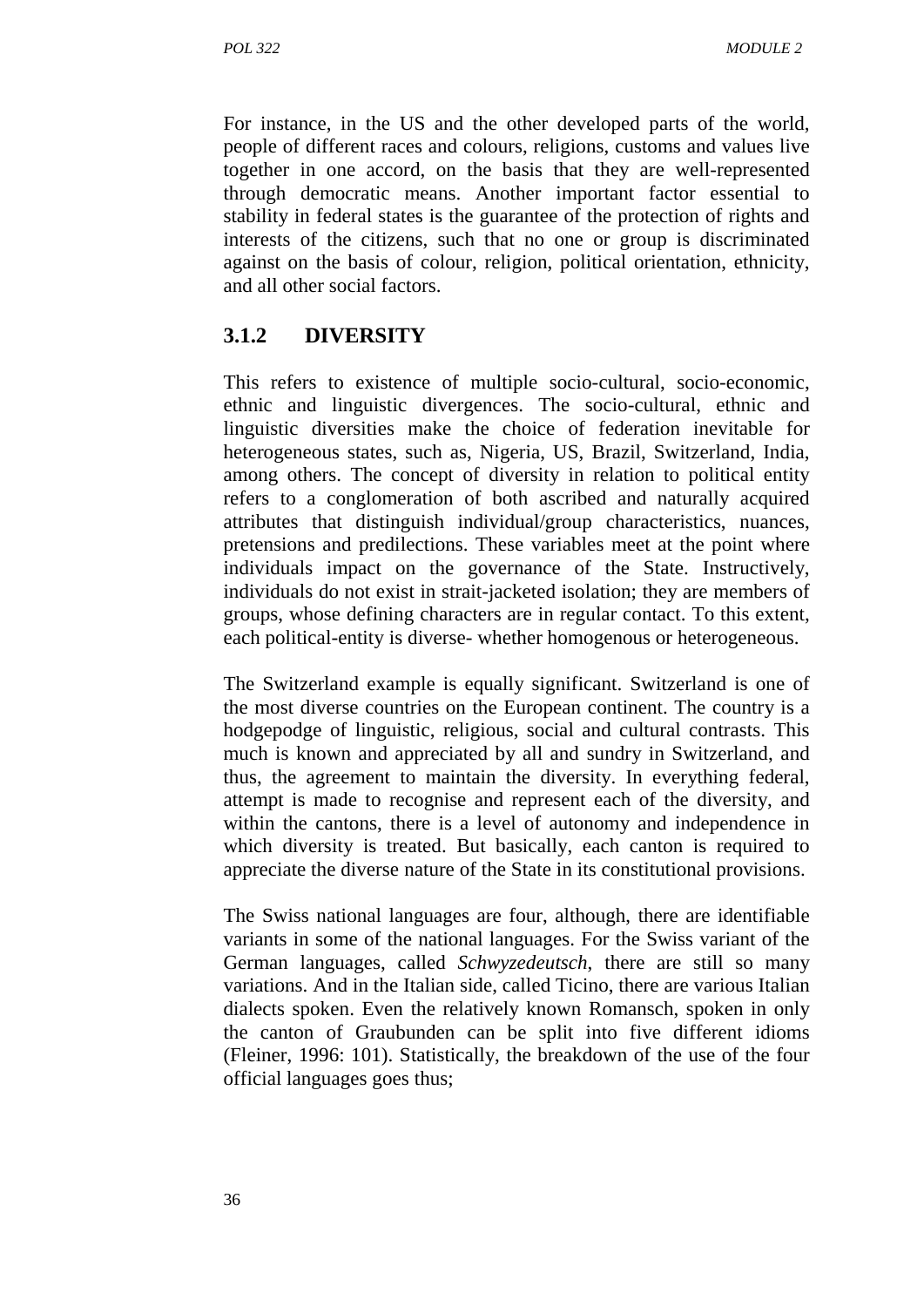*German has the highest number of adherents (spoken by 63.7% of the Swiss population), French (20.4%), Italian (6.5%) and Romansch (0.5%). The outstanding 8.9% of Swiss population speak various other languages (Schmitt, 1999: 349).*

The four major languages are regarded as of equal importance by the constitution. However, some expediency has been applied to the official recognition of the four languages, presumably in respect of cost attached to the number of official languages possible. Hence, the official languages are German, French and Italian. None of these languages is believed to be superior to the other. However, the Romansch language is accepted as a semi-official language, and therefore, Romansch can also be used in official dealings with the federal government.

This linguistic variation is capable of generating tension if not properly managed. The Swiss authority has overtime devised practical methods of handling the situation. Of particular interest is the legal aspect; peradventure a contradiction arises in the interpretation of the three official languages in respect of a federal law, the judge is expected to opt for the one that proclaims best, the perceived intentions of the law makers. Moreover, the Swiss government has demonstrated greater determination in availing the relevant authorities with materials and resources to meet the challenges of working in a multi-lingua environment.

In addition to this, grants are made available with the purpose of projecting inter- cultural values for the benefit and appreciation of the various language communities. There is also the princi territory which is determined by the canton that occupies the territory. These efforts, according to Fleiner (1996:93), means: The confederation not only respects pluralism; it also considers pluralism as a specific value of Switzerland which forms part of the identity of the country. The equal and unbiased focus given to the language groups requires:

- a. That all federal laws are published and translated into the three languages;
- b. That all three languages are considered equal with regard to the interpretation of the contents of a statute and;
- c. That the citizens can write or discus with the federal authorities in their own mother tongue, (Fleiner, 1996:93).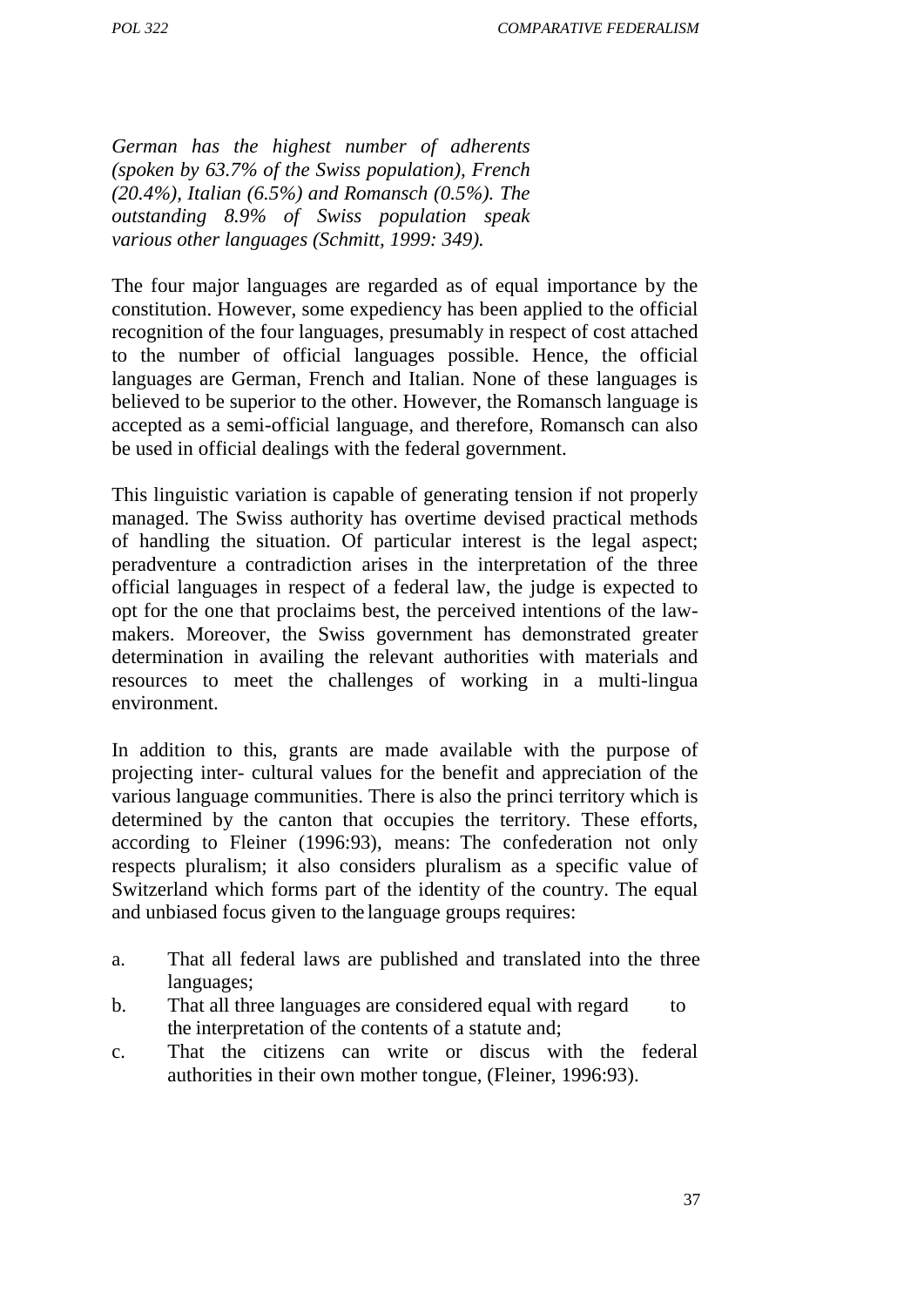#### **Self-Assessment Exercise**

Explain one of the ways by which Switzerland manages diversity.

# **3.1.3 ACCOMMODATION**

Political accommodation refers to the principles of tolerance and forbearance that make for fairness, equity and justice in the relationship among the various groups within a political entity. In effect, it is about unity without uniformity in a federal system. It is the basis upon which heterogeneous entity can manage the diversities in natural endowment and economic viability, linguistic, cultural and ethnic diversity. In the United States, the constitution was used to manage the diversity and cater for the minorities who have political and economic control through the residual list of the federal constitution.

Ideally, political accommodation is part and parcel of the federalist thought that enhances relatively poor units of the federal union to share from and have access to the resources and wealth of the relatively richer units. The deceptive belief that rich units should get richer and poor units poorer negates the federal principle of political accommodation; rather federalism should bring about balanced and even development (Osaghae, 2010).

# **4.0 CONCLUSION**

The unit attempted to expose the students to some of the major characteristics of federalism. These features distinguish federalism from the unitary system. Aside from including some of the reasons for adopting federalism, it also deals with inherent features of federalism.

## **5.0 SUMMARY**

In summary, the unit commences with the explanation of one of the conditions of federalism- heterogeneity. It also explains the twin-feature of federalism- diversity and accommodation. References were drawn from the Nigerian, American and Swiss scenario. In the final analysis, it is only the adequate management of these three variables that can guarantee political stability within federations.

# **6.0 TUTOR-MARKEDASSIGNMENT**

- 1. Explain your understanding of heterogeneity within the context of federalism.
- 2. What do you understand by diversity?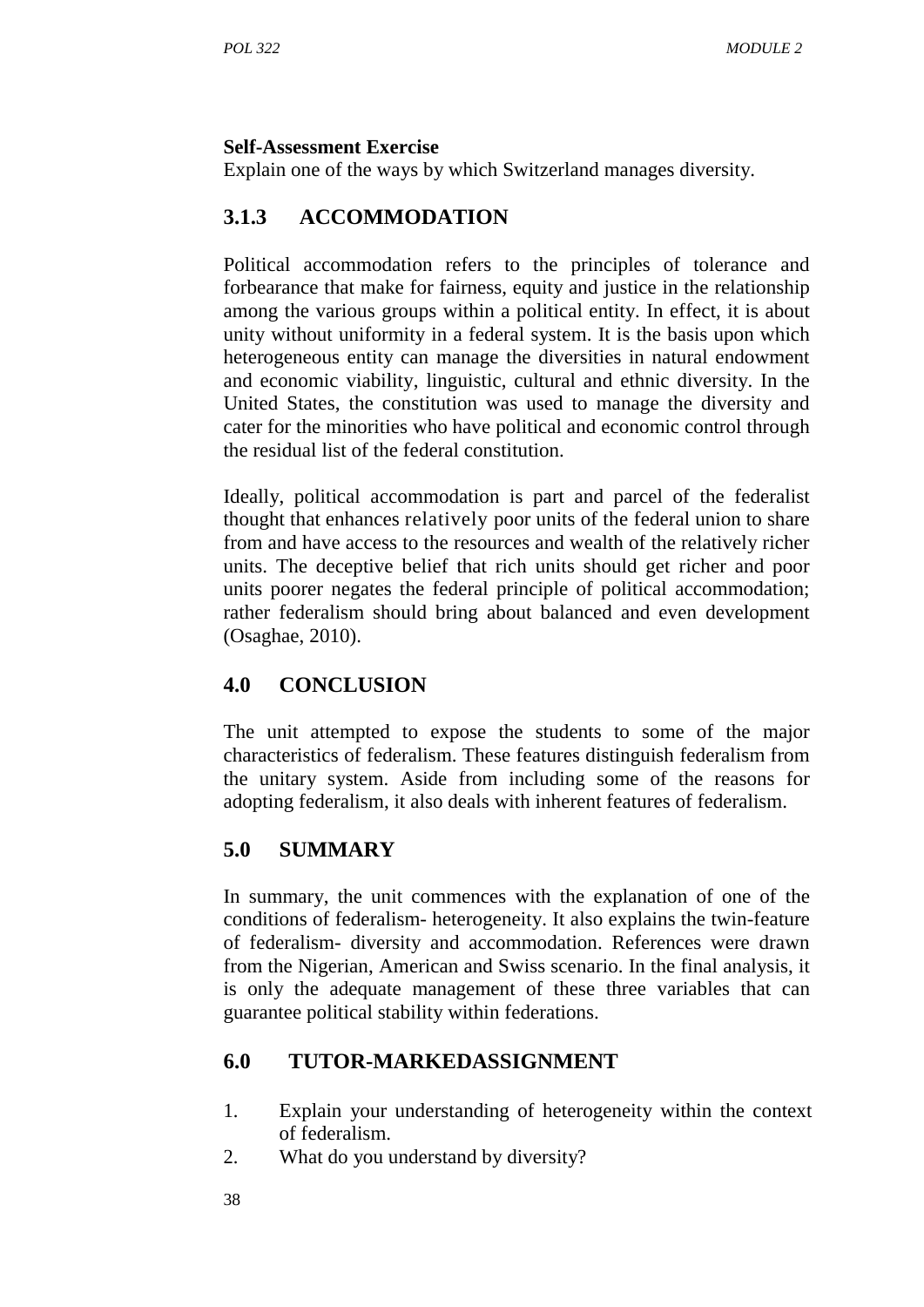3. How would you explain accommodation?

#### **7.0 REFERENCES/FURTHERREADING**

- Fleiner, T. (1996). Switzerland: Constitution of the Federal State and the Cantons. In L. Basta & T. Fleiner (Eds.), Federalism and Multiethnic States: The Case of Switzerland*.* Fribourg: Institute of Federalism.
- Nnoli, O. (1978). Ethnic Politics in Nigeria*.* Enugu: Fourth Dimension Publishers.
- Oduwobi, T. & Iwuagwu, O. (1997). Nigeria: An Ethno-Historical Survey. In
- A. Osuntokun & A. Olukoju (Eds.) Nigerian Peoples and Cultures*.* Ibadan: Davidson Press.
- Osaghae, E. (2002a). Crippled Giant: Nigeria since Independence*.* Ibadan: John Archers Limited.
- Osaghae, E. (2002b). The Federal Solution and the National Question in Nigeria. In A. Momoh & S. Adejumobi (Eds.) The National Question in Nigeria: Comparative Perspectives*.* Aldershot: Ashgate Publishing Limited.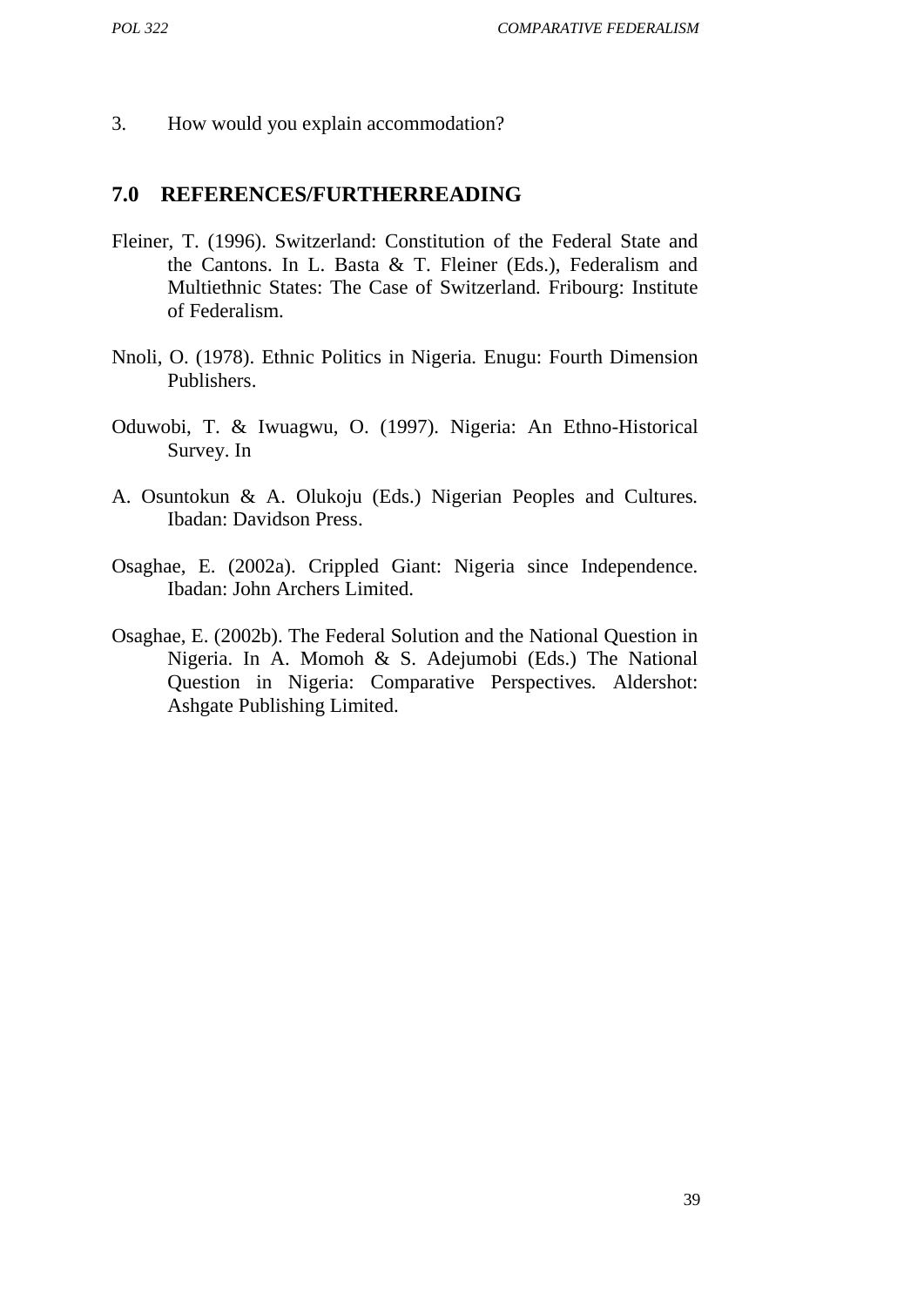# **UNIT 2 MAJORITY/MINORITY DEBATE AND IDENTITY POLITICS**

#### **CONTENT**

- 1.0 Introduction
- 2.0 Objective
- 3.0 Main Content
	- 3.1 Perspectives on Majority/Minority Debates
	- 3.2 Majority Group Politics
	- 3.3 Minority Group Politics
	- 3.4 Identity Politics
- 4.0 Conclusion
- 5.0 Summary
- 6.0 Tutor-Marked Assignment
- 7.0 References/Further Reading

# **1.0 INTRODUCTION**

This unit deals with the characteristics of the composition of federal states, and how the composition has been managed by different states. As usual, it is the adequate management of the composition that would determine the level of political stability within the state.

## **2.0 OBJECTIVES**

By the end of this unit, you will be able to:

- discuss the meaning of identity politics
- explain how identity politics impacts on the political stability of the state
- clarify the majority/minority debate.

## **3.0 MAIN CONTENT**

## **3.1 Perspectives on Majority/Minority Debates**

The starting point is the clarification of the majority and minority perspectives. We shall be examining the Nigerian and the American perspectives. From the Nigerian perspectives, both terms are viewed from the numerical understanding of majority being preponderant and minority being relatively few in number. From the American perspectives, the numerical consideration of determining majority and minority may not apply in all situations. Specifically, the assumption that minority groups may be small in number may be misleading.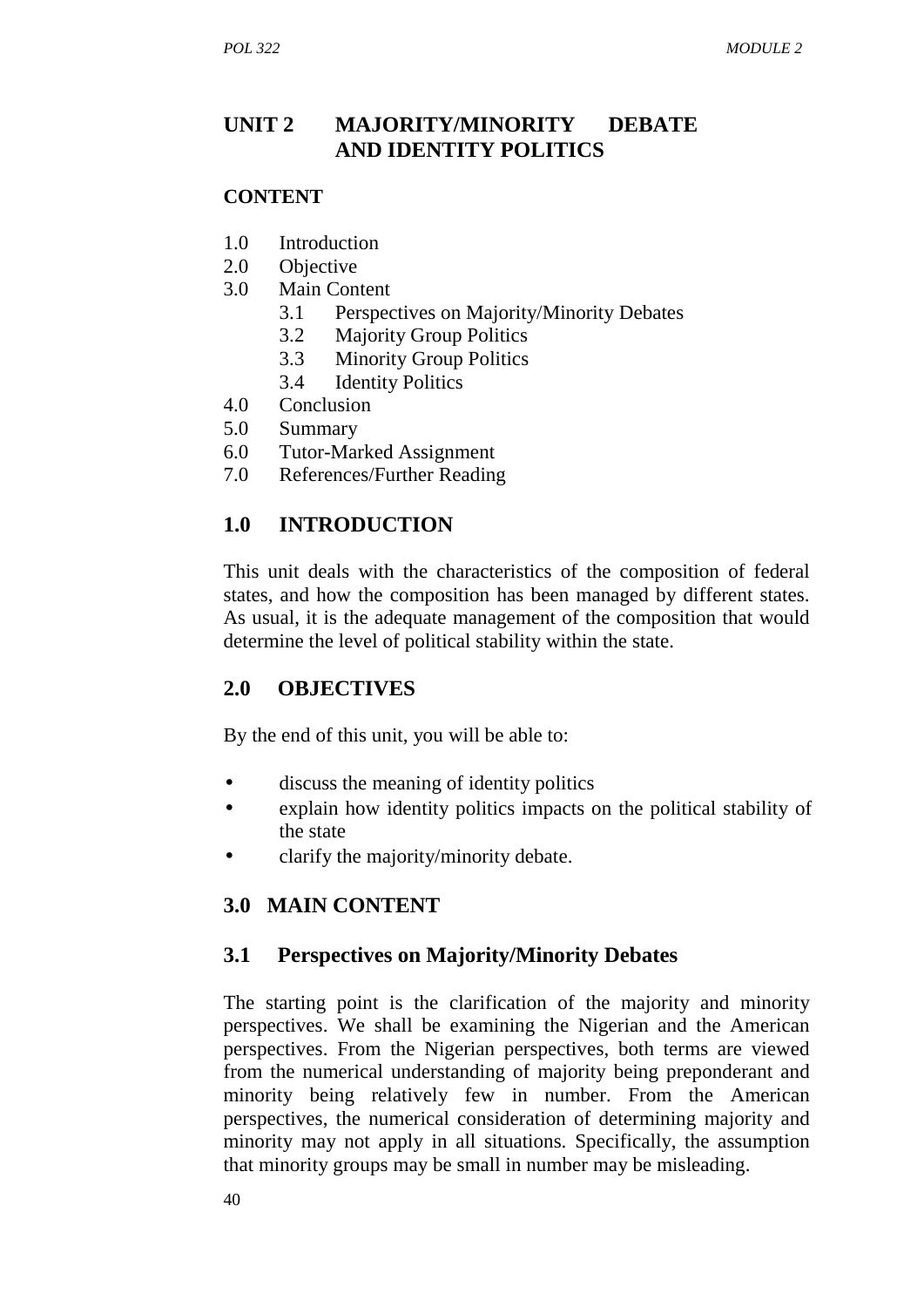In reality, a minority group can be quite large and even can be anumerical majority of the population. Women, for example, are sometimes considered to be a separate minority group, but they are a numerical majority of the U.S. population. In South Africa, as in many nations created by European colonisation, whites are a numerical minority (less than 10% of the population), but they have been by far the most powerful and affluent group and, despite recent changes, they retain their advantages in many ways.

# **3.2.1 Majority Group Politics**

According to Farley(1995),the majority is any group that is dominant in the society, that is, any group that enjoys more than a proportionate share of the wealth, power, and/or social status in that society. The majority group always feels it is its natural and axiomatic right to monopolise state power and resources, and for this reason, appointment and promotion to top bureaucratic political and economic positions are not bequeathed the minorities. More often than not, power rested with the privileged group that inherited it from colonial government, and as it has been observed, the state is used for accumulation as against legitimacy purposes. Its structures, institutions and instruments are easily employed by the dominant forces to repress, exploit, suppress and marginalise others.

# **3.2.2 Minority Group Politics**

The term 'minority' which sometimes refers to a minority group, is both conceptually and ideologically cloudy. The concept has quantitative, economic, social and cultural dimensions. It can be applied to ethnic, racial or religious groups. It has different meanings and consequences in different places and at different times. It is a group with a small numerical population relative to another or other groups. It may also refer to a powerless group or groups relative to more powerful groups in society. In the latter sense a minority is used and interpreted as a synonym for being disadvantaged. Thus, a minority may be one with a small population or one with very little power to influence decisions in the public domain within the society.

In spite of the diverse opinions on this subject, a number of scholars (Nnoli 1978; Otite, 1990) seem to have agreed that minorities are culturally specific and relatively cohesive groups which occupy a status of numerical inferiority and or socio-political subordination in relation to other cultural sections in the society. From the perspective of the United Nations, minorities are groups that are: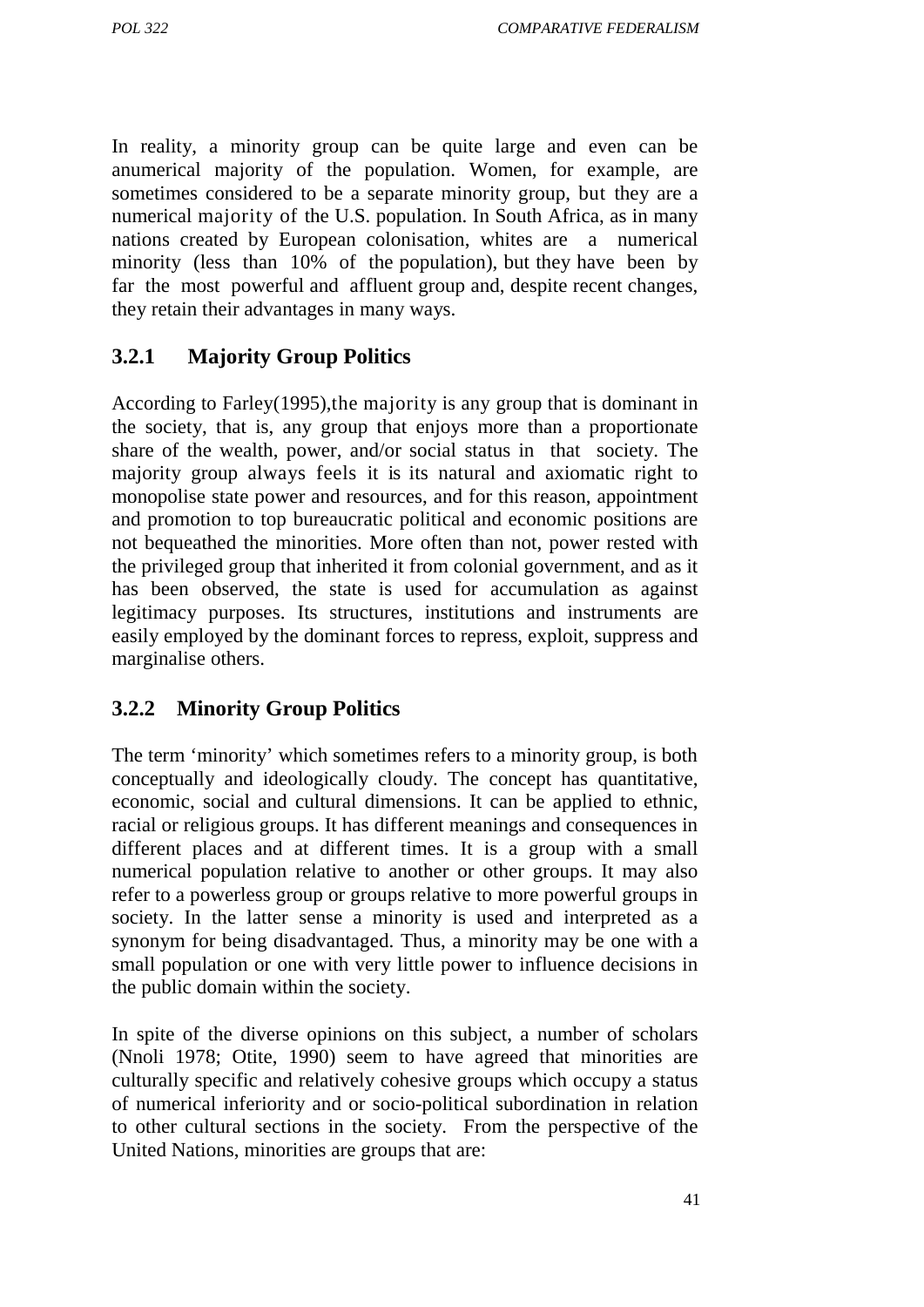*... numerically inferior to the rest of the population of a state, in a non-dominant position, whose members possess ethnic, religious or linguistic characteristics differing from those of the rest of the population, and show, if only implicitly, a sense of solidarity directed towards preserving their culture, traditions, religions or language.*

In view of the above, the concept at times poses some problems regarding the basic features which should be appropriately applied to designate the minority status of a given group. Such features usually include statistical or numerical size, socio- economic and political power distribution, homogeneous physical and/or cultural traits, and differential treatment or status. With regard to the latter, there is also the question as to whether or not it is self-imposed; and whether or not members of the minority groups are collectively conscious of the differential treatment to which they are subjected. More importantly, it implies low status in a social power relationship between a dominant power group and a dominated group (Eteng 1997:117). The minority groups vary depending on whether they are geographically concentrated or dispersed, whether they seek participation in, or isolation from, the broader political system, and whether the policies of the majority groups are made to enhance the liberation, continued subordination or elimination of such minorities.

Again, minority also means a group of persons who, by the factor of their physical or cultural characteristics, are singled out from others, and who, therefore, consider themselves as objects of collective discrimination. This means that minority status tends to possess an exclusion tendency from full participation in the life of the society. This exclusion character places the minority group more often than not in opposition to the majority group.

#### **Self-Assessment Question**

Explain two of the characteristics of minority groups.

## **3.2.3 Identity Politics**

The shape of politics in heterogeneous societies is usually based on identities peculiar to each society, however, it is pertinent to ensure that the dichotomy in such situations do not lead to antagonisms. An identity could be broadly seen as any group attribute that provides recognition or definition, reference, affinity, coherence and meaning for individual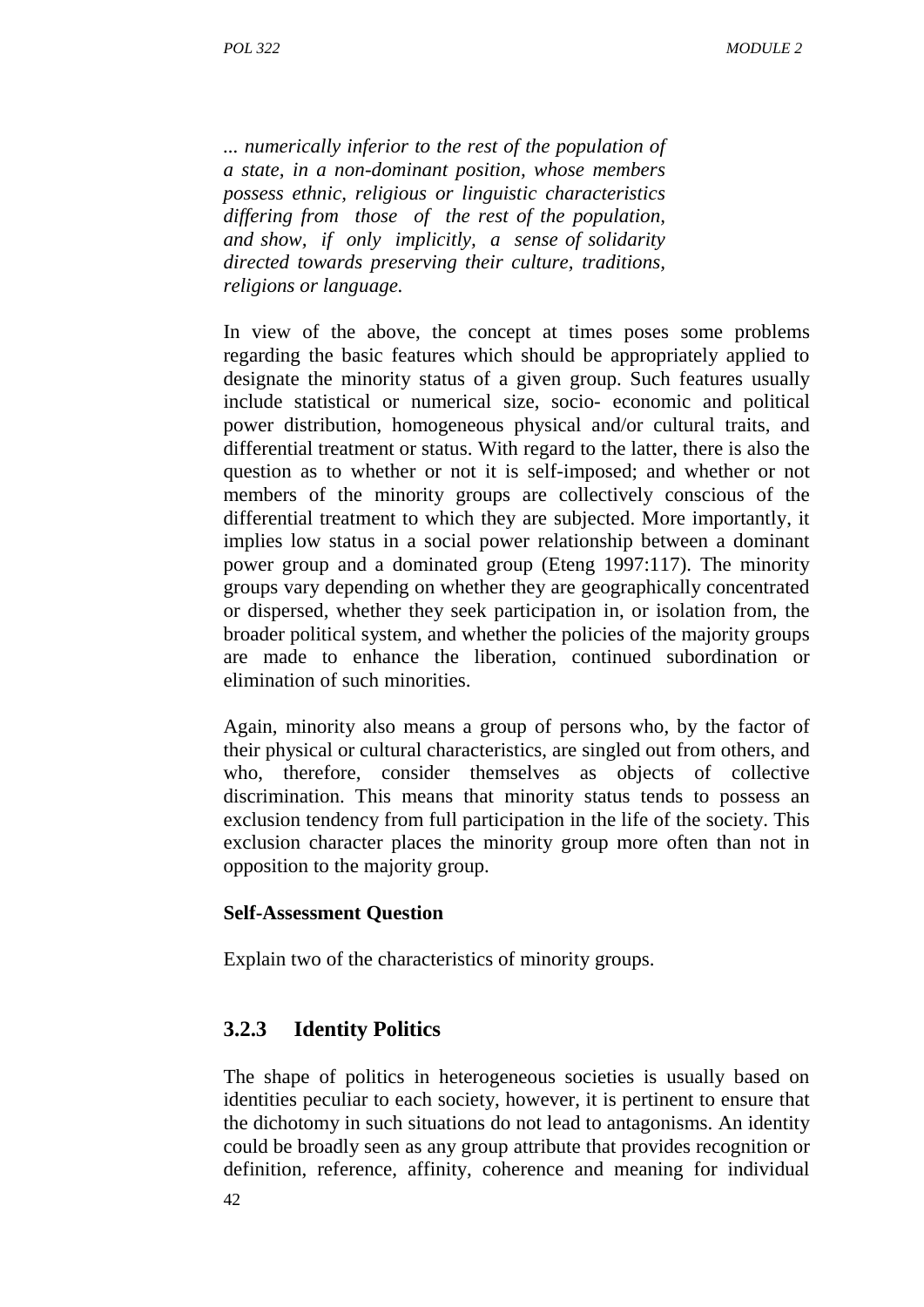members of the group, acting individually or collectively. There are two established approaches that could be used to capture and analyse the nature of Nigeria's identity diversity. One is to classify them on the basis of Geertz's (1963) famous distinction between primordial ties which are basically ascribed and based on the givens of life (tribe. which are basically ascribed and based on the kinship, and ethnicity among others), and civil ties, which hinge on industrial society-type aggregations like class, political party affiliation, interest group membership and so on.

# **4.0 CONCLUSION**

This unit has made an attempt to discuss some of the issues that are relevant to the understanding of federalism. In that regard, the unit considered the strength of the relationship among the various groups in the federal compact. Examples are employed in order to find empirical expressions for the abstract terms being studied.

## **5.0 SUMMARY**

The unit started with the majority/minority debate in order to lay the foundation for the actual meaning of each of the term to be adopted. Furthermore, the various perspectives on the meaning of minority is discussed before the discussion on the fundamental issue of Identity Politics.

## **6.0 TUTOR-MARKEDASSIGNMENT**

- 1. Articulate the perspectives on minority.
- 2. Explain Identity Politics.
- 3. What are the three factors associated with the minority challenge?

## **7.0 REFERENCES/FURTHER-READING**

Eteng, I. (1997). The Nigerian State, Oil Exploration as community Interest: Issues and Perspectives. Port Harcourt: University Press.

- Farley, J. (1995). Majority/Minority Relations. New Jersey: Prentice- Hall Inc.
- Geertz, C. (1963). The Integrative Revolution: Primordial Sentiments and Civil Politics in the New States. London: Collier-Macmillan.
- Nnoli, O. (1978). Ethnic Politics in Nigeria*.* Enugu: Fourth Dimension Publishers.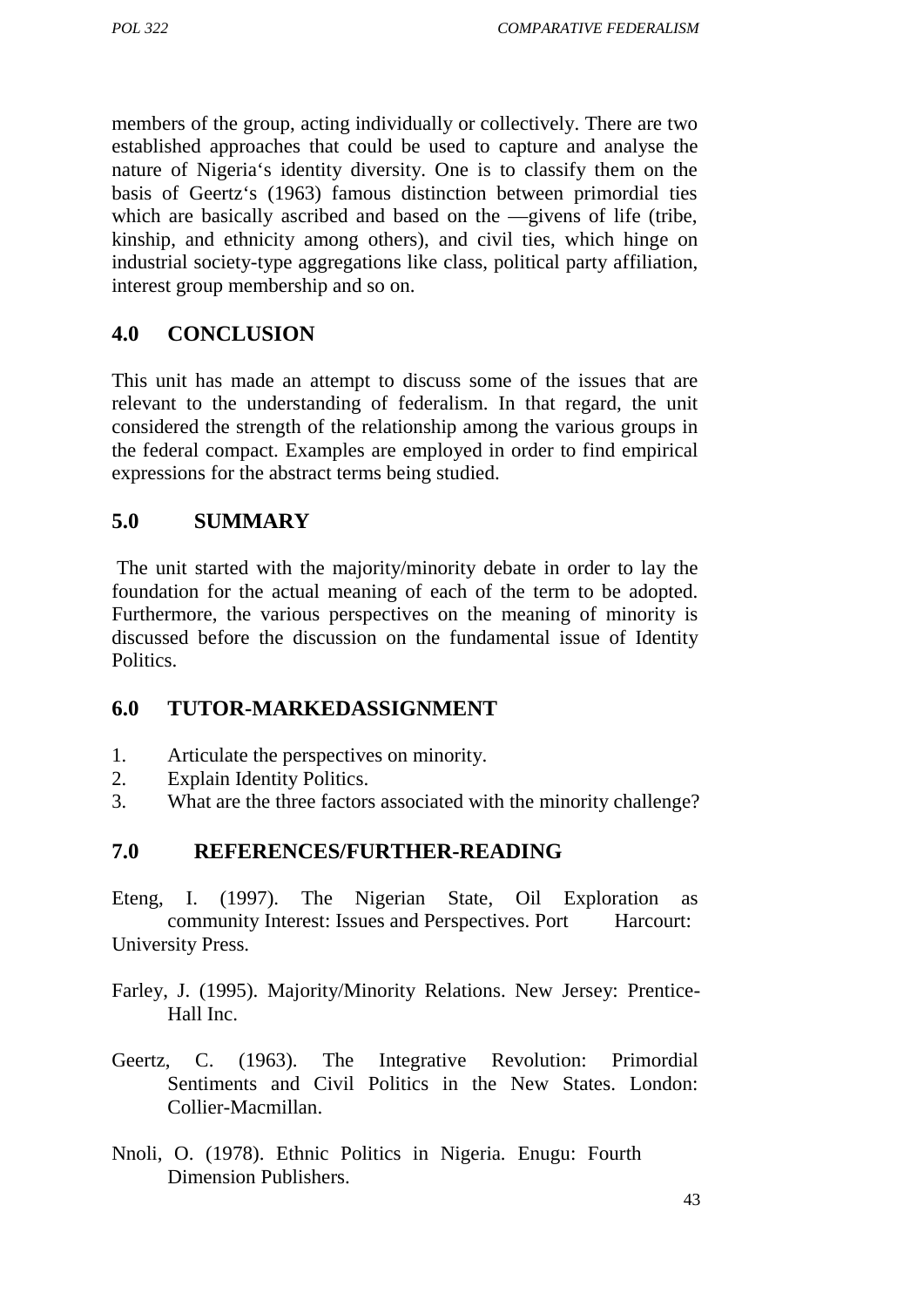- Otite, O. (1990). Ethnic Pluralism and Ethnicity in Nigeria. Ibadan:<br>Shaneson. Schermerhorn, R. (1997). These People. Boston: Shaneson. Schermerhorn, R. (1997). These Heth.
- Wagley, C. & Haris, M. (1958). Minorities in the New World: Six Case Studies Columbia: Columbia University Press.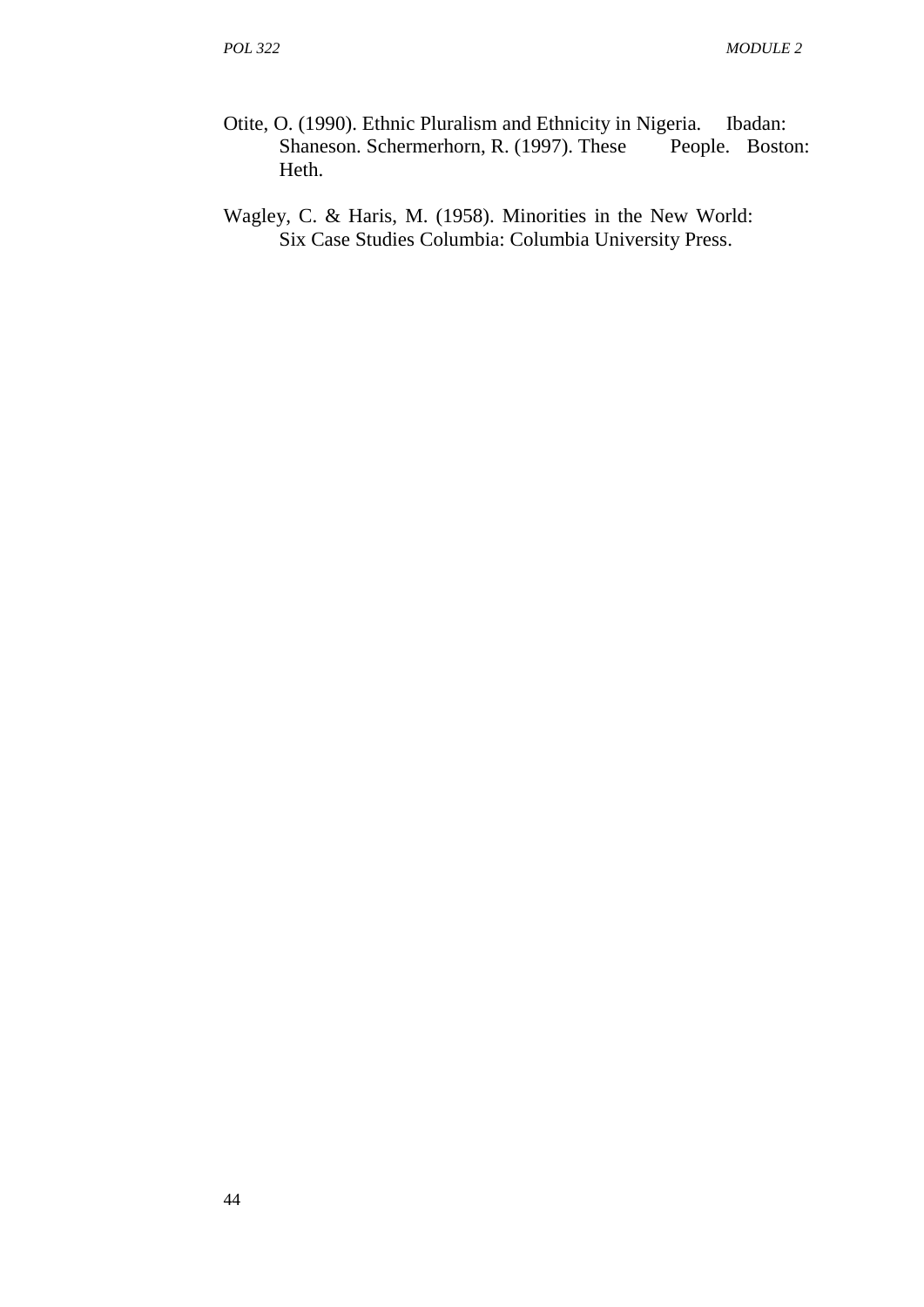# **UNIT 3 DEVOLUTION OF POWERS AND PRINCIPLES OF AUTONOMY CONTENTS**

- 1.0 Introduction
- 2.0 Objectives
- 3.0 Main Content
	- 3.1 Devolution of Powers
	- 3.2 Principles of Autonomy
- 4.0 Conclusion
- 5.0 Summary
- 6.0 Tutor-Marked Assignment
- 7.0 References/Further Reading

## **1.0 INTRODUCTION**

The unit discusses the fundamentals of the relationship between the coordinate powers in the federal system- the central government and the component units. It emphasises the notion that while there should be some cooperation between the two levels of government, limits must also be set in order to guarantee the autonomy of the component units.

## **2.0 OBJECTIVES**

By the end of this unit, you will be able to:

- discuss the relationship between the centre and component units
- explain the meaning of autonomy
- discuss the meaning of devolution.

### **3.0 MAIN CONTENT**

## **3.1 DEVOLUTION OFPOWERS**

Inherent in federalism, is the necessity of dividing powers between member units and common institutions. Unlike in a unitary state, sovereignty in federal political orders is non-centralised, often constitutionally, between at least two levels so that units at each level have final authority and can be self-governing in some issue areas. In effect, the citizens are required to have obligations towards two governmental authorities, while they also expect their rights to be secured by two authorities. Inadvertently, power distribution between the component units and the centre may not be uniform across federal states, but federalism emphasises some modicum of responsibility from at least two-levels of government. However, government machinery at the level of the component unit may also contribute to governance at the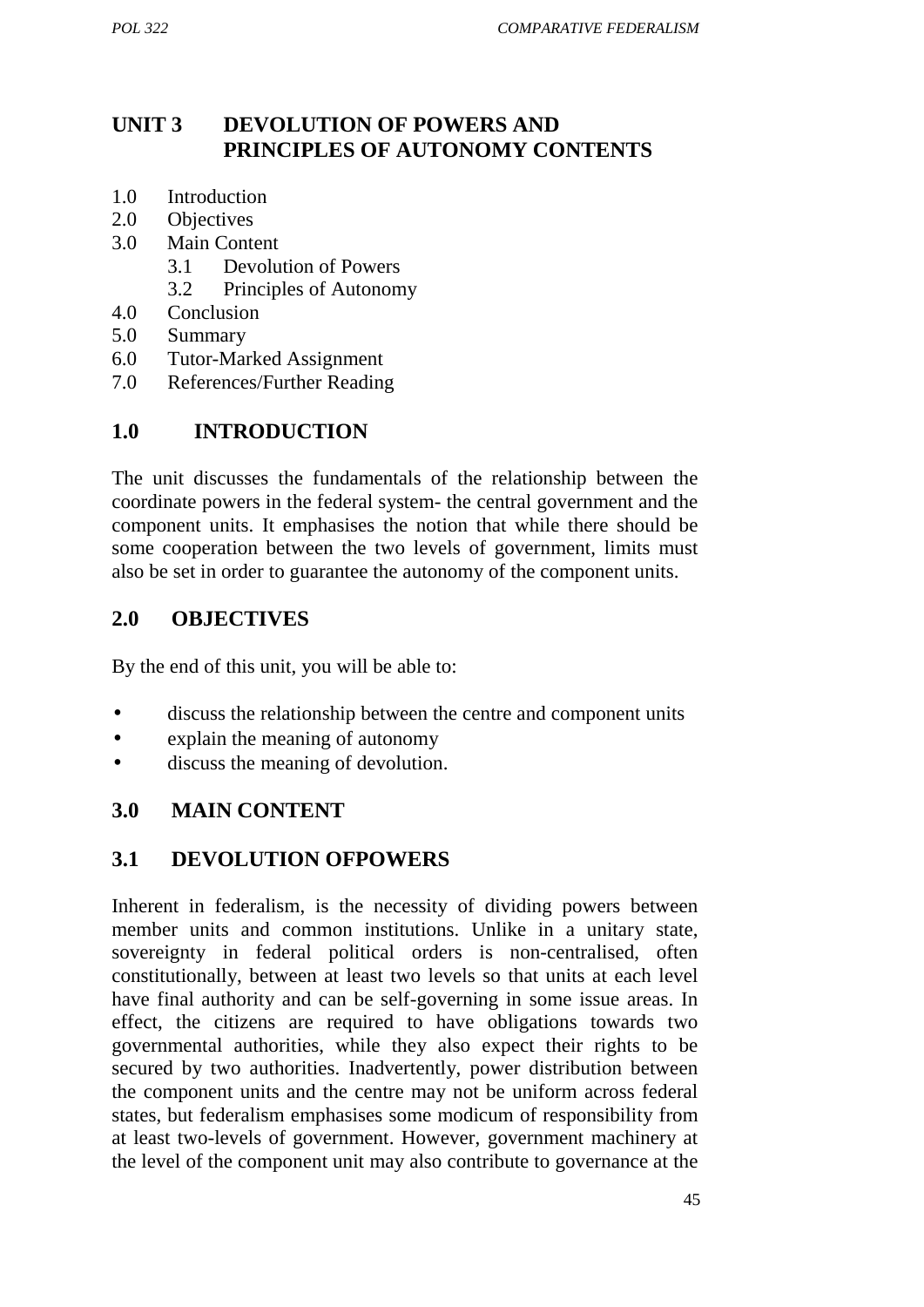#### centre.

It is termed, the decentralisation of power. Decentralisation is defined as the transfer of powers from central government to lower level governments in a political-administrative and territorial hierarchical format (Crook & Manor, 1998). Similarly, Sayer et.al contends that decentralisation involves the transfer of the locus of decision-making from central to regional governments. Decentralisation implies that the centre delegates certain tasks or duties to the component units, while the centre remains a rallying point, and in the federal sense, a nucleus to suggest the unity, inherent in the prevailing diversity. The act of transfer of power and authority in decentralisation is referred to as devolution.

According to Crook & Manor (1998), devolution refers to the transfer of governance authority for specified functions to sub-national levels ... that are largely outside the control of the central government. This is legally binding on all parties, for it is usually captured in the constitution. The idea of decentralisation by devolution possesses characteristics which seek to make the objectives of effective political administration compatible with democratic principles. These include;

- 1. the creation of sub-national jurisdictions at regional level;
- 2. the generalisation of elections by universal suffrage to cover all sub-national jurisdictions;
- 3. the transfer of authority with sufficient financial resources for sub-national jurisdictions to carry out assigned functions; and
- 4. the desire to respond to regional aspirations, which reflect the awareness of a community of interests at this level, and the desire of citizens to participate in the management of their affairs.

Generally, a constitution that operates decentralisation through devolution divides power between the states and the federal government, providing for exclusive powers given specifically to the national government, residual powers given specifically to the states, and concurrent powers shared by both levels of government. A central philosophical issue to the devolution discourse is the critical assessment of alleged grounds for federal arrangements in general, and the division of power between member units and central bodies in particular.

Devolution of power is essentially designed to create a political environment in which power to access political, economic and social resources is distributed between the central government and the sub national levels of government. State authority is spread among a wide array of actors, making politics less threatening and therefore an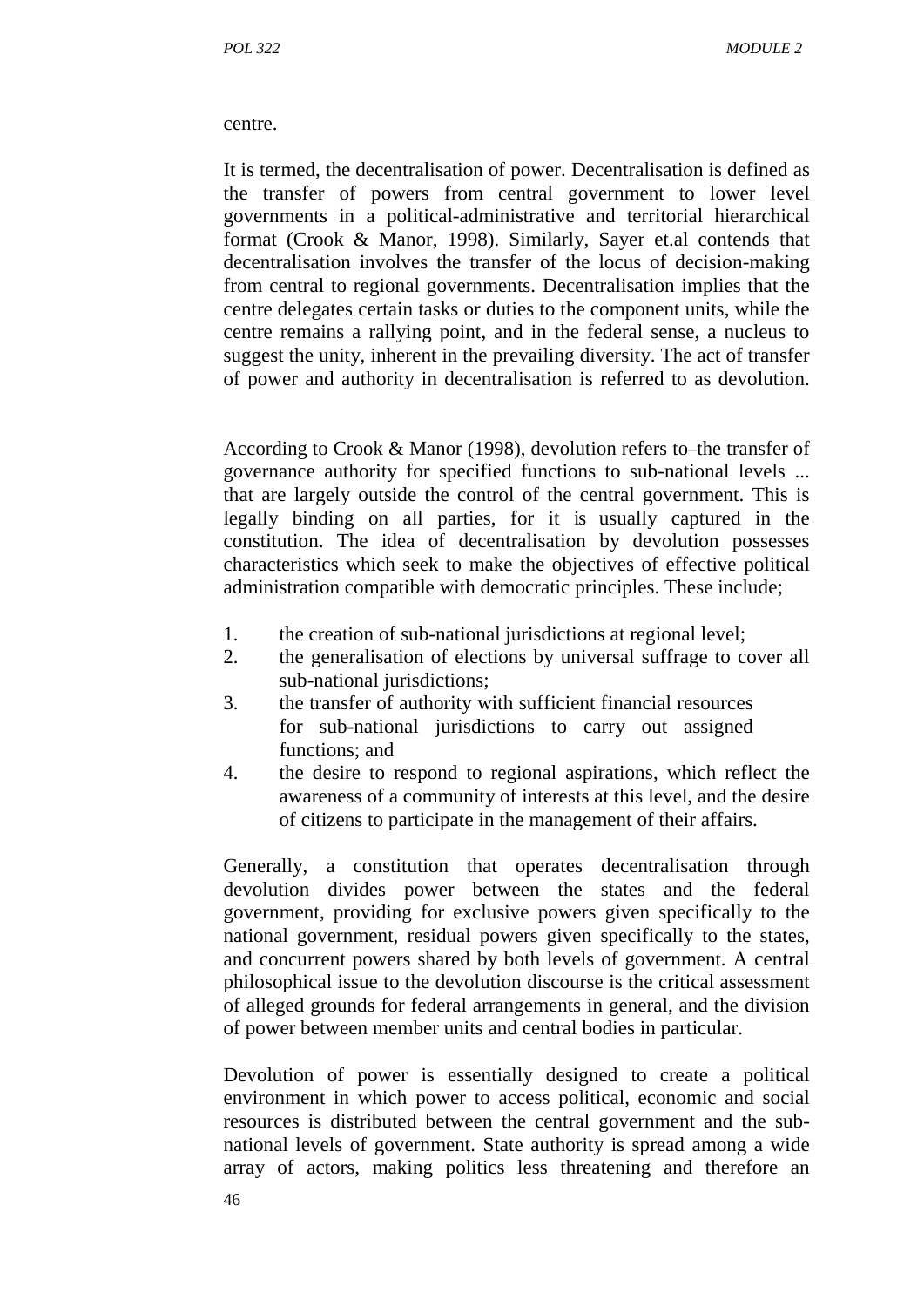encouraging joint problem-solving enterprise. Some of the advantages of devolution include;

- 1. The creation of a fairer political ground;
- 2. Protection of group and individual human rights;
- 3. Establishes checks and balances to central power;
- 4. Avoids winner-take-all political competition;
- 5. Prevents political violence among rival groups.

### **SELF-ASSESSMENT QUESTION**

Discuss some of the constitution considerations for Devolution of Powers

# **3.2 The Principle of Autonomy**

This principle is based on the notion of the liberty of the federating units. Essentially, it presupposes a constitutionally-backed coordinate rather than a subordinate relationship between the two orders of government; the central and the regional. It is this arrangement that shows that federalism is an intermediate between the unitary system and confederacy (autonomous unit). Unitary system emphasises the unity of all parts while the confederal system emphasises autonomy and justifies it on the basis of diversity. For federalism, it is a merger of both systems to evolve a system of unity in diversity.

# **4.0 CONCLUSION**

This relatively short unit has explained two fundamental issues in the federal system. The two issues discussed ensure that the relationship between the layers of government, if properly worked, would ensure smooth relationships between the centre and the component units.

# **5.0 SUMMARY**

The unit commenced with the explanation of a critical ingredient of federalism- Devolution of Powers. Here, we are made to understand the relationship between decentralisation and devolution, and also, the constitutional requirements for the devolution of powers.

## **6.0 TUTOR-MARKEDASSIGNMENT**

- 1. What is decentralisation of powers?
- 2. Explain the Principle of Autonomy.
- 3. Mention some advantages of Devolution of Power.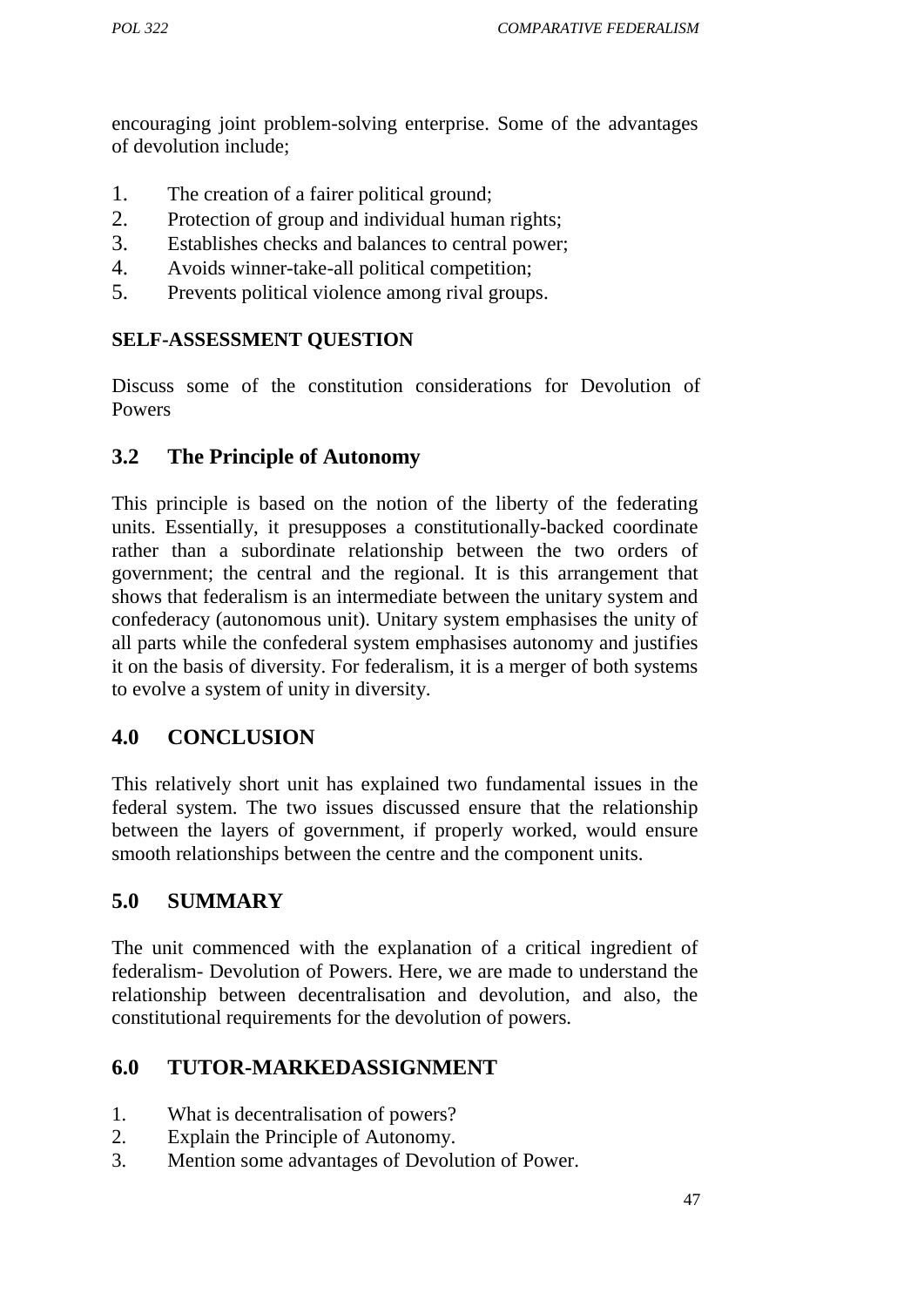#### **7.0 REFERENCES/FURTHER-READING**

- Crook, R. & Manor, J. (1998). Democracy and Decentralisation in South Asia and West Africa: Participation, Accountability and Performance. Cambridge: Cambridge University Press.
- Fleiner, T. (2001). Switzerland: Subsidiarity and Diversity. In T. Fleiner & R. Khakimov, (Eds.) Federalism: Russian and Swiss Perspectives*.* Fribourg: Institute of Federalism.
- Fleiner, T. & Basta, L. (1996). Federalism, Federal States and Decentralisation. In L. Basta & T. Fleiner (Eds.) Federalism and Multiethnic States: The Case of Switzerland*.* Fribourg: Institute of Federalism.
- Jega, A. (2007). Fiscal Federalism: Towards Coping with and Resolving Future Challenges. In I. Elaigwu (Ed.) Fiscal Federalism in Nigeria: Facing the Challenges of the Future. Jos: Institute of Governance and Social Research.
- Jinadu, A. (1982). The Constitutional Situation of the Nigerian States. Publius, Vol. 12, No.1, Winter.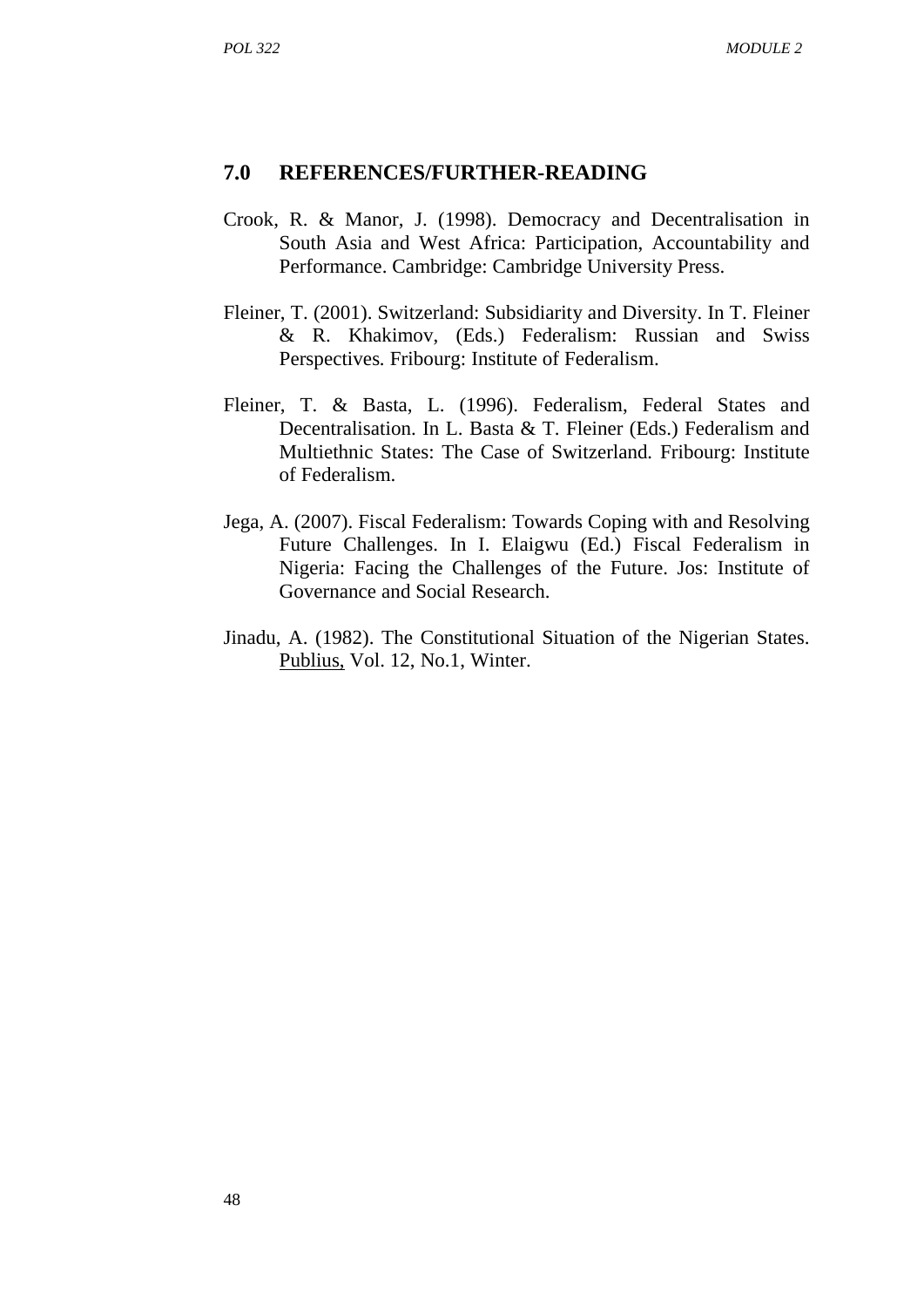# **UNIT4 REPRESENTATION; MARGINALISATION; POLITICAL POWER RELATIONS**

# **CONTENT**

- 1.0 Introduction
- 2.0 Objectives
- 3.0 Main Content
	- 3.1 Representation
	- 3.2 Marginalisation
	- 3.3 Political Power Relations
- 4.0 Conclusion
- 5.0 Summary
- 6.0 Tutor-Marked Assignment
- 7.0 References/Further Reading

# **1.0 INTRODUCTION**

The unit deals with an analysis of some of the issues that challenge the workings and processes of federalism. Having established that federal states are usually heterogeneous, pluralistic and with diverse identities, it is only logical to expect therefore, that there would be disagreements among the various peoples in the federal compact along the lines of representation and indeed, power relations. This unit would therefore focus on these issues, using Nigeria as the point of departure.

## **2.0 OBJECTIVES**

By the end of this unit, you will be able to:

- explain the forms of political representation
- discuss marginalisation as a political concept
- state the importance of power-sharing in a federal system.

# **3.0 MAIN CONTENT**

In a federal system, it is paramount to assure all relevant groups of their importance in the federal political arrangement. This form of assurance is more likely to stop feelings of hatred and antagonisms if all groups are adequately positioned for key decision-making roles. Thus, there are usually institutionalised processes contained in the constitutions to guarantee the roles for all within the federal government.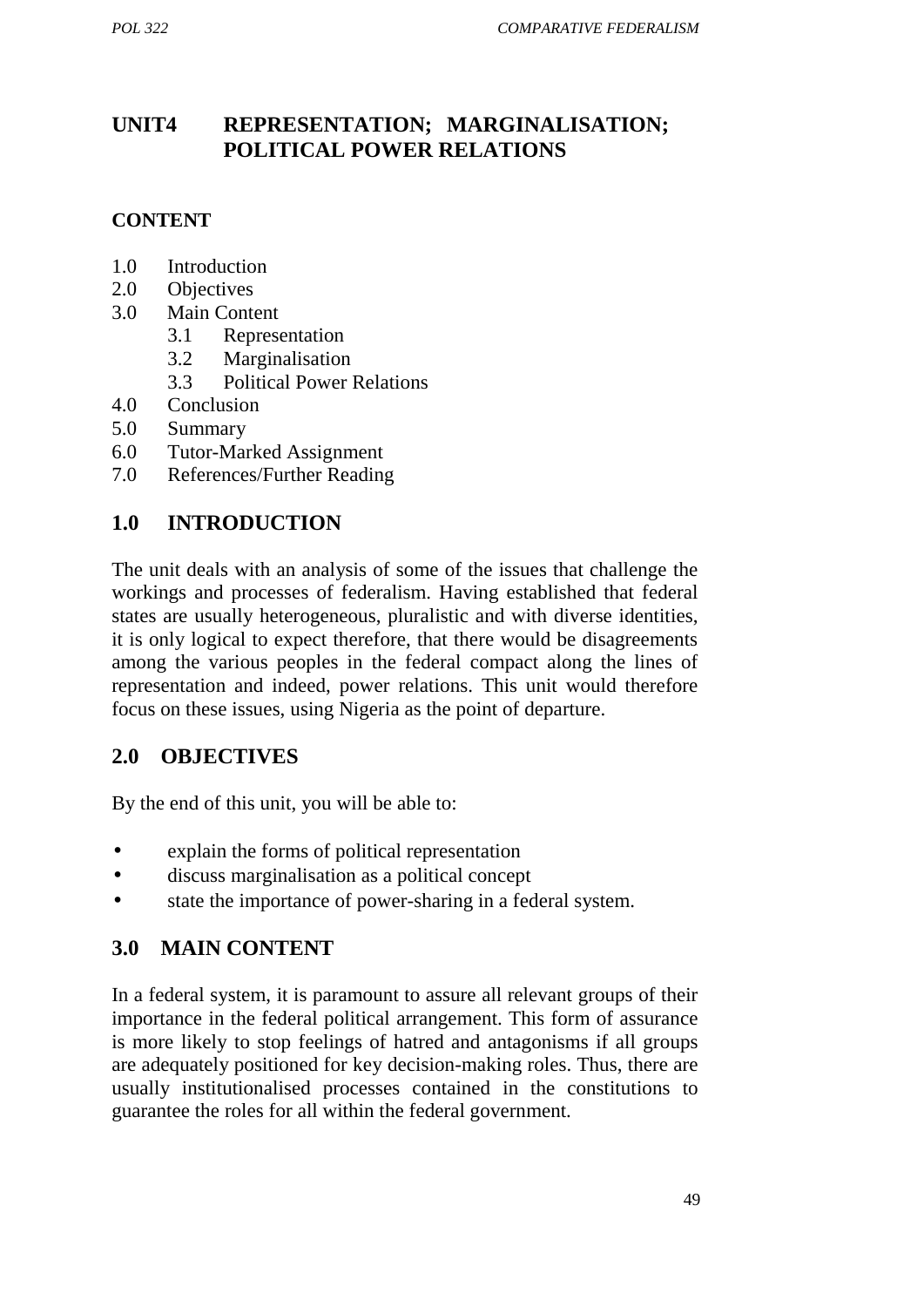# **3.1 Representation**

The Nigerian Legislature at the Federal level is known as the National Assembly. It is made up of the Senate and the House of Representatives. The Senate has one hundred and nine members. Three Senators represent each of the thirty-six states, while one Senator represents the Federal Capital Territory (the seat of government). The Senate is presided over by the Senate President and assisted by the Deputy Senate President. These two officers are elected from among the members of Senate, although candidates are elected from the political party with the highest number of seats in parliament.

The House of Representatives is made up of three hundred and sixty members, elected from various constituencies of nearly equal population as far as possible. The House is headed by the Speaker, who is assisted by the Deputy Speaker, both of whom are elected by members of the House (from the political party with the highest number of seats in parliament). Each of the thirty-six states has a House of Assembly. The size of the State House of Assembly is three or four times the number of as far as possible. The House is headed by the Speaker, who is assisted<br>by the Deputy Speaker, both of whom are elected by members of the<br>House (from the political party with the highest number of seats in<br>parliament). Eac Each State's House of Assembly is presided over by the Speaker, who is assisted by the Deputy Speaker. The legislature of each Local Government Area is made up of Councilors. The Leader of the House presides over the meetings. Each elected member of a legislature represents the interests of his or her constituency.

At the level of the federal Executive, the President is elected along with the Vice- President to serve a period of four years, which can be extended for a maximum of two-terms (eight years). To assist the President and Vice in the administration of the country are cabinet ministers, and numerous other positions of administration. Representation in federal cabinet in Nigeria has largely been dominated by the major ethnic groups.

## **3.2 Marginalisation**

50 Marginalisation may be regarded as a sociological term with deep political implication. It is characterised by exclusionist tendencies, and simply alienates a group or members of a group from mainstream opportunities, especially, such opportunities that are regarded as rights. Often times, in most political settings, it is the minority that complains about marginalisation. We shall now examine the import of supposed marginalisation on the Nigerian state. Marginalisation presupposes a complex process of relegating a specific group of people to the lower outer edge of the society. It effectively pushes the people to the margin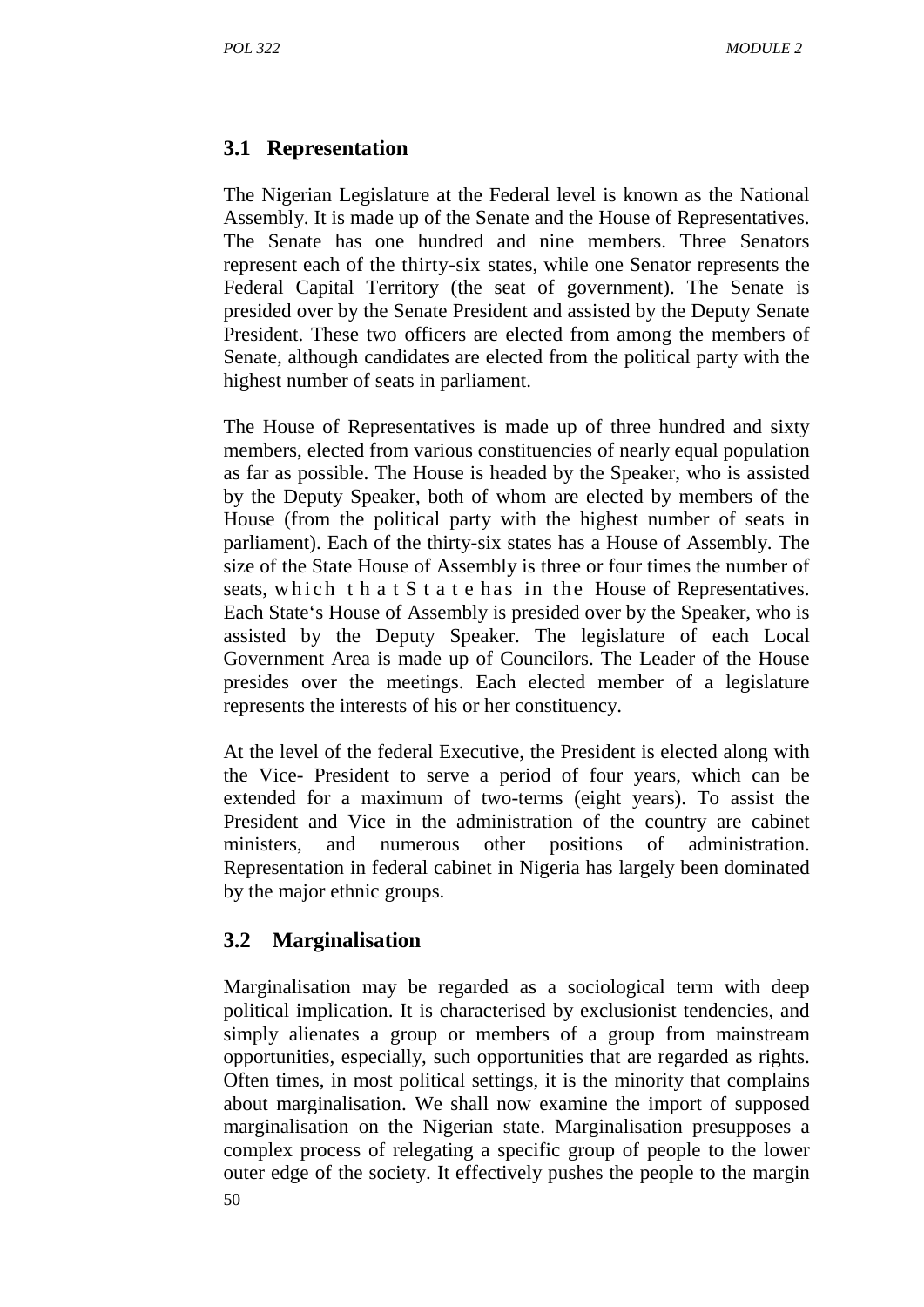*POL 322 COMPARATIVE FEDERALISM*

of the society, following the policy of exclusion. It denies sections of the society equal access to productive resources and an avenue for the realisation of their productive human potential and opportunities for their full capacity utilisation. This pushes the community to poverty misery, low wage, discrimination and livelihood insecurity. Their upward social mobility is being limited.

Politically the process of relegation denies people access to formal power structure and participation in the decision making processes that impinge on their economic empowerment and political involvement. As a consequence of the economic and political and cultural deprivation, the marginalised usually end up to be socially ignorant, uneducated and dependent. They are not guaranteed the basic necessities of life; they are relegated to live on the margins of society. For Nigeria, civil society organisations and ethnic organisations have been at the forefront of the agitation against marginalisation. Before Nigeria's independence, the minorities agitated against domination by the majority groups. The agitation brought about fundamental changes in relevant areas of administering Nigeria. For instance, the marginalisation of the minority is partly responsible for the abolition of the regional government and the creation of states; also, it led to the explicit introduction of the respect for fundamental human rights in subsequent constitutions thereafter.

### **3.3 Political Power Relations**

The 1979 and the 1999 constitutions made Nigeria a federal state, and proclaimed the presidential system modeled after the United States' arrangement as the system of government. As a federation, Nigeria is made up of 36 states 1 federal capital and 774 local government areas. Political power in Nigeria is exercised and shared on geographical basis between national and the sub-national governments. The Federal Government has powers over matters that affect the whole country. On the other hand, state governments' powers are limited to the boundaries of their respective states. From 1976, Local Governments constituted the third tier of government. As a matter of fact, all local government areas are listed in the First Schedule of the 1999 Constitution, thereby recognising their constitutional powers. In the Nigerian federation, therefore, every citizen lives under three governments i.e. federal, state and local. The three tiers of governments however, complement one another.

#### **SELF-ASSESSMENT QUESTION**

Outline the Executive Powers in Nigeria as proclaimed in the 1999 Constitution.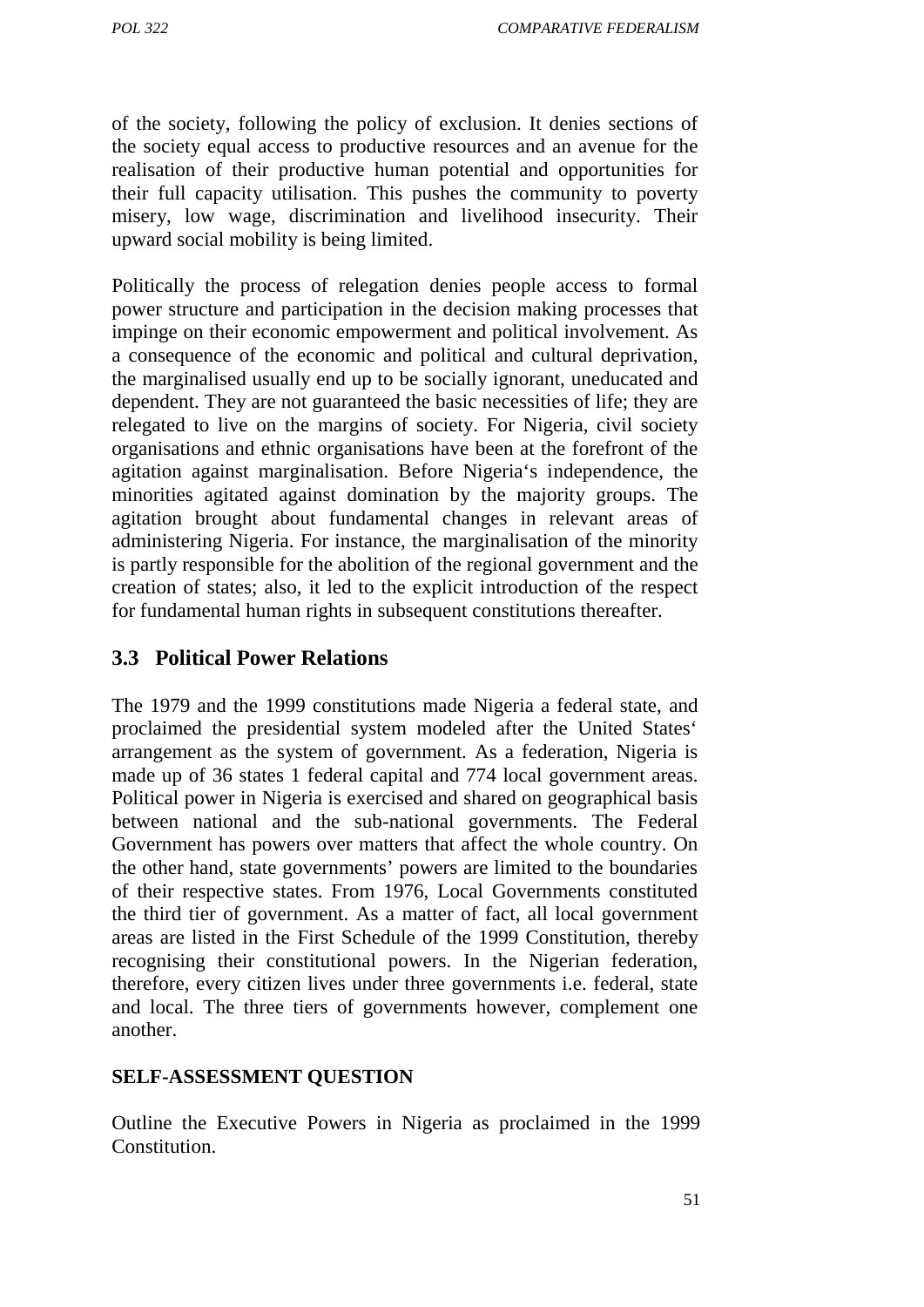### **POWER-SHARING ARRANGEMENTS**

The power-sharing arrangement is one of the fundamental issues that can make or mar the development of a federal state. The inherent separation of power system in the presidential arrangement should ideally solve the challenges of power sharing for multi-ethnic states; however, if it is mishandled, it could have catastrophic consequences. In Nigeria, the dynamics of power-sharing are spelt out below:

- 1. The sharing of responsibilities and functions among the federal, state and local governments in the federation are constitutionally guaranteed.
- 2. At some point in Nigeria's political history, there was the adoption of diarchy, in which political power was shared between the ruling military government and the contrived civilian controlled transitional government.
- 3. The challenges of power-sharing in Nigeria remain recurring to the extent of having the potentials to lead to crisis. This is in spite of the knowledge that the philosophy guiding the principles of power-sharing is to ensure equal access or opportunity, the right to aspire to any public office irrespective of state of origin, ethnicity or creed, and thus inculcating a feeling of belongingness in all Nigerians.

All through history, there have been people in parts of the world who have suffered some disadvantage due to their size as in the case of minorities, their limitations as in the case of the disabled, their gender as in the case of women and girl-children. The minorities in Nigeria are no exception, hence they are now determined to tackle their marginalisation through time and to assume their rightful place in the country. It is in recognition of this fact that certain political mechanisms are being put in place to accommodate the interests of the minorities.

### **4.0 CONCLUSION**

This unit has dealt with some of the constitutional provisions guiding inter-group relations in Nigeria. The focus has been mostly on the institutions, in order to emphasise the notion that there are established constitutional backings for the protection of all groups in Nigeria; the only challenge is the inability to adequately work the process.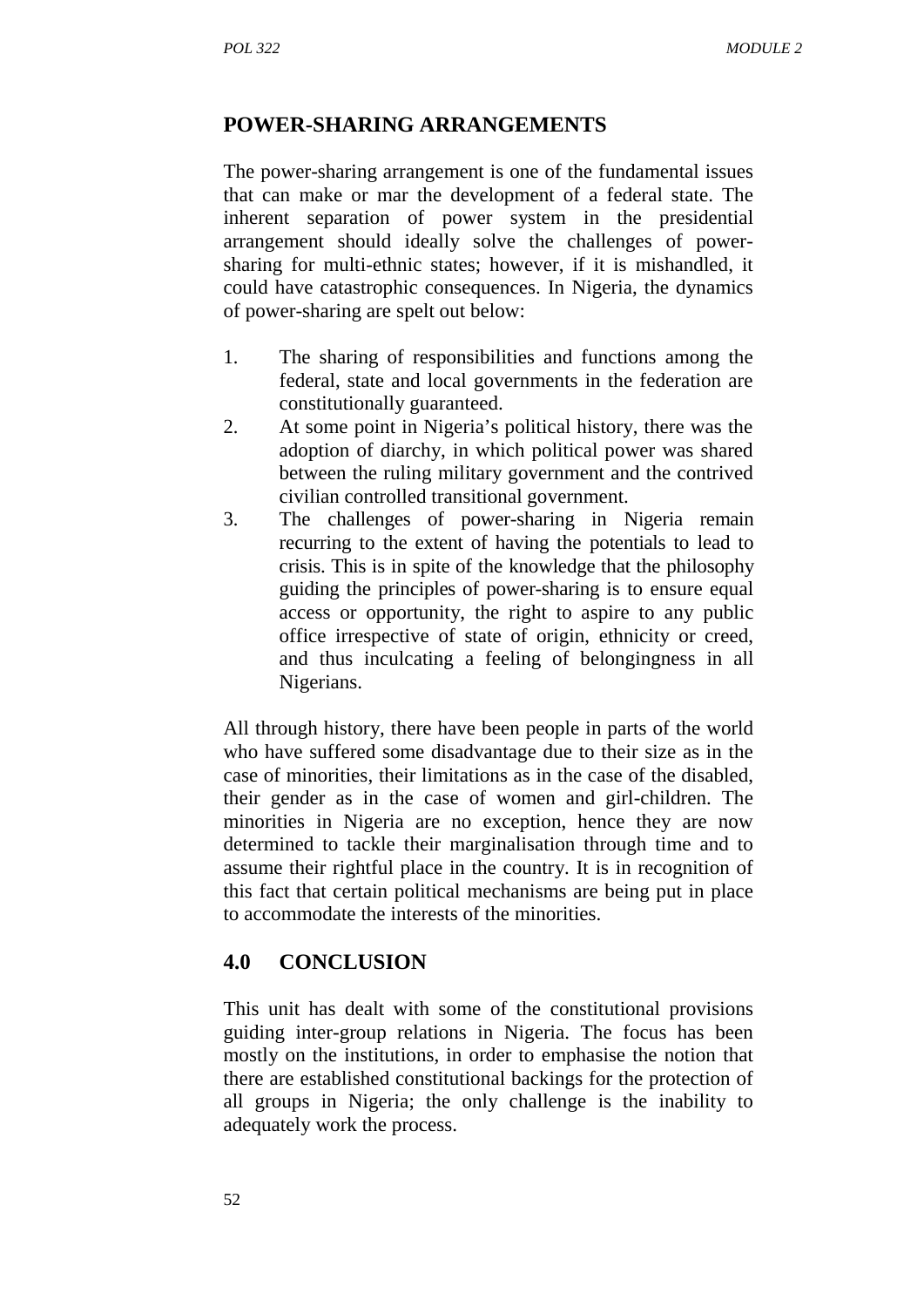# **5.0 SUMMARY**

The unit commenced with the explication of representation, after which the direct opposite, marginalisation is treated. It is made clear that indeed, while the constitution supports representation, it does not encourage marginalisation. In the last part of the unit, the critical issue of power-sharing patterns is discussed.

## **6.0 TUTOR-MARKEDASSIGNMENT**

- 1. Explain the pattern of representation in Nigeria.
- 2. Discuss what you understand by political marginalisation.
- 3. Outline power sharing arrangements in Nigeria.

### **7.0 REFERENCES/FURTHER-READING**

Ismagilova, R. (1996). Ethnicity, Nationalism and Self- Determination in Contemporary Africa. In S. Sharma (Ed.) Multi-culturalism and Ethnicity in Global Context*.* Jaipur: Jaipur Publishing Co.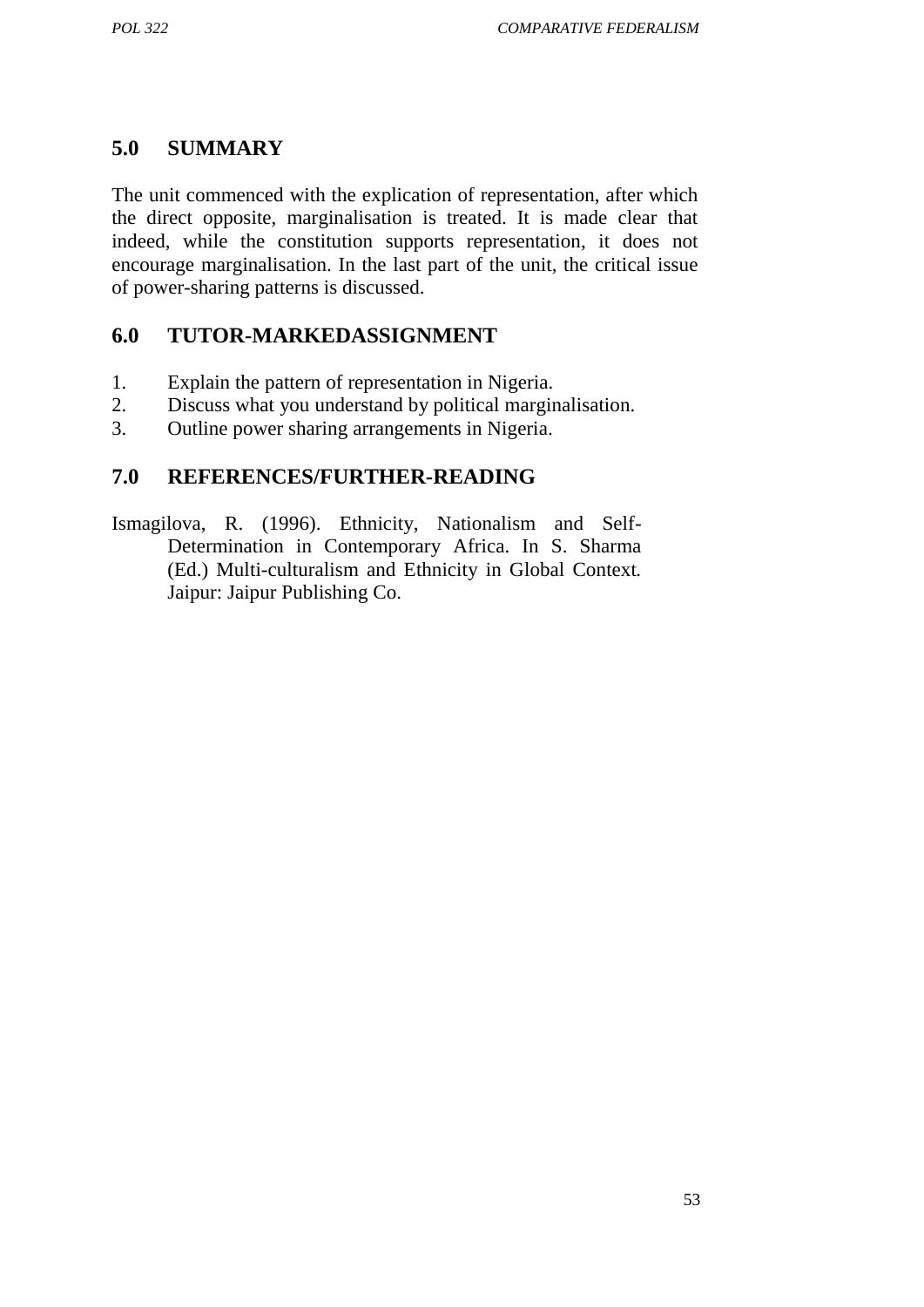### **UNIT 5 FISCAL RELATIONS CONTENTS**

#### **CONTENTS**

- 1.0 Introduction
- 2.0 Objective
- 3.0 Main Content
	- 3.1 Meaning of Fiscal Federalism
	- 3.2 Nigeria's Revenue Allocation Experience
	- 3.3 Brief Notes on Fiscal Federalism
- 4.0 Conclusion
- 5.0 Summary
- 6.0 Tutor-Marked Assignment
- 7.0 References/Further Reading

### **1.0 INTRODUCTION**

This unit deals with arguably the most divisive issue in federal relations- revenue generation. It focuses on how collectively generated revenue is meant to be shared and distributed among the layers of government. This issue is contentious to the extent that each layer of government wants to receive as much as possible from the federal purpose. The struggles for maximum advantage by each of the units often degenerate into strained relationships.

### **2.0 OBJECTIVES**

By the end of this unit, you will be able to:

- discuss the meaning of Fiscal Federalism
- explain the main issues pertaining to imbalances in resource allocation
- summarise Nigeria's fiscal federalism experience.

## **3.0 MAIN CONTENT**

## **3.1 Meaning of Fiscal federalism**

Mainly, fiscal federalism poses questions as to how the nature of financial relations in any federal system affects the distribution of the nation's wealth. Scholars have argued that in its working and processes, fiscal federalism is very much in accord with the American model of federalism. Fiscal federalism means the fiscal arrangement existing among and between the various levels of government in Nigeria. The relations should be in such a way as to ensure equity and stability. The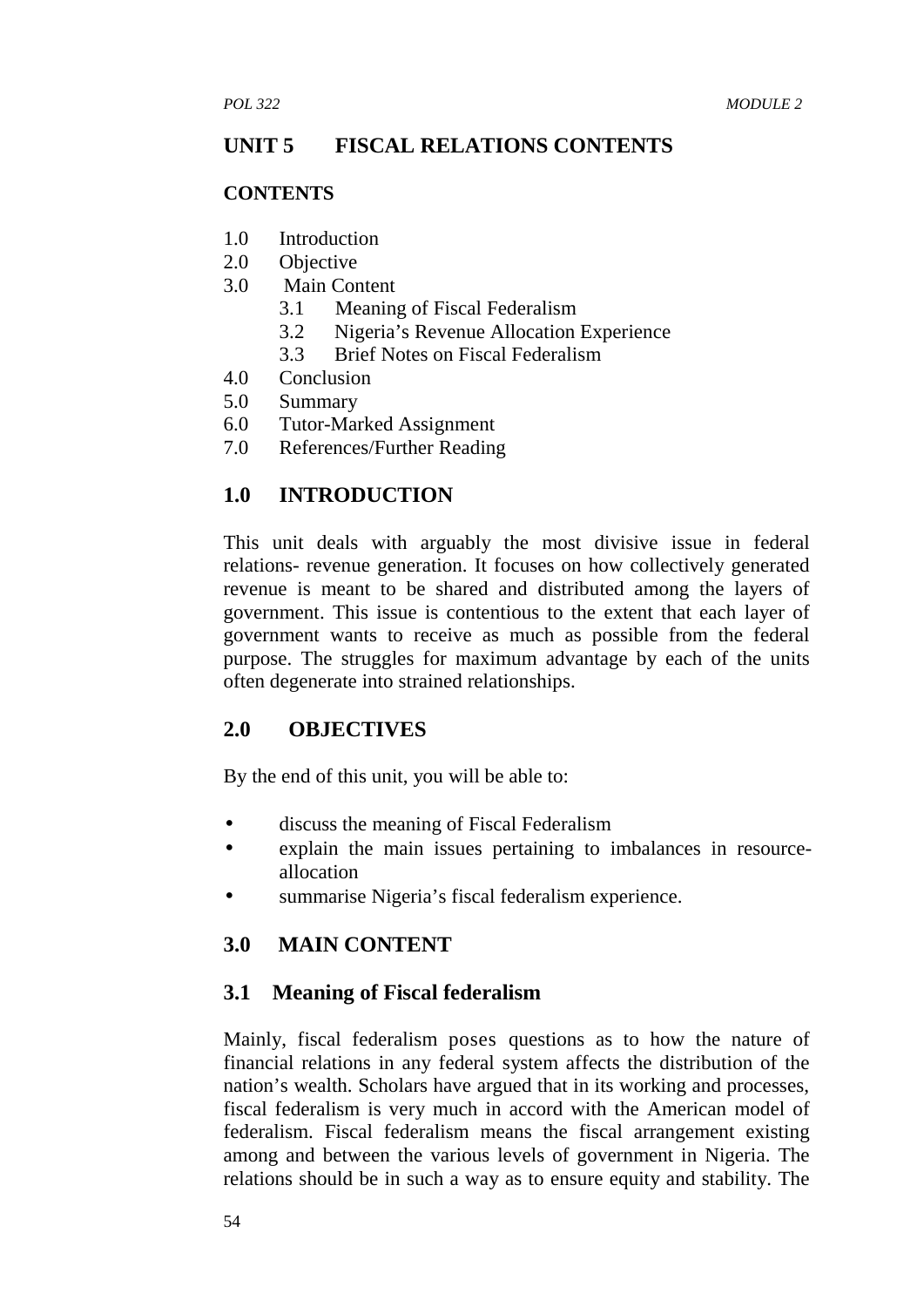Revenue Mobilisation Allocation and Fiscal Commission is responsible for the determination fiscal relations in Nigeria. The following explanations bear true resemblance to the nature of fiscal federalism.

- 1. In federalism, each tier of government is coordinated in its sphere of authority and should have appropriate taxing powers to exploit its independent sources of revenue. The relationship between the central government and the authorities of the component units should be that of partners in progress, and therefore, as long as the state governments request for grants and subsidies from the central government, rights have been sold, and the relationship moves from the level of coordinator to superior/subordinate relationship. In effect therefore, financial subordination is antithetical to the principles of federalism. It follows that both state and federal authorities in a federation must be given the power in the constitution to have access to control its own financial resources.
- 2. Musgrave (1959) and Oates (1972) opine that the finances and functions of government should be shared in a manner that is acceptable to all involved. Fiscal federalism is the allocation of tax powers and expenditure responsibilities to various levels of government. In Nigeria, this includes the central government, state governments and local government authorities.
- 3. Nyong (1999), states that fiscal federalism is the relations among various levels of government in respect to allocation of national revenue and tax powers within the federation. He asserts that the principle of fiscal federalism is anchored on revenue sharing (vertical); federal, state and local governments and distribution of revenue (horizontal) among various arms of government (executive, legislature and judiciary).
- 4. Mobolaji (2002) submits that, in a federal state, each unit should have its own sphere of responsibilities, and each should be blamed or commended on how it functions within its own sphere.
- 5. Uche (2004), states that fiscal federalism is the criterion for government to share revenue among various tiers of government. Ofuebe (2005). This is one of the relevant inclusions in Section 162(2) of the 1999 Constitution of Nigeria. For the avoidance of doubt therefore, fiscal federalism refers to the allocation of tax- raising powers and expenditure responsibilities between the levels of government.

## **3.2 Nigeria's Revenue Allocationexperience**

Nigeria's revenue allocation experience has been an arduous task; in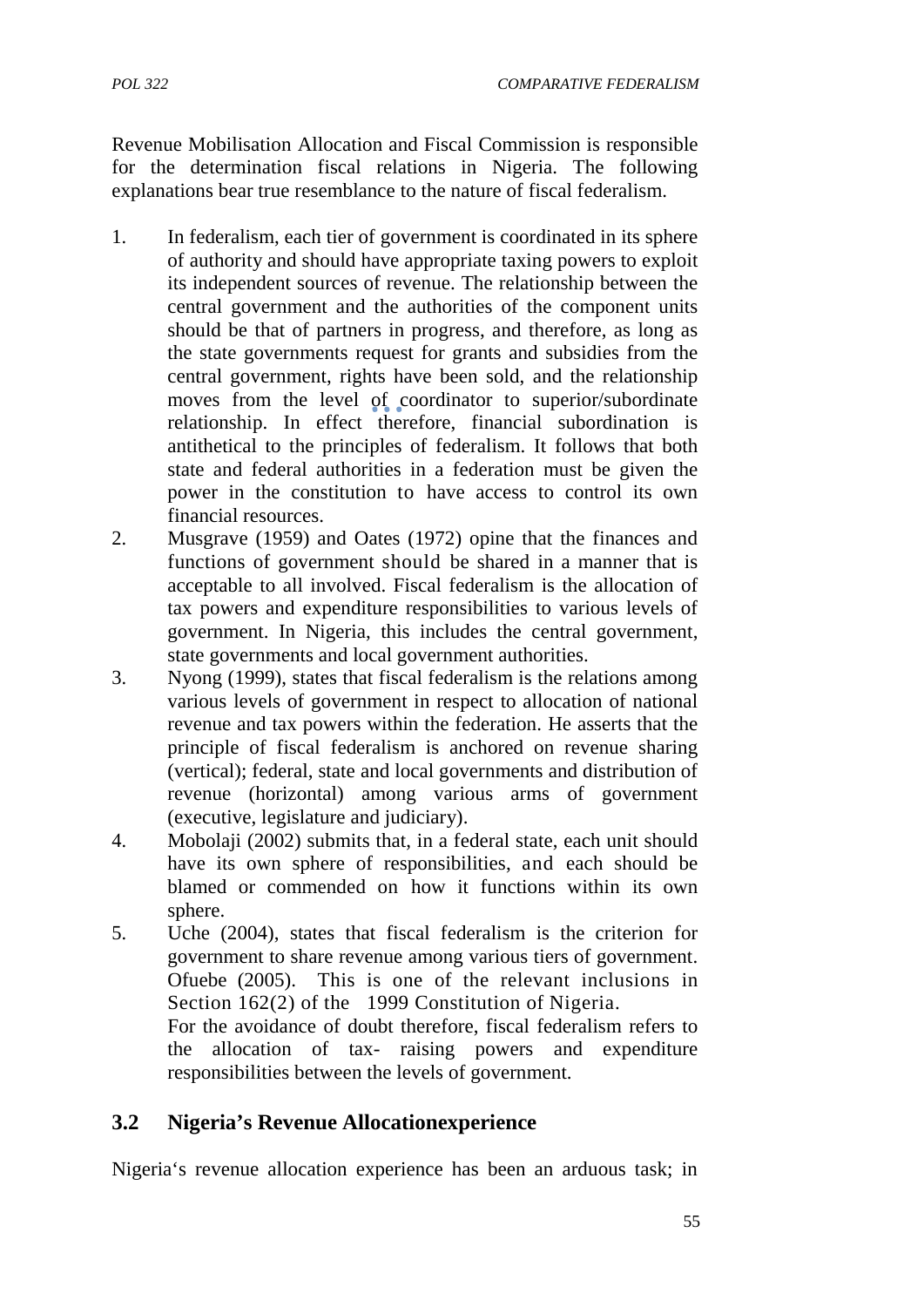efforts at satisfying all stakeholders, there have been continuous reviews of the sharing formula. Despite the numerous reviews, there remains the feeling of dissatisfaction among a cross-section of Nigerians as regards what is distributed from the Federation Account. Two formulas are available for Revenue Allocation in Nigeria .Vertical Allocation is for the three tiers of government thus: 52.68% ,26.72% for Local Government and20.60% for Local Government for the Federal Government, There is Horizontal Allocation for the 36 States and 774 Local Governments. Oil and Gas producing States are given additional 13% by the Federal Government for ecological hazards. A list of the principles used for the reviews is presented below:

## **3.2.1 Derivation Principle/Resource Control**

This is when a large proportion of the wealth of country is ploughed into the development of the area it is derived from. Returns to where such is derived. On the basis of this principle, the indigenes continue to clamour for resource control, especially in the areas with rich deposit in natural resources, especially the South- South region where the crude oil resources accounts for 90% of Nigeria's earnings. A legal and institutionalised backing for the control of their resources, and by which they would pay royalty to the Federal Government. This idea has understandably not been very popular with the other sections of the country. It has been argued also that the principle negates the sense of national unity.

## **3.2.2 National Development Principle**

This is based on the belief of the people that there should be a minimum standard of development throughout the country. In that regard, the accruals from the resources of areas blessed in abundance are deployed to areas in need of development. Hence, resources are taken from where it is in abundance to develop the area where they are shortinsupply.Redistributiveistheguidingspiritwherenationaldevelopmen tisapplied.

## **3.2.3 Principle of Equality**

This principle attempts to be fair and just in the distribution of the country's resources. The distribution of resources is therefore on the basis of equal distribution among the component units. Thus, what each gets is dependent on the number of component units. This can however short-change the large states because of the implications on demography. In effect, this principle may just be in favour of the relatively small units.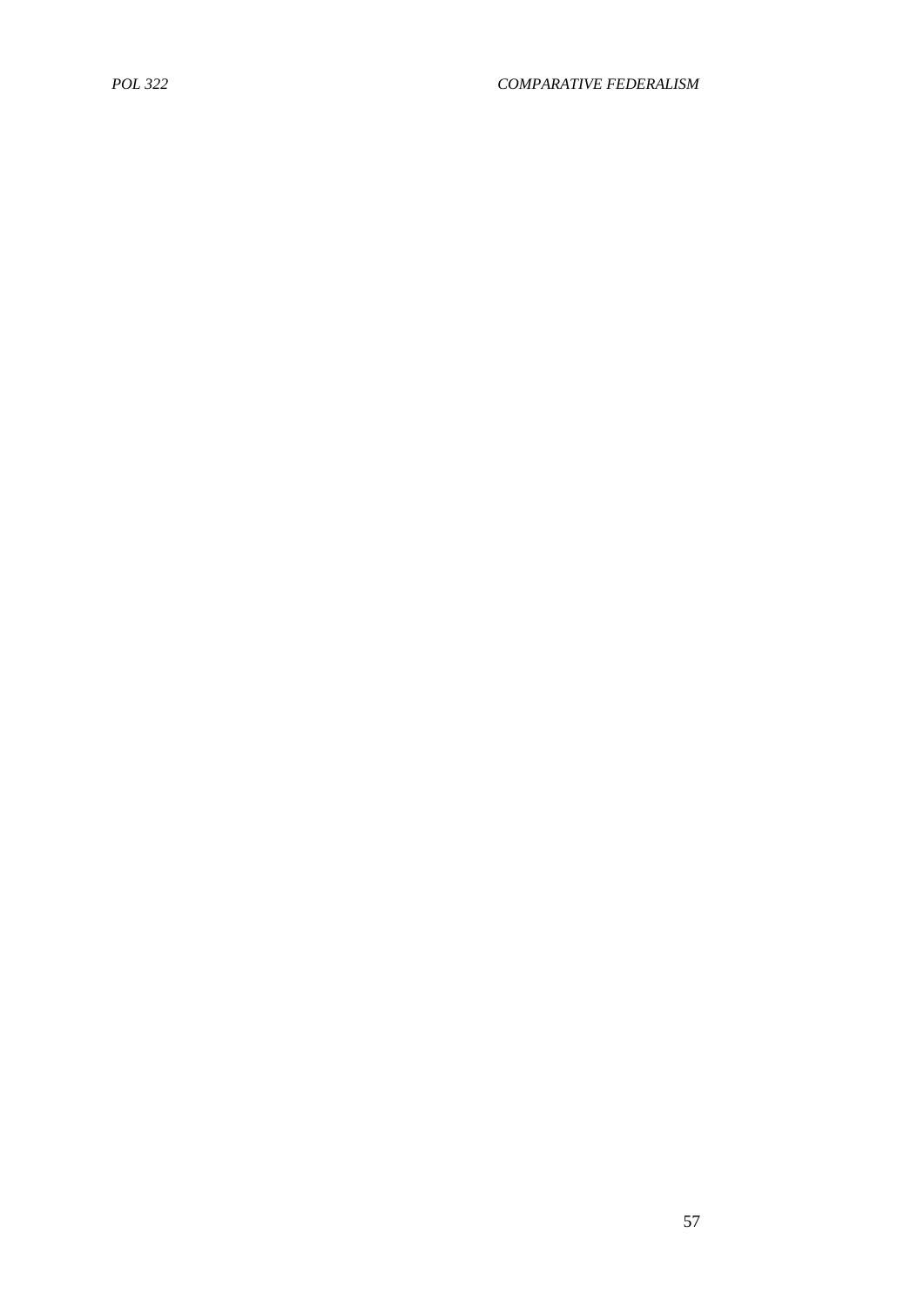## **3.2.4 Equality of Population**

Under this principle, wealth is distributed on the basis of population. Thus, the larger wealth goes to the area where there is larger population. This is likely to lead to population explosion and politics of population and compound the problem of head count.

#### **3.2.5 Landmass and Geography**

This principle suggests that rather than population, the land mass of the area is usually the determinant in the distribution of wealth. The complexity in this arrangement can be explained by a situation in which geographically small but high revenue requiring development state like Lagos receives less revenue than geographically large but relatively smaller revenue-requiring places like Jigawa and Katsina.

#### **3.2.6 Absorptive Principle**

The logic of this arrangement is based on the extent to which a particular state can absorb its natural resources. Thus, the level of infrastructural development of the state, and the extent to which it is receptive to development determines the revenue to be allocated to the state.

#### **3.2.7 Internal Revenue**

The internal revenue generating capacity of each state determines the volume of revenue to be allocated. The whole essence is to encourage states to be industrious and generate as much revenue as possible. This is because, allocation from the distributable pool is based on the lesser your internally generated revenue, the lesser the revenue the state receives from the federation account, and the higher the internallygeneratedrevenue,thehigherthestatereceivesfromthefederationa ccount. The principle encourages healthy competition among the states. Despite having applied these principles at the different times, Nigeria's challenge with fiscal federalism remains very real. Some of the challenges are treated below.

#### **Self-Assessment Question**

Explain internal revenue within the context of fiscal federalism.

#### **3.4 Brief Notes on Fiscal Federalism**

The challenge of fiscal federalism is not merely a Nigerian problem.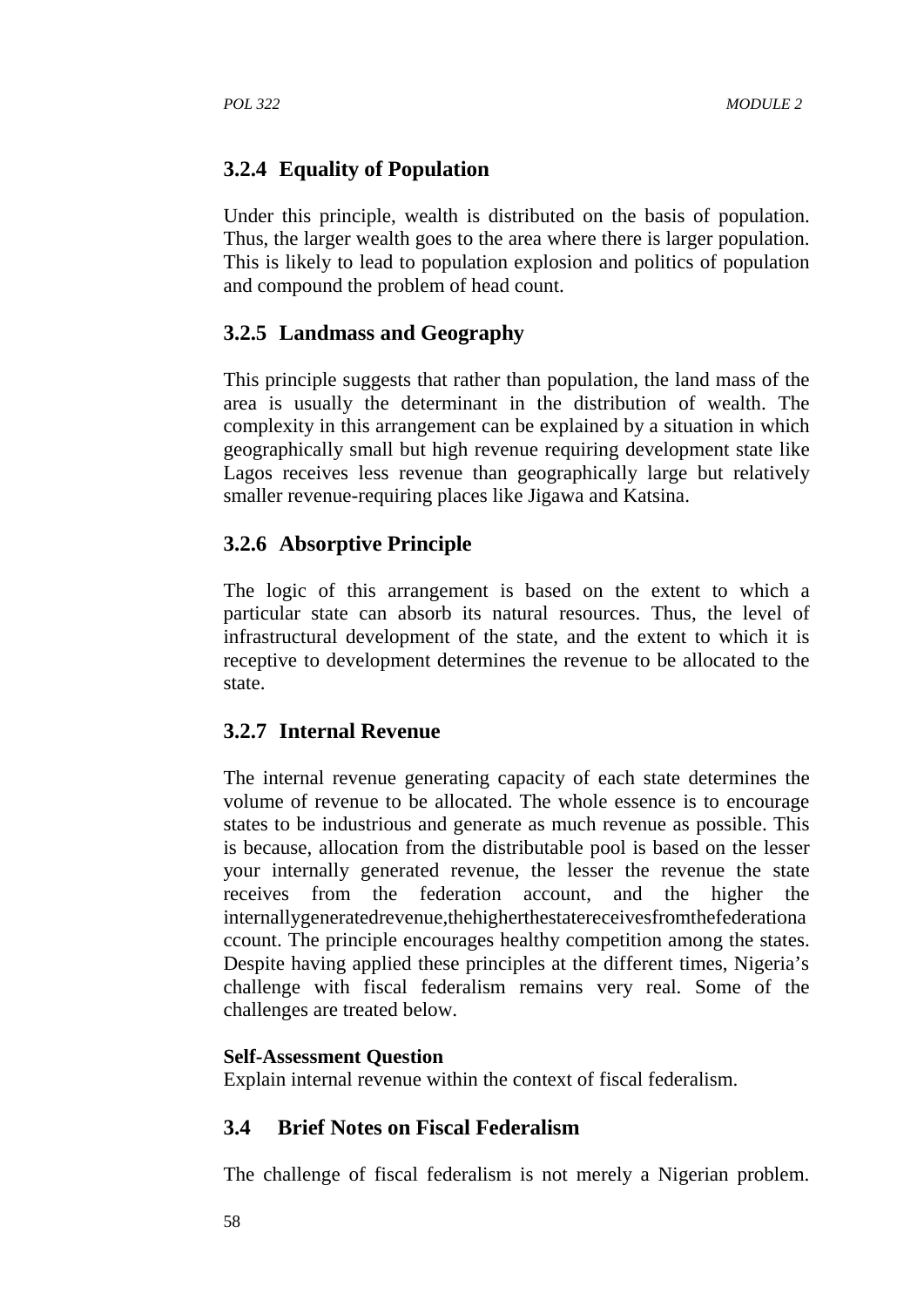Other federal states equally contend with one of most fundamental issues of federalism. According to Olowononi (1998): The success of a federal system depends on acceptable distribution of resources and functions among the three levels of government so that efficiency in the use of scarce resources is encouraged while reducing inequality in the treatment of individuals among different states.

For Brazil, this giant stride has become unattainable. According to Shah (1990), Brazil's challenge with fiscal federalism can be captured thus:

- 1. Federal and state governments are involved in purely local functions in an uncoordinated fashion;
- 2. The administration of sales tax by all three levels creates duplication and confusion;
- 3. Administration of the general value-added tax by the states involves unresolved issues about tax crediting on inter-state trade;
- 4. The states and municipal revenue-sharing funds do not distribute revenue fairly and equitably;
- 5. Conditional transfers are arbitrary and driven primarily by political considerations. Programs work at cross- purposes and the subjective nature of these transfers may be sending the wrong signals to lower levels of government about laxity in fiscal management.

In the final analysis, Shah (1998) submits that revenue sharing constrains the federal government ability to fulfill its mandate as national government and is conducive to fiscal mismanagement as local government are shying away from raising revenue from property taxes and user charges. The author further contends that: The municipal governments have more money than they need. The state government also faces a financial squeeze..... The federal government's problem is structural. Its revenue falls short of its spending needs, the final submission is therefore that existing financial arrangements have created vertical fiscal imbalance.

The whole essence of fiscal federalism is the design of mechanism for taxing, spending, and regulatory powers among the levels of governments. It also includes the structuring of intergovernmental transfers. Thus, there is usually the allocation of responsibilities to each level of government; the allocation involves expenditure, tax and regulatory functions. On this basis, Shah explains the principles of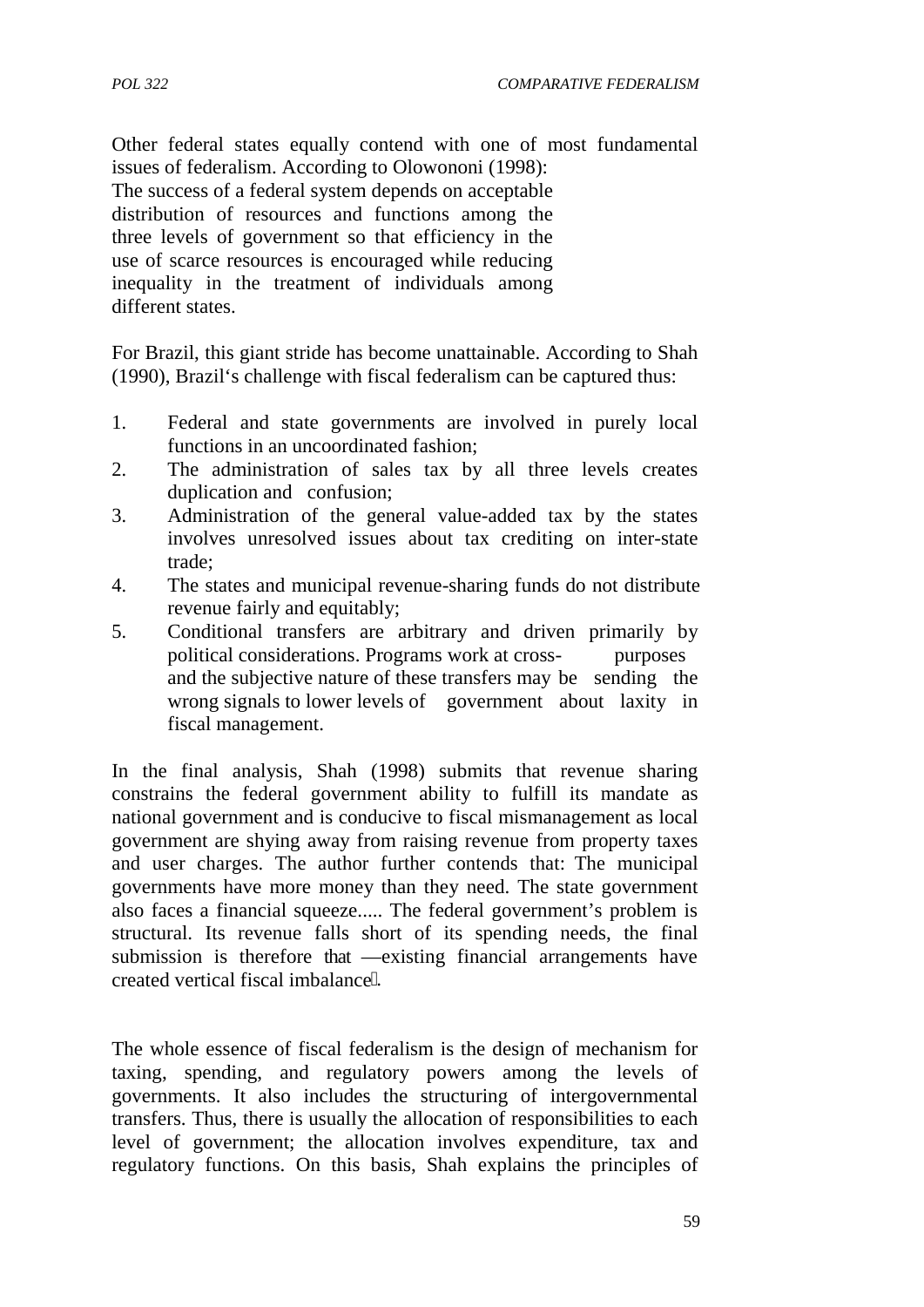Expenditure and Tax Assignments. The outline of both is provided below.

#### **The Principles of Expenditure Assignment**

- 1. Efficient Provision of Public Services
- Spatial Externalities;
- Economies ofScale
- Administrative and Compliance Costs
- 2. Fiscal Efficiency
- 3. Regional (Horizontal) Equity
- 4. The Redistributive Role of the Public Sector
- 5. Provision of Quasi-Private Goods
- 6. Preservation of Internal Common Market
- 7. Economic Stabilisation
- 8. Spending Power

#### **The Principles of Tax Assignment**

- 1. Economic Efficiency Criterion
- 2. National Equity Considerations
- 3. Administrative Feasibility Criterion
- 4. Fiscal Need or Revenue Adequacy Criterion

## **4.0 CONCLUSION**

This unit covers a wide-range of issues concerning fiscal federalism. Fiscal federalism as mentioned earlier is usually a contentious matter because it deals with sharing of money from the commonwealth. The unit points out the various mechanisms that are used in the management of resource-sharing. In the final analysis, it is implied that it is not merely the mechanisms that would ensure free and fair management of resources, and its sharing between the centre and the component units, but instead, how much each level of government is willing to sacrifice to ensure peace and harmony within the federal system.

### **5.0 SUMMARY**

The unit commences with the meaning of fiscal federalism, before delving into critical issues in the study of federalism as a whole, such as the principles of both tax and expenditure assignment. Furthermore, the issue of intergovernmental fiscal transfers was treated.

## **6.0 TUTOR-MARKEDASSIGNMENT**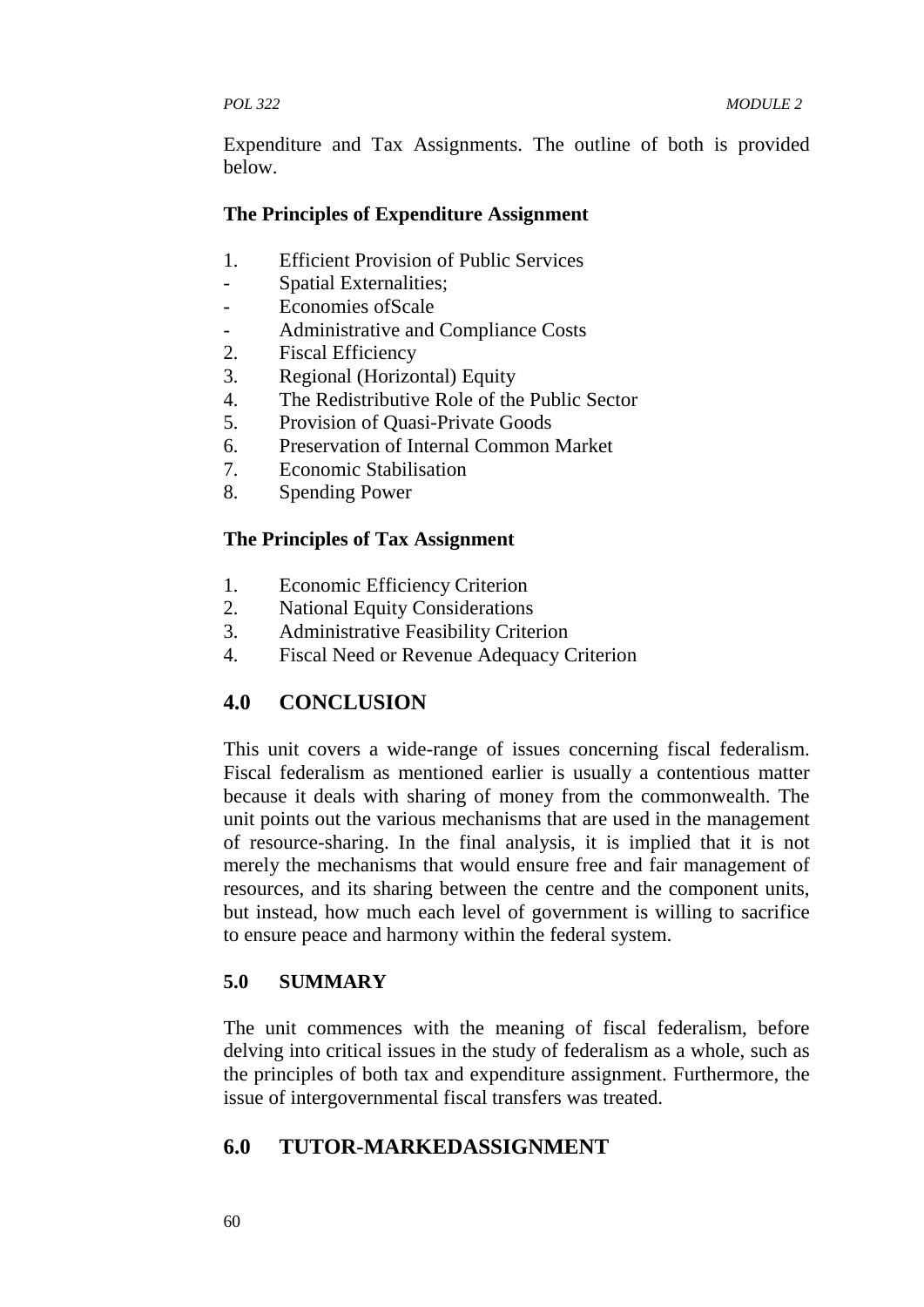- 1. Outline the Principles of Expenditure Assignment
- 2. Outline the various resource-allocation formula that have been used in Nigeria.
- 3. Suggest various suggestions that could solve Nigeria's fiscal federalism problems.

### **7.0 REFERENCES/FURTHERREADING**

- Akindele, S. & Olaopa, K. (2002). Fiscal Federalism and Local Government Finance in Nigeria: An Examination of Revenue, Rights and Fiscal Jurisdiction. In F. Omotoso (Ed.) Contemporary Issues in Public Administration. Lagos: Bolabay Publications.
- Musgrave, R. (1959). The Theory of Public Finance: New York:
- McGraw-Hill. Oates, W. (1972). Fiscal Federalism. New York: Harcourt Brace Jovanovich.
- Olowononi, G. (1998). Revenue Allocation and Economics of Federalism. In

K. Amuwo, A. Agbaje, R. Suberu & G. Herault (Eds.) Federalism and Political Restructuring in Nigeria. Ibadan: Spectrum Books Limited.

- Shah, A. (1998). Public Expenditure Analysis. New York: World Bank Publications.
- Suberu, R. (1998). States' Creation and the Political Economy of Nigerian Federalism. In K. Amuwo, A. Agbaje, R. Suberu & G. Herault (Eds.), Federalism and Political Restructuring in Nigeria*.* Ibadan: Spectrum Books Limited.
- Uche, C. & Uche, O. (2004). Oil and Politics of Revenue Allocation in Nigeria. ASC Working Paper 54/2004, African Studies Centre, Leiden, The Netherlands.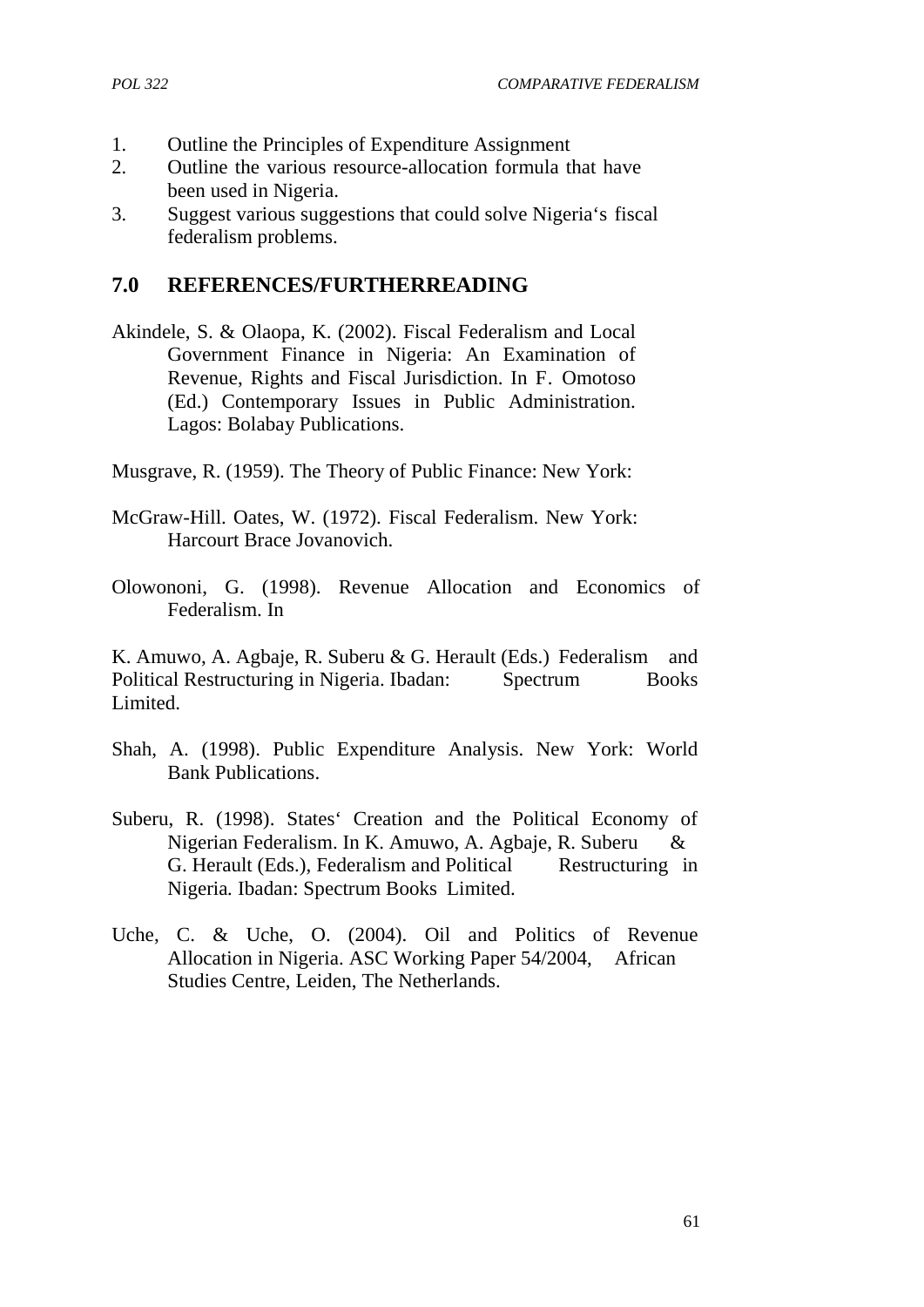## **MODULE 3 PECULIARITIES OF FEDERAL STATES**

### **UNIT 1 NIGERIA'S CONTENT**

- 1.0 Introduction
- 2.0 Objectives
- 3.0 Main Content
	- 3.1 Political History
	- 3.2 Evolution of Federalism
	- 3.3 Intergovernmental Relations
- 4.0 Conclusion
- 5.0 Summary
- 6.0 Tutor-Marked Assignment
- 7.0 References/Further Reading

### **1.0 INTRODUCTION**

Nigeria is a federation composed of 36 states, bound by one constitution with three tiers of government. Like most countries in Africa, Nigeria has a colonial history. The impact of Britain, Nigeria's former colonial master; in the body polity, or the peoples and culture of Nigeria cannot be dismissed. There has been wide debate as to what kind of federalism Nigeria practises as well as what kind of relationship exists between the central government and the federating states. This unit traces the political history of Nigeria and introduces the students to the evolution of Nigeria's system of shared rule- and separate rule, the federal system.

### **2.0 OBJECTIVES**

By the end of this unit, you will be able to:

- (i) Understand the trajectory of Nigeria's politicalhistory
- (ii) Explain the various evolutionary stages in Nigeria'sfederalism
- (ii) Assess the relationship between the centre and the component units in Nigeria's federalism.

### **3.0 MAIN CONTENT**

62 For our purpose in this course, we shall trace the history as well as formation of Nigeria with a view to understanding how internal centrifugal pressure and events shaped the evolution of a federal state. To understand Nigeria's political evolution and system it is important to grasp the role of ethno-political groups and fears, rivalry and agitations on developments. In the contemporary global scene, federal political systems do provide a practical way of combining the benefits of unity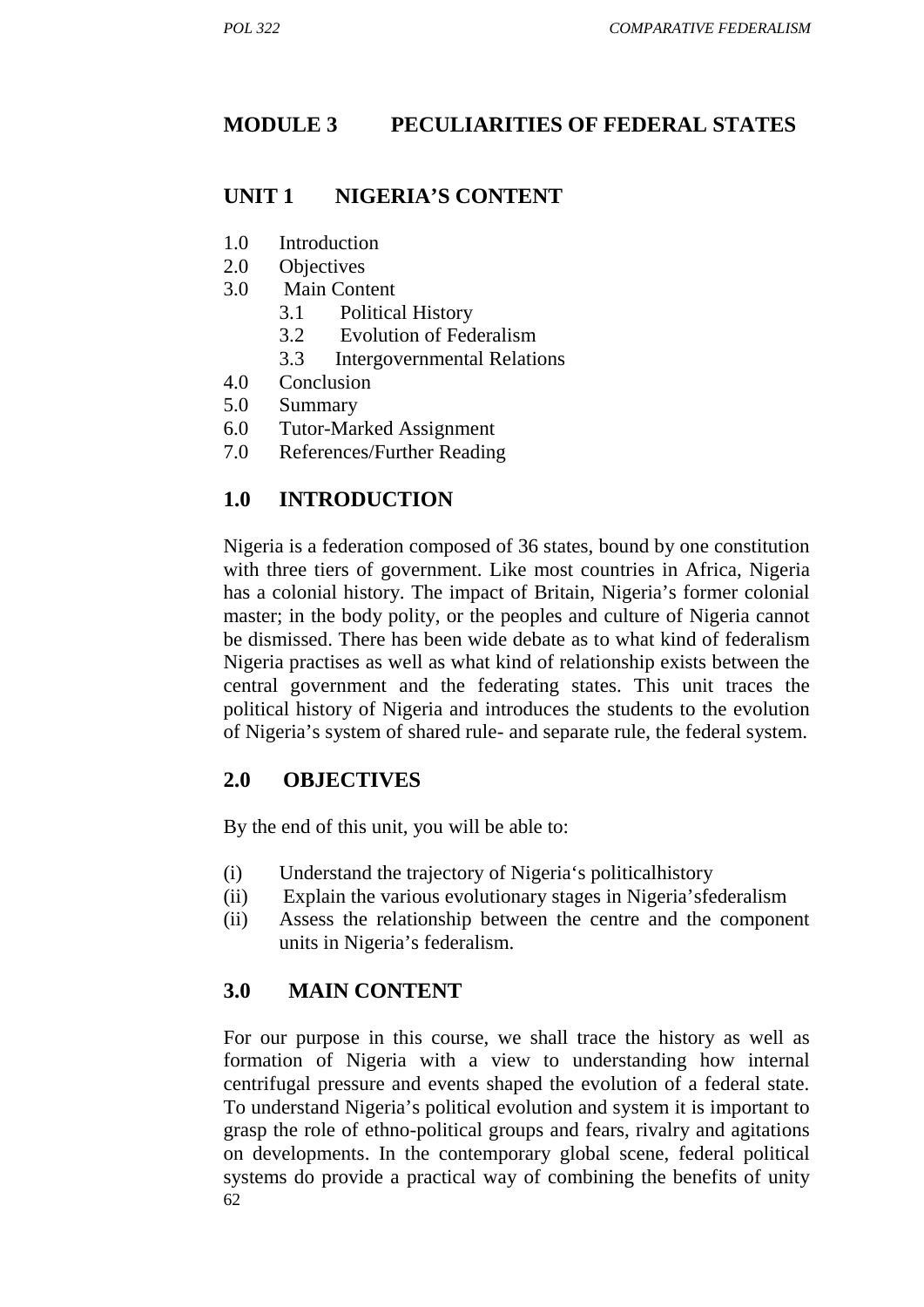and diversity through representative institutions. We shall therefore also examine how the various intergovernmental structures relate with one another. In the next part of this unit, we shall analyse the political history of Nigeria.

## **3.1 POLITICALHISTORY**

The federation of Nigeria, as it is known today, has never really been one homogenous country, for its widely differing peoples and tribes. This obvious fact notwithstanding, the former colonial master decided to keep the country one in order to effectively control her vital resources for their economic interests. Clifford (1920) submits that Nigeria is ― a collection of independent native states, separated from one another by great distances, by differences of history and traditions and by ethnological, racial, tribal, political, social and religious barriers.

The amalgamation of 1914 offered an opportunity for making changes in the unsatisfactory arrangement, but not much was achieved in this area. All that was created was a body known as the Nigerian Council which met once a year to listen to what may be called the Governor's address on the state of the colony and the protectorate of Nigeria. The body had no legislative powers whatsoever. For example, the Sir Hugh Clifford Constitution of 1922 introduced the Elective Principle for Legislative Council for the first time and replaced Lugard's Nigerian Council. The new Constitution legislated for the Colony and Southern Provinces while the Governor continued to legislate for the Northern provinces through proclamations.

The Richards Constitution of 1946 aimed at the promotion of the unity of Nigeria and securing greater participation by Nigerians in discussing their affairs and set out to cater for the diverse elements in the country. Although the Richards Constitution was expected to last for nine years, opposition to it, especially from the political leaders, was so strong that a new constitution, the Macpherson Constitution, was promulgated in1951.

Unlike the preceding constitutions, there was significant participation of Nigerians in its making from the village level up to the Ibadan General Conference of 1950. Substantially, therefore, the 1951 Constitution was more or less a half-way house between regionalism and federalism. Between 1951 and 1954, two important Constitutional Conferences were held in London and Lagos between Nigerian political leaders and the British Government. These resulted in a new 1954 Federal Constitution whose main features were; the separation of Lagos, the nation's capital, from the Western Region; the establishment of a Federal Government for Nigeria comprising three regions, namely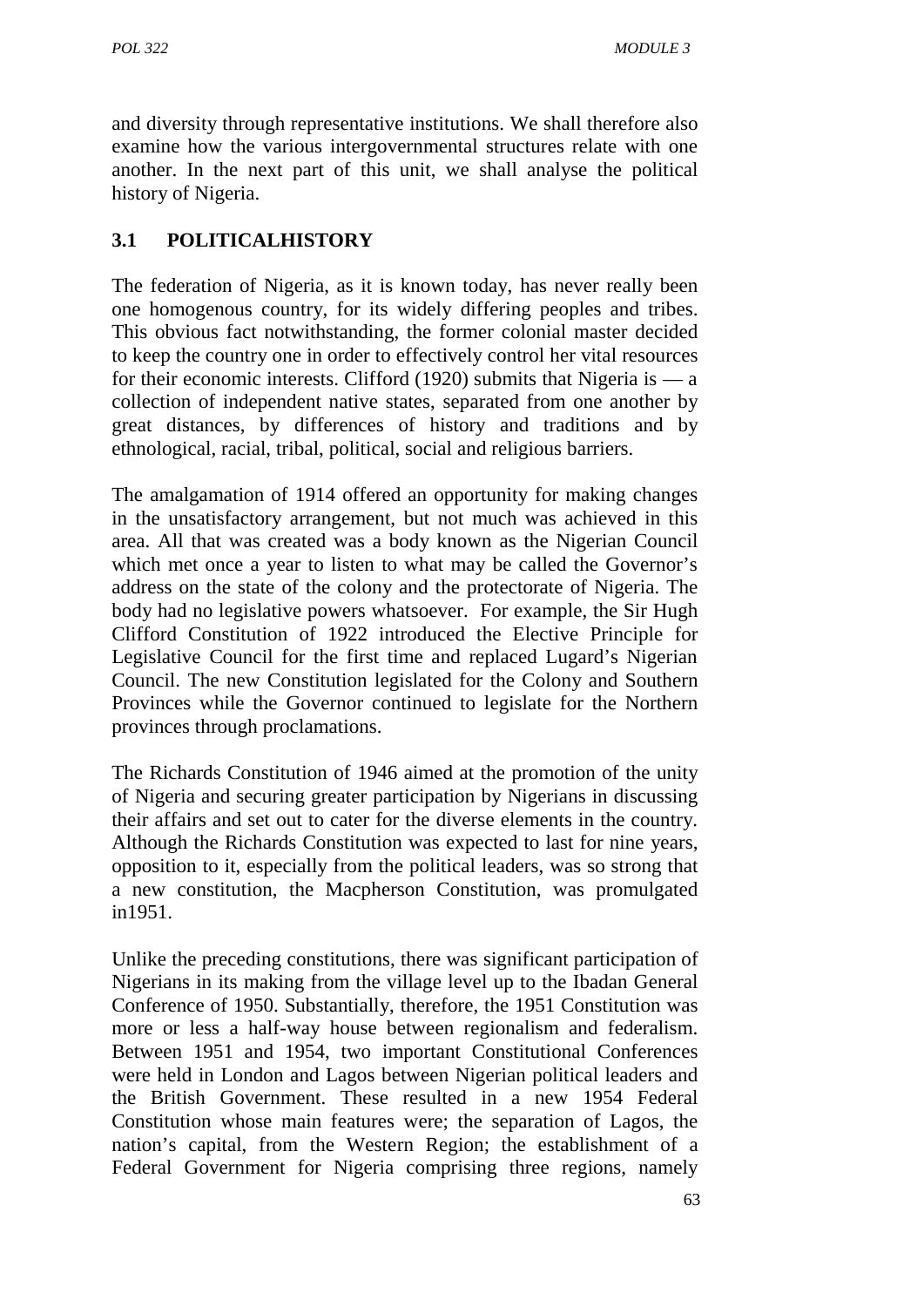north, west and east with a Governor-General at the centre and three Regional Governors; the introduction of an Exclusive Federal Legislative List as well as a concurrent list of responsibilities for both the Federal and Regional Governments, thus resulting in a strong central government and weak regions; regionalisation of the judiciary and of the public service through the establishment of Regional Public Service Commissions, in addition to that at the federal level. From the point of view of the evolution of the Nigerian state, the most significant aspect of the 1954 constitution, which remained in force until independence in 1960, was that the Lugardian principle of centralisation was replaced by the formula of decentralisation as a matter of policy in the administration of the Nigerian state.

### **3.2 EVOLUTION OFFEDERALISM**

According to Jean Bodin and Hugo Grotius in some of the early writings on federalism, the essence of federalism is that it is a voluntary form of political union. They believe that it is a form of government where separate states, regions and provinces come together to form a large political entity. The central government is however given the mandate to rule over all persons and institutions (Appadori, 1976). In contrast, Osuntokun (1979) explains Nigerian federalism as a deliberate design by the British government, which came into being as a result of two reasons:

- (i) Geographical and historical factors.
- (ii) The British governmental deliberately imposed the federal system on Nigeria in order to maintain a neo-colonial control.

Arguably, the most authoritative explanation of federalism is the one presented by one of the iconic researchers of federal political systems in the twentieth century- Kenneth C. Wheare. According to Wheare, federalism is a system of government in which there is, ―a division of functions between co-ordinated authorities, authorities which are in no way subordinate to another either in the extent or in the exercise of their allotted functions. In achieving this kind of arrangement, Wheare submits that there would be— the method of dividing powers so that the general and regional governments are each, within a sphere, coordinate and independent. The author also went further to say that no two federalisms are the same. Similarly, Linder (1994) submits that —there is no common model of federalism, but a rich variety that depends not only on political structures and processes but on cultural variety and the socio-economic problems a society has to resolve. From the foregoing, it is made clear that the practice of federalism is non-uniform. Thus, it is necessary to examine the development and peculiarities of Nigeria's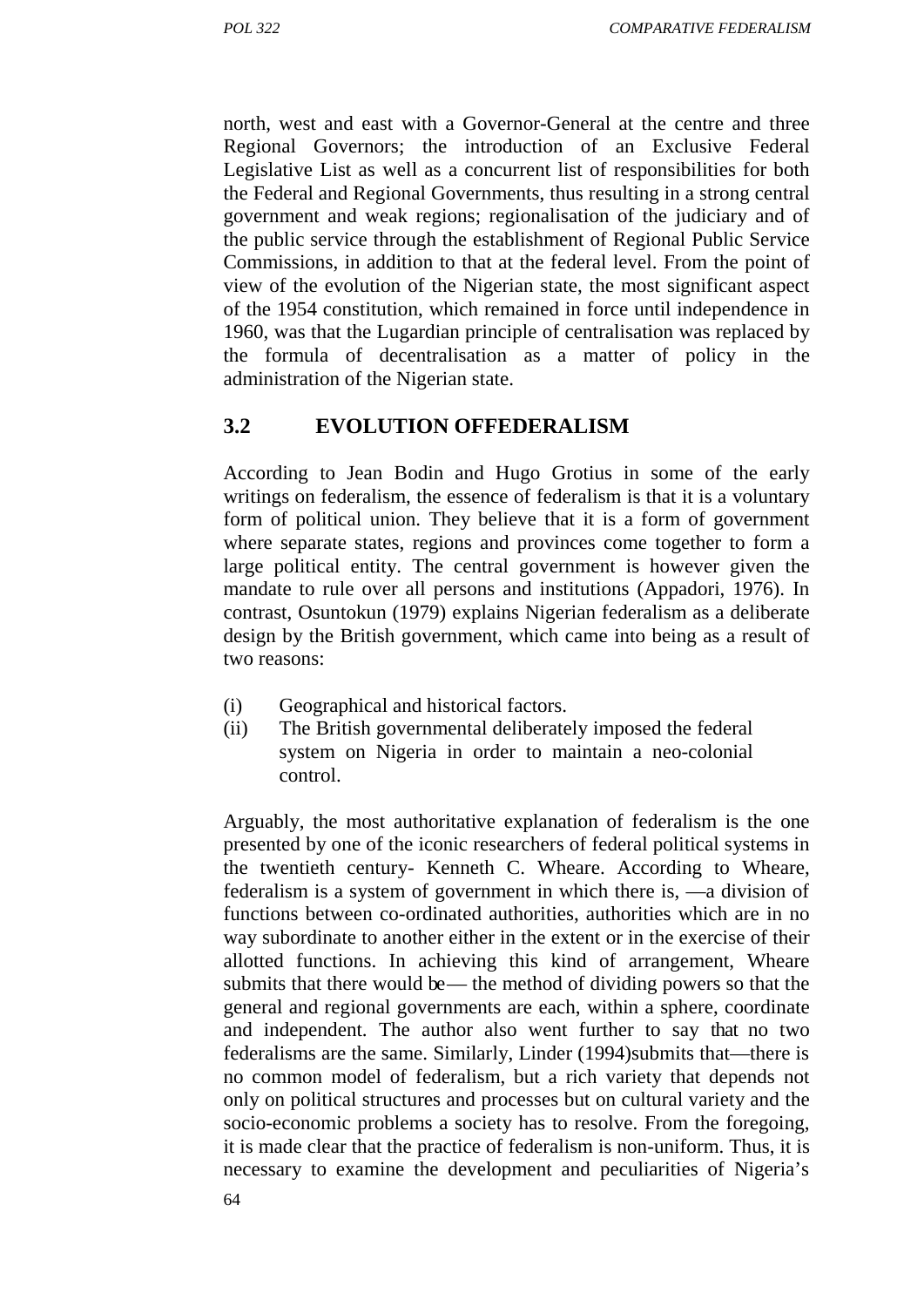federalism.

The formal adoption of a federal system in Nigeria occurred in 1954 during British rule. The British considered federalism as a means to accommodate the diverse ethnic, religious and linguistic composition of the country (Adamolekun, 1989), because a federal structure required a division of power sharing between the central, regional and local governments. Federalism was deemed especially beneficial for plural societies seeking unity while retaining aspects of their individual identities. The Nigerian federation compromised the eastern region dominated by Igbos, the Western Region dominated by Yorubas and the Northern Region dominated by the Hausa-Fulani. The adoption of a federal system, while aiming at regulating ethno-political conflicts was itself based on ethnic heterogeneity rather on factors such as geographic diversity.

### **Self-Assessment Exercise**

Mention the factors that necessitated the adoption of federalism in Nigeria?

# **3.3 INTERGOVERNMENTAL RELATIONS**

In Nigeria, the practice of inter-governmental relations during both the colonial era and the first republic, very much exhibited traits of the principal/agent model. For instance, a local government authority functioned more as field administrative unit of regional and later state governments. Before the second republic in 1979, the state governments were empowered to enact legislation that would ensure the establishment, structure, composition, finance and functions of the local government council (Bello, 1995). Meanwhile, Ayoade (1988) opined that the Nigerian federal structure with a multiple division of relational and political structure, identified six levels of inter-governmental transactions within the levels;

- (i) Federal-state relations.
- (ii) Federal-state-local government relations
- (iii Federal-local government relations
- (i) Inter-state government relations
- (ii) State-local government relations
- (vi) Inter-local government relations

The constitutional existence of States and Local Government varies from one country to another. For instance, in a federal system like America, the constitution recognises two tiers of government only, the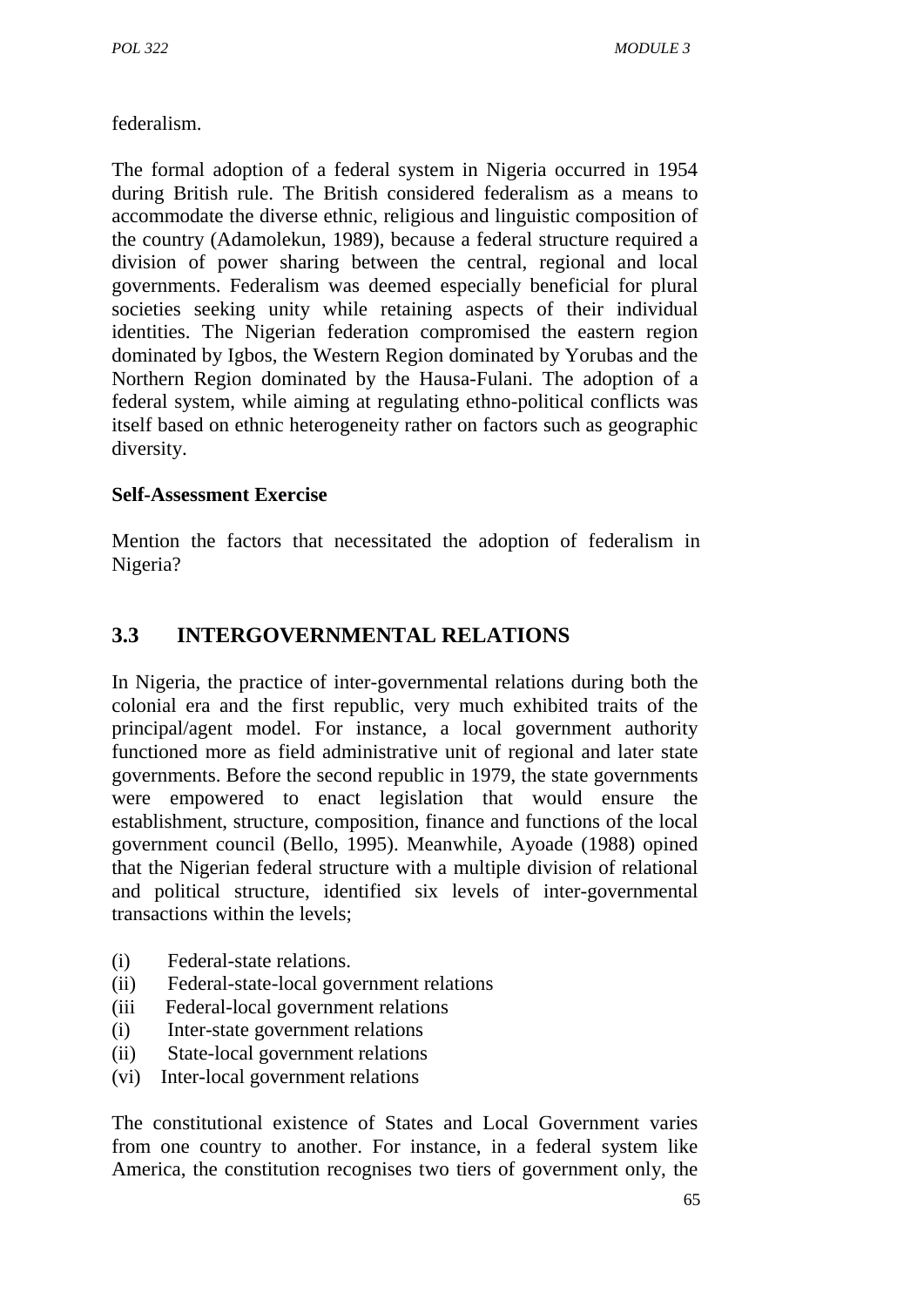state becomes the basic constitutional unit of local government because the 10<sup>th</sup> Amendment of the American constitution reserves for the state, the power to determine for itself the nature, scope and functioning of local government within its jurisdiction. For Nigeria, Njoku (1998) submits that the local government is technically a creation of the federal government as the third tier, its local prerogatives defined by the constitution and legislation.

However, Section 7 (1) of 1999 Nigerian constitution provides that the system of local government by democratically elected local government council is under this constitution guaranteed and accordingly, the government of every state shall ensure their existence under a law which provides for the establishment, structure, composition, finance and functions of such councils. Countries like Nigeria, Canada, America, and Germany have governments with original powers and jurisdiction derived from the constitution of the country, while the local government units are dependent for their powers and functions on the state and central government.

In Nigeria, there are three levels of government; the federal, state and local government. The constitution stipulates the division of power and functions in the exclusive list, concurrent list and residual list. The 1999 Constitution was largely modeled on the American experience. The central legislature is composed of two houses both elected directly; the Senate, containing as in the United States example, an equal amount of representatives for each state and the House of Representatives representing the states in proportion to their population. The Constitution can be amended by an Act of National Assembly to the effect supported by votes of not less than two-thirds majority of all the members of that House and approved by a resolution of the House of Assembly of not less than two-thirds of all the States.

There is a Supreme Court to settle constitutional disputes between the central and state legislatures. Regarding allocation of power, the federal government has matters contained in exclusive legislative list allocated to it; both the federal and the state governments have matters allocated to them in the concurrent legislative list; the residual legislative list include the exclusive functions of a local government council and the participatory state/local government functions. But where there is a conflict between federal and state laws, that of the former takes precedence (section 4 (5)). Also, where the state executive action clashes with that of the federal, that of the latter supersedes. This implies that the federal government can intervene in any matter of public importance if it chooses to do so.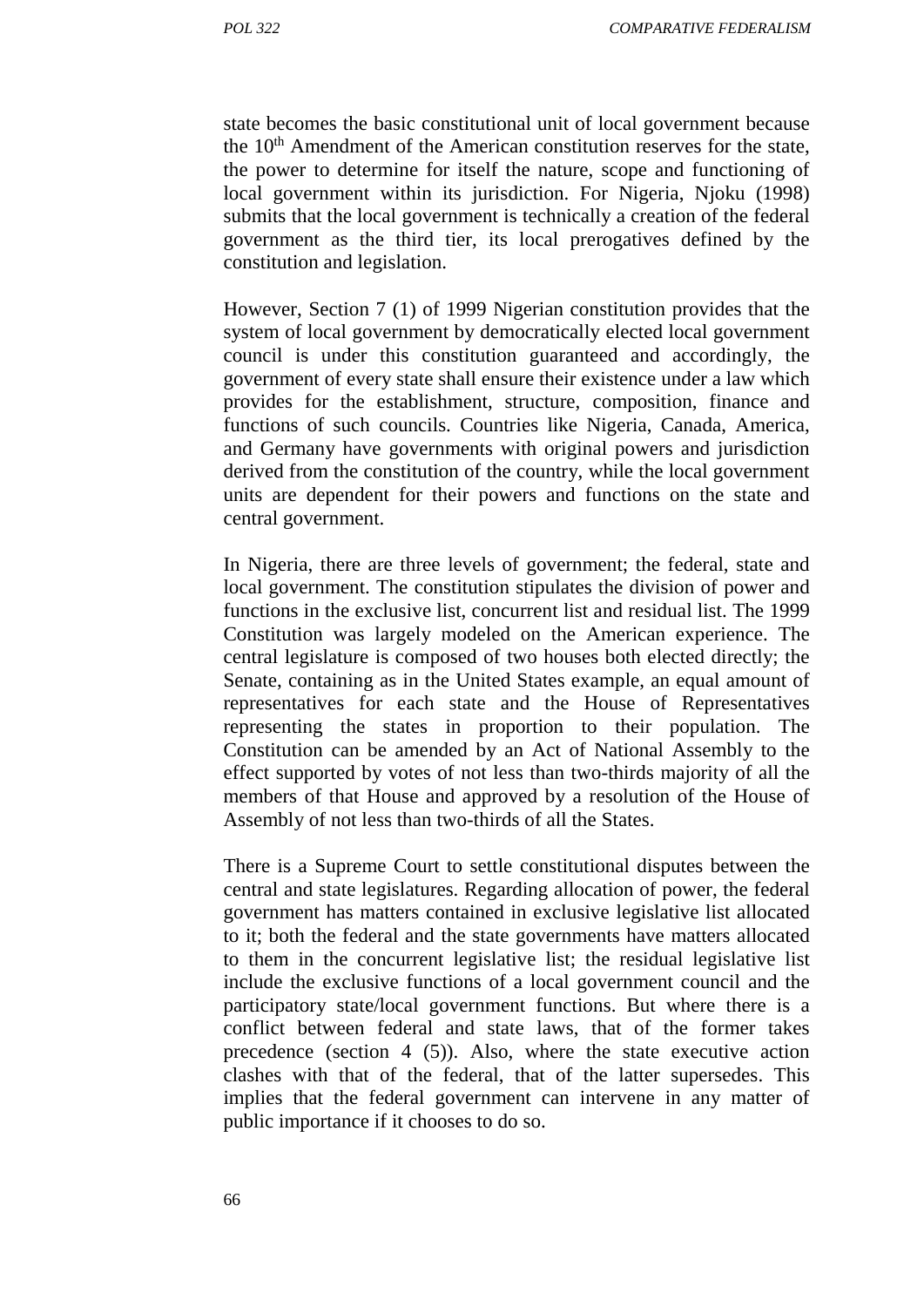In the final analysis, the emerging structure of Nigeria federalism today is a pyramid where the federal government is at the apex, the state below and the local government at the base. The provisions of the 1999 constitution have in all, emphasised vertical interaction among the three levels of government rather than horizontal relationships.

# **4.0 CONCLUSION**

In conclusion, Nigeria adopted the federal system of government because of her multi- cultural, multi-ethnic, and multi-religious peculiarities. Federalism guarantees the platform for accommodation and compromise mechanisms in a heterogeneous and diverse society. The federation continues to grapple with inter-governmental relations

# **5.0 SUMMARY**

The foundation and general outcome of what we have today as Nigerian federalism was laid in the colonial era. The strength of the centre and the contradicting tendencies, as well as the hegemony of the federal might which was already in place during the colonial days was passed on to the post-colonial Nigerian state. The evolution of Nigerian federalism did not depart from the general tendencies established during colonialism with regards to the centralising tendencies in content, spirit and structure. Undisputedly, the constitution preserves the autonomy of each tier of government but there is no denying the extent of federal power. This derives primarily from the military origin of the constitution, and the fact that the country operates a single economy in which economic activities belong to the exclusive legislative list.

# **6.0 TUTOR-MARKEDASSIGNMENTS**

- 1. Analyse reasons why the federal system is seen as appropriate for a heterogeneous society like Nigeria
- 2. Explain the term Inter-governmental relations
- 3. Assess the impact of the fiscal dominance of the central government on Nigeria's federalism.

## **7.0 REFERENCES/FURTHERREADING**

- Adamolekun, L. and Ayo, S. (1989). The Evolution of the Nigerian Federal Administration System. *Publius*. Winter.
- Appadori, A. (2004). The Substance of Politics. Oxford: Oxford University Press,

Ayoade, J. (1993). Federalism in Nigeria- Problems with the Solution,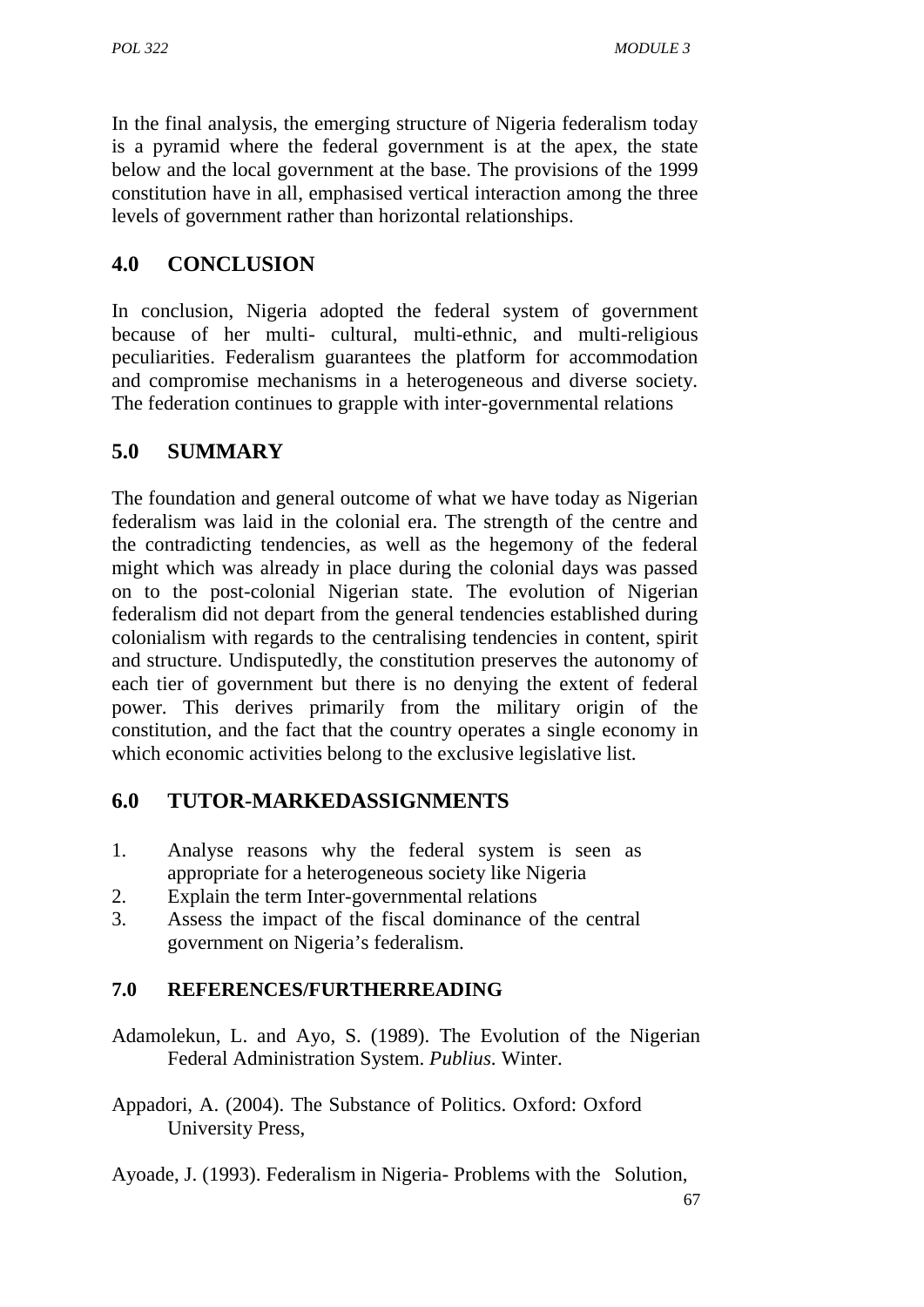Faculty Lecture. University of Ibadan.

- Elaigwu, J. (1994). The Nigerian Federation: Its Foundations and Future Prospects. Abuja: National Council on Intergovernmental Relations.
- Elazar, D. (2005). Federal Systems of the World. Harlow: Longmans
- Federal Republic of Nigeria (1999) Constitution of the Federal Republic of Nigeria, Lagos. Federal Government Press.
- Gboyega, A. (1999). Intergovernmental Relations and Federalism in Nigeria: A Research Agenda,'A paper presented at NISER Staff Seminar Series.
- Jinadu, A. (1974). ' A Note on the Theory of Federalism' in Akinyemi, A., Cole, P. and Ofonagoro, W. (Eds.), Readings on Nigerian Federalism. Nigerian Institute of International Affairs, Lagos.
- Oginna, A. (1996). A Handbook on Local Government in Nigeria. Owerri, Versatile Publishers.
- Okafor, J. (2010). Local Government Financial Autonomy in Nigeria: The State Joint Local Government Account. Commonwealth Journal of Local Governance, Issue6.
- Onimode, B. (1999). ―Towards Effective Budgeting under a Democratic System, A paper presented at the Policy Seminar on 1999 Federal Government Budget at CBN/NCEMA/NES Collaborative Program, Lagos.
- Osuntokun, J. (1979). ―The Historical Background of Nigerian Federalism in A.B Akinyemi (Ed.) Readings on Federalism. Ibadan: University Press.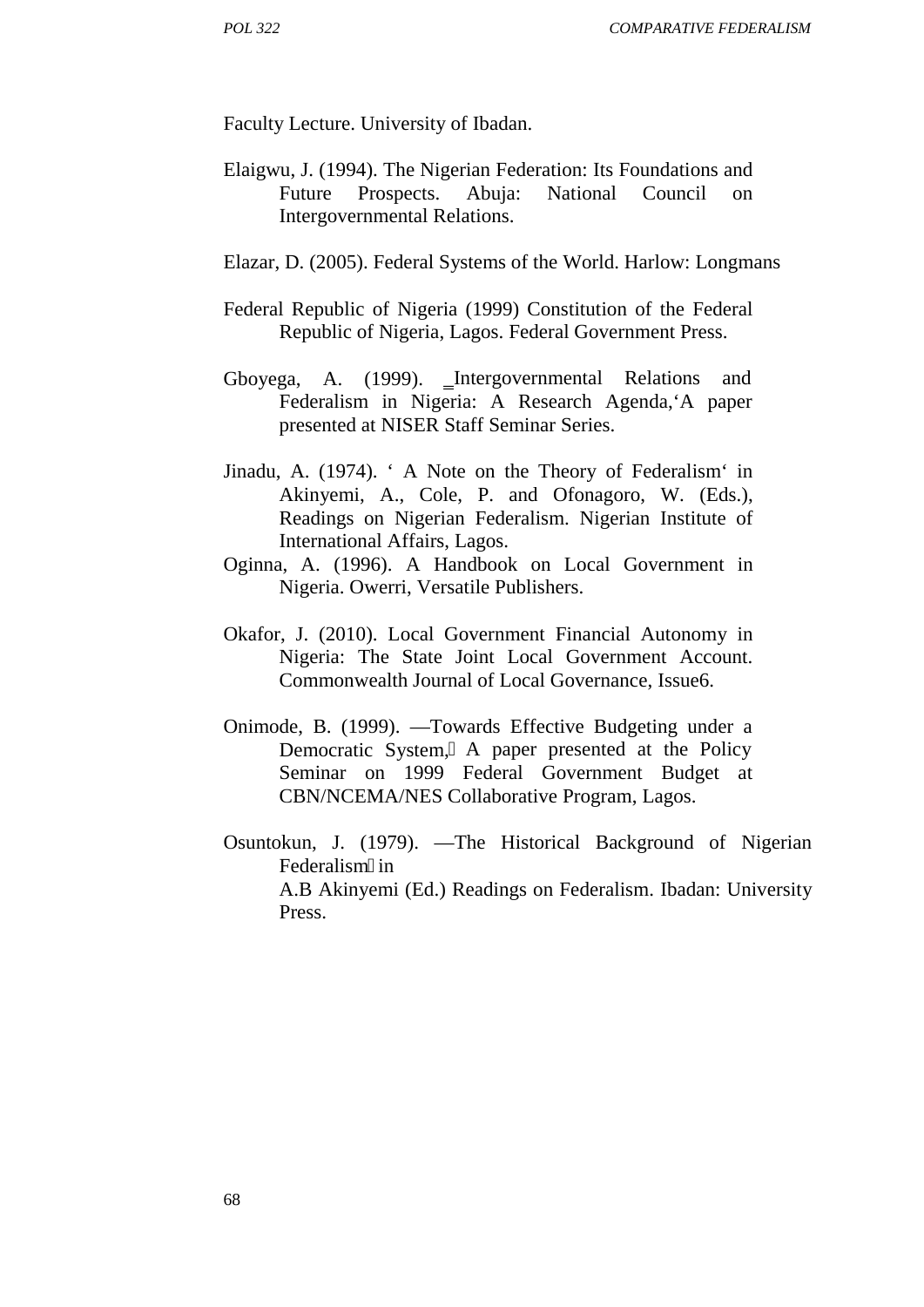## **UNIT 2 UNITED STATES OF AMERICA CONTENT**

- 1.0 Introduction
- 2.0 Objective
- 3.0 Main Content
	- 3.1 Political History
	- 3.2 Evolution of Federalism
	- 3.3 Intergovernmental Relations
- 4.0 Conclusion
- 5.0 Summary
- 6.0 Tutor-Marked Assignment
- 7.0 References/Further Reading

### 1.0 I**NTRODUCTION**

The United States of America was the first modern federation, and indeed, the federal constitution can be regarded as America's contribution to constitution-making. America was originally a confederation of thirteen states that later came together to form a federal union in 1787. The United States of America embodies a number of racial stocks. Currently, the United States is a federal system with fifty individual states, each having its own position of legal autonomy and political significance. The American Constitution of 1787 establishes an association of states so organized that powers are divided between a general government which in certain matters is independent of government of associated states and state governments which in certain matters are, in turn, independent of the general government.

The Constitution provides for a unicameral legislature at the state level and a Congress comprising the House of Senate and Representatives at the national level. The Senate contains an equal number of representatives from each state and the House of Representatives representing the states in proportion to the population. Amendments to the US Constitution may be proposed either by two-thirds of both Houses of Congress, or by a convention called together by Congress on the application of the legislatures of two-thirds of the states. These proposed amendments are valid when ratified by the legislature of three quarters of the states. The Supreme Court is the final arbiter in the interpretation of the Constitution and of division of powers. And in the event of a conflict between the federal and state legislatures, the state legislation will be rendered void to the extent of its inconsistency. Our focus in this course is on America's political origin and the development of its federalism.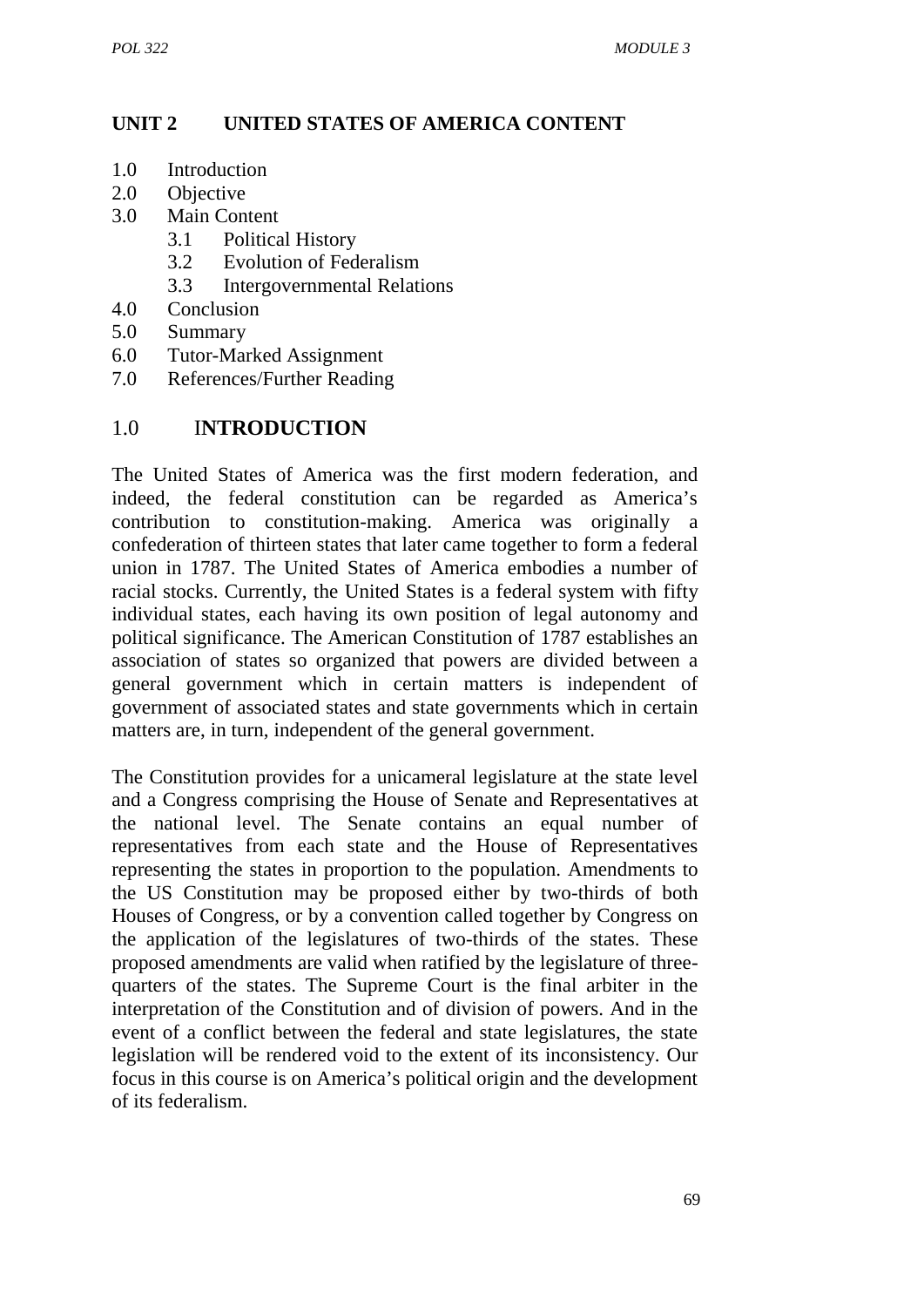### **2.0 OBJECTIVES**

By the end of this unit, you will be able to:

- explore the origins of America's political history
- explain the development of American federalism
- highlight the contemporary practices and forces that seem to be moving American federalism in new directions.

### **3.0 MAINCONTENT**

Since its inception over two-hundred years ago, American federalism has gone through tremendous changes. Today, all levels of governmentfederal, state and local- play greater roles in the lives of their citizens. Furthermore, expectations about what kind of services and rights people want from government have changed, and relations among federal, state and local governments have become infinitely more complex. For our purpose in this unit, the understanding of these complexities and evolution is essential. In the next part of this unit we shall explore the political history of the United States of America.

## **3.1 Political History**

The origin of the United States of America has always been a subject of debate among historians. The most popular legend is that of the arrival of Christopher Columbus in 1492 in modern day Americas. In recent decades American schools and universities have shifted back in time to include more on the colonial period and more on the prehistory of the Native people. Indigenous peoples lived in what is now the United States for thousands of years before European colonialists began to arrive, mostly from England, after 1600. By the 1770s, the thirteen British colonies contained two and a half million people. In the 1760s British government imposed a series of taxes while rejecting the American argument that any new tax had to be approved by the people. Tax resistance, especially the Boston Tea Party (1774), led to punitive laws by Parliament designed to end self-government in Massachusetts. This led to armed conflicts which began in Massachusetts; American Patriots drove out the royal officials out of every colony and assembled mass meeting and conventions. Those Patriot governments in the colonies then unanimously empowered their delegates to Congress to declare independence.

70 In July 1776, Congress created an independent nation, the United States of America. However, the central government established by the Articles of Confederation proved ineffectual at providing stability, as it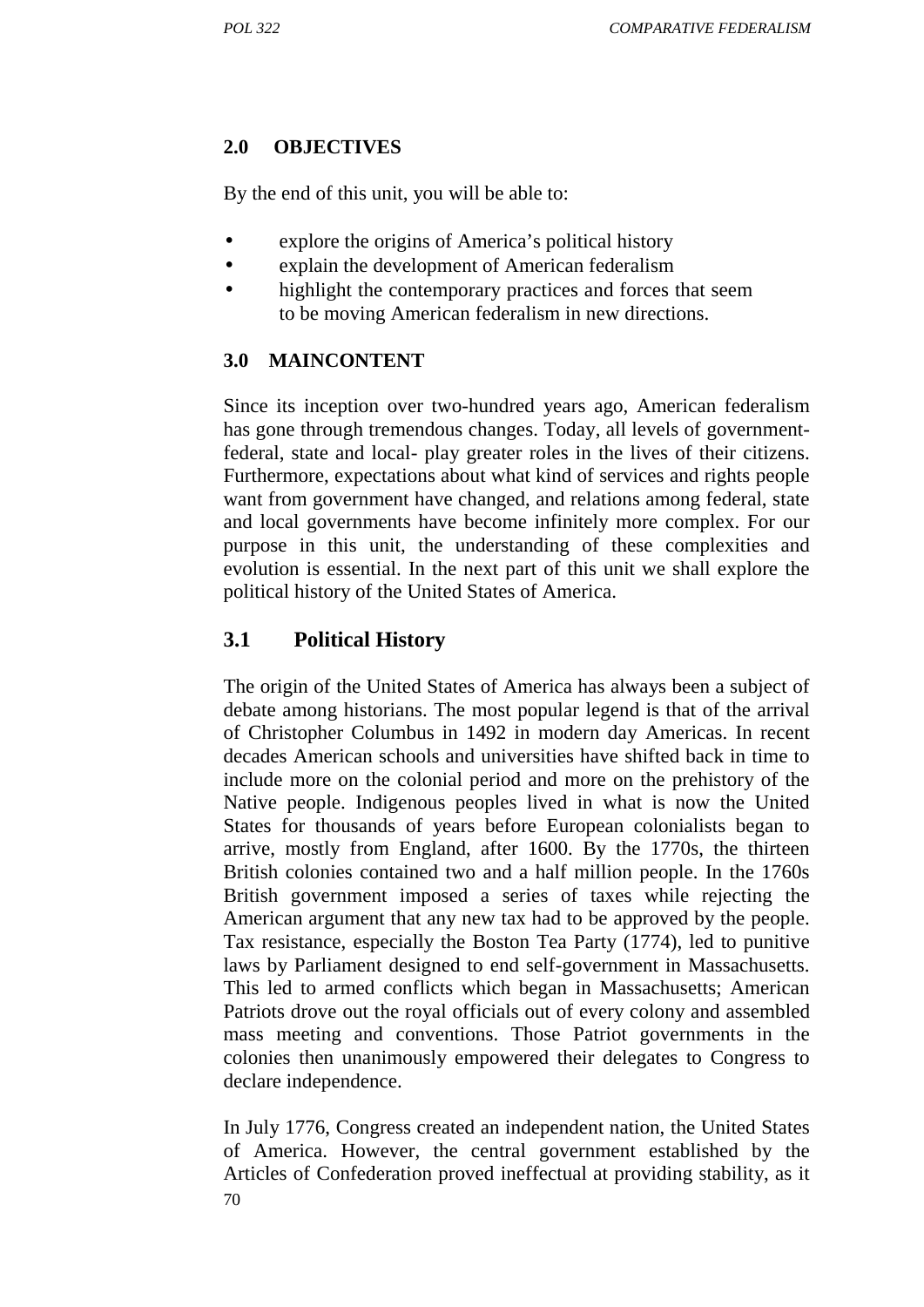had no authority to collect tax and no executive officer. Congress called a convention to meet secretly in Philadelphia in 1787 to revise the Articles of Confederation. It wrote a new Constitution, which was adopted in 1789. Sanford (2000) stated that in 1789 the United States of America adopted what was at the time a unique form of governance.

The government created by the new constitution became, arguably, the first structured according to principles of what is today referred to as federalism. The author went further to explain that sectionalism was to remain a threat to the viability of the new expanded republic and eventually led to the Civil War (1861-1865). The nation was divided between the north-south axes. The Civil War was to have a critical impact on the shape of US federalism, leading to the national government asserting its responsibility for upholding the Union as inviolable. The national government's imposition of a period of reconstruction on the South from 1865-1876 solidified its role as the keeper of the Union and gave new meaning to the constitution's statement that federal laws of the national government were supreme (Sanford, 2000).

After reconstruction, the power of the national government was not asserted to a similar degree, but rapid industrialisation of the country created forces of nationalisation that would lay the foundation for the growth of federal power. In the twentieth century, two world wars, and the emergence of the United States as a worldpower would re-define the character of US federalism. The national government, particularly the office of the President would assume increased significance and authority. Today, the national government is far stronger than it was when it was first established. All the three branches of government have assumed greater power in the federal system than they had in the early years.

# **3.2 Evolution of Federalism**

Katz (1999) begins the analysis of American federalism by explaining the origins, development and the forces that seem to be moving it in a new direction. As was discussed above, to remedy the defects of the Articles of Confederation, George Washington, Alexander Hamilton, James Madison and other nationalist leaders called upon the states to send delegates to a constitutional convention to meet in the city of Philadelphia in May 1787. It was, of course, that convention that produced the Constitution of the United States of America. The framers of the Constitution rejected both confederal and unitary models of governance. Instead, they based the new American government on an entirely new theory –federalism.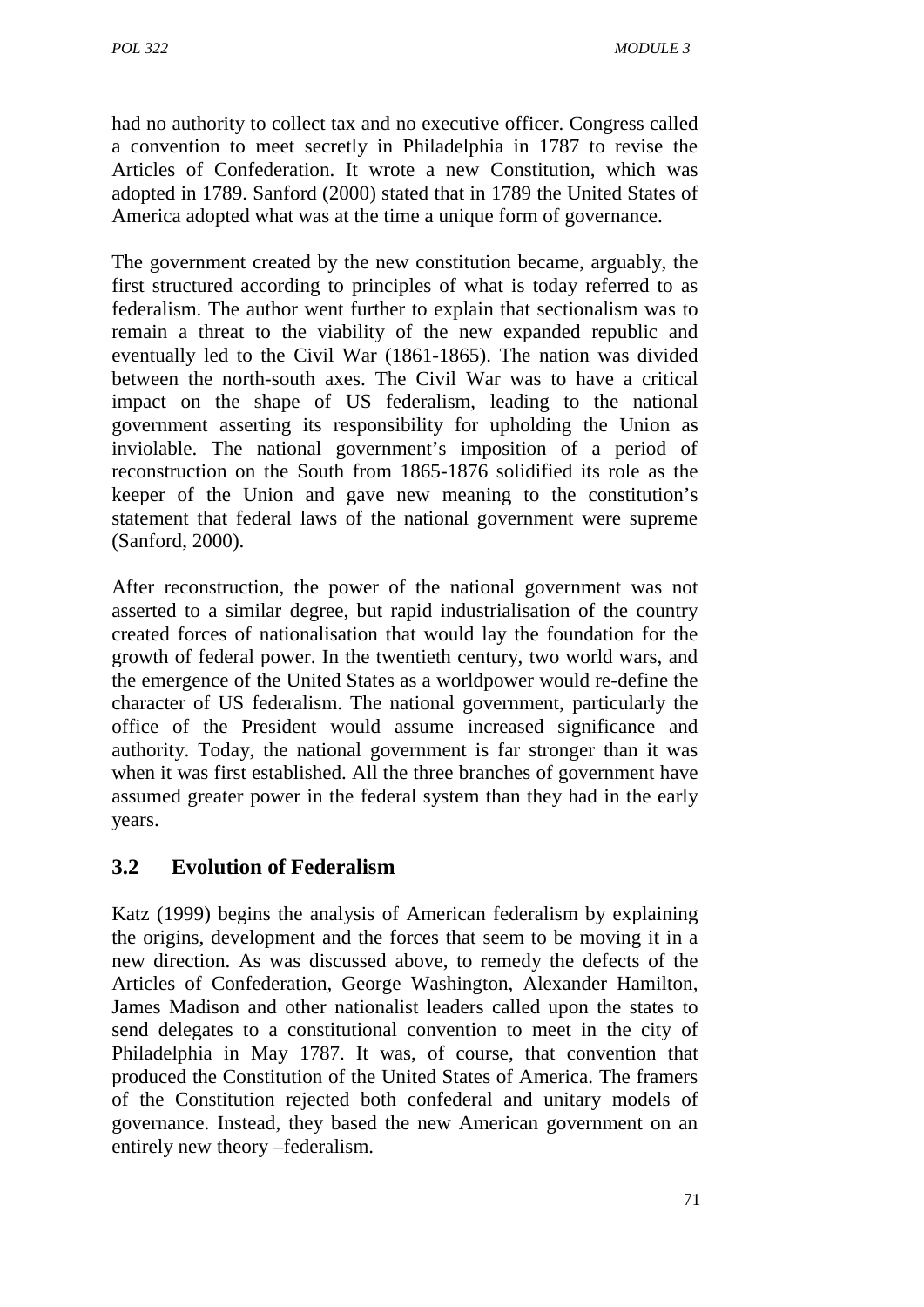The author went on to say that in American federalism, the people retain their basic sovereignty and they delegate some powers to the states. Furthermore, the states are not administrative units that exist only to implement policies made by some central government. The states are fully functioning constitutional polities in their own right. The powers granted to the federal government deal mainly with foreign and military affairs and national economic issues, such as the free flow of commerce across states lines. Most domestic policy issues were left to the states to resolve in keeping with their own histories, needs and cultures. The northern victory during the Civil War and the subsequent adoption of the  $13<sup>th</sup>$ ,  $14<sup>th</sup>$ , and  $15<sup>th</sup>$  amendments of the constitution ended slavery, defined national citizenship, limited the power of the states in the areas of civil rights and liberties generally, and established the supremacy of the national Constitution.

Until the New Deal, the prevailing concepts of federalism was dual federalism a system in which the national government and states have totally separate sets of responsibilities. Thus foreign affairs and national defense were the business of the federal government alone, while education and family law were matters of the states exclusively. The New Deal broke this artificial distinction and gave rise to the notion of

―cooperative federalism, a system by which the national and state governments may cooperate with each other to deal with a wide range of social and economic problems. Cooperative federalism characterised American intergovernmental relation through the 1950s and into the 1960s. According to Elazar (1981), President Lydon Johnson's Creative Federalism as embodied in his Great Society program was a major departure from the past. It further shifted the power relationship between government levels toward the national government, the expansion of grant-in-aid system and the increasing use of regulations.

In the 1970s, the US moved toward New Federalism. This allows the states to reclaim some power while recognising the federal government as the highest governmental power. It is based on devolution, which is the transfer of certain powers from the federal government to the states. Sometimes, though, new federalism comes under scrutiny for leaving too much power to the states. After 2005's Hurricane Katrina, state governments were highly criticised for not effectively responding. As a result, citizens called for a more unified federal government response to future emergencies. These days there is a recent move toward progressive federalism. This type of federalism is a slight shift toward reclaiming some power for the federal government through programmes that regulate areas traditionally left to state (Dugger, 2009).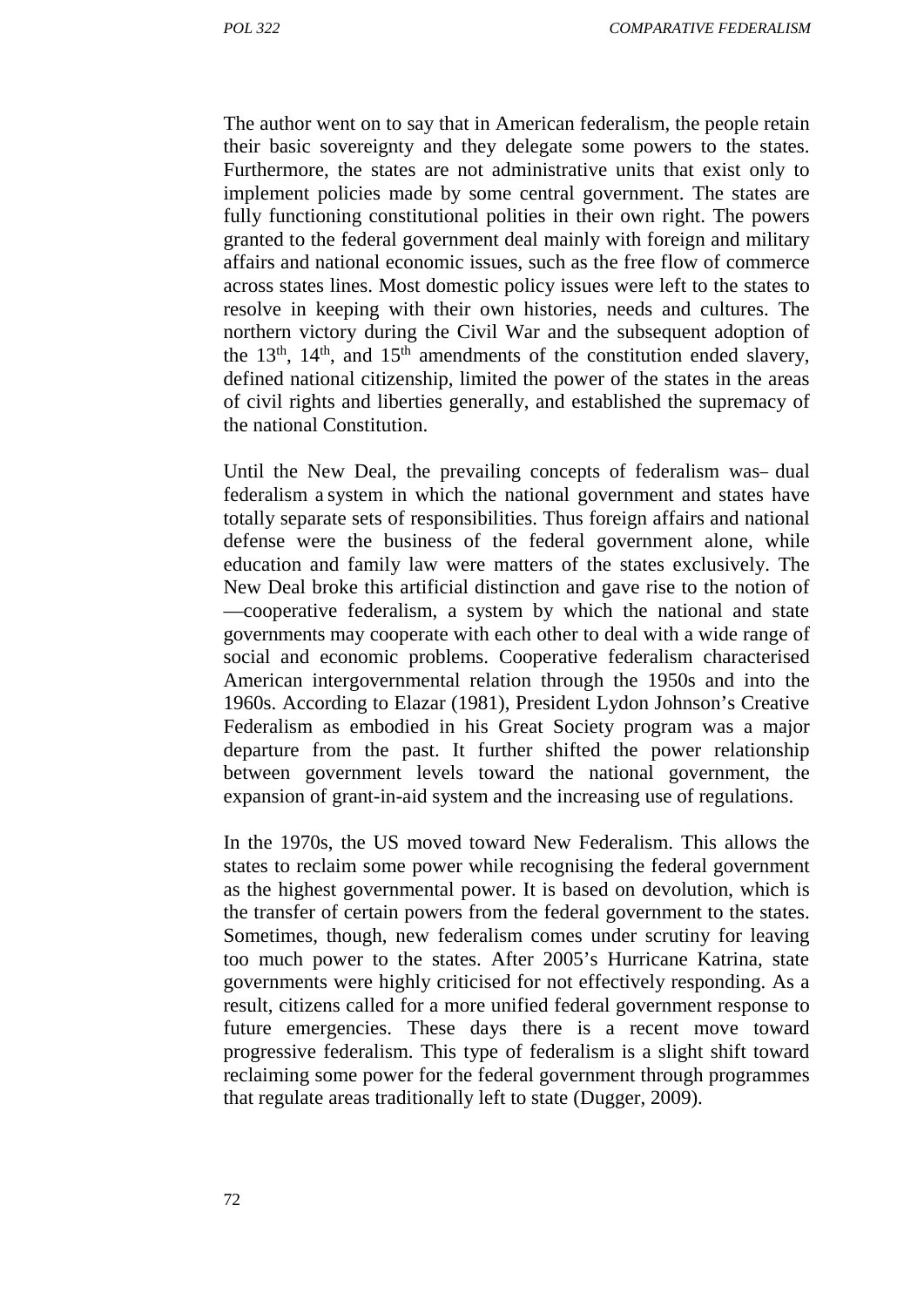### **Self-Assessment Questions**

- Describe the growth of American federalism and the factors behind its growth
- Identify the parts played by state and local government in the federal system

## **3.3 Intergovernmental Relations**

The national government has three branches- the bicameral Congress serving as the legislative branch, the independently elected President heading the executive branch and the Supreme Court heading the judicial branch. The relationship of each of these branches to the states has changed since the federation was created. With the rise in power of presidency along with the increasing responsibility of that office for the national economy, Presidents have become the national political figures they were originally intended to be. For instance, the Supreme Court Justices (nine) are appointed by the President, but ratified by the Senate; this is one among the numerous powers of the Executive President and Commander-in-Chief of the Armed Forces. The division of powers between the national government and the states is specified in the constitution. Article VI of the constitution includes the supremacy clause that makes the constitution and the laws of the national government supreme. The supremacy clause, however, has at times been invoked to pre-empt state concurrent powers, for instance in recent years regarding the regulation of air and water pollution. The area of concurrent powers suggests that the debates about the allocation of power in the US federal system are unavoidable (Samuel,1993).

While the early years of the constitution saw the growth of a national government, for much of its history especially after the Civil War, the Tenth Amendment has served to create a great reservoir of residual powers for the states. The conceptualisation of national-state government relations have changed over time as well. A contrast has historically been between the theories of dual and cooperative federalism. Dual federalism emphasised the separateness of the tiers and the need to limit the national government so that it does not undermine the sovereignty of each state. In American federalism, citizens only vote indirectly for the President because the votes are used to determine the allocation of electors from each state who then vote accordingly as an

―Electoral College to choose the President (and the designated Vice- President).The process therefore makes the election a question of garnering enough support in enough states in order to achieve a majority in the Electoral College.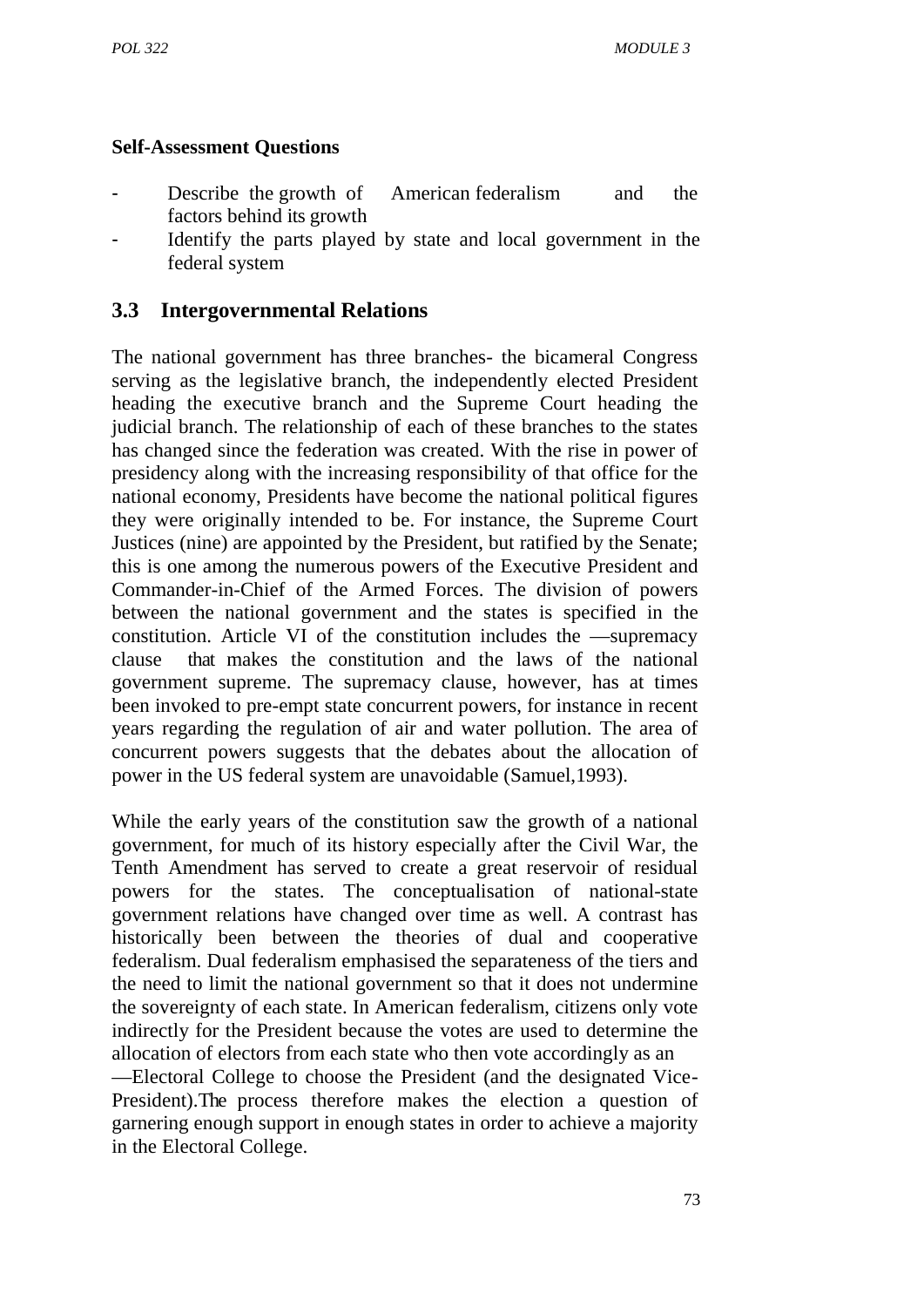| Capital City                                      | Washington, District of Columbia                                                                                                                                                                                                                                                                                                                                                                                                                                                                                |
|---------------------------------------------------|-----------------------------------------------------------------------------------------------------------------------------------------------------------------------------------------------------------------------------------------------------------------------------------------------------------------------------------------------------------------------------------------------------------------------------------------------------------------------------------------------------------------|
| Number and type of constituent units              | 50 States: Alabama, Alaska, Arizona, Al<br>California,<br>Colorado,<br>Conr<br>Delaware, Florida, Georgia, Hawaii, Idaho,<br>Indiana, Iowa, Kansas, Kentucky, Louisiana,<br>Maryland, Massachusetts, Michigan, Mi<br>Mississipi, Missouri, Montana, Nebraska,<br>New Hampshire, New Jersey, New Mexic<br>York, North Carolina, North Dakota,<br>Oklahoma, Oregon, Pennsylvania, Rhode<br>South Carolina, South Dakota, Tennessee,<br>Utah, Vermont, Virginia, Washington, West<br>Virginia, Wisconsin, Wyoming. |
| Political system-federal                          | <b>Federal Republic</b>                                                                                                                                                                                                                                                                                                                                                                                                                                                                                         |
| Head of State-federal                             | President. The President and Vice Presid<br>elected on the same ticket by an Electoral<br>The President can serve no more than<br>yearterms.                                                                                                                                                                                                                                                                                                                                                                    |
| Head of government-federal                        | The<br>President<br>President.<br>appoints<br>the<br>Cabinet, but the Cabinet members must be<br>by the Senate.                                                                                                                                                                                                                                                                                                                                                                                                 |
| Government structure                              | <b>Bicameral: Congress</b><br>Upper House- Senate, 100 seats. Senators are<br>to serve 6-year terms, with one- third electe<br>two years.<br>Lower House - House of Representatives,<br>435 seats. Representatives are directly<br>elected to serve 2-year terms. Each<br>guaranteed at least one representative.                                                                                                                                                                                               |
| Constitutional<br>court-highest<br>dealing        | courtSupreme Court                                                                                                                                                                                                                                                                                                                                                                                                                                                                                              |
| with constitutional matters                       |                                                                                                                                                                                                                                                                                                                                                                                                                                                                                                                 |
| Head of state and government<br>constituent units | Governor- popularly elected with term in<br>office varying from 2 years (2 states) to 4 y<br>states), depending upon the states.                                                                                                                                                                                                                                                                                                                                                                                |

# **Table III: Political Indicators**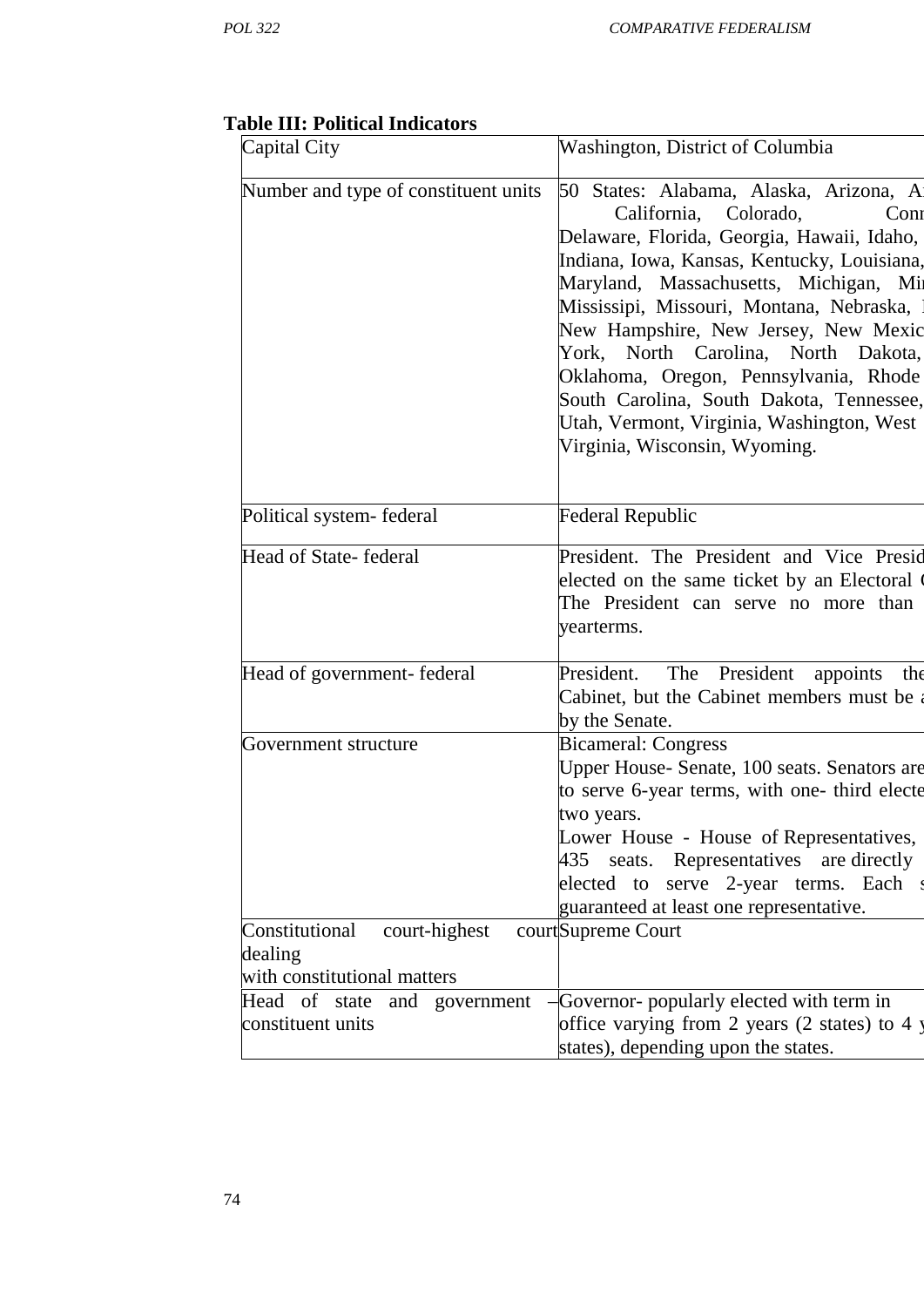# **4.0 CONCLUSION**

The nature of American federalism has changed as the relative positions of the national and state governments have evolved. Although the national government took a limited role for much of the country's history, it expanded its influence considerably in the early twentieth century.

# **5.0 SUMMARY**

In this unit, you would have learnt about the history of American federalism and the various phases it passed through. We have also attempted to analyze the intergovernmental relations and explore how federal institutions are based on the principle of the separation of powers between executive and legislature with Presidential- Congressional institutions involving a system of checks and balances. In American federalism, the states are not administrative units that exist only to implement policies made by some government, but they are coordinate partners in the working of the federal system.

### **6.0 TUTOR-MARKED ASSIGNMENT**

- 1. Explain the concept of Dual Federalism.
- 2. Describe the process of amending the U.S Constitution.
- 3. Highlight the branches of the American national government.

## **7.0 REFERENCES/FURTHERREADING**

Beer, S. (1993). To Make a Nation: The Rediscovery of American Federalism. Cambridge: The Belknap Press.

Elazar, D. (1966). American Federalism: A View from the States, New York, NY: Thomas Crowell Co.

Elazar, D.J. (1981). The Evolving Federal System. In P. Richard (Ed.) The Power to Govern: Assessing Reform in the United States. Proceedings of the Academy of Political Science.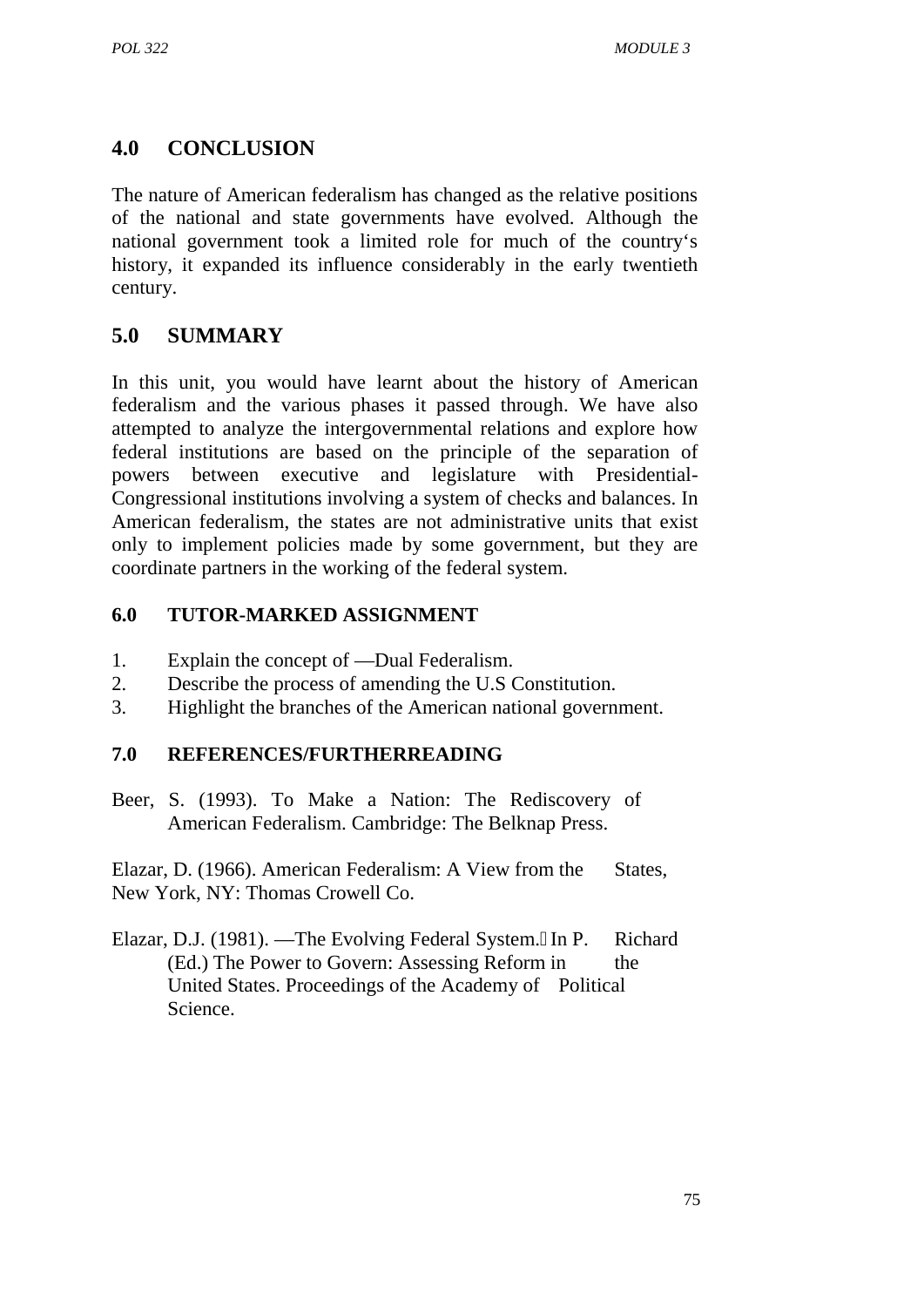## **UNIT 3 SWITZERLAND CONTENTS**

- 1.0 Introduction
- 2.0 Objectives
- 3.0 Main Content
	- 3.1 Political History
	- 3.2 Evolution of Federalism
	- 3.3 Intergovernmental Relations
- 4.0 Conclusion
- 5.0 Summary
- 6.0 Tutor-Marked Assignment
- 7.0 References/Further Reading

## **1.0 INTRODUCTION**

Switzerland became a federal state in 1848. Prior to this development, the country operated the confederal system which scholars of Swiss political history dates back to 1291. The country is perceived as embodying the spirit of a perfect federal arrangement, thus, the country provides examples for numerous others on how federalism should work. Swiss federalism has been tailored to cater for the multi- cultural character of the Swiss political environment. This unit focuses on the fundamental of Switzerland's federalism, by starting from the country's political history, and explaining how federalism has been used for accommodating diversity.

### **2.0 OBJECTIVES**

By the end of this unit, you will be able to:

- explain the origin of Switzerland's political history.
- describe the growth of federalism and the factors behind the growth.
- discuss the nature of intergovernmental relations in Switzerland.

## **3.0 MAIN CONTENT**

In order to set the tone for this discourse, it is important that we understand the origin of Switzerland's political history. In 1848 the people and cantons of Switzerland adopted a federal constitution. This constitution was a compromise between the winners and losers of the civil war. It introduced some centralisation but it also guaranteed, through the institutional set-up and limitation of competencies of the central government, respect for cantonal diversity. With the 1848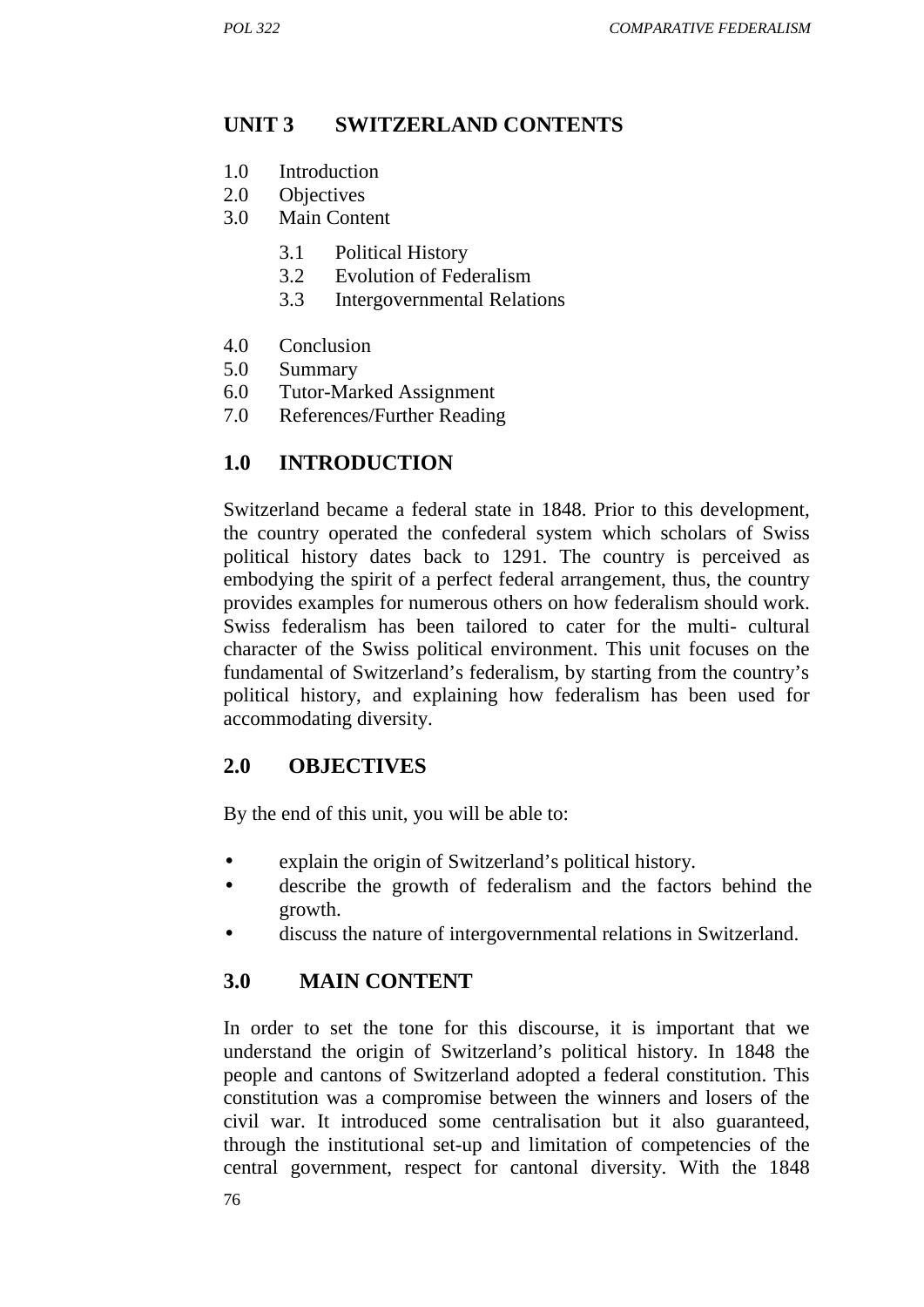constitution Switzerland took an important step towards modernity. It became a federal country based on constitutionally guaranteed shared rule and self-rule. The modernisation didnot aim at homogenisation of the population but rather, attempted to create a Swiss nation by preserving the pre-existing diversity. The combination of shared-rule and self-rule enabled the country to create diversity in unity. Although over the years the institutions and political processes have evolved and developed further, the over-all design has stayed the same. The political history of Switzerland will be explored in the next part of the unit.

# **3.1 POLITICAL HISTORY**

Originally inhabited by the Celtic Helvetians, the territory comprising modern Switzerland came under Roman rule during the Gallic wars in the  $1<sup>st</sup>$  Century BC and remained a Roman province until the  $4<sup>th</sup>$  Century AD. After the decline of the Roman Empire, Switzerland was invaded by Germanic tribes from the north and west. In 800, the country became part of Charlemagne's empire. It later passed under the dominion of the Holy Roman Emperors in the form of small ecclesiastic and temporal holdings subject to imperial sovereignty. With the opening of a new important north-south trade route across the Alps in the early  $13<sup>th</sup>$ Century, the Empire's rulers began to attach more importance to the remote Swiss mountain valleys, which were granted some degree of autonomy under direct imperial rule. Fearful of the popular disturbances flaring up following the death of the Holy Roman Emperor in 1291, the ruling families from Uri, Schwyz and Unterwalden signed a charter to keep public peace and pledging mutual support in upholding autonomous administrative and judicial rule.

The Anniversary of the Charter's signing (August 1, 1291) is now being celebrated as Switzerland's National Day. Between 1315 and 1388 the Swiss Confederates inflicted three crushing defeats on the Habsburgs, whose aspiration to regional dominion clashed with Swiss self determination. During that period, five other localities (cantons in modern-day parlances) joined the original three in the Swiss Confederation. Buoyed by their feats, the Swiss Confederates continuously expanded their borders by military means and gained formal independence from the Holy Roman Empire in 1499. Routed by the French and Venetians near Milan in 1515, they renounced expansionist policies. By then the Swiss Confederation had become a union of 13 localities with a regularly convening diet administering the subject territories. Swiss mercenaries continued for centuries to serve in other armies; the Swiss guard of the Pope is a vestige of this tradition.

The Swiss remained neutral during the War of the First Coalition against Revolutionary France, but Napoleon, nonetheless, invaded and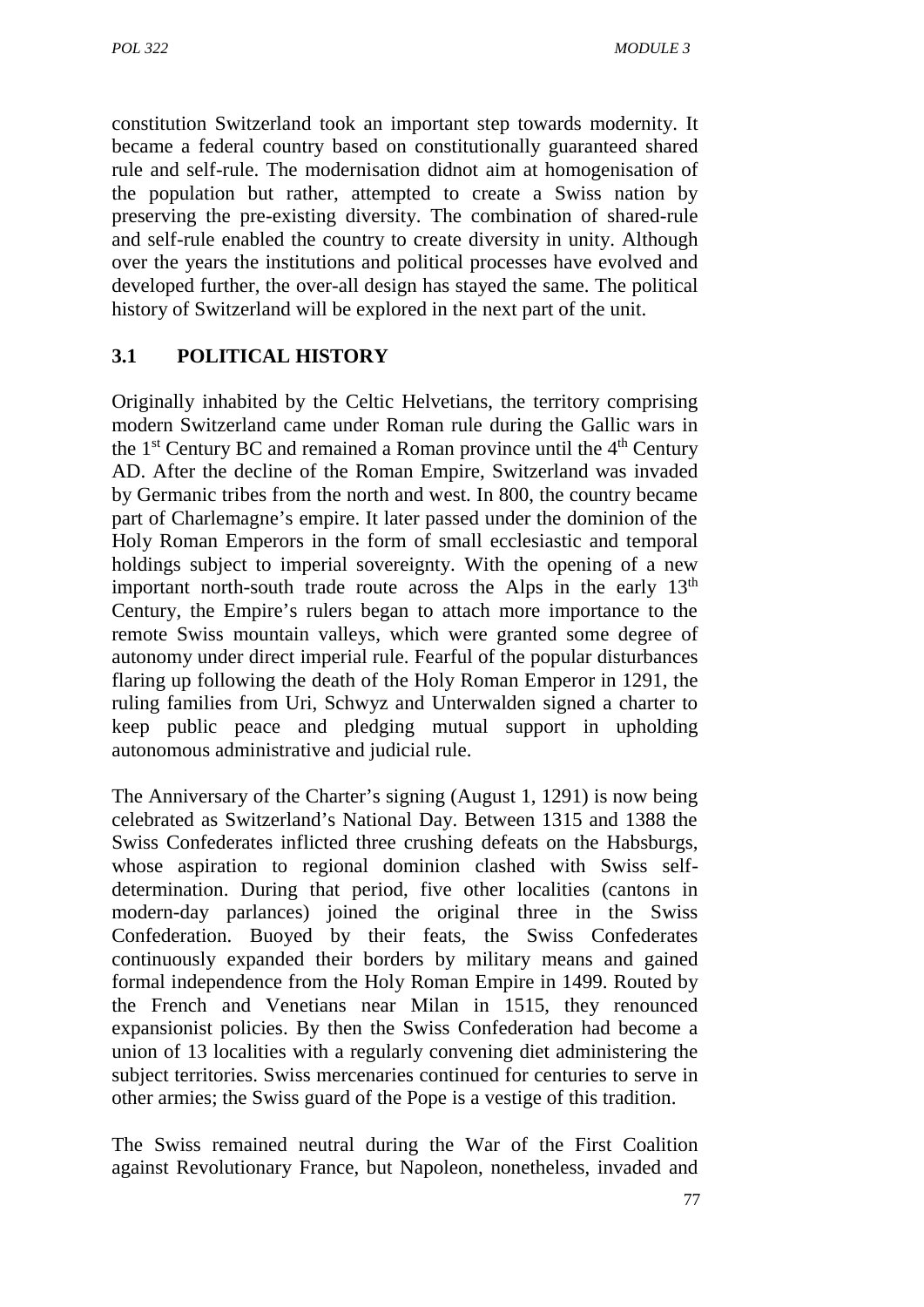annexed much of the country in 1797-98, replacing the loose confederation with a centrally governed unitary state. The Congress of Vienna in 1815 re-established the old confederation of sovereign states and enshrined Switzerland's status of permanent armed neutrality in international law. In 1848, after a brief civil war between Protestant liberals seeking a centralised national state and Catholic Conservatives clinging on to the old order, the majority of Swiss Cantons opted for a Federal State, modeled in part on the US Constitution. The Swiss amended their Constitution extensively in 1874, establishing federal responsibility for defense, trade and legal matters, as well as introducing direct democracy by popular referendum. To this day, cantonal autonomy and referendum democracy remain trademarks of the Swiss politics. Following the Cold War, Switzerland joined the Bretton Woods Institutions in 1992 and finally became a member of the United Nations in 2002.

## **3.2 Evolution of Federalism**

If the 1848 settlement represented a delicate compromise between the desires of the liberals and radical majority and the fears of the conservative minority, it could not for long resist new pressures from both the liberal-radical movement and economic necessity. At this time, the new federal state was still extraordinarily decentralised, with limited competences exercised at the central level. The pressures that had led to the transformation of the confederation into a federal state were now pushing in the direction of a greater centralisation of the latter. The main drive was the desire to harmonise regulations across cantons, in order to facilitate economic activity on a country-wide basis. After a failed attempt in 1872, a wide-ranging constitutional revision was approved in 1874 giving more power to the centre, notably on matters of defense, private law, transport and the environment.

As noted above, the 1874 revision left the institutional structure largely unchanged, with the significant exception of a strengthening of the powers and independence of the Federal Tribunal. In fact, the most significant innovation of the new constitution was the introduction of an optional referendum for ordinary legislation, whereby 30,000 citizens could challenge any law passed by the Federal Assembly, adding to the mandatory referendum for constitutional reviews. Even more important in this respect was the introduction, in 1891, of the popular initiative for partial constitutional amendments. These instruments became the pillars of the system of direct democracy that has profoundly shaped the Swiss political system. In particular, as discussed in more detail below, direct democracy has played a crucial role in constraining the centralizing tendency of the political dynamics and thus has preserved some of the peculiar features of Swiss federalism.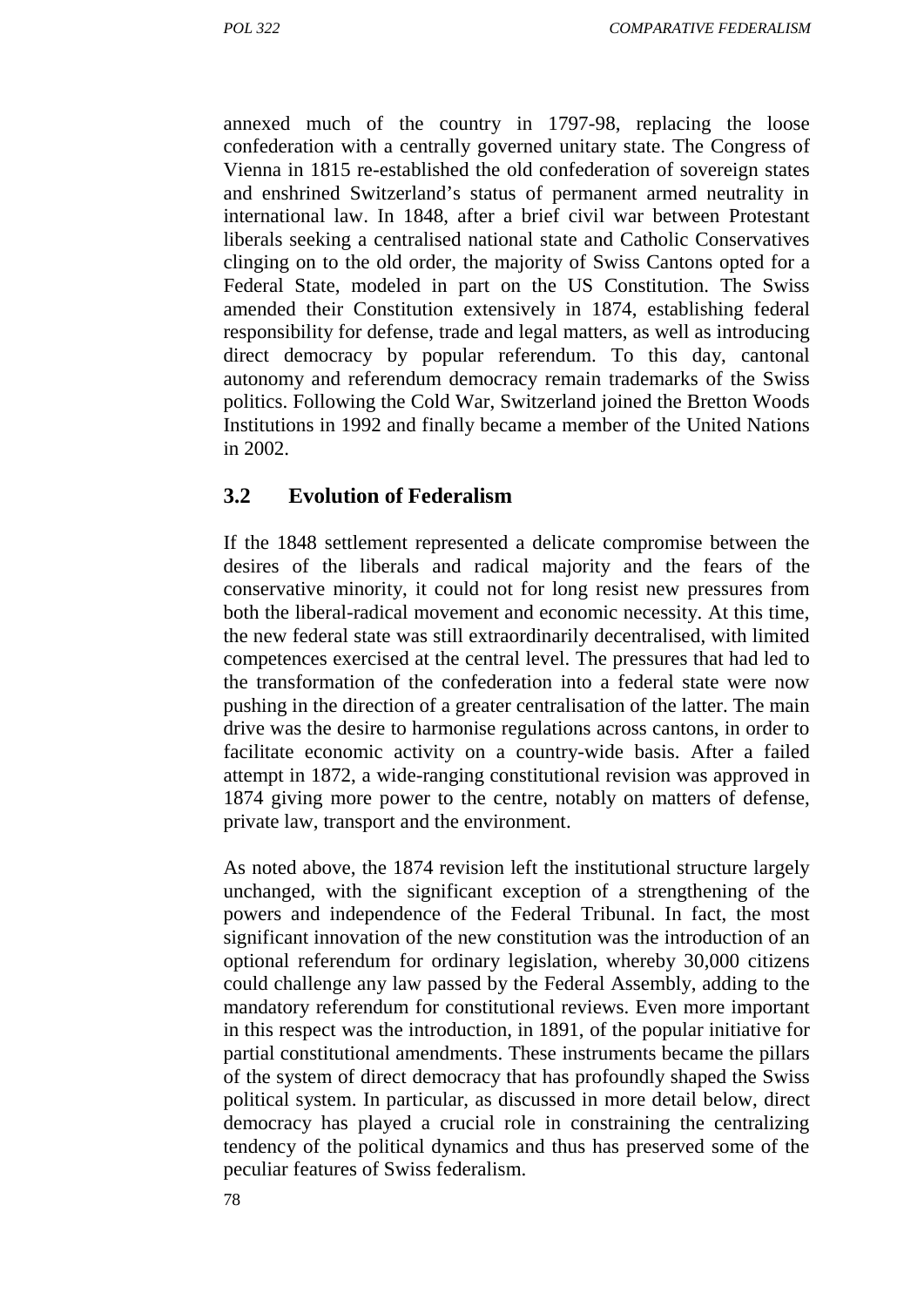This slow but persistent centralising tendency was clearly displayed where the harmonisation of legal codes was concerned. An 1898 constitutional revision paved the way for the adoption of a single civil code in 1907 and a single penal code in 1937. After the First World War, and even more so after the Second World War, the same centralising dynamic was on display in the progressive creation of a welfare state, with more power conferred on the central level. This trend was supported in the fact that the 1874 constitution was amended more than 100 times over the course of the following century (Church, 2004).

Prior to the establishment of the federal state until the 1970s, a slow but unambiguous process of centralisation thus took place in the Swiss federal system. It was, moreover, a process that gathered momentum over time, with a decline in the number of defeats to constitutional amendments from the end of the nineteenth century onwards (Aubert,

1974). However it is important to note that the Swiss federal state started from a situation of extreme decentralisation more commonly associated with confederations than federations. The power shift that has occurred over time can then be partially explained by the initial level of centralisation. Secondly, centralisation has largely been confined to legislation while policy implementation has been left to cantons and communes. Thirdly, centralisation in the Swiss system, though significant, has not gone as far as it has gone in other federal states, with the result that Switzerland is still the most decentralised of the main federations (Mckay, 2001).

Similarly Church (2004), argued that the process of Swiss centralisation over time has been driven by three main forces: the desire to facilitate economic activity by creating a single economic space governed by harmonised regulations; the desire to grant citizens equality of rights in the political and social spheres, which has translated into the strengthening of Swiss citizenship and the building of a welfare state; and a strong nationalist ethos in the Radical Party.

### **SELF-ASSESSMENT QUESTIONS**

- 1. Examine those factors that have constrained centralisation in the Swiss federal system.
- 2. Describe the extent to which federalism has become a key component of Swiss national identity.

## **3.3 Intergovernmental Relations**

Switzerland is a federation composed of 26 cantons (Article 1), of which six are so- called half-cantons arising out of the historic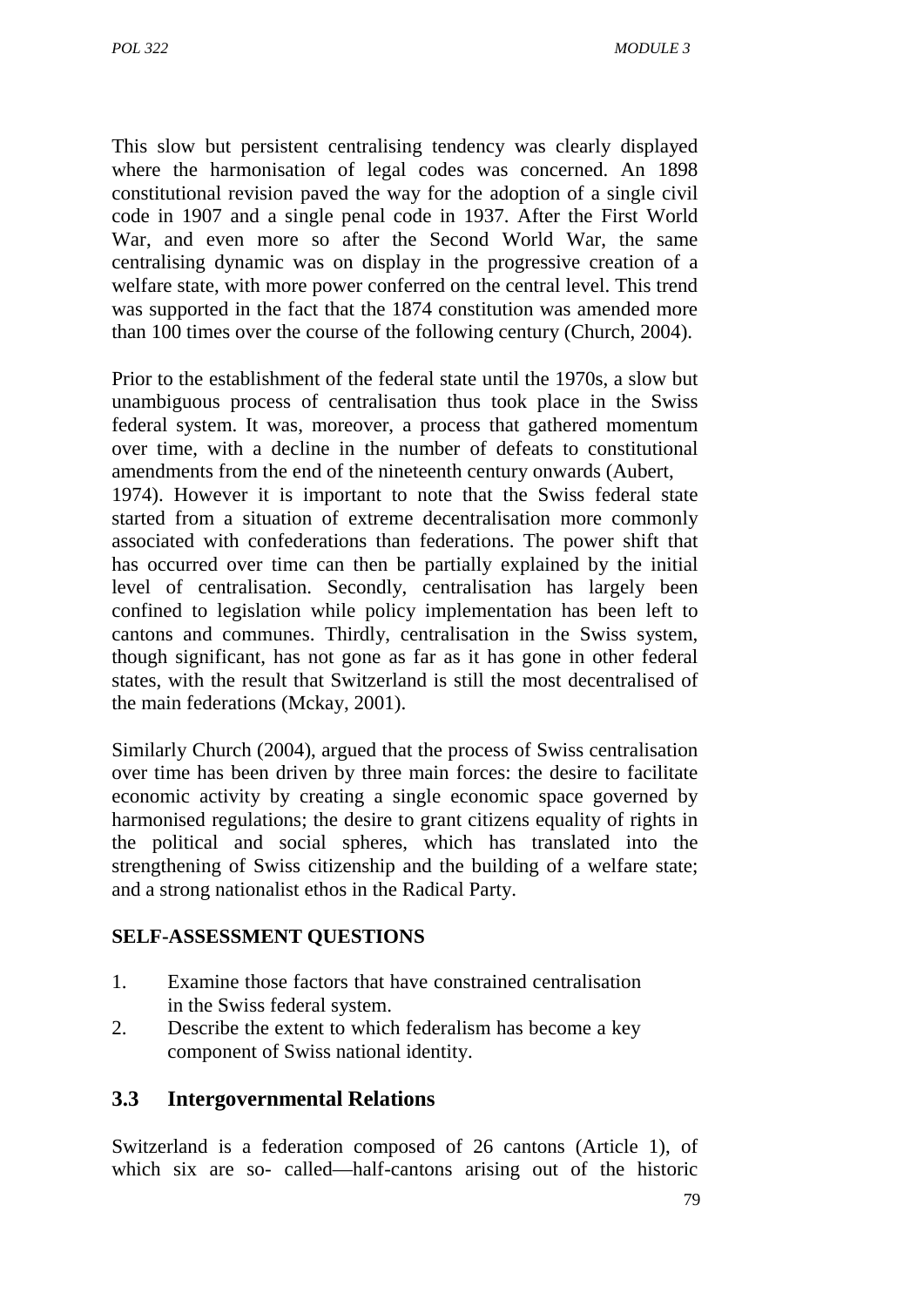division of three cantons taking place before the foundation of the federation in 1848. These half cantons have the same independence as the other 20 cantons (Articles 3), with the exception that they have only half the representation when the formal tools of shared rule are concerned. This means they have only one vote when the majority of cantons are required for a referendum (Article142).

According to the Swiss Federal Constitution of 1999, as well as earlier constitutions, cantons are―sovereign as long and insofar as their sovereignty are not limited by the constitution (Article 3). Sovereign in this case means that they have the exclusive right to execute the legislative, executive and judicial powers within their territory in all domains that can be subject to state power. The Confederation is obliged to respect this exclusive sovereignty of the cantons. It should be noted. Confederation here refers to the official name of the Swiss federal state, Confederation Helveticaor

―Swiss Confederation. Despite its traditional name, however, the modern Swiss political culture does not fit the modern concept of a confederation, but it is rather a federation. This sovereignty is not absolute, however. The constitution places several limitations on the sovereignty of the cantons in several different ways.

According to Church (2004), there are three sets of institutional actors in Swiss federalism: the federation, the cantons and the communes. All three levels of government have specific constitutional tasks though their nature and extent naturally vary and it is critical to include the communes because they play an essential role in Switzerland. The author continues by stating that cantons still appear to be central actors. Not only are they the crucial middle level between the federation and the communes, they are also the building blocks of the state. Constitutionally, they are the only actors free to determine their own policy-making role within the limits of the federal constitution although, de facto, this freedom has been progressively reduced by the process of centralisation discussed above. Makers to the decision that judges should not be able to abolish what have been decided democratically.

Also the executive branch of the federal government, Federal Council, is a very important factor of shared rule, mainly because the Federal Council and its administration draft almost all law-making propositions and they negotiate whenever an international treaty is discussed. The Federal Council is composed of seven Federal Councilors, elected by both chambers of the Federal Parliament, each of whom is head of a ministry, and together they form the Swiss Executive. For government decisions, all members of the Federal Council have equal votes, which mean that the Federal President is only *primus inter pares* (first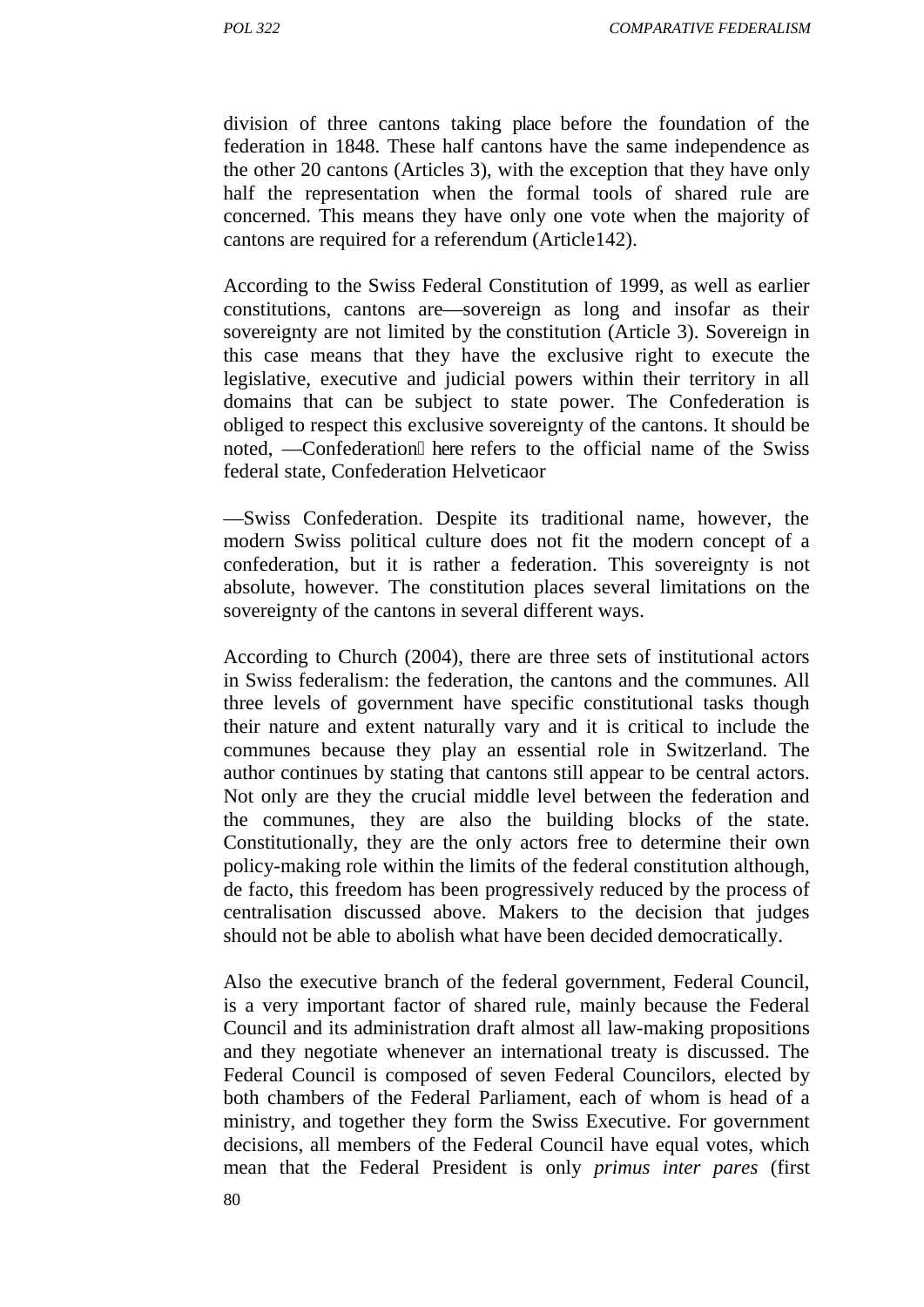amongequals).

The division of functions between the three levels of government is primarily regulated through constitutional norms. The presence of constitutional rules at both federal and cantonal level means that each of the three levels operates within legal constraints and has to respect the autonomy and prerogatives of the other levels and to co-operate with them. This said, there is a clear hierarchy of levels. Cantonal constitutions and legislation constrain the communes' margin of manoeuvre while the federal constitution and laws prevail over cantonal laws. Importantly, cantonal acts are subject to judicial review by the Federal Tribunal while federal acts are not and can only be challenged through referendum.

Furthermore, all three levels have revenue-raising powers and broadly speaking aim to be self-financing although there is a considerable degree of revenue sharing. Reflecting the distribution of policy implementation, cantons and communes spend more than the centre. Although not dependent on income from the centre, cantons get help from the federation through sharing in federal taxes and also receive grants, refunds and subsidies in compensation for their implementation role. This is done through an equalisation fund intended to smooth the imbalances in revenue among cantons (Mckay,2001).

Church (2004) also lends credence to the argument of how important an actor in the communes are in the system. He stated that there are several types of commune, but the one we are concerned with here is the―Political Commune, comparable to those in Germany, France and Italy. The nearly 3000 communes carry out a great deal of policy implementation, directly raise a significant amount of taxation to finance it and, importantly, are the agencies granting citizenship. Uniquely among federal states, Swiss citizenship depends on cantonal citizenship which in turn depends on the citizenship granted by acommune.

# **4.0 CONCLUSION**

Switzerland is an extremely interesting example of a federal system in both its historical and contemporary dimensions. It can be seen as the near perfect embodiment of the federal idea. But it is also a peculiar system, in which formal institutions and cultural patterns are closely intertwined. As such, it is a fascinating political system to study but also a very difficult one to imitate.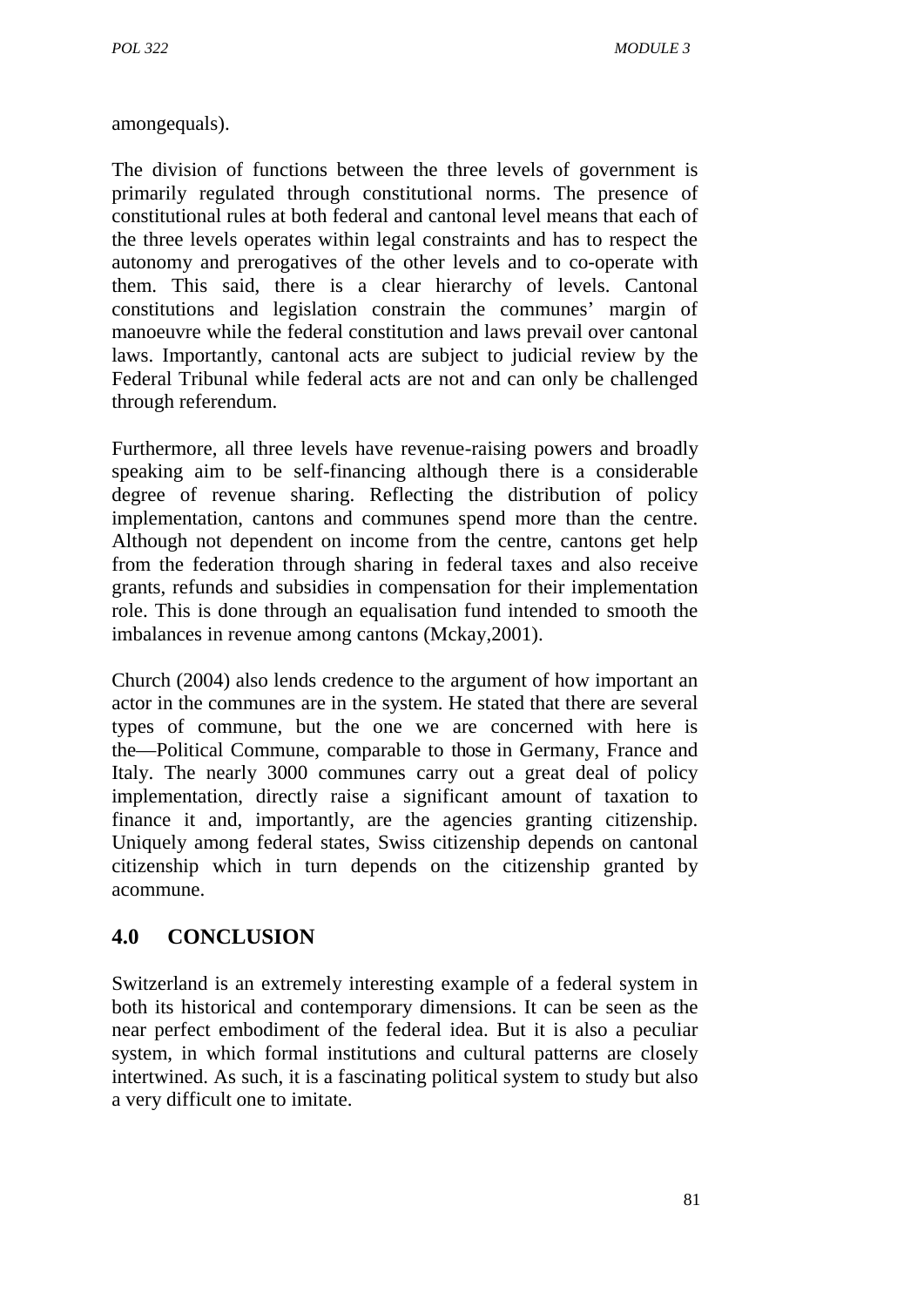#### **5.0 SUMMARY**

This unit has been an attempt to explain the history and evolution of Switzerland. In this unit two general points have been made about Swiss federalism. First, it is not a fixed entity but an evolving affair marked by constitutional changes and driven by political dynamics. Secondly, its contemporary form and how it functions are not only matters of institutional mechanisms and of formal division of labour, they are also intimately linked to political culture in an organic manner. The Swiss federalism is concerned with giving as much autonomy as possible to local communities and letting the differences between them co-exist peacefully and harmoniously. Moreover, beyond the formal institutional arrangements, it is a way of working and thinking, shaped by history and rooted in an organic, bottom-up conception of the state.

#### **6.0 TUTOR-MARKEDASSIGNMENTS**

- 1. Explain the hierarchy of levels in Swiss federalism.
- 2. According to Clive Church, the process of Swiss centralisation has been driven by three main forces. – Discuss
- 3. 'Cantons are Sovereign'. Explain

#### **7.0 REFERENCES/FURTHERREADING**

- Aubert, J. (1974). Petite Histoire Constitutionnelle de la Suisse. Berne: Francke.
- Basta-Fleiner, L. and Fleiner, T. (2000). Federalism and Multi ethnic States- The Case of Switzerland. Basel: Helbing & Lichterhahn.
- Church, C. (1983). Europe in 1830: Revolution and Political Change. London
- Church, C. (2004). The Politics and Government of Switzerland. Basingstoke: Palgrave.
- Fahrni, D. (2003). An Outline History of Switzerland from the Origins to the Present Day. Zurich: Pro Helvetia.
- Mckay, D. (2001). Design Europe: Comparative Lessons from the Federal Experience. Oxford: University Press.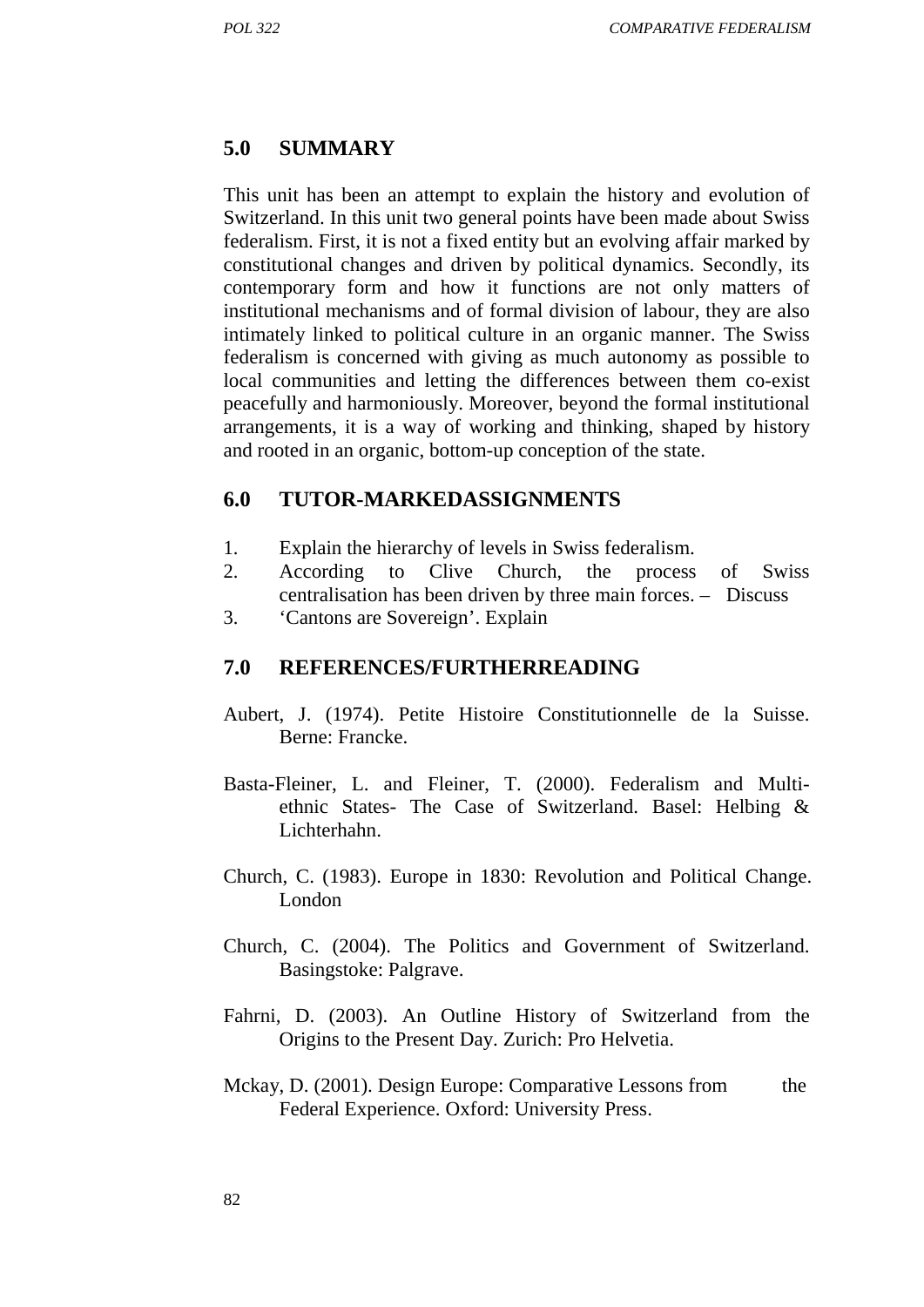# **UNIT 4 INDIA**

## **CONTENTS**

- 1.0 Introduction
- 2.0 Objectives
- 3.0 Main Content
	- 3.1 Political History
	- 3.2 Evolution of Federalism
	- 3.3 Intergovernmental Relations
- 4.0 Conclusion
- 5.0 Summary
- 6.0 Tutor-Marked Assignment
- 7.0 References/Further Reading

# **1.0 INTRODUCTION**

India is a country with the population of over 1 billion people, forming  $1/7<sup>th</sup>$  of the world's population. India is therefore regarded as the world's largest democracy. This unit is concerned about projecting India's unique case as a federal democracy. We would therefore explain the political history of the country, specific attention would be paid on the evolution of federalism, and also, how intergovernmental relations are established and carried on for the smooth running of the state. This material will ensure that the gross complexities involved in studying about the largest democracy in the world are simplified by using everyday words and making simple sentences for the needed clarity and brevity necessary for proper understanding.

## **2.0 OBJECTIVES**

By the end of this unit, you will be able to:

- discuss the political history of India
- explain the evolution of federalism in India
- as well as Intergovernmental Relation in India.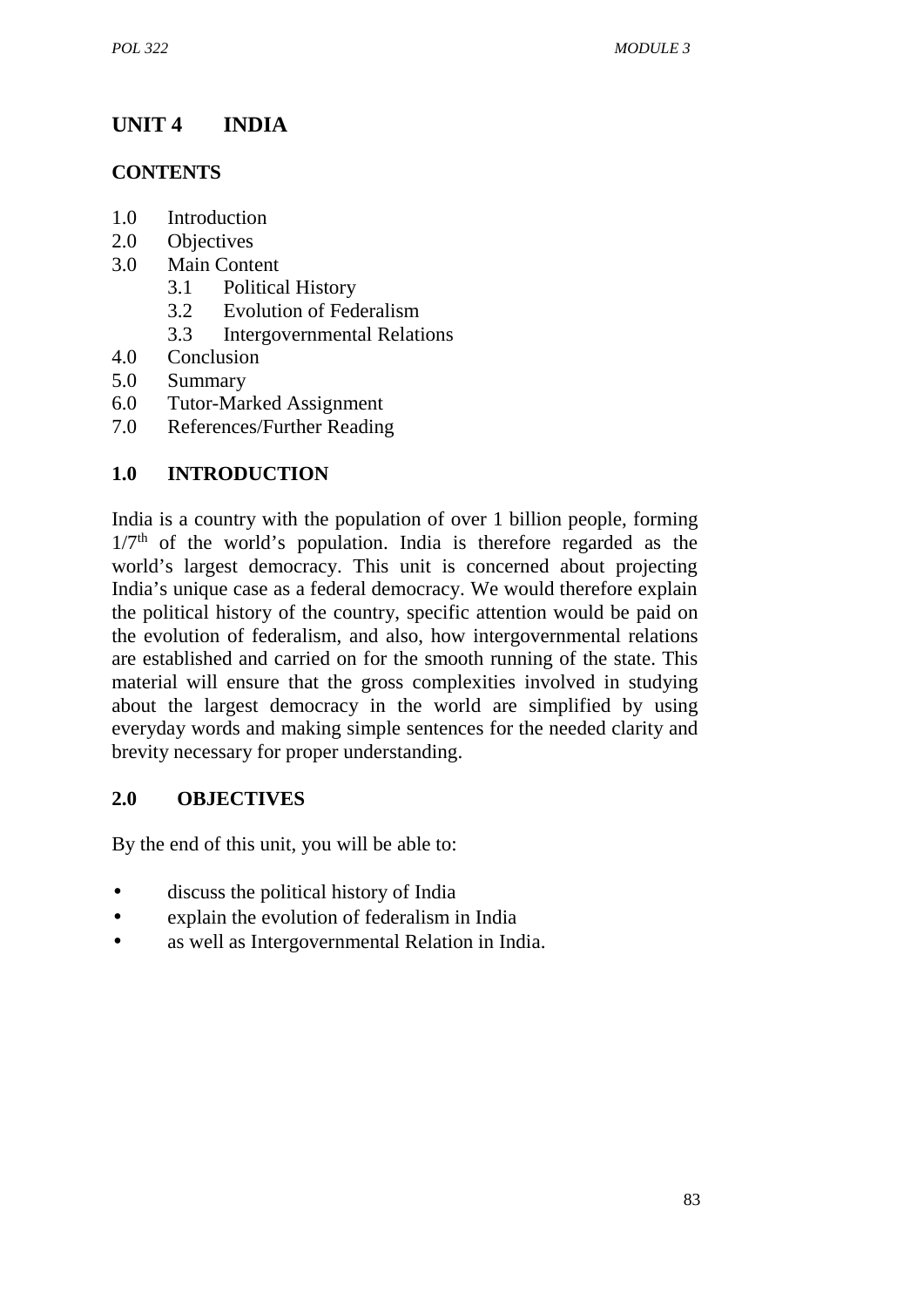## **3.0 MAIN CONTENT**

One of the consequences of colonialism in India is the spread of the English language, which aided mass mobilisation under the spiritual leadership of Mahatma Gandhi and forged a political unity which the national leadership built upon. Mahatma Gandhi was the father of the nation, while Jawaharlal Nehru could be said to be the father of the Indian state. India experienced a disturbing decolonisation period, but the founding fathers in their own wisdom deemed it fit to lay a solid foundation for a durable democracy.

India is located in the South of Asia and the name India comes from the Indus River. The country is referred to as Bharata in the constitution. The name is a reference to the ancient mythological emperor, whose story was told to have conquered the whole of the sub-continent of India and ruled the region in peace and harmony. The land is considered one of the oldest inhabited places on earth. Archaeological excavations started a little late in India, compared to the likes of Egypt despite being as richly endowed, but hominid activities in the region can be traced as far back as 250,000years, making it one of the earliest inhabited regions on planet earth.

## **3.1 Political History**

India gained her independence on  $15<sup>th</sup>$  August, 1947. The task for the whole of India, especially her leaders was the integration and preservation of the national unity of India's one billion population, bearing in mind the gross diversity of the people in India divided among ethnicity, religion, language and caste. The India which they inherited from the colonial masters had been one of abject poverty, social injustice, economic inequality, to mention a few. Therefore, the people were determined to build the India of their choice, bearing in mind their diversities. This was reflected in the mood of the speech made by Jawaharlal Nehru on August 14, 2014, the eve of independence.

## **3.2 Evolution of Indian Federalism**

84 Historical factors have played crucial roles in the adoption of a federal constitution with strong unitary features in India (Rao and Singh, 2002). After the partition of India, the onus of drafting a constitution in line with federal principles fell on the Constituent Assembly (CA), formed in 1946. They had prolonged deliberation over the issue and finally decided to settle for a―unitary federalism. The passing of the India Independence Act and the eventual Partitioning of India led the Constituent Assembly to adopt a more unitary version of federalism.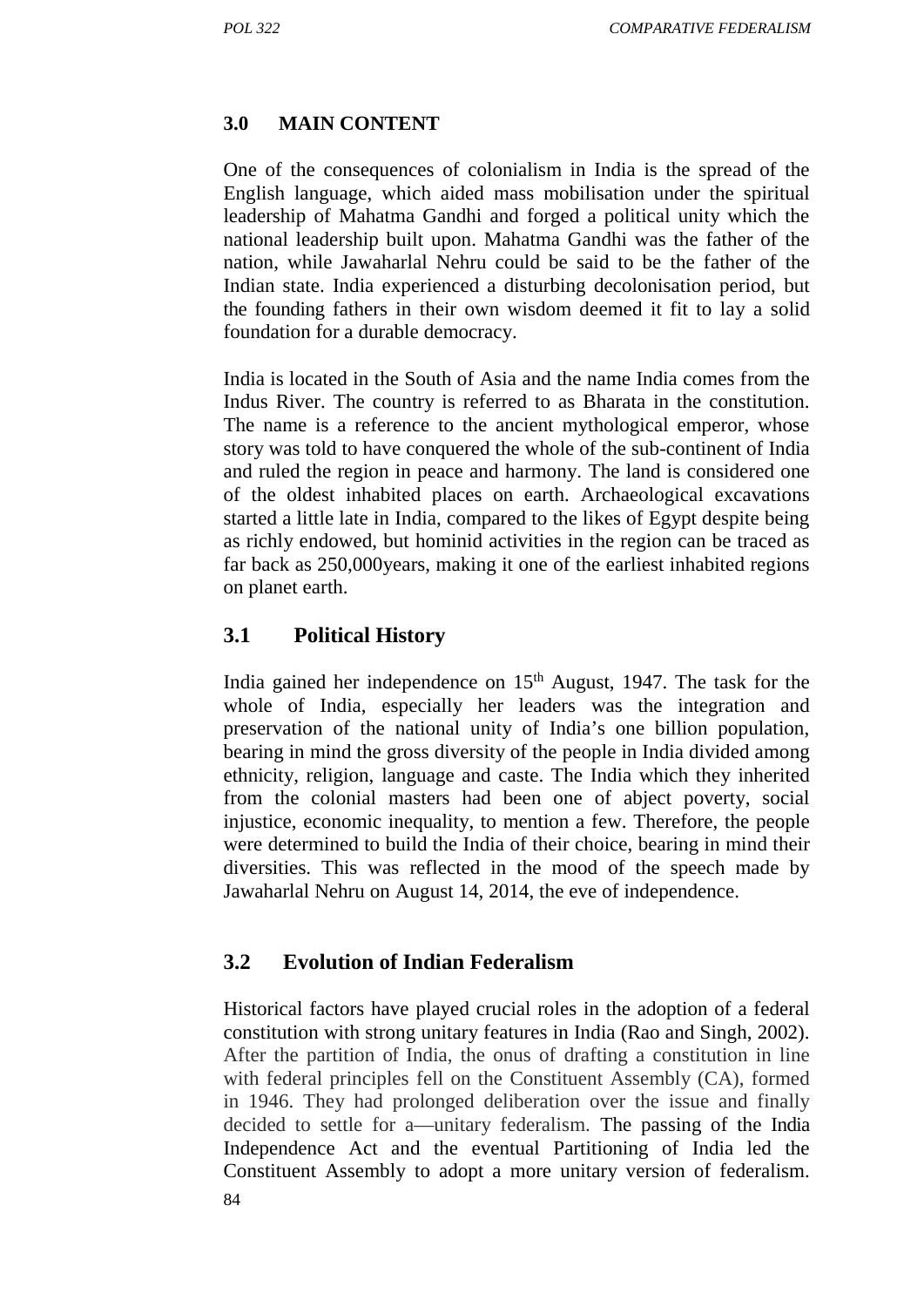The drafting of India's federal constitution was conditioned by federal examples from places like the USA and Canada, and infused with local peculiarities. They gave room for changes that might not be possible if they had a constitution with strict federal principle. The result of this was a constitution that could meet the peculiar needs of the India nation.

TheAssemblywasperhapsthefirstconstituentbodytoembracefromthestart whatA.M. Birch and others have called — cooperative federalism. It is characterised by increasing interdependence of federal and regional governments without destroying the principle of federalism. The decision of the Constituent Assembly to have a federal constitution with a strong centre was occasioned also by the circumstances in which it was taken. A strong central government was necessary for handling the situation arising out of the communal riots that preceded and accompanied Partition, for meeting the food crisis, for settling the refugees, for maintaining national unity and for promoting social and economic development, which had been thwarted under colonial rule.

## **3.3 Intergovernmental Relations in India**

The Constitution of India recognises the office of the President, a role similar to that of the British Queen, he represents the nation but does not rule the nation, he is elected into office by elected members of parliament and of state legislative assemblies by a method of proportional representation through single transferable vote, as the head of state for a five year tenure and is eligible for election and can as well be impeached for violating the constitution. He is elected along with a Vice-President on the same five year tenure. The Vice-President assumes power only when the President is unable to perform his duties because of absence, illness or any other cause, or is removed or resigns, the Vice-President is enjoined upon by Article 65 to act as the President.

Meanwhile, the constitution also recognises the office of the Prime Minister, who is the head of government, responsible to the parliament. The parliament is charged with the responsibility of electing the Prime Minister. All important decisions are taken in cabinet meeting, chaired by the prime minister. The President in India is not a figure head, in fact, the constitution has given the President enormous powers, but the constitution is well structured to prevent the President from emerging a dictator. The President is not opportune to use his power at will, as a single ruling party is in control of the government. It is only possible for the President to exercise huge power in a situation whereby they have a split of agreement within the ruling party. The President can now use his discretion to bring about calm and order or dissolve the parliament and instigate a new one.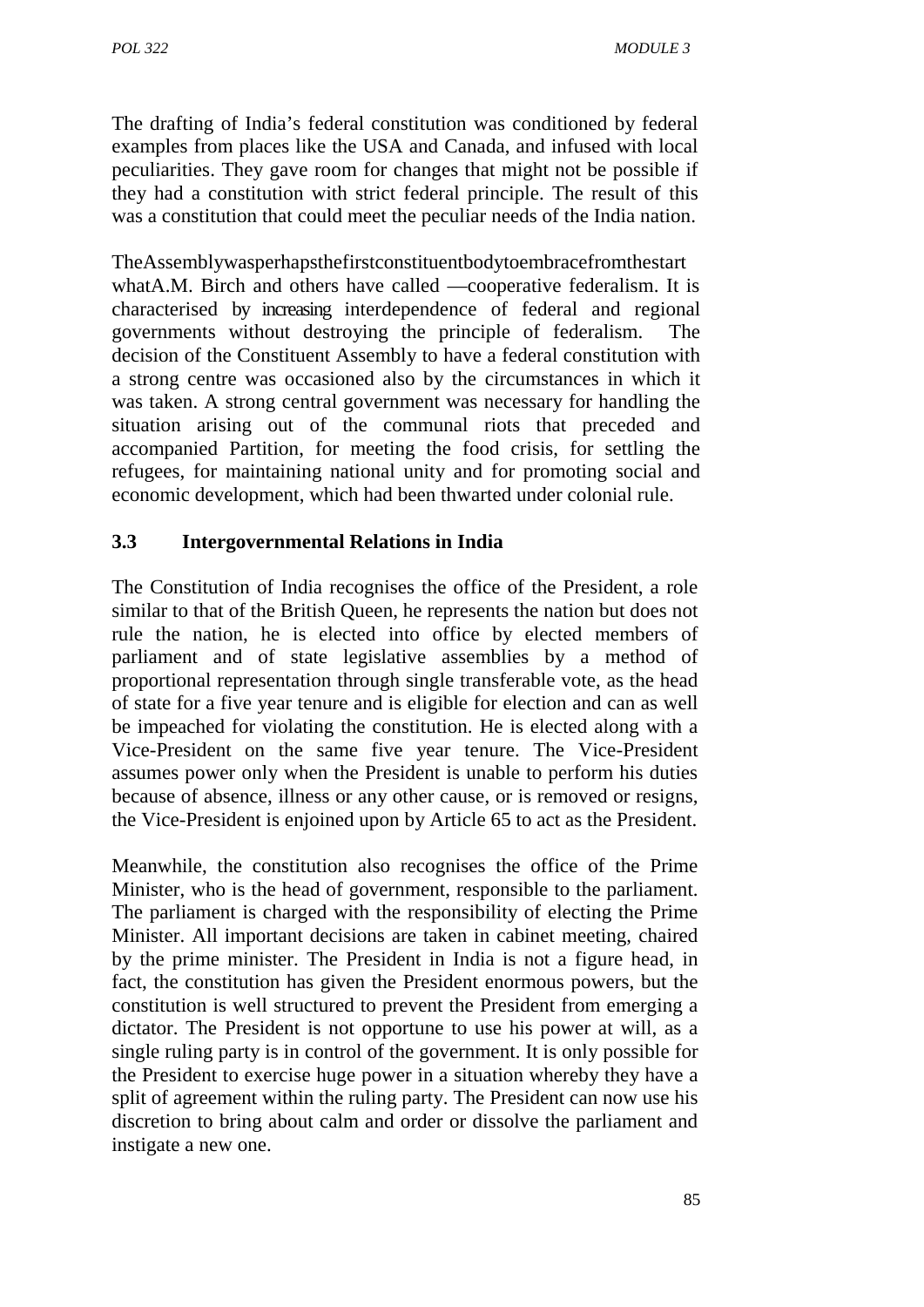In other areas, the powers of the President are quite clearly defined. When a bill is presented to him, under article 111, he may withhold his assent and, if he desires, return it to parliament for reconsideration. If both Houses again pass it and send it back to him, he is obliged to give his assent. In the case of money bills, however, he has no discretion. In any case, he has no absolute power of veto. The 44th Amendment in 1978 also made it explicit that the President can declare an Emergency only after receiving in writing the decision of the Cabinet advising him to make the proclamation. During the period of Emergency as well, he is to act on the advice of the Cabinet. It is very clear that almost all his powers, including those of appointing various high functionaries such as judges of the higher courts, governors, ambassadors, the Attorney- General, the Comptroller and Auditor-General of India, etc., are to be exercised on the advice of the Cabinet. The same is true of his powers as Supreme Commander of the armed forces, and of his powers to issue ordinances when parliament is not in session (2000).

In line with the constitution, the Prime Minister and the council of ministers hold executive powers. The President appoints from the majority party in the Lok Sabha, the Prime Minister, but in situations whereby there is no majority party the president appoints a person who has the confidence of the majority of the members of the Lok Sabha. The Lok Sabha resigns as soon as it loses confidence, in line with collective principle. Though according to the constitution, they are asked to resign after a breakdown of power, they are asked by the President to continue until a new one is in place. The Prime Minister has the power to appoint ministers and also recommend their dismissal, subject to the President's approval.

There are two houses of parliament in India, the upper house called Council of States or Rajya Sabha, and the lower house called House of the people or Lok Sabha. The Lok Sabha is directly elected by the people for five years and there is no proportional representation. Members of the Lok Sabha must be at least twenty-five years of age, to occupy the 552 seats in the Lok Sabha. The Lok Sabha is chaired by the speaker who is elected from within them in the majority party; the deputy speaker is elected from the minority party. Bills must pass through both houses before it becomes law. The President also has to give his assent, and he also has the authority to send a bill back to parliament for reconsideration, once the bill is sent back again, the President cannot withhold assent.

All states have legislative assemblies, which consist of not more than 500 members. A few states also have second chambers or legislative councils. States have exclusive right to legislate on terns in the State list. They can also legislate on items in the Concurrent List but if there is a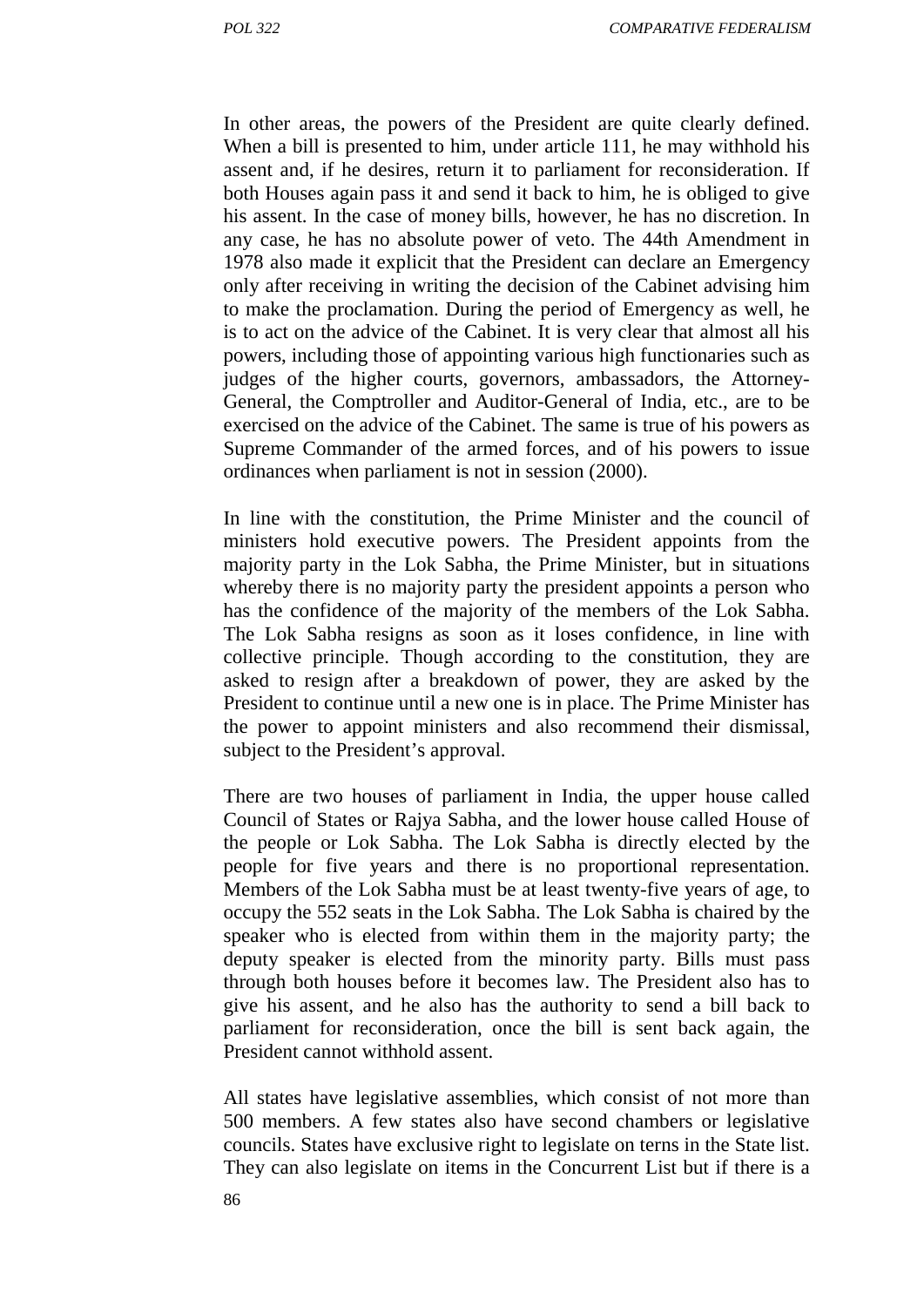law passed by the Union parliament which is different from that passed by the state legislature, then the Union law stands. With the 73rd and 74th Constitutional amendments in 1993 over a quarter million local government units have been created in urban and rural areas to provide an enabling environment for decentralised provision of public services. The eleventh schedule also listed 29 items that were meant to be handled by the panchayats.

The Supreme Court established in 1950 is the apex court in the India, consists of the Chief Justice, who is the most senior justice, and twentyfive other justices appointed by the President after consultation with judges of the supreme and high court in India. They stay in office till sixty-five years of age and can only be unseated if two-third of parliament vote and a resolution is reached on the judge's improper conduct. The Supreme Court has original jurisdiction also in all disputes between the Union and states as well as between states and original jurisdiction, and also in case of appeals or writs relating to enforcement of Fundamental Rights, that is, a person can straight away appeal to the Supreme Court without going through the normal layers of the judicial hierarchy [Article 32] (2000).

# **4.0 CONCLUSION**

The experts that wrote the Indian constitution took from all other countries that practices federalism, what they found useful to them and did away with some features they felt unnecessary. For instance, in the USA, while some people consider themselves citizens of the US, they also see themselves as citizens of the state where they reside, whereas in India, there is no such thing, everyone is simply seen as citizens of India. Irrespective of whichever part you are from or reside. According to Stepan (1999), it is best to call India a holding together federation, not a coming together federation. The US is the prime example of the latter kind of federation.

# **5.0 SUMMARY**

India operates a federal constitution, but it has embedded in it, structures of a quasi- federal system, what many would refer to as cooperative federal system. This has ensured that Indian can adjust to whatever situation when confronted with crisis. This may not be possible in a nation that practices a purely federal system. India's parliamentary system bears a striking resemblance to that of the British, the only difference is that the position of the President as is under the British monarch is not hereditary. In terms of exercising powers, only unstable or ambiguous political situations provide room for exercise of presidential discretion and hence potential abuse or misuse of powers.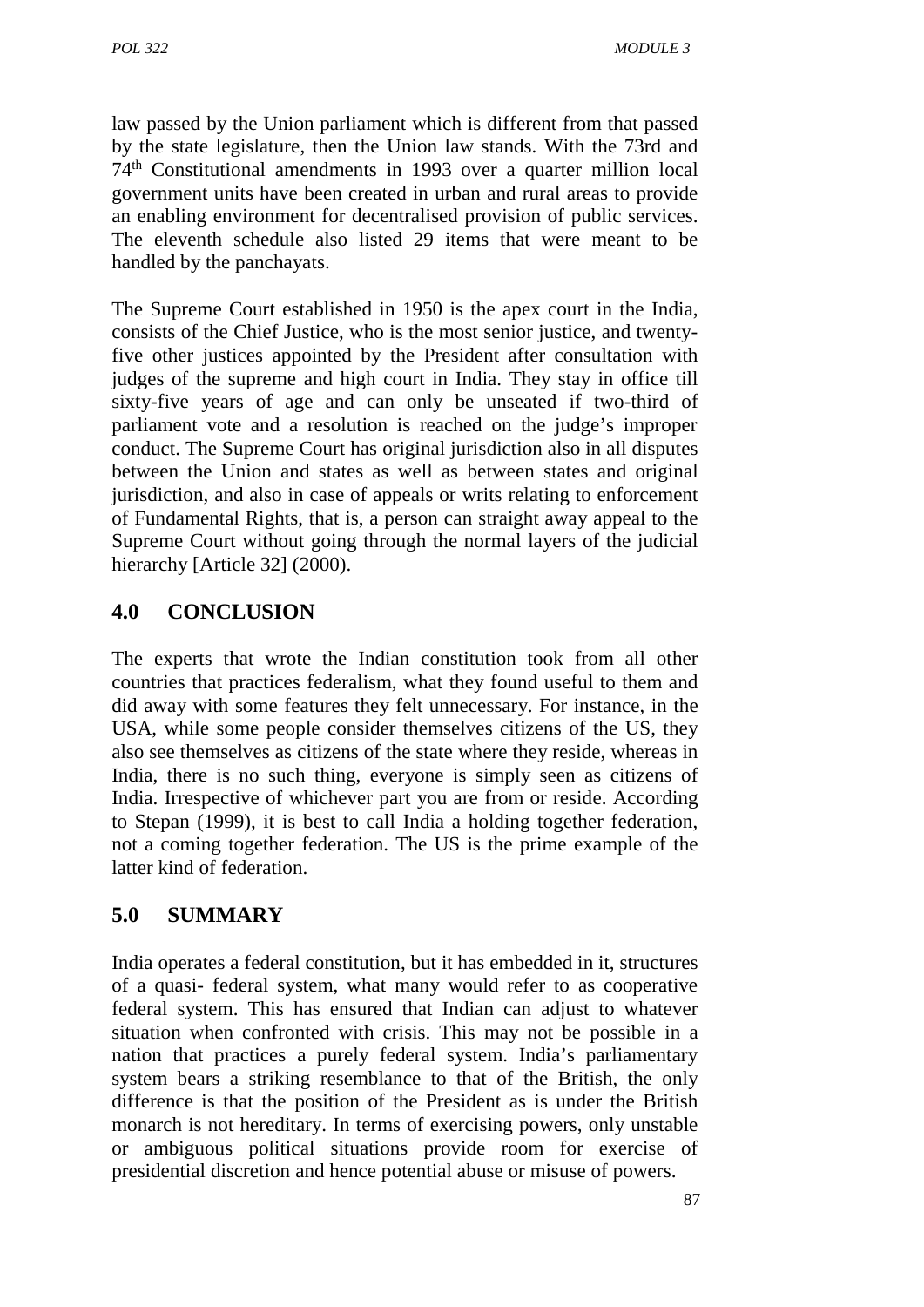#### **6.0 TUTOR-MARKED ASSIGNMENT**

- 1. Give a brief account of the life, time and contribution of any one of India's nationalist leaders.
- 2. Write a short note on India's Lok Sabha.
- 3. Examine the relationship between the Prime-Minister and the President in India's federal constitution.

#### **7.0 REFERENCES/FURTHERREADING**

- Chandra, B. (2000). India After Independence 1947-2000. London: Penguin Books
- Govinda, R. (2002). Dynamics of Indian Federalism. Working Paper 140. Retrieved from: http://web.stanford.edu/group/siepr/cgi bin/siepr/?q=system/files/shared/pubs/papers/pdf/credpr140.pdf
- King, D. (1997). Nehru and the Language Politics of India. Delhi: Oxford University Press.
- Saez, L. (2002). Federalism without a Centre. New Delhi: Sage Publications.
- Singh, D. (1982). V. N. Shukla's Constitution of India. Delhi: Eastern Book Company.
- Stepan, A. (1999). Federalism and democracy: Beyond the US model. *Journal of Democracy* 10(4): 19–34.
- Surendra, S. & Satish, M. (2002). Federalism In India: Time for a Relook? ORFIssue Brief N0. 40. Retrieved From: http://www.observerindia.com/cms/sites/orfonline/modules/issue brief/attachme nts/Ib\_40\_1344504631887.pdf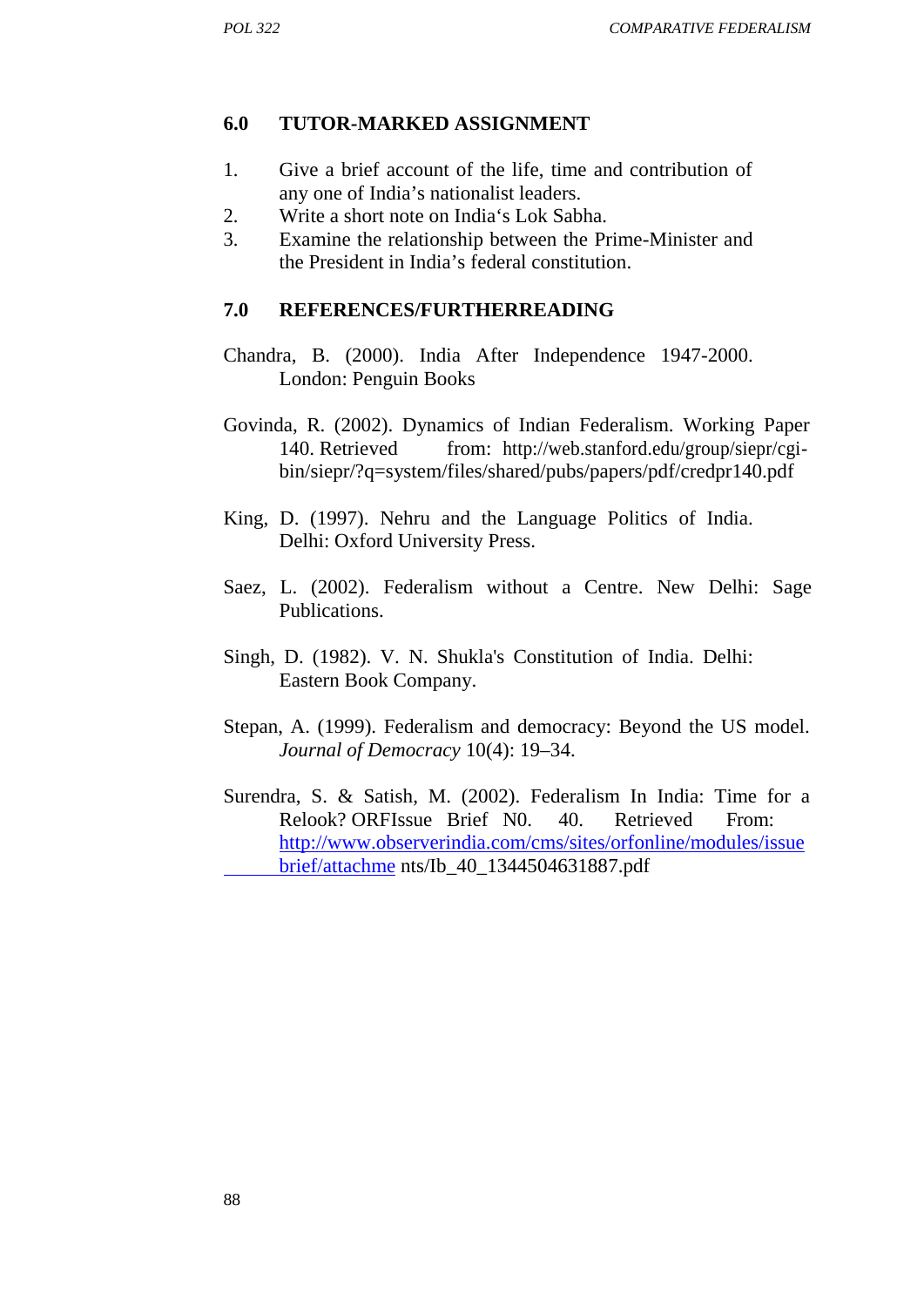# **UNIT 5 BRAZIL CONTENTS**

- 1.0 Introduction
- 2.0 Objectives
- 3.0 Main Content
- 3.1 Political History
- 3.2 Evolution of Federalism
- 3.3 Intergovernmental Relations
- 4.0 Conclusion
- 6.0 Summary
- 6.0 Tutor-Marked Assignment
- 7.0 References/Further Reading

### **1.0** I**NTRODUCTION**

The last unit in this module is about Brazil, the fifth largest country in the world. Brazil has a political history similar to the situation in Africa. The country was at some point in its history, a haven for slave trade, and at some other time, the country was under the colonial control of Portugal. The country also has a history of military dictatorship. There has however been a relative political stability since 1985. Though the country has explored various forms of governmental administration (presidential, parliamentary, and an admixture of both). However, federalism has always been the preferred form of political system. This unit explores the practice of federalism in Brazil.

### **2.0 OBJECTIVES**

By the end of this unit, you will be able to:

- discuss the dynamics of Brazil's political history
- Explain the nature of federalism in Brazil
- The character of intergovernmental relations in Brazil.

### **3.0 MAIN CONTENT**

Brazil has a population of over two hundred and two million people. Within this population, there are distinctions across races, religious affiliations, culture and value, among others. As such, Brazil is a typical heterogeneous, plural and diverse country. In order to manage the contestations that normally arise from the plurality and diversity in heterogeneous states, federalism was institutionalised as a tool of political engineering. Brazil therefore has emerged as a nation-state of various nationalities.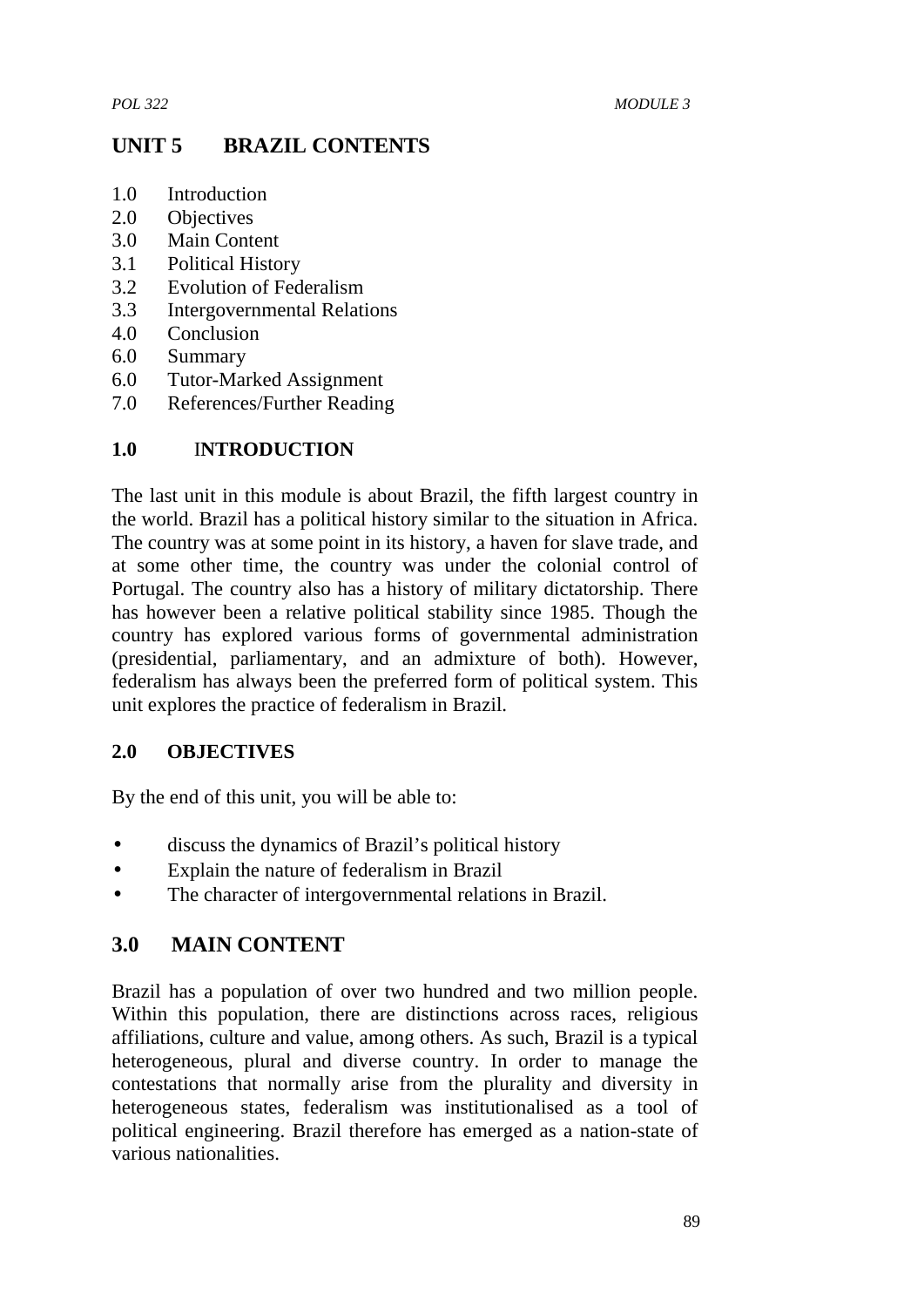# **3.1 Political History**

Ancient Brazil was discovered in 1500; however the entity was not established as a colony until 1532. Effective political domination by Portugal was entrenched between 1533 and 1807, thereby making Brazil a part of Portugal's Empire. By 1822, Brazil gained independence as a free Empire. Independence paved way for the adoption of the monarchical system As the only political regime that could preserve the two basic elements of the colonial system deemed necessary to the maintenance of the dominant landed aristocracy-slavery and a unitary political administration.

The nature of political instability that would visit the state for decades soon reared its head through the overthrow of the Emperor in 1890. While the monarchical period was characterised by political and administrative centralisation, the overthrow heralded the birth of the First Republic, and a political system based of high level decentralisation of power to the states. This development became the hallmark of Brazil's federal system. The entrenchment of the policy of decentralisation arguably made states such as Sao Paulo and Minas Gerais more powerful than the federal government.

Again in 1930, a revolution arose as an aftermath of the disputed general elections. The military marched on Rio de Janeiro and took over power by deposing the incumbent and installing their preferred candidate, the relatively popular, Getulio Vargas. The military thus emerged a major player in Brazil's political environment. This meant that the military institution became the most relevant in the processes of decision-making and policy formulation and implementation. This explains why on the suspicion of disrespect for the military institution by the Jaoa Goulart regime in 1964, he was toppled through a military coup de tat. However, by 1985, Brazil joined the democratic wind of change by ensuring the sustenance of democracy, rather than recourse to military dictatorship at any given opportunity.

## **3.2 Evolution of Federalism**

The history of Brazil's federal system came be traced to 1889 after the military coup de tat that ousted the monarchical regime. The emergent republican alliance established a federal system that produced remarkable changes in Brazil's political environment. One of the most fundamental changes was the change of the provinces of the erstwhile empire into states. Beyond the change in nomenclature, the political relationship between the centre and the units was equally transformed. Furthermore, by the creation of the 1891 federal constitution, the autonomy of the states became relatively enlarged.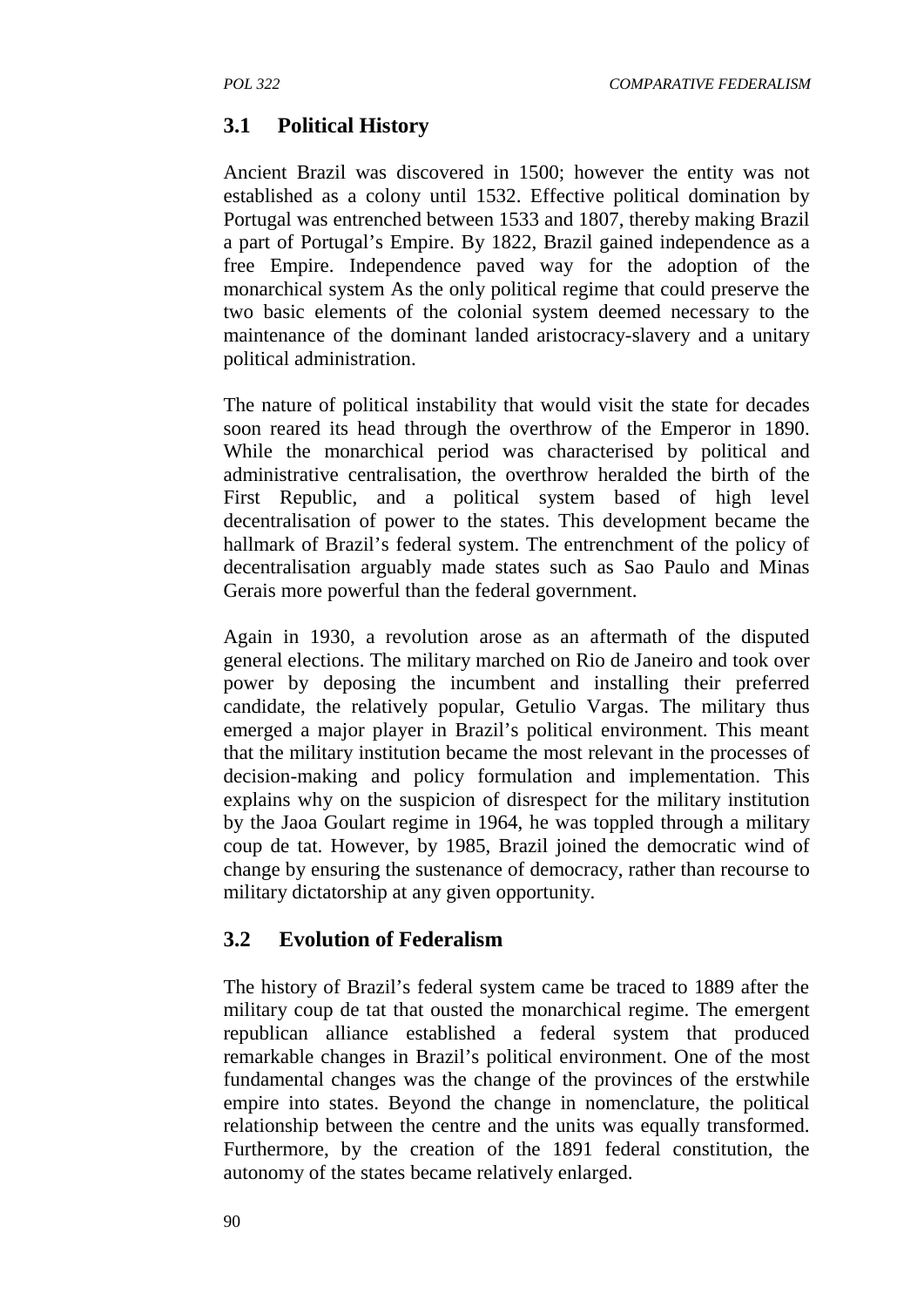Under the new federal constitution, Brazil changed from the parliamentary system to a presidential format that accommodated a bicameral Congress, which comprises of the Chamber of Deputies and a Senate. The federal constitution also created an independent Supreme Court, thereby institutionalising a democratic federal arrangement. Even at periods when democratic ideals were truncated through military coup de tat, the structure of the federal system was always kept intact. Brazil is believed to be marked by a complex combination of majoritarian and consociative institutional arrangements. This arrangement is organised around:

- 1. A presidential system in which a strong President is sided by a symmetric, bicameral, multi-party and regionalist, legislative power and an independent judiciary; and
- 2. A federative system which reproduces the presidential division of powers at the state level (except that there is no state Senate) and accords considerable constitutional autonomy to states and municipalities.

In the final analysis,

The consociative arrangements mean that the dispersion of powers throughout the political system facilitates the incorporation of almost all political forces and economic and social interests of the Brazilian society. The combination of a weak party system, low barriers to participation, and proportional representation at all levels (federal, state and local) produces some sort of compensation to the electoral force of Presidents, Governors and Mayors, who are directly elected.

#### **Self-Assessment Question**

Discuss the two main features of Brazil's federal system

## **3.3 Intergovernmental Relations**

The nature of intergovernmental relations in Brazil is peculiar to the Brazilian environment. The government is composed of the Federal District; 26 states; and 5,561 municipalities. It is the relationship among these three levels of government that defines Brazil's federalism. Brazil arguably practices one of the most decentralised federal systems. The constitution gives autonomous broad powers to states and municipalities in respect of tax and expenditure functions, because the constitution recognises their independence and co-equal status. In respect of intergovernmental relations, the specific sections of the constitution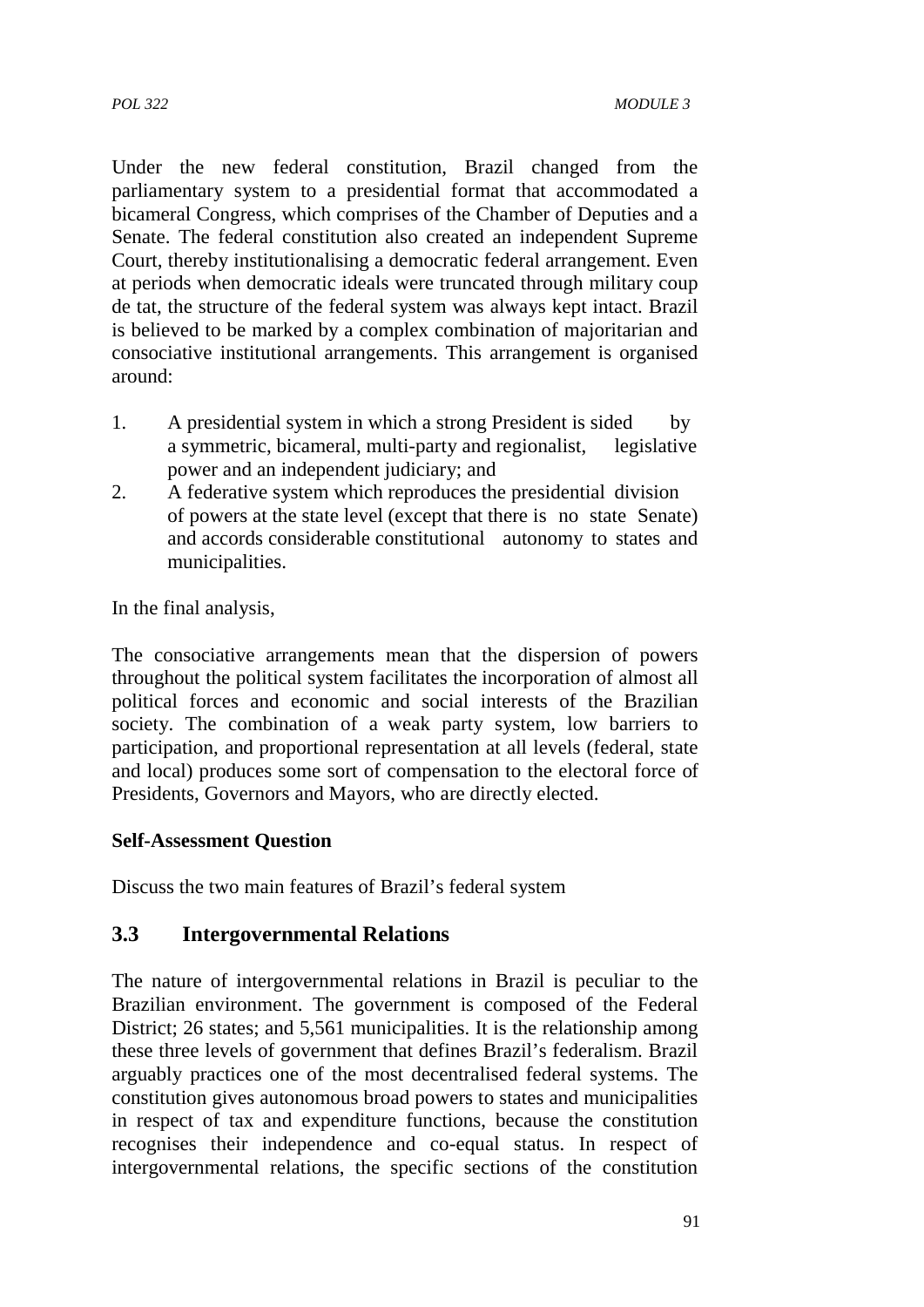states the various functions and jurisdictions of each level of government and by extension the nature of relationships among them. The provisions for these relationships are found in Articles 20 to25.

Essentially, intergovernmental relations in Brazil are one the basis of cooperative federalism. This is exemplified in Article 23 where the various powers that should be exercised in common by the Union, states and the municipalities are listed. In Article 24, the concurrent legislative list, involving the Union, the states and the Federal District is presented. It is however instructive to note that the Union's legislation overrides those of states and municipal legislative authorities. Article 25 states the residual powers, which guarantee that all powers that are not reserved for the federal government or assigned to the municipal authorities should be taken up by the states. A peculiar aspect of the practice of federalism in Brazil is that:

*... The Brazilian constitution provides detailed rules for the management of the over 5,500 municipalities that are autonomous in strictly local affairs. Each municipality operates under its own constitutional provisions, called Organic (Basic) Law, which must be approved by a qualified majority in the Municipal Council.*

In the final analysis, it will be observed that Brazil's federalism is built on a high-level of decentralisation, this is in spite of the experiences of the monarchical system and military rule. These two systems thrive on over-centralisation of powers. In a unique way, Brazil's states may be regarded as more powerful than the central government. Though a matured federalism, Brazil keeps adjusting its constitution to meet up with emerging challenges.

# **4.0 CONCLUSION**

The unit deals with the peculiar nature of the practice of federalism in the fifth largest nation in the world. As expected, there are three levels of government that have responsibilities to the citizenry, but which also expects loyalty and obedience to the law from the citizens in equal measure.

# **5.0 SUMMARY**

In summary, the unit traces the political history of Brazil from its discovery in 1500 and the gaining of independence in 1822. Of importance to us, is the 1891 adoption of a federal constitution. It is important to note the impact of monarchical rule and military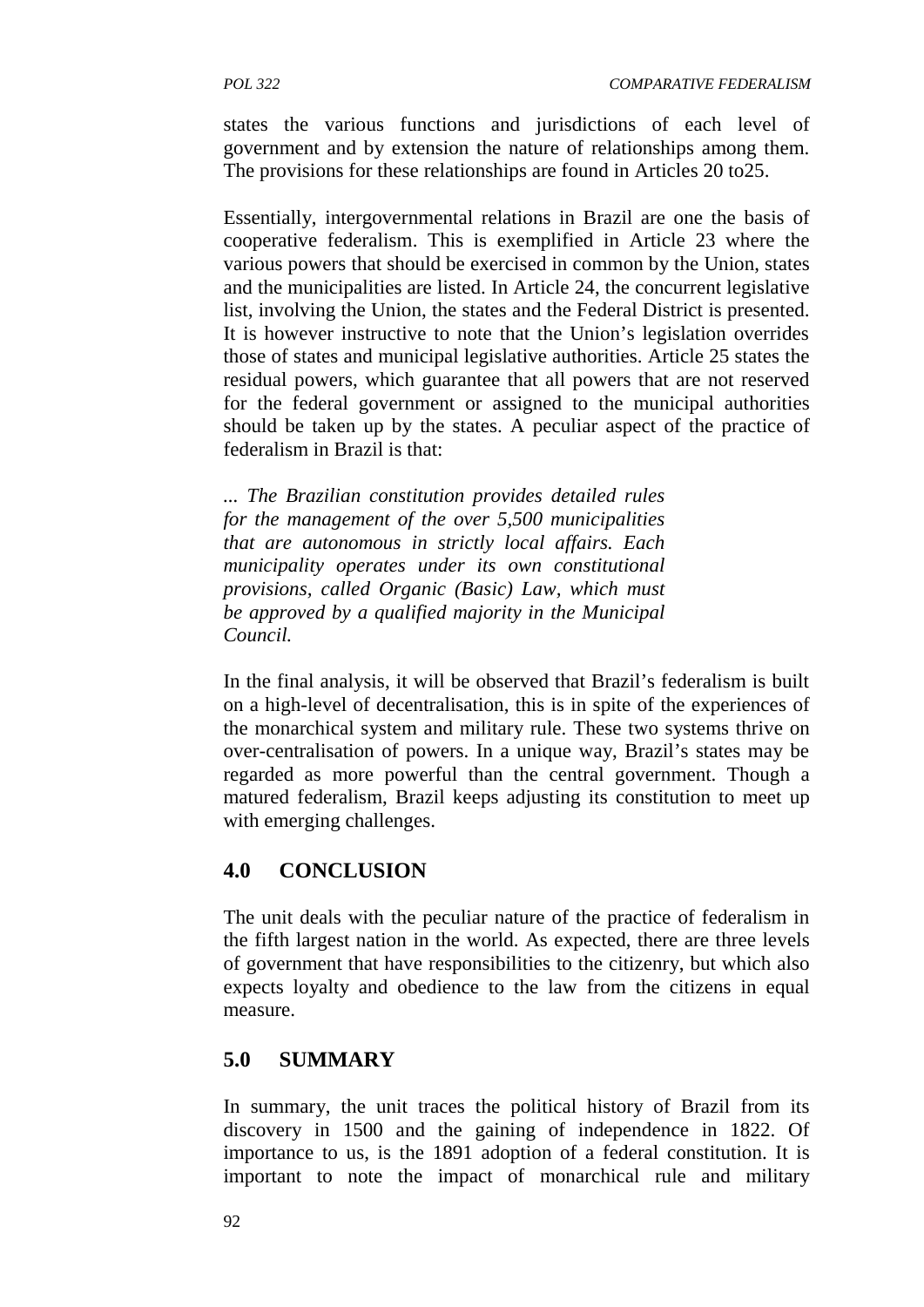dictatorship on Brazil's practice of democratic federalism.

#### **6.0 TUTOR-MARKEDASSIGNMENTS**

- 1. Write a brief note on Brazil's political history.
- 2. What does the majoritarian and consociative institutional arrangements in Brazil's political system mean?
- 3. Briefly explain the nature of intergovernmental relations in Brazil.

## **7.0 REFERENCES/FURTHERREADING**

- Costa, V. (2005). Brazil. In A. Griffith & K. Nerenberg (Eds.) Handbook of Federal Countries, 2005. Montreal: McGill- Queen's University Press.
- Shah, A. (1990). The New Fiscal Federalism in Brazil. Working Papers. The World Bank.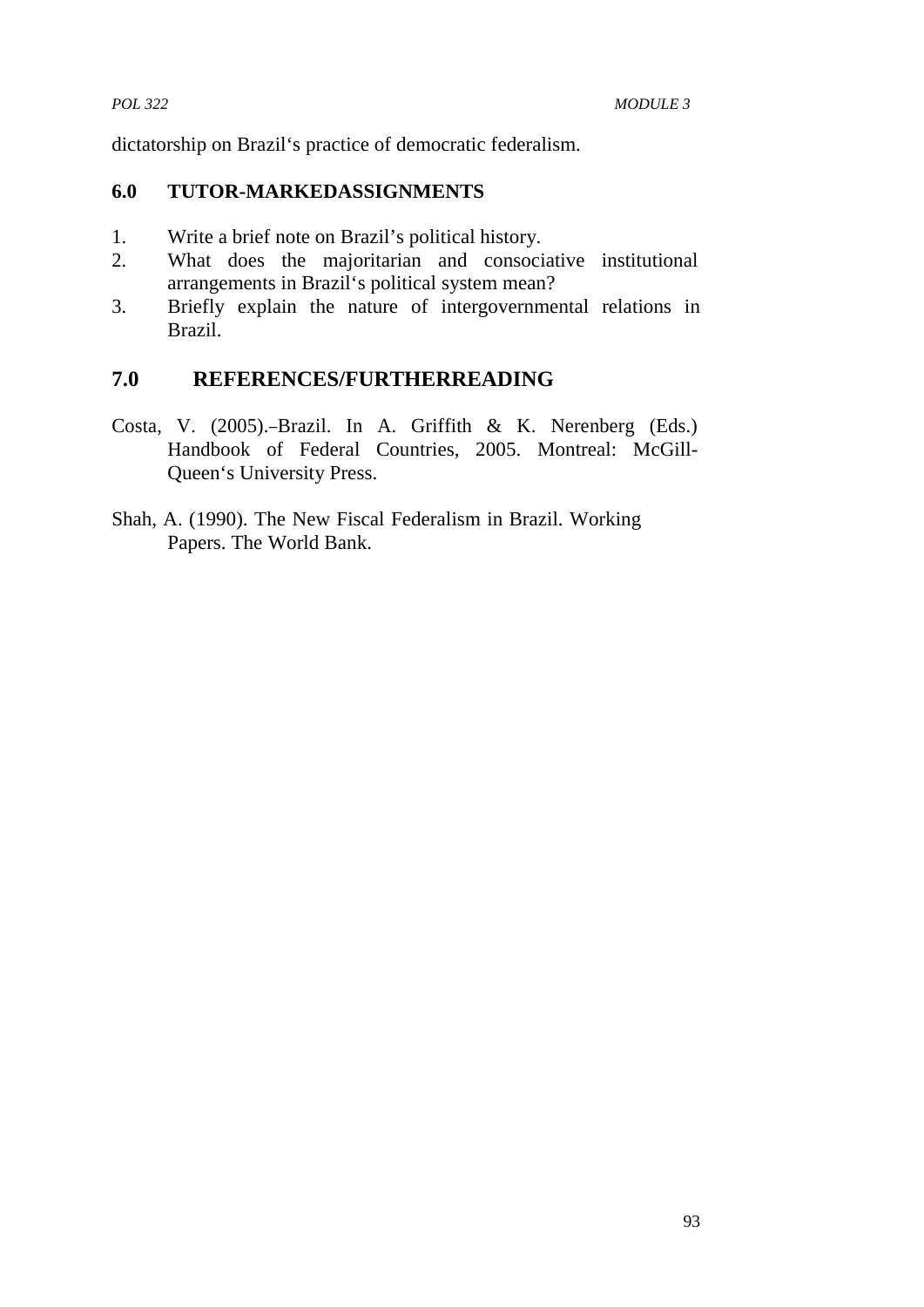# **MODULE 4 COMPARATIVE ISSUES IN FEDERALISM**

## **UNIT 1 CONSTITUTIONALISM**

#### **CONTENTS**

- 1.0 Introduction
- 2.0 Objective
- 3.0 Main Content
	- 3.1 Meaning of Constitutionalism
	- 3.2 Constitutionalism in Brazil
	- 3.3 Constitutionalism in India
	- 3.4 Constitutionalism in the United States of America
- 4.0 Conclusion
- 5.0 Summary
- 6.0 Tutor-Marked Assignment
- 7.0 References/Further Reading

# **1.0 INTRODUCTION**

As the final module, this part of the work is focused on the discussion of contentious issues in federalism. These issues are contentious to the extent that they do not have uniform practices across federal states. It is interesting to note that there are modifications that attend to local peculiarities in practice. The unit attempts to explain the meaning of constitutionalism as an essential element of federalism. In this regard, cases are drawn from Brazil, India and the US.

#### **2.0 OBJECTIVES**

By the end of this unit, you will be able to:

- (i) Understand the meaning of constitutionalism
- (ii) Differentiate between constitutionalism and constitution
- (iii) Explain constitutionalism in Brazil, India and the US.

## **3.0 MAINCONTENT**

#### **3.1 Meaning of Constitutionalism**

The term, Constitutionalism is derived from the word 'Constitution'. Constitution can be defined as the collection of principles according to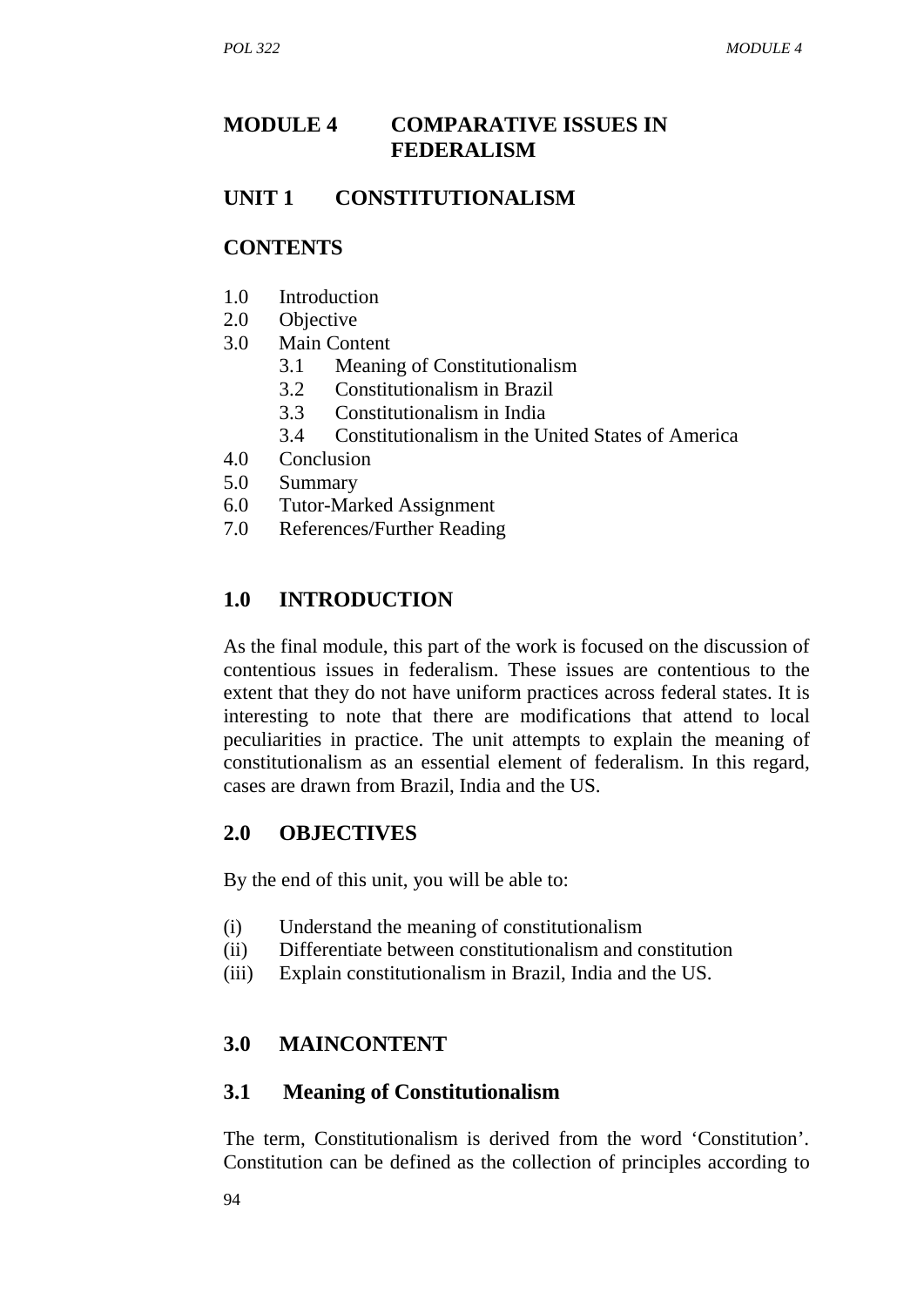which the powers of government, rights of the governed, and the relations between the two are adjusted. It is the fundamental law according to which the relations of individuals to the community are determined. Constitutionalism on the other hand refers to strict compliance to the instructions provided by the constitution. Obedience to the constitution is what is generally referred to as constitutionalism. Judicial review especially in order to have justice in society.

For constitutionalism however to be functional it requires the rule of law. Although, the meaning and notion of a constitution is universal, however, the practice and workings of the constitution are determined by various factors that may include, the character of the political elite, history of the state, among other issues. We shall be drawing our examples from Brazil, India and the US.

#### **3.2 Constitutionalism in Brazil**

Brazil has a unique political history of which a number of constitutions have been adopted. This is the consequence of a hitherto unstable political terrain, made worse by incessant military incursions. The first in the series of constitutions is that of 1822, followed by the others that were adopted in the twentieth century, until 1988, which remains the last constitution to be adopted. In all of the efforts at evolving an acceptable and suitable constitution, attempts were made at institutionalising the principles of constitutionalism in the various constitutions, but these efforts could not be considered to have been successful. The first attempt came immediately after independence from Portugal, with the setting up of a Constituent Assembly. The Constituent Assembly could not actualise the purpose, for which it was set-up, and as such, it was dissolved and subsequently, a new constitution was imposed by Emperor Pedro1.

The second attempt at Constitution making came in 1891, and this was fashioned after the 1787 United States Constitution. The new constitution made remarkable contributions to the political development of Brazil. This included the separation of powers between the office of the Emperor, and other important political offices. Secondly, the constitution changed the unitary system of government in place, to a federal system. Also, the justice system was carved in line with the American-styled Supreme Court, with the creation of Supreme Federal Court. The Supreme Federal Court was the highest judicial authority that could rule on high-level political cases. Some of the failings of that constitution include;

- 1. Absence of the provision of social rights.
- 2. Non-inclusion of Universal Suffrage.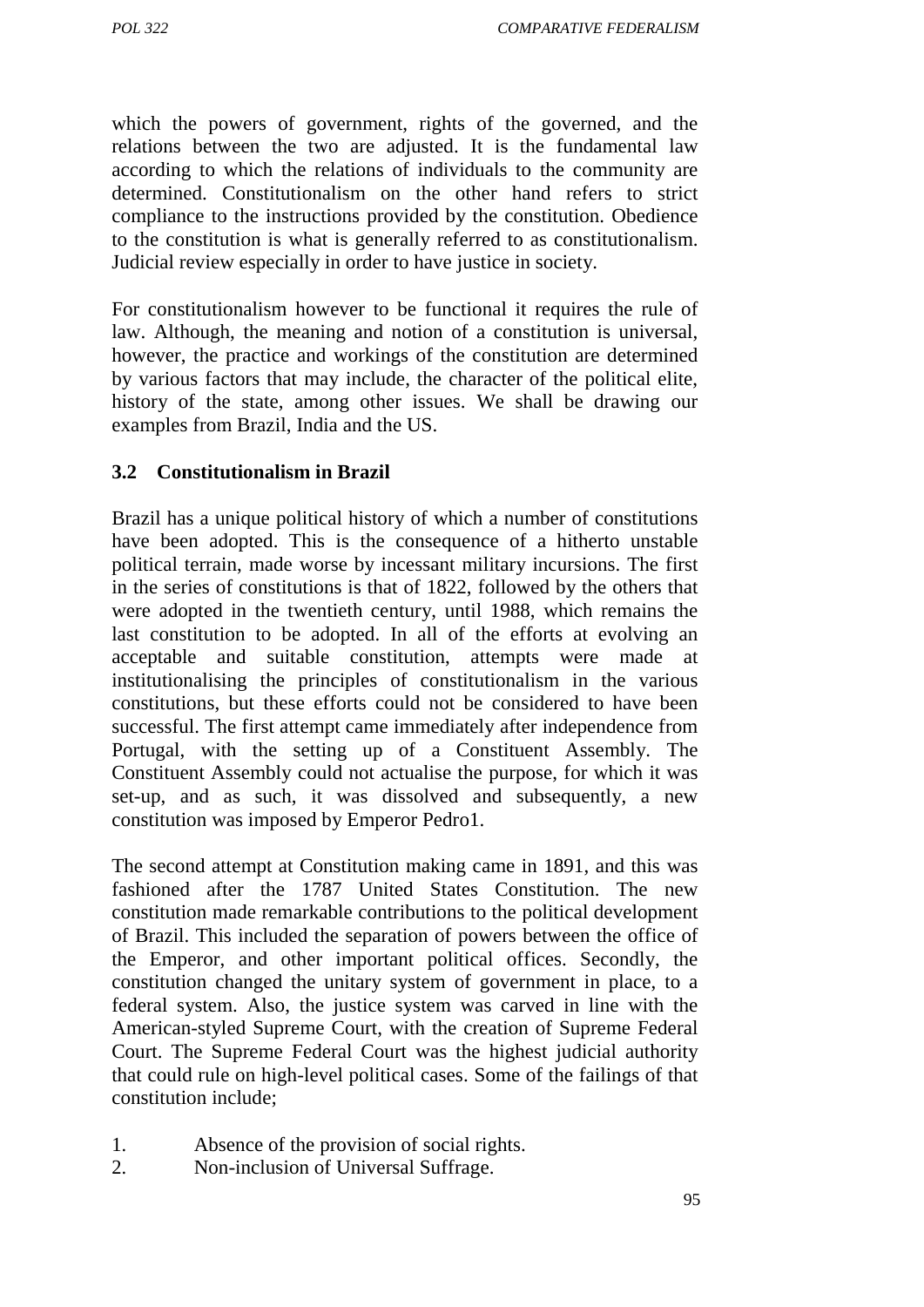A new constitution emerged in the twentieth century, precisely in 1934. The 1934 Constitution was remarkable for the inclusion of important democratic tenets. Firstly, the Constitution provided for a government with popular support, in addition to encouraging the principles of welfarism in governance, thereby, giving government the opportunity to reduce inequality in the society. Remarkably, the constitution provided for women suffrage. In contrast to the 1934 Constitution, the new Constitution of 1937 was an authoritarian constitution inspired by the 1935 Constitution of Poland. While the constitution provided for the recognition of some rights, it was not fully implemented.

The country was presented with another opportunity in 1946, with the enactment of a constitutional charter that returned the country to democratic practise. Among others, the constitution adopted multiparty democracy, and provided for the respect of individual rights. Unfortunately, the constitution did not make provisions for illiterates and people that could not express themselves in the national language. The 1964 coup led to the suspension of the 1946 constitution. For the purposes of legitimacy, the military junta adopted a constitution in 1967. True to type, the constitution was a reflection of military dictatorship with no regards for the rule of law and the fundamental human rights of the citizens.

This constitution was in place for over two decades, until it was replaced by the 1988 constitution. The 1988 constitution is arguably the closest to the practise of constitutionalism in Brazil.

Indian constitution is described as a transformative constitution. Transformative constitutionalism is a long term project of constitutional enactment, interpretation and enforcement committed to transforming a country's political and social institutions and power relationships in a given direction. The constitution emphasised the necessity of state involvement in the regulation of society and the evolution of social injustice. It was seen as a tool for social revolution, as such, the Indian legislature used it to assure the people of its willingness to renovate and rebuild society on new principles.

In this respect, some remarkable elements formed part of the constitution. Among these are: First, the preamble of the constitution acknowledges the people as a source of power. It not only signified independence of the Indian people but also the legality of the constitution. Secondly, the constitution introduced universal adult suffrage which was something new in the context of previous arrangement in India where there was so much discrimination based on the caste system. Third, the new constitution also recognised the right to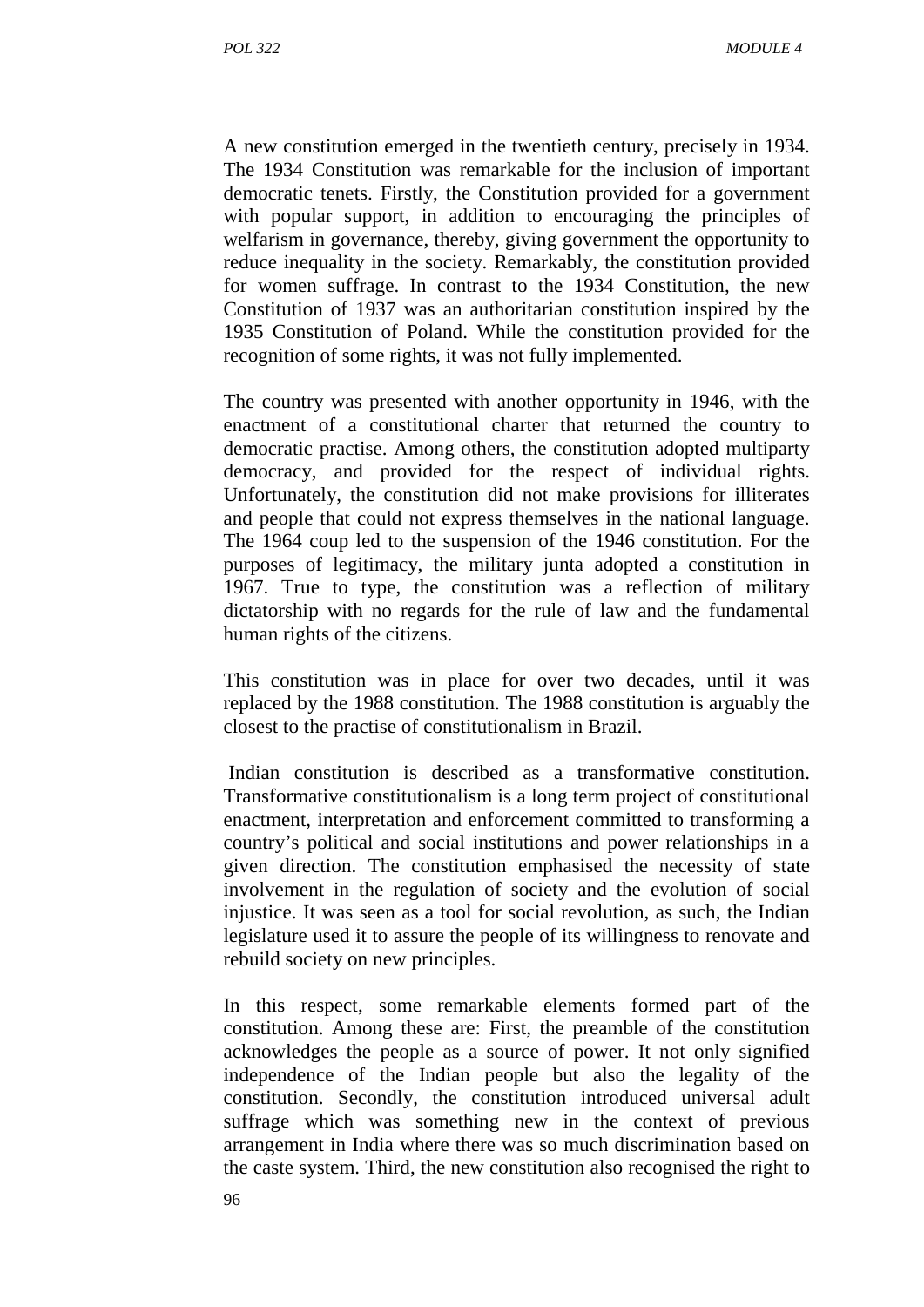equality; creating special protective legislations that advance the interest of the disadvantaged groups.

The constitution also recognises the multicultural nature of India. It grants and protects not only the rights of individuals but also of communities, importantly, the constitution empowers the state through its policies to facilitate freedom of the masses. It is important to note that as lofty as the Indian transformation agenda is, it has not completely achieved what it has set out to achieve. This inability questions the level of adherence to the tenets of constitutionalism.

#### **3.4 Constitutionalism in the USA**

The United States of America emerged from the union of a thirteen member states that were members of a convention in 1787 that agreed to adopt the constitution under the presidency of George Washington. In the United States of America, Congress is the primary custodian of the constitution. It consists of two bodies, the Senate and the House of Representatives. Constitutionalism in the US has its focus on the individual. It is based on the thought that individual liberty is sacrosanct. Hence, fundamental human rights are enumerated in the Bill of Rights. The constitution emphasises the equality of men. The constitution sees the individual as supreme and, the bonding of these individuals and the laws they agree to, creates the state.

Since adoption however, the constitution has remained a respected document. While the constitution exists as an eternal and living document, it often undergoes amendment to meet existing realities. Different factors play important roles in ensuring the institutionalisation of Constitution in the United States. They include;

- 1. The opportunity for formal amendment giving legitimacy to the constitution remains easy as through formal amendments, very key aspects that encourage the principles of individual freedom have been undertaken in the past. For instance, the inclusion of fundamental human rights, the abolition of slave trade, the adoption of female suffrage, etc.
- 2. Judicial Interpretation the use of this instrument by the Judiciary has been effective in helping people appreciate the constitution even in the light of changing contemporary situations.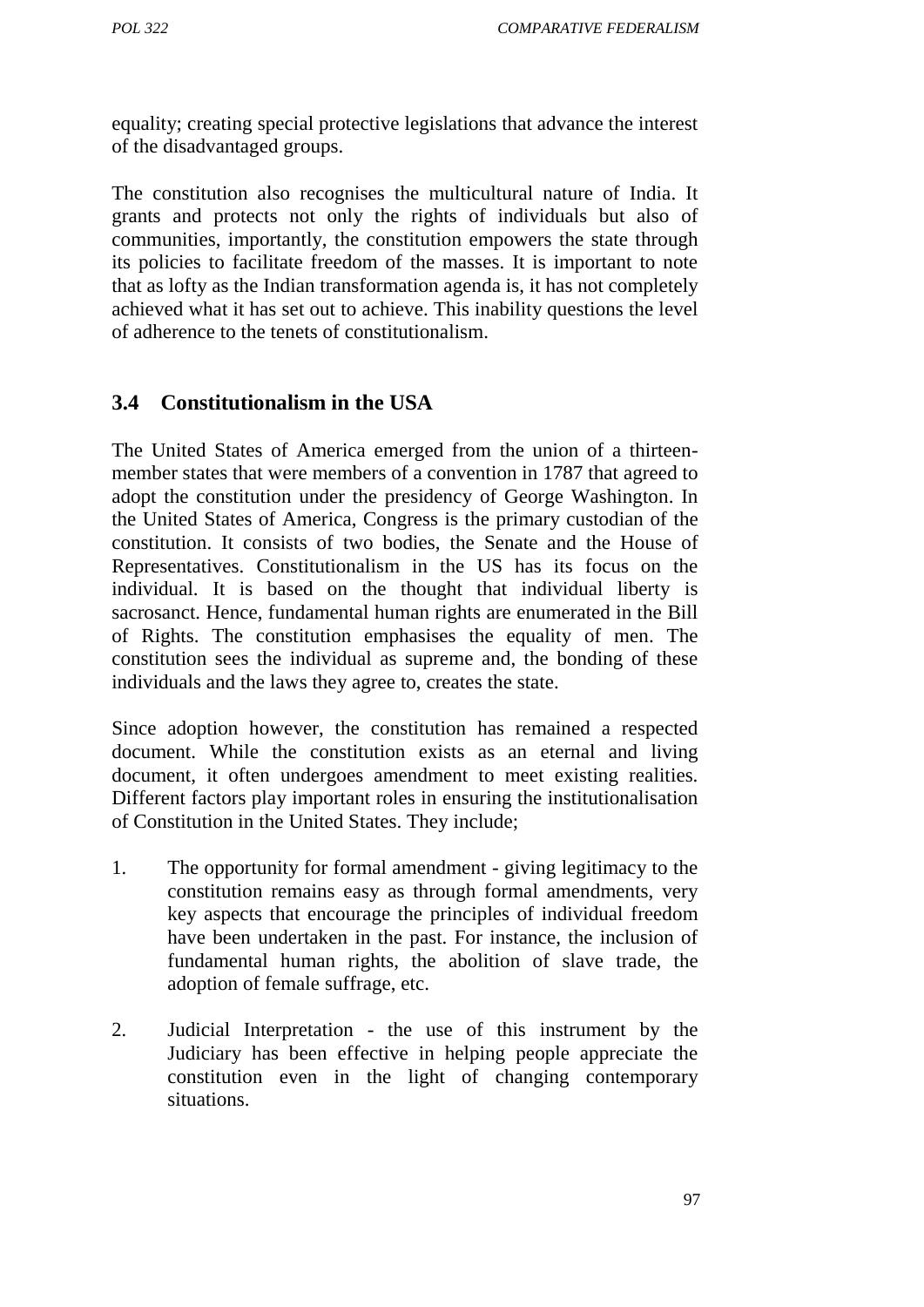#### **Self-Assessment Question**

List two methods of amending the US Constitution.

## **4.0 CONCLUSIONS**

In conclusion, we can observe that beyond the need to adopt a constitution which is legally and legitimately authoritative reference point for the conduct of relationship in a democracy, there is also the need for the institutionalisation of constitutionalism. It is when the tenets of constitutionalism are entrenched, that the state can regulate the relationships between the governed and the governors.

# **5.0 SUMMARY**

This unit has inadvertently exposed the students to issues of constitutionalism. Specifically, four federal countries were assessed on this basis, and the outcome is that, despite the existence of constitutions in all of them, some of these countries are found wanting in the process of entrenching constitutionalism.

#### **6.0 TUTOR-MARKEDASSIGNMENTS**

- 1. List the major focus of the rule of law.
- 2. List five of the distinct elements in the proposal for Indian Constitution?
- 3. Highlight the major failures of the first constitution in Brazil.

## **7.0 REFERENCES/FURTHERREADING**

- Griffin, S. (1990). Constitutionalism in the United States: Oxford Journal of Legal Studies. 10 (2): 200-220. doi: 10.1093/ojls/10.2.200.
- Kumar, D. What are the Important Features of Constitutionalism? Retrieved from: http://www.preservearticles.com/2011092714112/what-are-theimportant-features-of-constitutionalism.html
- Zimmermman, A. (2010). Constitutions without Constitutionalism: The Failure of Constitutionalism in Brazil. In M. Sellers & T. Tomaszewski (Eds.) The Rule of Law in Comparative Perspective. Amsterdam: Springer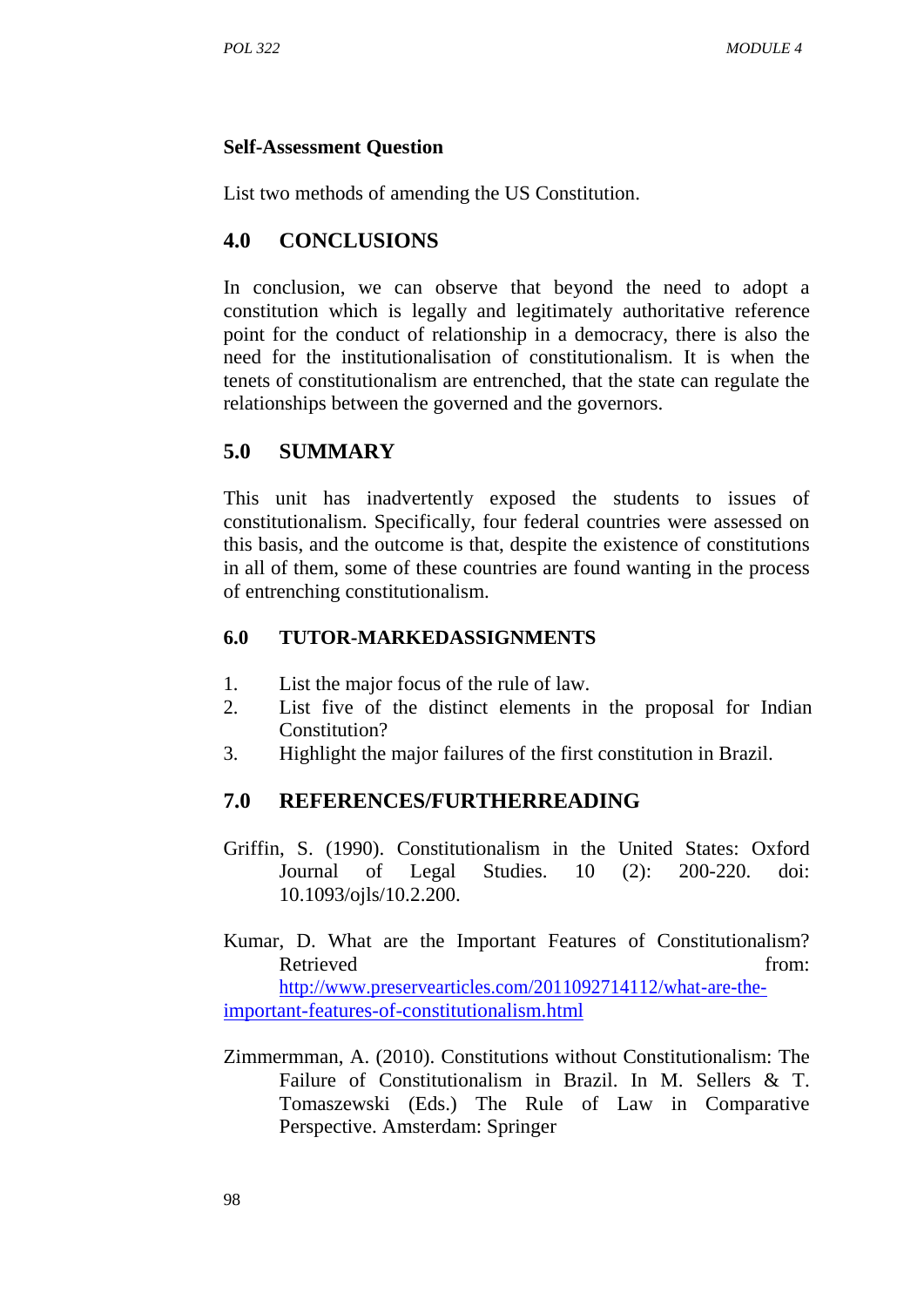# **UNIT 2 INTRA-GOVERNMENTAL RELATIONS**

## **CONTENTS**

- 1.0 Introduction
- 2.0 Objectives
- 3.0 Main Content
	- 3.1 Define Separation of Powers
	- 3.2 Separation of Powers in Nigeria
	- 3.3 Separation of Powers in India
	- 3.4 Separation of Powers in Brazil
	- 3.5 Separation of Powers in the United States of America
- 4.0 Conclusion
- 5.0 Summary
- 6.0 Tutor-Marked Assignment
- 7.0 References/Further Reading

# **1.0 INTRODUCTION**

The second unit deals with the issues of intra-governmental relations in federal systems. Specifically, the focus is on power relations among the three arms of government, with special emphasis on the principles of separation of powers. We are however mindful of the fact that federal states practise both the presidential and cabinet systems of government. Despite the claim of the fusion of powers in the cabinet system of government, power remains separated between the judiciary and the other arms of government. We shall be treating this issue from the experiences of Nigeria, India, Brazil and the United States of America.

## **2.0 OBJECTIVES**

By the end of this unit, you will be able to:

- explain the meaning of the separation of powers principle.
- articulate the measures taken by our selected cases in ensuring adherence to the principles of separation of powers
- identify constitution provisions relating to separation of powers.

# **4.0 MAIN CONTENT**

## **4.1 SEPARATION OF POWERS**

Baron de Montesquieu is credited as the creator of the principle of separation of powers. Montesquieu's argument is that in order that liberty may be preserved, there ought to be separation of powers. He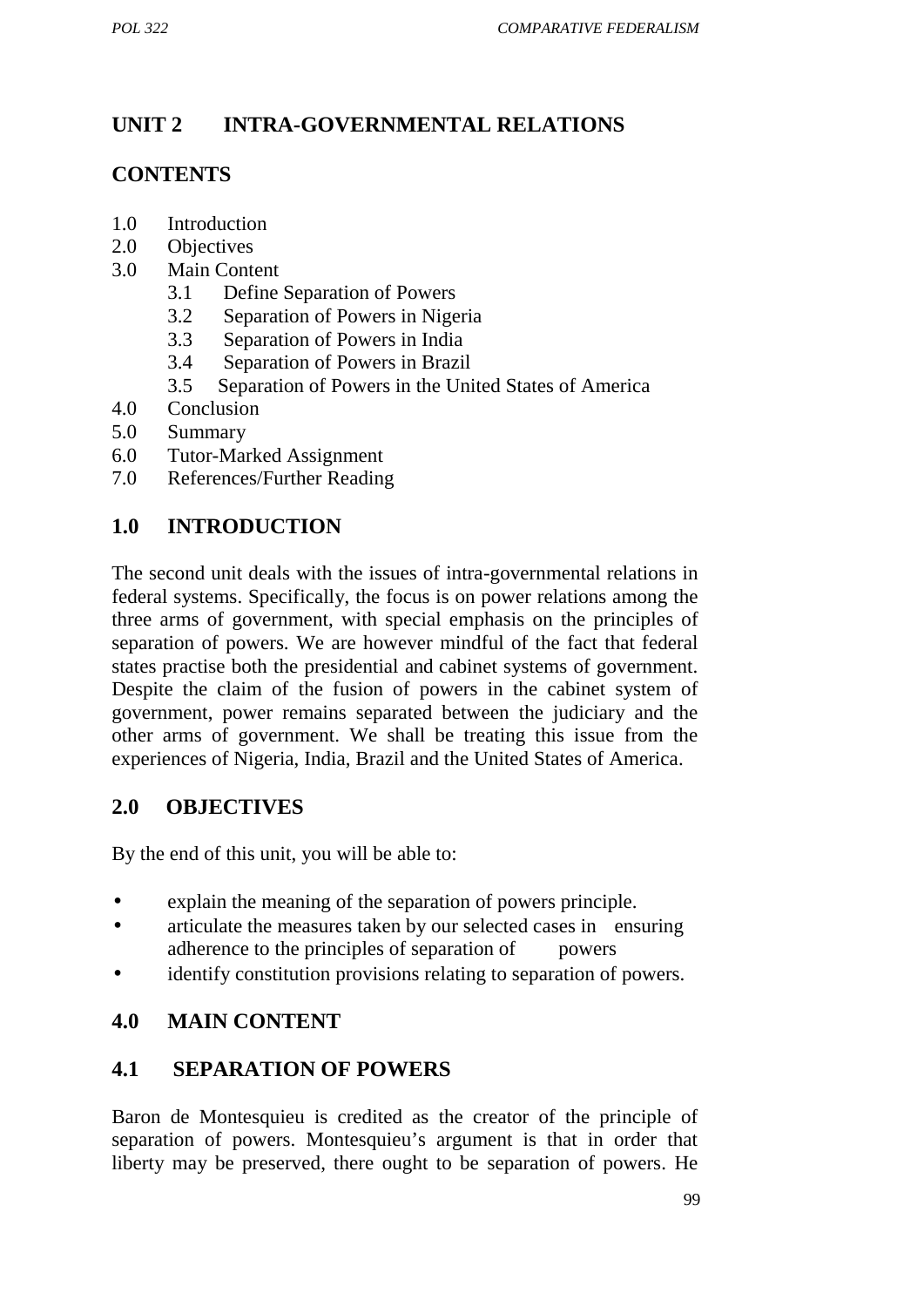stated that when the legislative and executive powers are united in the same person or in the same body of magistrates, there can be no liberty. What separation of powers implies is that the powers of the executive, the legislature and the judiciary should not reside in the same person or body of persons neither should one of the powers be so much to make one or both of the powers of the other two powers subordinate to its whims and caprices. Instead, different people with distinct authorities should hold such powers. By this, the body of persons holding executive power should be different from the body of persons holding legislative powers and likewise the power of the judiciary.

#### **Separation of Powers in Nigeria**

Nigeria is a federation of 36 states, a federal capital territory and 774 local government areas. Before now, Nigeria had operated on various constitutions. As a matter of fact, the 1999 constitution is a revised version of the 1979 constitution. Apart from the few new provisions and innovations contained in the 1999 constitution, one can conclude that the 1999 constitution is a verbatim reproduction of the 1979 constitution. In between constitutions however, Nigeria has witnessed various military coups and military regimes. These regimes had contempt for the constitution. Usually when a military government takes over power, the constitution is suspended indefinitely. The military head thus become lord and judge.

Some Elements of Separation of Powers in the 1999 constitution.

## **Legislative Powers**

The legislative power is vested in the National Assembly which consists of a Senate and a House of Representatives. The House of Assembly legislates on matters such as the following:

- 4.1.1 Any matter not included in the exclusive legislative list set out in part1 of the Second schedule to the constitution.
- 4.1.2 Any matter included in the concurrent list set out in the first column of part ii of the Second schedule to this constitution to the extent prescribed in the second column opposite thereto; and
- 4.1.3 Any other matter with respect to which it is empowered to make laws in accordance with the provisions of the constitution.

#### **Executive Powers**

100 The executive authority of the federation is vested in the President and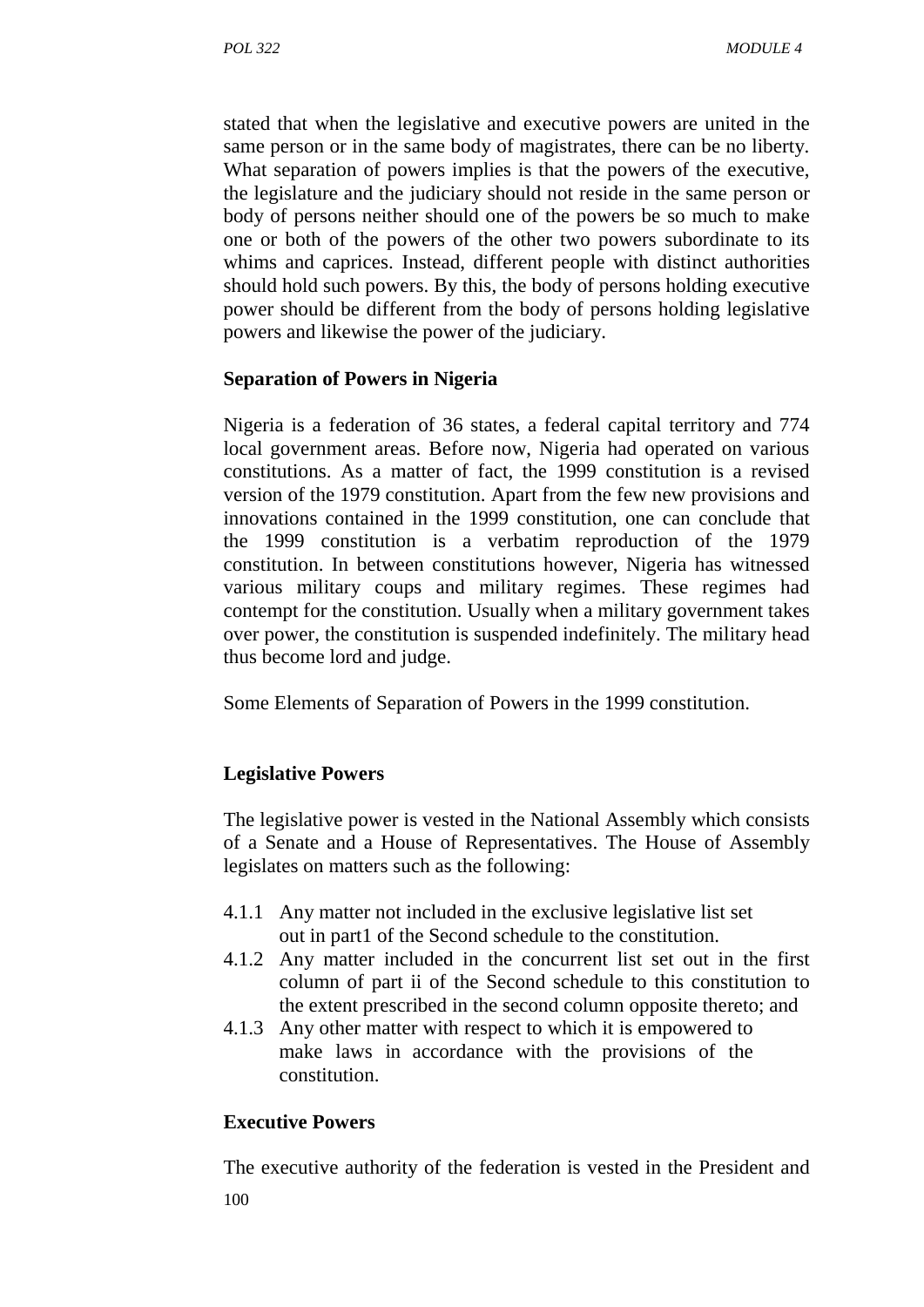according to the constitution, may be delegated to the Vice-president, ministers, or officers in the public service of the federation. While the State Governors shall exercise the executive powers of a state either by himself or through the Deputy Governor, commissioners or officers of the public service of the state.

#### **Judicial Powers**

The Judicial powers of the federation shall be vested in the courts, being courts established for the federation. The apex court in the country is the Supreme Court so named after the Supreme Court of the United States of America.

#### **DISCUSSION**

Like many countries, the constitution of Nigeria stipulates the existence of a separation of powers. This is a fundamental principle that underlines the constitution. The constitution clarifies the roles and boundaries of the three arms of government.

The system works by way of checks and balances. For instance, whereas the executive has the power to convene the legislature, the executive has the power to veto the decision of the legislature; the legislature in turn has the power to impeach the executive. This in itself keeps the parties in check. The judiciary, seen as the hope of the common man helps to assure justice within the country. The judiciary operates on set laws as established by the legislature and the authority of the executive. Hence, even though the three arms have separate powers, there are other aspects of the constitution which make interaction between the three arms inevitable for the execution of the provisions of the constitution.

Another instance is that the President, being the Commander in Chief of the Armed Forces of the federation cannot declare war without the prior knowledge and approval of the legislature. Similarly, the legislature and the judiciary get approval for their security details from the President. Another area of interest is the budget which can only emanate from the executive; it must however pass through the legislature before the final assent by the executive is sought. From the foregoing, it is quite obvious that separation of power is often imperative for achieving necessary decorum in governance. It is however necessary to point out that a strict adherence to separation of powers will merely stifle the governing processes. However what is often obtainable is both a separation and fusion of powers; here fusion of powers means the arms of government acting on specific issues as checks on each other.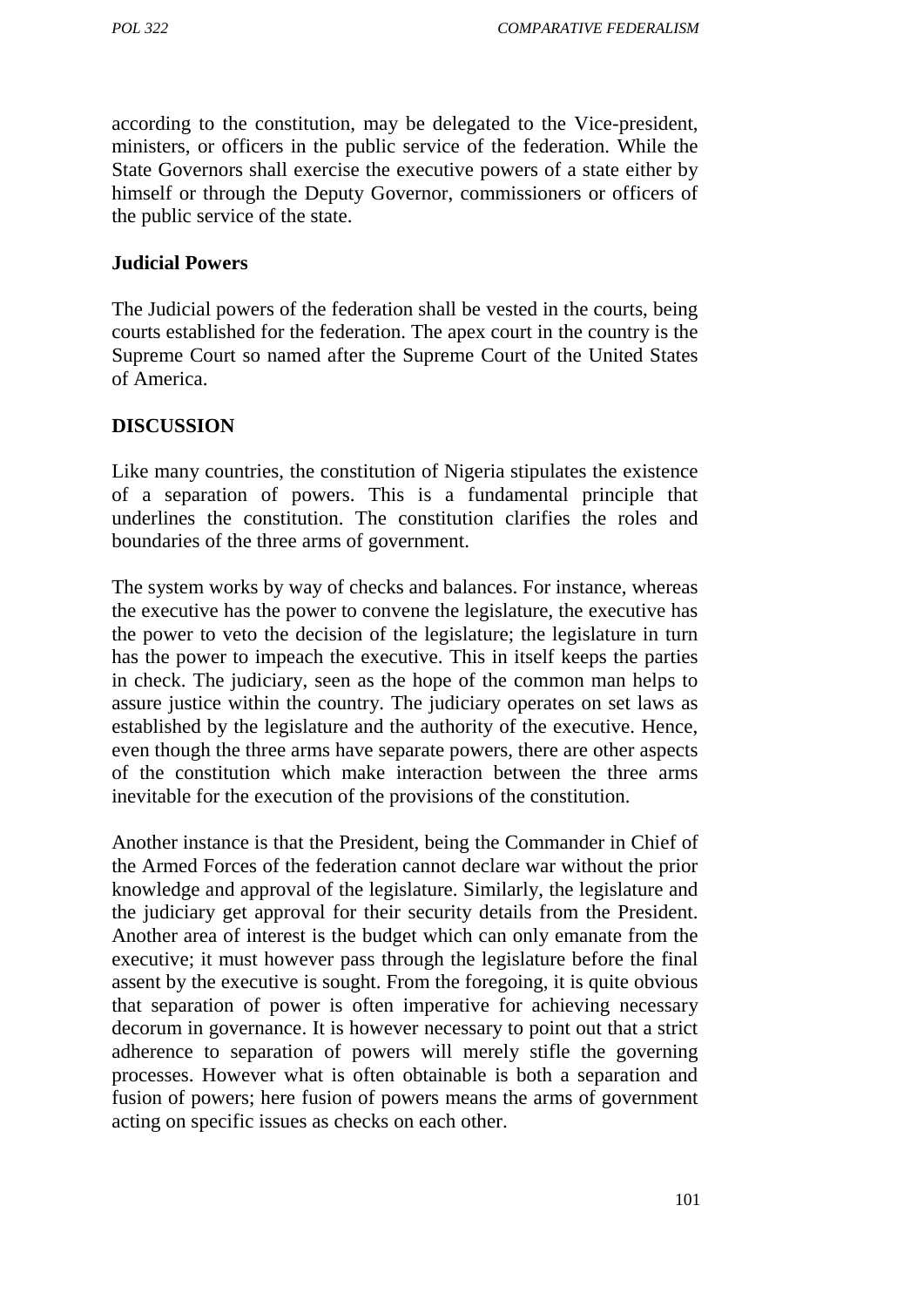#### **4.2 Separation of Powers in India**

The Indian constitution is fashioned after the constitution of their previous colonial masters- Britain. Hence, India operates a parliamentary federal union. There is a President and a Prime Minister. The President is the Head of the Executive. The Prime Minister is the Head of the Legislature. In India, the concept of separation of power is not explicitly backed up by the constitution though to some extent, it is in operation. A causal look at the Constitution though suggests the intention for a separation of power. At the onset of constitutional making by the constituent assemblies, agreement could not be reached as to how to separate the powers of the three arms of government. What then exists is a government with its arms having separate yet overlapping powers.

The doctrine of separation of power is not fully accepted. The Indian constitution does not indeed recognise the doctrine of separation of power in its absolute rigidity but the functions of the different parts or branches of the government have been sufficiently differentiated and consequently it can be said that one organ or branch of the government understands better than to assume the responsibilities of other arms of the government. In other words, separation of powers is practiced in India but not necessarily rigidly. Like other constitutions, the executive power is vested in the President. However there is no corresponding provision vesting the legislative and judicial powers in any particular organ.

The legislative and executive arms are closely related with each other. For instance, the President is merely theoretically the Head of the Executive, in practice however, on a closer look at the political operations of India, it is clear that the Prime Minister and his cabinet of ministers exercise deeper executive powers than the President. On the other hand, on specific matters, the President also performs legislative and judicial functions. What then exists is a separation of powers that is mute yet operational. It is followed without necessarily mentioning it. What has really informed this is the incredibly large size of the country and the multiplicity and complexities of its cultures. The separation of powers is necessary to create balance.

The judiciary enjoys a fair share of autonomy. The High Courts and Supreme Court have powers of judicial review which empowers them to declare any legislation of the legislature unconstitutional if they so decide. Of India, one can then say that the doctrine of separation of powers has not been strictly implemented owing to the non- inclusion of its requirements in the constitution. However government practices portrays a form of diluted separation of powers.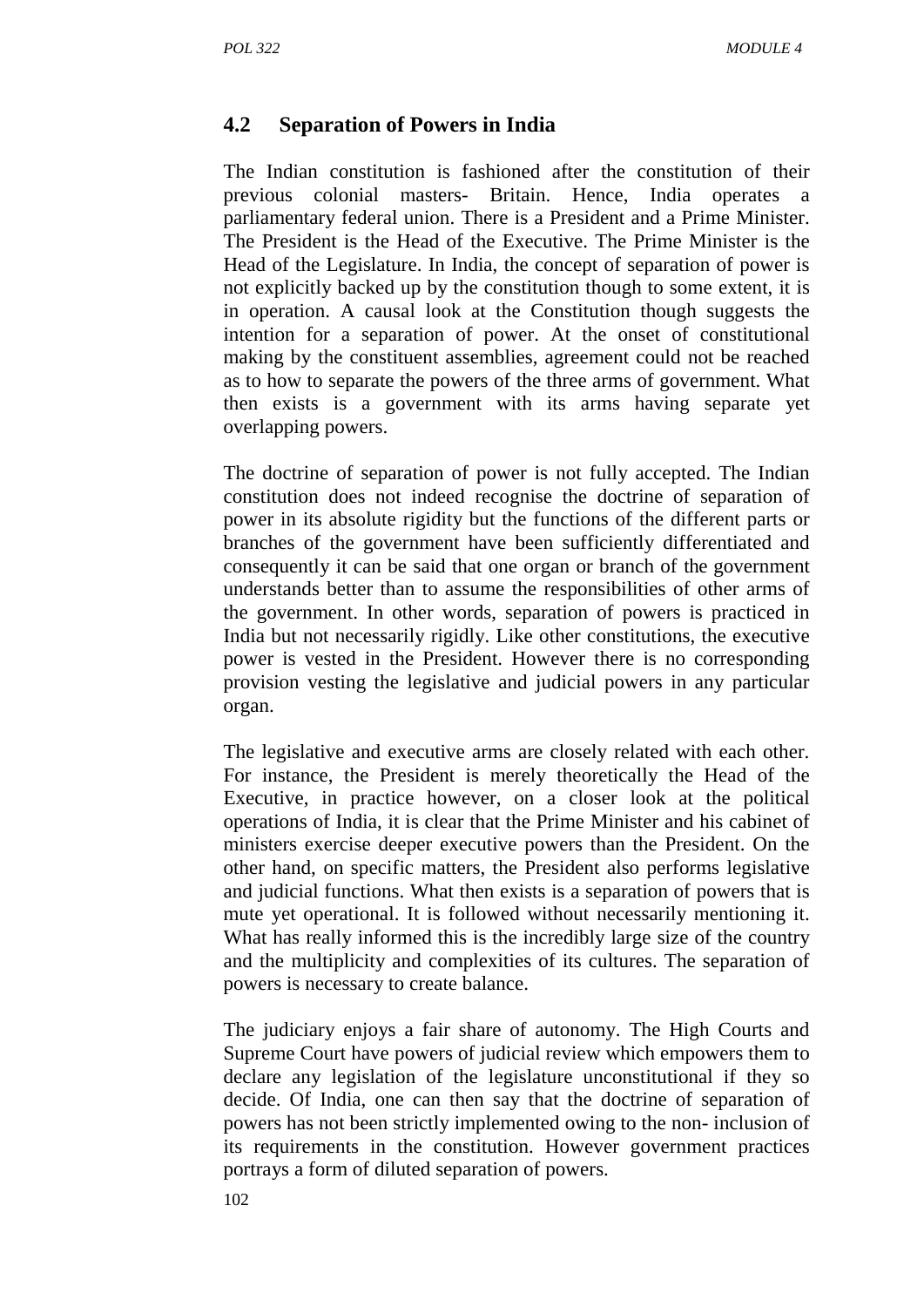#### **Self-Assessment Question**

Analyse the nature of the Principle of Separation of Powers in India

#### **4.3 Separation of Powers in Brazil**

The Brazilian federal system is built around a union of semi autonomous entities. All of the operations of the Brazilian government derive authority from the Federal constitution which is the Supreme law of the land. Brazil has had eight constitutions since independence in 1822, beginning with the constitution of March 25, 1824. The 1988 Citizen constitution recognises the three arms of government- the executive, the legislature and the judiciary. The executive as recognised by the constitution is headed by the President who is both the head of state and government. He is to be advised by a cabinet of ministers. The legislative power is exercised by the National Congress of Brazil which operates from two chambers- the Federal Senate and The Chamber of Deputies.

Judicial power is exercised by the judiciary consisting of the Supreme Federal Court, the Superior Court of Justice and other superior courts, the National Justice Council and the Regional Federal Courts. It is safe to surmise that the Brazilian constitution allows for relative autonomy in the workings of the different arms of government.

## **4.4 Separation of Powers in the United States**

The philosophy of the separation of powers heavily influenced the making of the United States constitution. Although the inspiration for the constitution was drawn from the constitution of the United Kingdom, the constitution embraced a distinct separation of powers unlike what obtained in the United Kingdom which is a bit of fusion of the powers of the executive and the legislature. The three arms of government of the United States function in the following manner:

#### **Legislative Powers**

Congress has the sole power to legislate for the United States. This is enshrined in the non-delegation doctrine which states that congress may not delegate its law making responsibilities to any other agency.

#### **Executive Powers**

This is vested, with exceptions and qualifications in the President. The President is the Commander in Chief of the Armed Forces. The presidency has powers to make treaties, and also ensures that laws are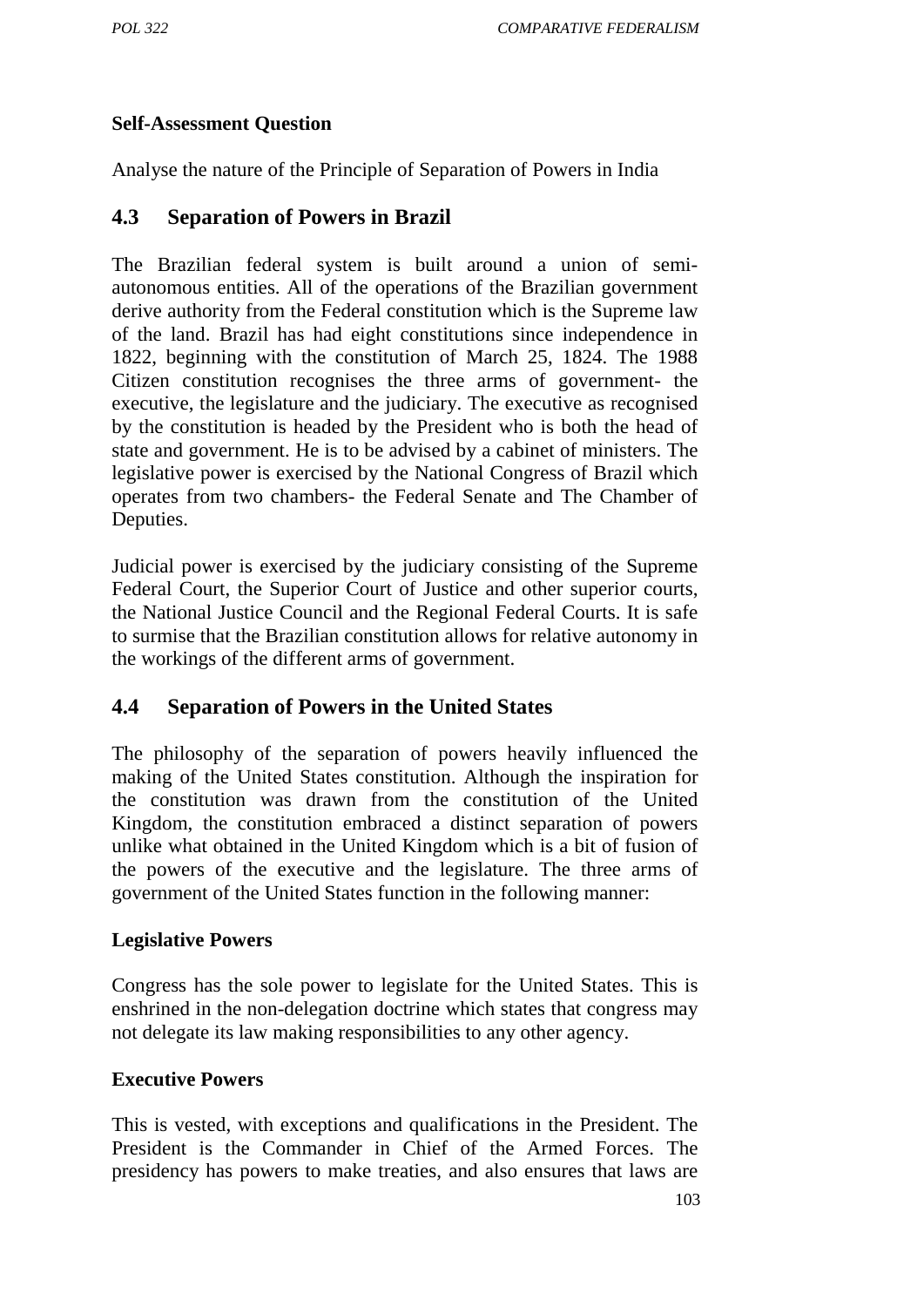#### properly executed. **Judicial Powers**

This resides in the Supreme Court and other inferior courts established by congress. The operation of the separation of power principle is controlled by the existence of checksandbalancesamongthethreearmsofgovernment.Thelegislativearmi sempowered to make and enact laws whereas, the executive headed by the president has the power to veto laws made by the Congress. The judiciary on the other hand is empowered to declare the legislation of the Congress unconstitutional. The President may settle disputes between the two houses of congress. For instance, when the two houses cannot agree on a date for adjournment, the president may intervene. The president is also empowered to convene either or both houses for emergency sessions.

Though it is generally understood that the President has the authority to command the army and the navy to take appropriate military actions in time of sudden crisis, the constitution also provides that the legislature has the sole power to declare war. The legislative arm of government is also empowered to make rules for the military. Such rules include the Uniform code of military justice. All Generals and Admirals appointed by the president are also confirmed by a majority vote of the senate before they can assume office.

The courts are a check on both the Executive and the Legislature through judicial review. In this regard, the courts may strike out a legislation it deems to be unconstitutional. Though all courts as established by congress have power to question the constitutionality of legislation, only the decision of the Supreme Court is binding on all stake holders. The congress may set limits on the jurisdiction of courts thus limiting their ability to apply judicial reviews. However, the congress is limited when it comes to setting restrictions for the Supreme Court. For the judiciary, the executive appoints judges, as well as executive departmental heads. However, these appointments are subject to congressional considerations. The president also has the power to issue pardons and reprieves. Such pardons are not subject either to confirmation by either the House of Representatives or the Senate or even to acceptance by the recipient.

All in all, the principle of separation of powers allows for a more balanced and democratic government. It is however not always the case that checks and balances engender smooth operation process.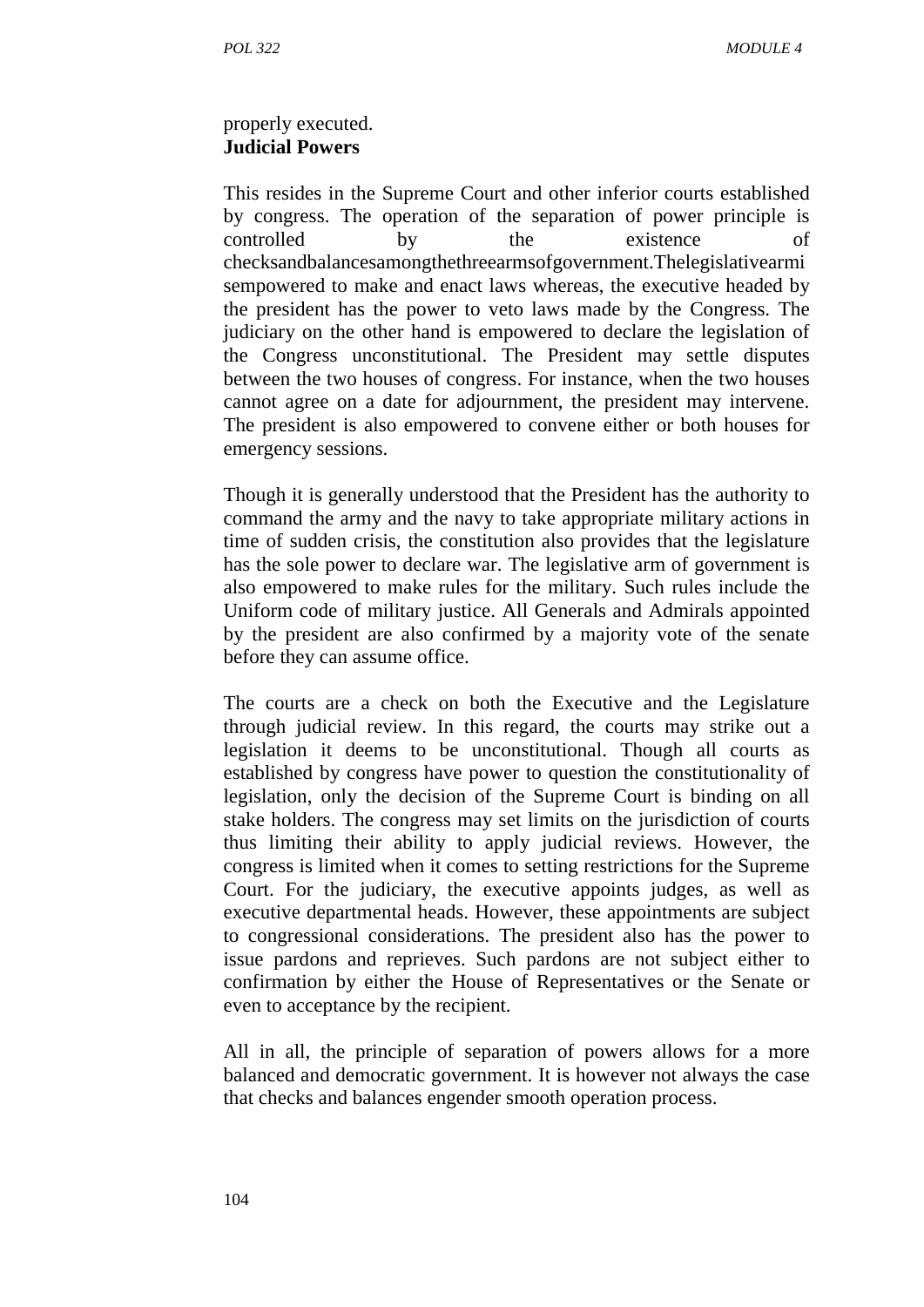# **4.0 CONCLUSION**

The underlying philosophy of the principle of separation of powers is the need to ensure that the powers of the arms of government do not reside in any particular arm. Essentially therefore, no one person or group of persons can be in total control of government. However, there can be no strict adherence to the principles of separation of powers, even in a presidential system where powers are not expected to be fused. A strict adherence has negative implications, because each of the arms would exist in isolation, and therefore, cause distortion and gridlock in governmental processes.

## **5.0 SUMMARY**

This unit deals with an element that is essential for federal states run under the presidential system of government. Although, it equally accommodates federal states under the cabinet system of government, essentially because, the judiciary does not fuse its powers with either the executive or the legislature. The unit focused on the practise of the principles of separation of powers in four federal states; Nigeria, India, Brazil and the United States of America.

## **6.0 TUTOR-MARKEDASSIGNMENTS**

- 1. Discuss what you understand by Separation of Powers
- 2. What is the peculiar nature of power relations in India?
- 3. Briefly explain the dynamics of the separation of powers principle in the United States of America.

## **7.0 REFERENCES/FURTHER-READING**

- Brennan, G. & Hamlin, A.(1994). A Revisionist View of the Separation of Powers.‖ Journal of Theoretical Politics, Vol. 6, No. 3, July.
- Bybee, J. (1994). Advising the President: Separation of Powers and the Federal Advisory Committee Act.‖ Yale Law Journal, Vol. 104, No. 1, October.
- Harriger, K. (1994). Separation of Powers and the Politics of Independent Counsels. Political Science Quarterly, Vol. 109, No. 2, Summer.
- Merry, H. (1970). Montesquieu's System of Natural Government. West Lafayette, Ind., 1970.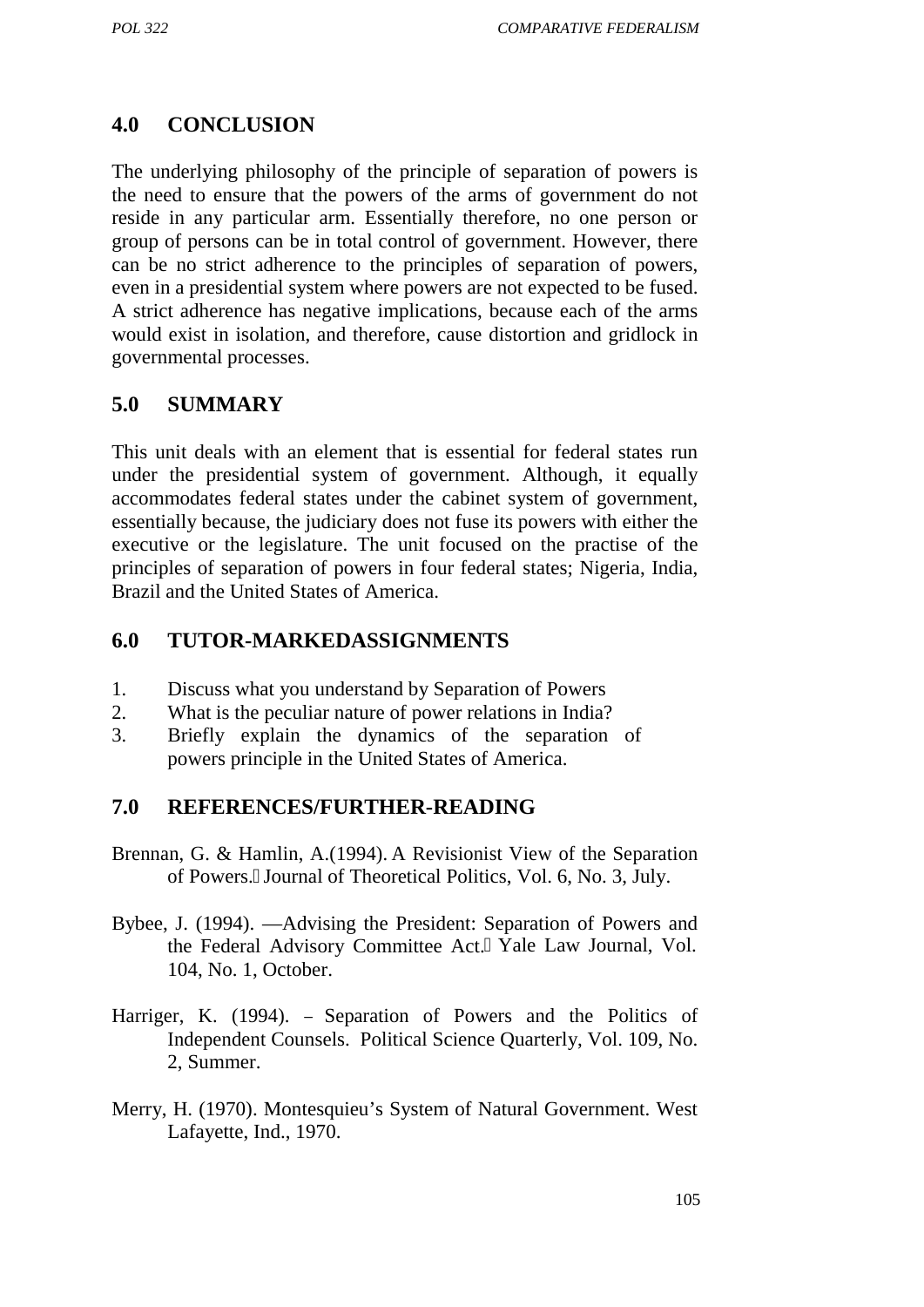- Mount, F. (2011). The British Constitution Now: Recovery or Decline? London: Random House.
- Sartori, G. (1962). ―Constitutionalism: A Preliminary Discussion. *The American Political Science Review*, Vol. LVI, No. 4.
- Troper, M.(1992). The Development of the Notion of Separation of Powers. Israel Law Review, Vol. 26, No. 1,Winter.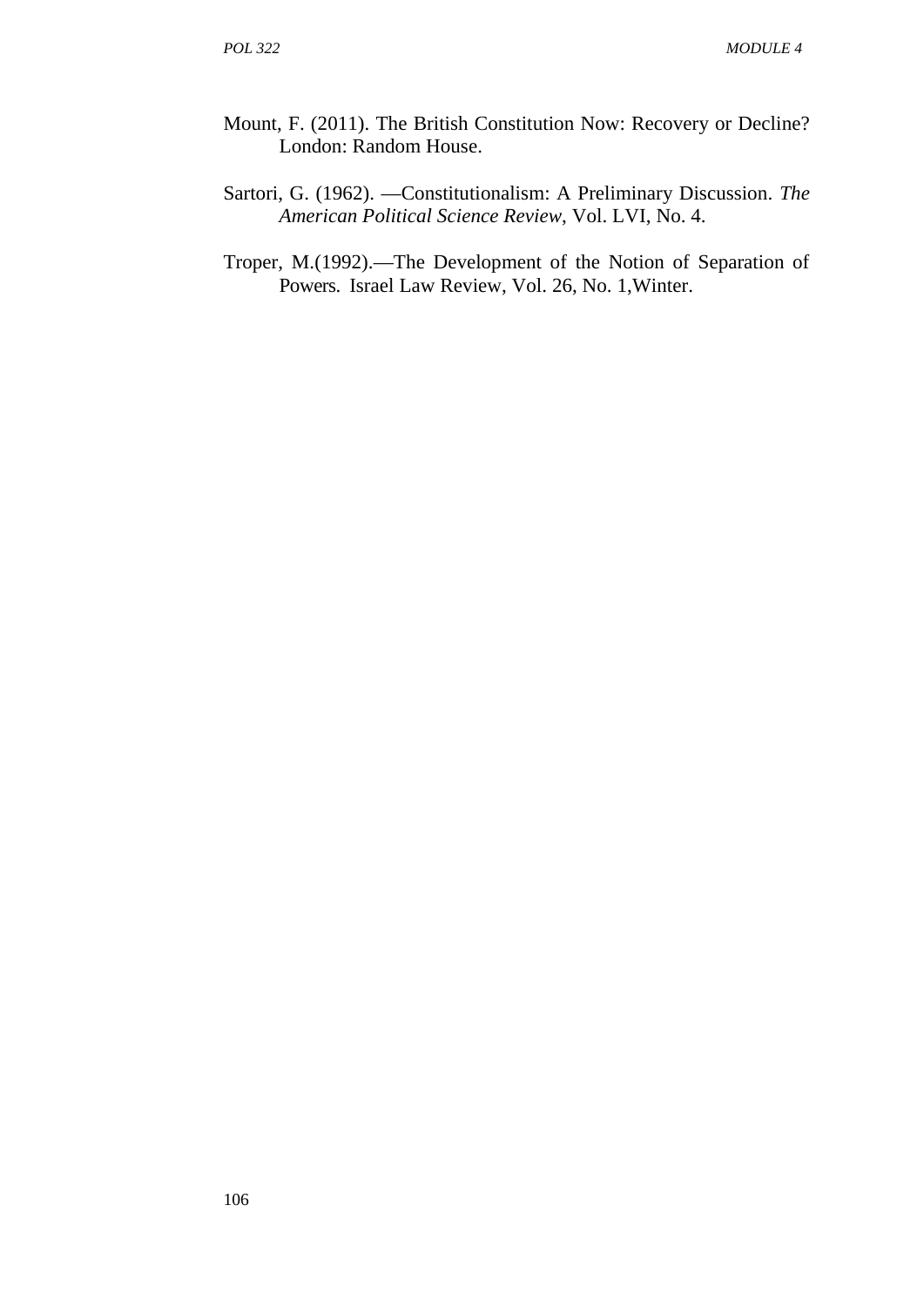## **UNIT 3 DECENTRALISATION CONTENTS**

- 1.0 Introduction
- 2.0 Objectives
- 3.0 Main Content
	- 3.1 What is Decentralisation of Government?
	- 3.2 Decentralisation of Government in Switzerland
	- 3.3 Decentralisation of Government in Nigeria
- 4.0 Conclusion
- 5.0 Summary
- 6.0 Tutor-Marked Assignment
- 7.0 References/Further Reading

# **1.0 INTRODUCTION**

This unit deals with one of the most important and fundamental elements of federalism. The decentralisation of governmental powers, authorities and jurisdictions set the federal system of government apart from other systems, such as the unitary or the confederal systems. It is the pattern of decentralisation that determines the extent to which the federal practise is being adhered to. We shall be analysing the attempts of Nigeria and Switzerland in the efforts towards decentralisation.

#### **2.0 OBJECTIVES**

By the end of this unit, you will be able to:

- (i) explain the meaning of decentralisation.
- (ii) explain the major issues of decentralisation in Switzerland.
- (iii) explain the major issues of decentralisation in Nigeria.

## **3.0 MAIN CONTENT**

#### **3.1.1 Decentralisation of Government**

107 Decentralisation may be defined as a conscious effort that takes away the focus of power from one level of government - the centre, and spreads it to lower levels of government in order to provide a robust, effective and efficient administration. It is a general belief that decentralisation of government is capable of addressing the need of the poor, the need of those who are at the periphery of society, of those who have been cut off from the centre, and may never have access to the centre. It is therefore necessary to decentralise power so that this category of people can feel the impact of the government. The focus of decentralisation is to ensure the effective administration of development, national cohesion and national integration. The process of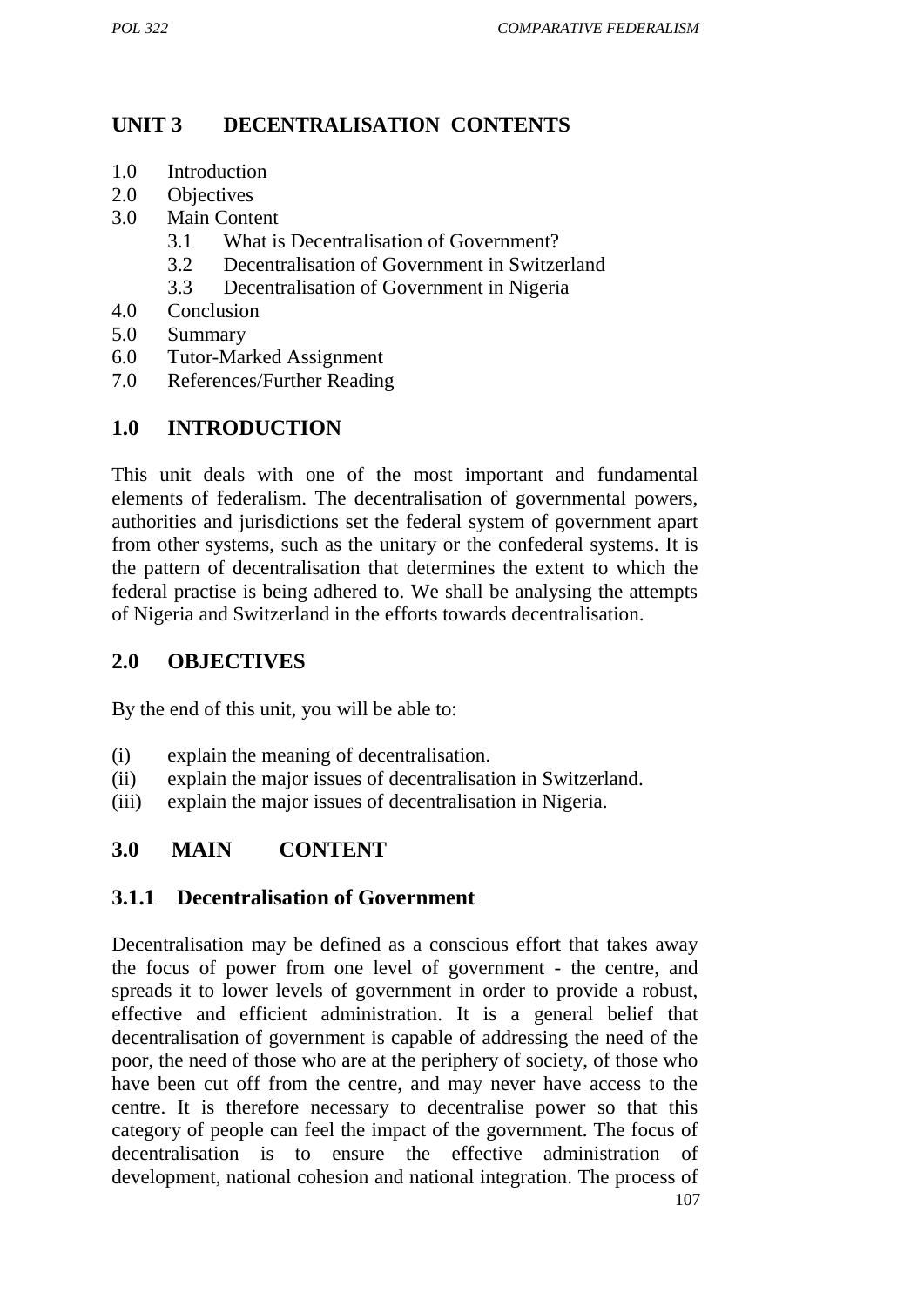decentralisation of power often requires the existence or creation of different levels of government.

## **3.1.2 Decentralisation in Switzerland**

The federation of Switzerland was created in 1848. It was formed by several independent states. These states are known as Cantons. Theses Cantons retain relative autonomy even within the federation. In return, they give some high-tasking authoritiestothefederalgovernment.TheCantonsretainedtheirrightstoenact theirown laws, create their own political organisation- their own executive, legislature and judiciary. The Cantons may have right of secession by way of referendum. They also enjoy right of initiative to make decisions best suitable for them. As such, techniques and strategies applied by the various Cantons towards development tend to be varied. The Cantons are further divided into 3,000 communes or local governments. These communes also enjoy a degree of autonomy. There is however no definite size for each commune. Hence a commune could be as small as having 100 inhabitants or as large as having 400000 inhabitants. Their political autonomy is derived from an unwritten tradition within the communes. Their autonomy is based on the following:

- 1. The right to exist- The communes have the right to make decision on whether to remain as they are or become a part of another Commune through a merger. Neither the Cantons nor the Federal government can alter the nature of their existence without the consent of the people of the affected commune.
- 2. The freedom to choose their political structure- Within the legislation of the Cantons, the Communes have the power to choose their own political structure.
- 3. The freedom to legislate, plan and to implement within the boundaries of Cantonal legislation - The communes have responsibilities to their constituents. These include; constructing and maintaining local roads, developing local transportation, collecting garbage and managing general sanitation, running and maintenance of primary and secondary schools, planning of land use, providing of public assistance to the poor.
- 4. The right to impose taxes- They decide on how a tax rate to be collected is calculated. These rates are however subjected in some areas to ratification by a citizens assembly.
- 5. The right to act on all areas which are not covered by cantonal or federal legislations. Functions not exclusively reserved to the federal or Cantonal governments.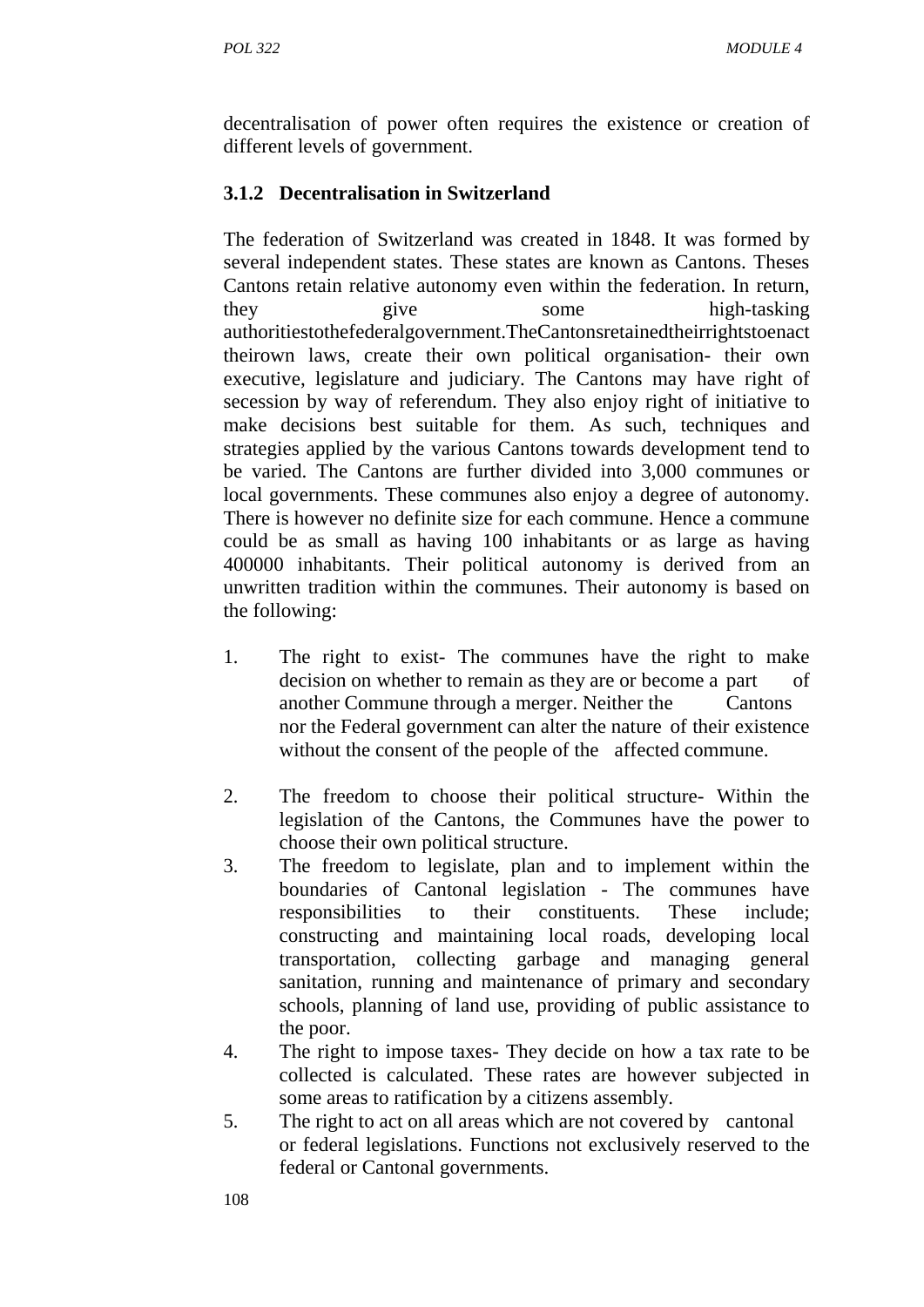6. The communes have the right to seek judicial remedy in times of disputes- All its rights are constitutionally protected and could be redressed at the Swiss federal Tribunal.

#### **3.1.3 Financial Decentralisation**

#### **Income**

Income is split among the federal, cantonal and communal governments. The manner in which this is shared, gives room for the various levels of government to be able to function. The federal government gets 30%, cantonal government gets 40% while the commune gets 30%.

#### **Expenditure**

The relationship among the three arms is similar in this respect as it is with how income is shared. While the cantons spend as much as 40% of the total expenditures the communes and the federal government also spend as much as 30% each of the total expenditure. It is safe to surmise that Switzerland is a model decentralised government. This is attributable to several factors. Some of these factors include:

- 1. A tradition of participation at the local level- In Swiss communities, the local people can directly take part in government through a community assembly or make important decisions by way of referendums or right of initiative.
- 2. A strong identification of elected political leaders at the local level with their communities - Officers at the local level often get to such position not because of their political ambitions rather by their identification with the common ideals of the people at the local level. Many times, they are members of the same community groups and associations that perform nongovernmental aid within such communities.
- 3. A strong identification of citizens with their communal or cantonal government- Because of the autonomy enjoyed by Swiss communities the people can easily identify with their local government before the \federal government and as such pursue development at every level.
- 4. A strong tradition of constitution making at the local level.
- 5. The bottom up approach of the Swiss constitution. What this implies is that unlike a country like Nigeria where power emanates from the centre to the states, in the Swiss case, power emanates from the states to the centre.
- 6. Also the communes have the power to implement federal law. They exercise initiative on how best to apply laws made by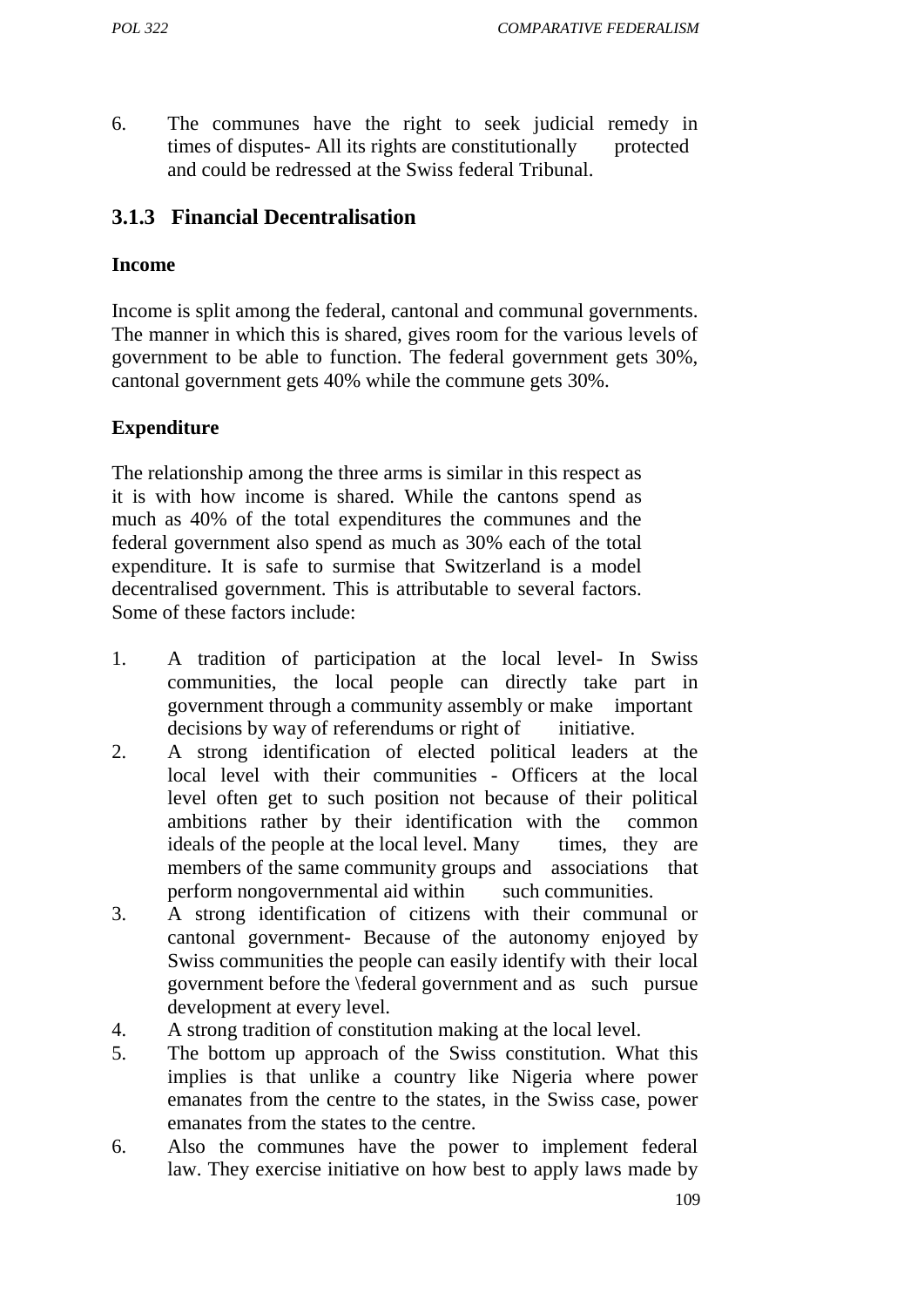the federal government. The federal unit may however act as supervisor. Another factor is the institutionalised possibility of the Cantons and communes to influence decisions at the federal level. Both the Communes and the Cantons are represented at the federal level.

7. Lastly, at the central level, government and parliament have to share their power with the people who can interfere through initiative and referendum. Parliaments consists of two chambersthe National Council representing the people and the Council of States representing the cantons. The federal court which is the highest court in Switzerland, reflects in its composition the relative strength of political parties, cultures and regions.

#### **Self-Assessment Exercise**

Highlight Switzerland's decentralisation format.

#### **3.2 Decentralisation in Nigeria**

Nigeria's experience with decentralisation cannot be compared to the Swiss case. This is because; in practice there is more of a superior subordinate relationship, rather than a coordinate relationship among the layers of government. The federal government has excessively strong control over the operations of the states and local governments. The central government exercises unlimited control over the affairs of the other levels of governments. Unfortunately, part of the control is constitutionally derived. The nature of the relationship between these levels of government has prompted analysts to attribute it as a major factor in the underdevelopment of sub-national levels in Nigeria. The strangle hold of the federal government on other levels of government is felt by the constitutional restrictions in many areas, one of which is the monthly allocation of funds from the Federation Account.

This form of distorted decentralisation is often the case in developing countries. In most cases, the constitutions of these countries originate from dictatorial and authoritarian regimes- some of these include; military regimes and one-party civilian dictatorships, in which the makers and framers of the constitution are those that hold power at the centre and are usually bent on retaining power and even adding more powers by reducing the powers of other layers of government. The case has been that of forced democratisation process from both internal and external forces, and the result as always been a democratic façade made up of faulty political power sharing arrangements. Examples of this scenario have played out in Nigeria, Kenya, D.R Congo, among others.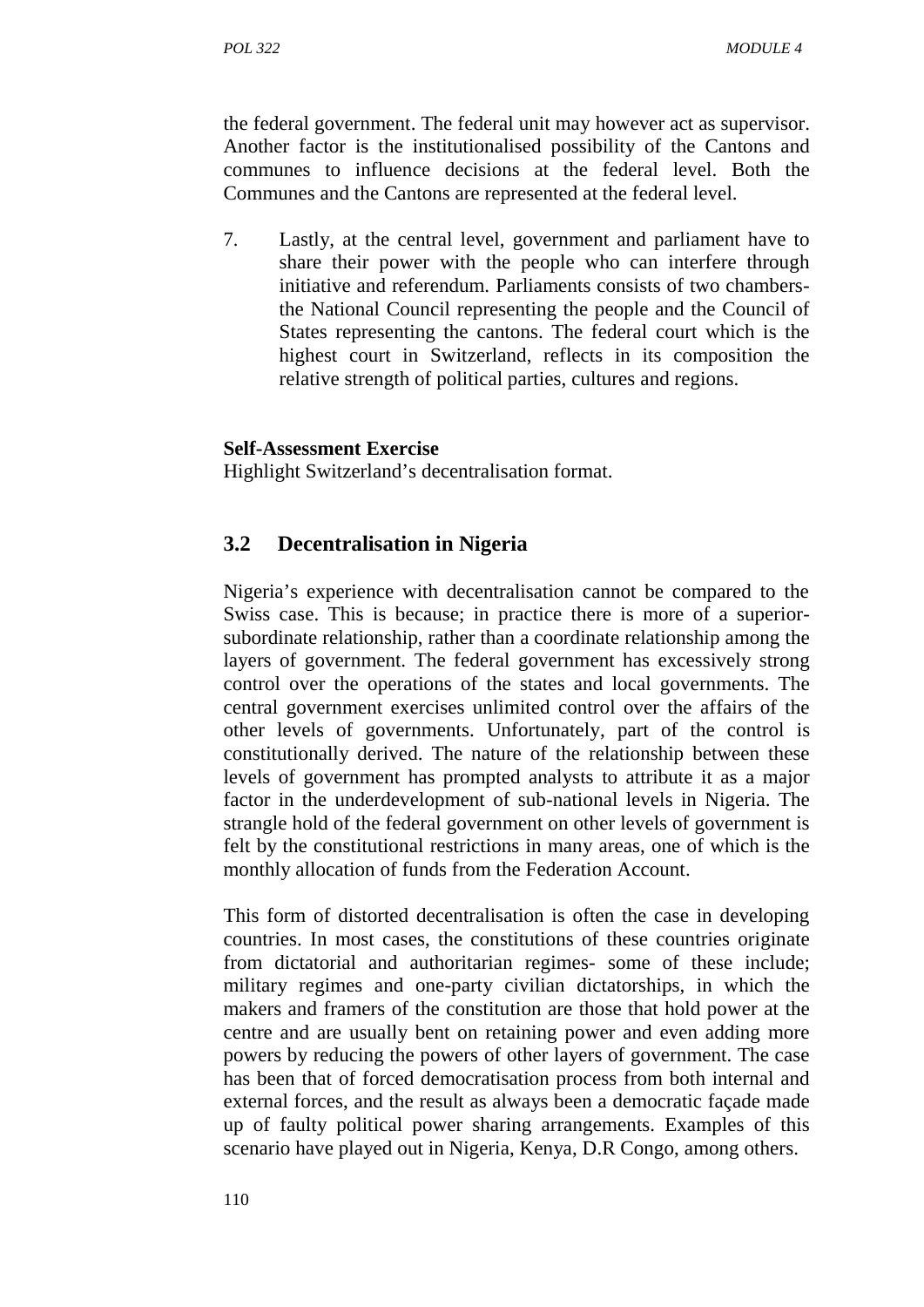# **3.2.1 Income of The Decentralised Governments**

In the sharing of income by the Nigerian federation, there exists a disproportionate sharing formula. While the federal government gets 56% gross revenue, the state and local governments have 24% and 20% respectively. Theoretically, this is thought to be enough to carry out their projects. However what this creates is a relationship of dependency on the federal government by the states and local governments. It is no news that both the state and local government expenditures usually exceed the revenue. This in essence is in sharp contrast with what obtains in Switzerland where the local government is quite responsible for substantial level of development of the country.

## **4.0 CONCLUSION**

In this unit, effort has been made to highlight the importance of one of the critical elements of federalism. Essentially, decentralisation is meant to emphasise the necessity for adequate power-relationship among the layers of government. This power relationship includes; the functions to be performed by each, and the jurisdiction to be covered by each. In an ideal situation, the power relationship is meant to be coordinated, such that none of the layers or levels of government is superior or subordinate to the other.

## **5.0 SUMMARY**

In the effort to explain the meaning of decentralisation, we articulated the cases of two federal countries- Nigeria and Switzerland. From all indications, Switzerland is closer to the ideal practise of decentralisation than Nigeria. It is made clear in this unit, that Switzerland's constitution accords adequate and requisite respect to the three layers of government, while the Nigerian constitution resides disproportionate power with the central government. This continues to be one of the weaknesses of Nigeria's federalism.

#### **6.0 TUTOR-MARKEDASSIGNMENTS**

- 1. Explain decentralisation
- 2. Discuss how decentralisation works in Switzerland
- 3. Briefly highlight the income arrangement for the layers of government in Nigeria

#### **7.0 REFERENCES/FURTHER-READING**

Ahmad, E. and G. Brosio (Eds.). 2009. *Does Decentralisation Enhance Service Delivery and Poverty Reduction?* Cheltenham: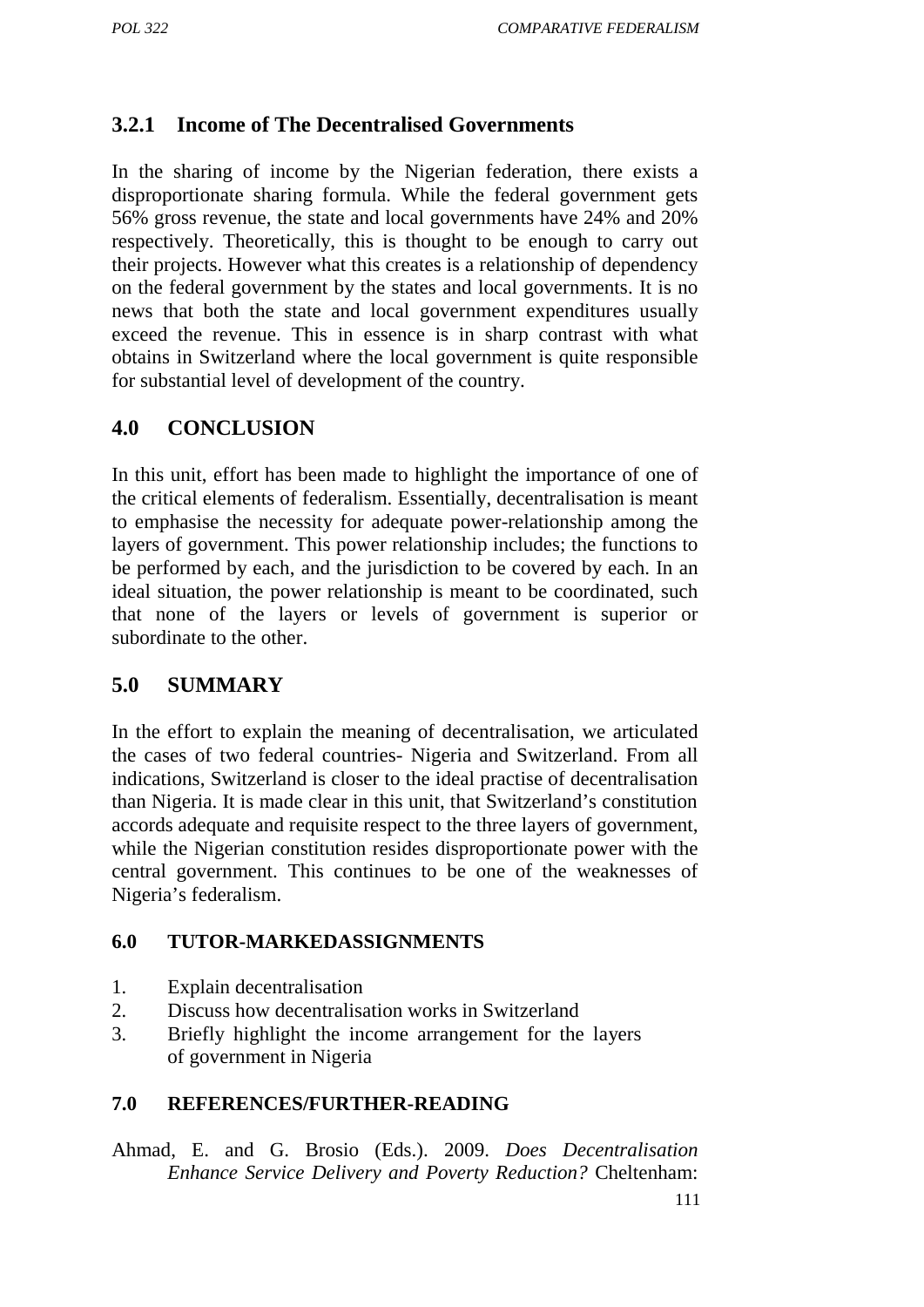Edward Elgar.

- Barankay, Iand B.Lockwood. 2007. Decentralisationandtheproductive efficiency of government: Evidence from Swiss cantons. *Journal of Public Economics*, 91: 1197–1218.
- Fleiner, T. & Basta, L. (1996), Federalism, Federal States and Decentralisation in L. Basta & T. Fleiner (Eds.), *Federalism and Multiethnic States: The Case of Switzerland.* Fribourg: Institute of Federalism.
- Mookherjee,B.(1998). ExpenditureDecentralisationandtheDeliveryofPubli c Services in Developing Countries.‖ Working Paper No. C98-104. Berkeley: Center for International and Development Economics Research.
- Mookherjee, B. et al. (Eds.) (2006). Decentralisation and Local Governance in Developing Countries: A Comparative Perspective. Cambridge: The MIT Press.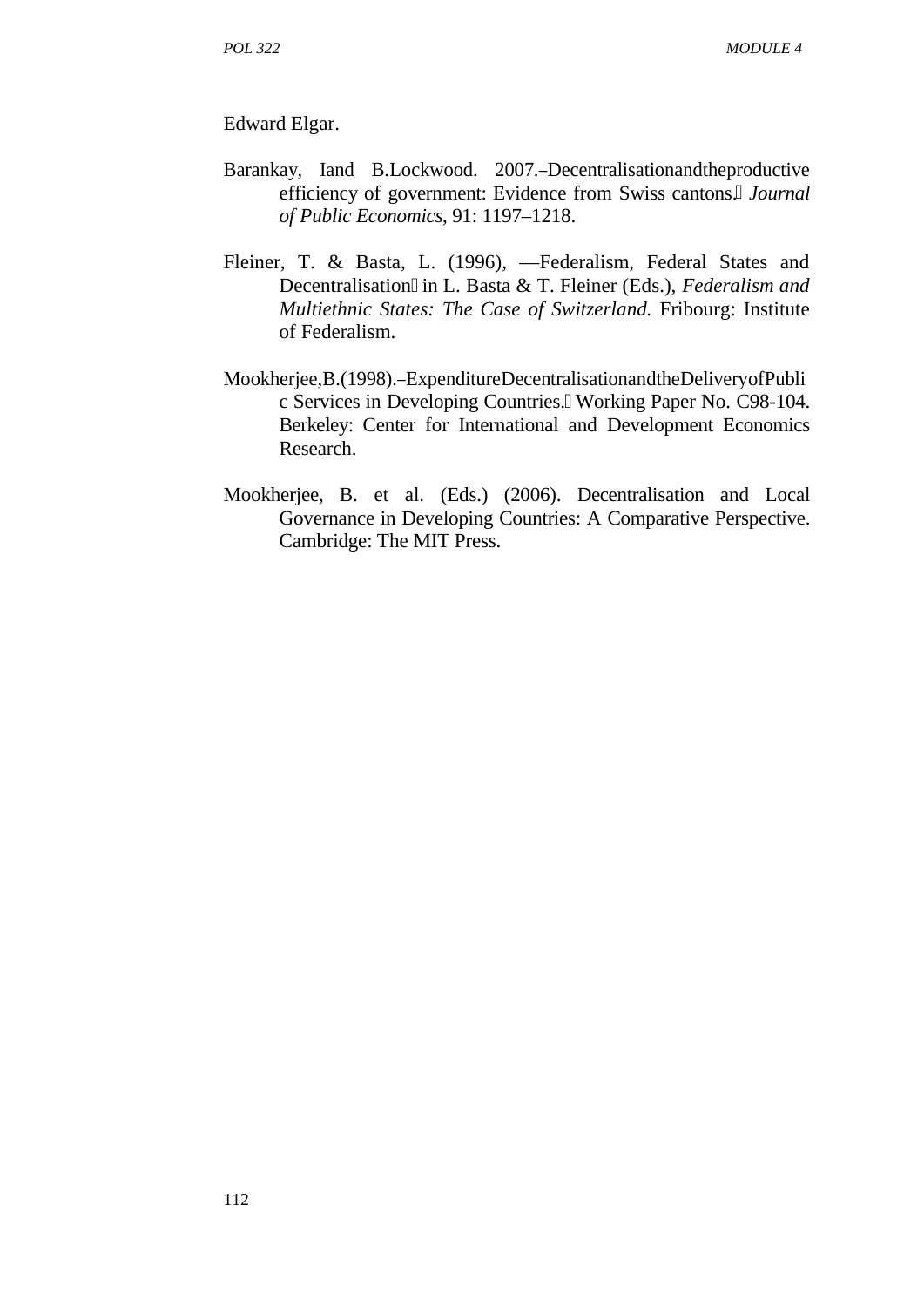# **UNIT 4 INTERGOVERNMENTALRELATIONS**

#### **CONTENTS**

- 1.0 Introduction
- 2.0 Objectives
- 3.0 Main Contents
- 3.1 Meaning of Intergovernmental Relations
- 3.2 Intergovernmental Relations in Brazil
	- 3.3 Intergovernmental Relations in the United States of America
	- 3.4 Intergovernmental Relations in India
- 4.0 Conclusion
- 5.0 Summary
- 6.0 Tutor-Marked Assignment
- 7.0 References/Further Reading

# **1.0 INTRODUCTION**

This unit deals with the totality of relationships among the layers of government in federal states. In this respect, the mix is usually in the format of federal-state relations; state-state relations; federal-local government relations; state-local government relations; local government-local government relations. These various forms of relationship are complex and intertwined. While federalism supports a modicum of cooperation and collaboration laced with some level of autonomy, it is the constitution of each country that determines the extent of both the collaboration and the autonomy.

## **2.0 OBJECTIVES**

By the end of this unit, you will be able to:

- Understand the meaning of intergovernmental relations.
- Articulate the importance of intergovernmental relations to federalism
- Provide perspectives on intergovernmental relations in Brazil, India and the United States of America.

# **3.0 MAIN CONTENT**

## **3.1 Meaning of Intergovernmental Relations**

Inter-governmental relations refer to the interaction that takes place amongst the different levels of government within a country (Ugoh,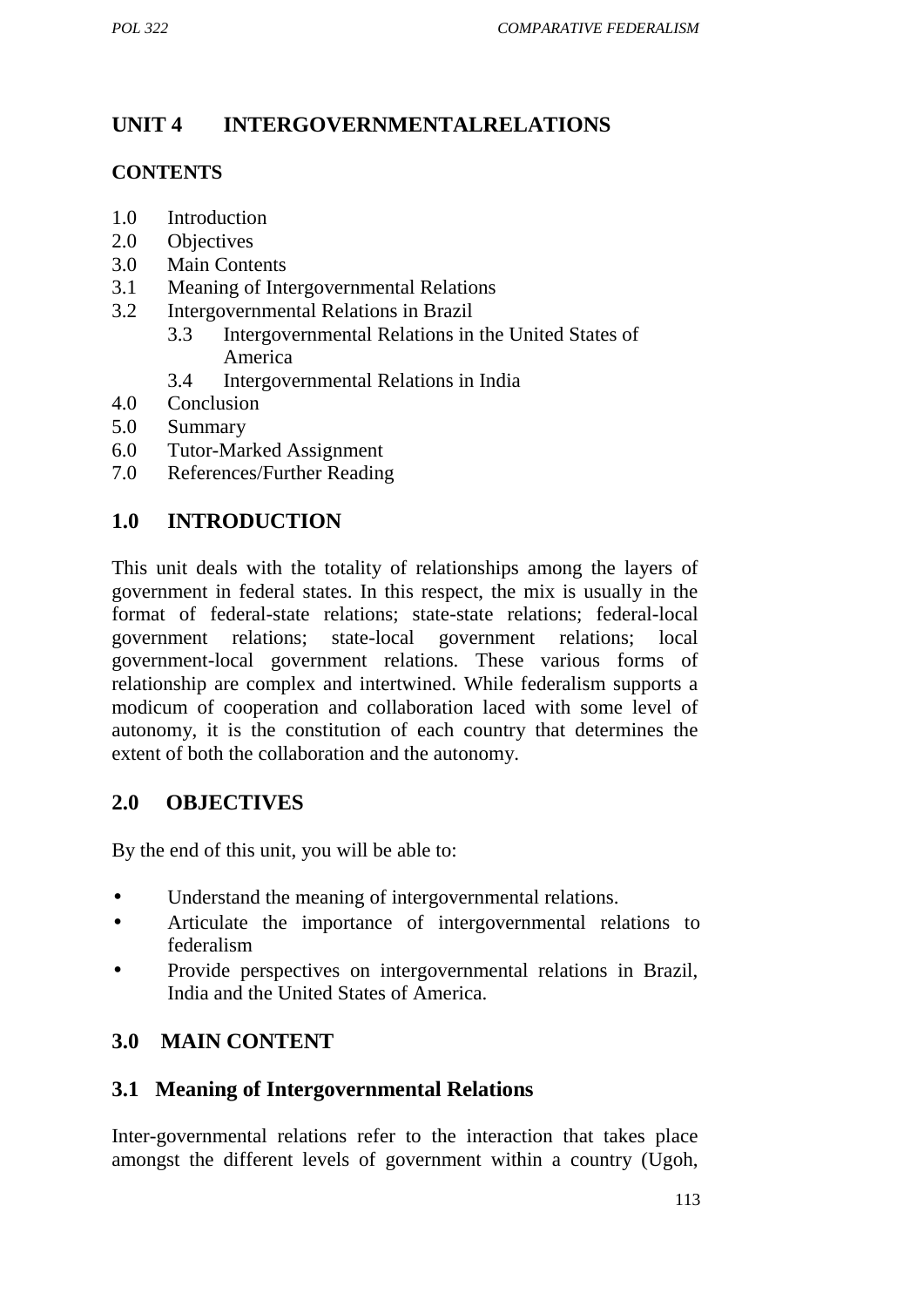2011:18). By this simple definition, the need for intergovernmental relations in any country, therefore, presupposes the existence of at least two levels of government within the country. Usually, we talk about intergovernmental relations where different levels of government exist. In essence, intergovernmental relations is a concept used to associate states or regions having a federal administration where the constitution spells out the functions of each tier of government (Ugoh, 2011:18). In other words, it is the governmental system associated with the relationship which exists between the federal government and state as well as local governments.

According to William Anderson (1960), intergovernmental relation is an important body of activities or interactions occurring between governmental units of all types and levels within the federal system. The flow of relations or interactions will, therefore, involve federal – state relations; state – local relations; federal – state – local relations; federal - local relations, inter-state relations; and inter – local relations.

#### **Self-Assessment Question**

What is Intergovernmental Relations?

#### **3.2 Intergovernmental Relations in Brazil**

Brazil has been a Federal State since 1891. Brazil is composed of 26 states and the Federal capital district of Brasilia. Federalism in Brazil evolved from the country's experience with decentralised colonial administrations under Portugal. Unlike the experiences of the United States and Canada where there were provinces that had once been autonomous political entities, federalism in Brazil was a technique for dividing what had always been a unitary system of government.

According to its 1988 Constitution, Brazil is a federal republic with administrative powers and responsibility as well as fiscal control divided among three levels of government - central, state and municipal. Each of the 26 states has its own administration with defined powers compared to the Federal Government. In essence, the Brazilian constitutional federalist decentralisation distributes powers among the 26 states and the over 5,000 municipalities of the Federation. This current federalist character was energised by the 1988 constitution with, for instance, increase in fiscal resources for the states and municipalities, at the expense of direct and indirect taxes formerly collected by the Federal Government.

In effect, intergovernmental relations in Brazil centre on the interaction between and among the central, state and municipal levels of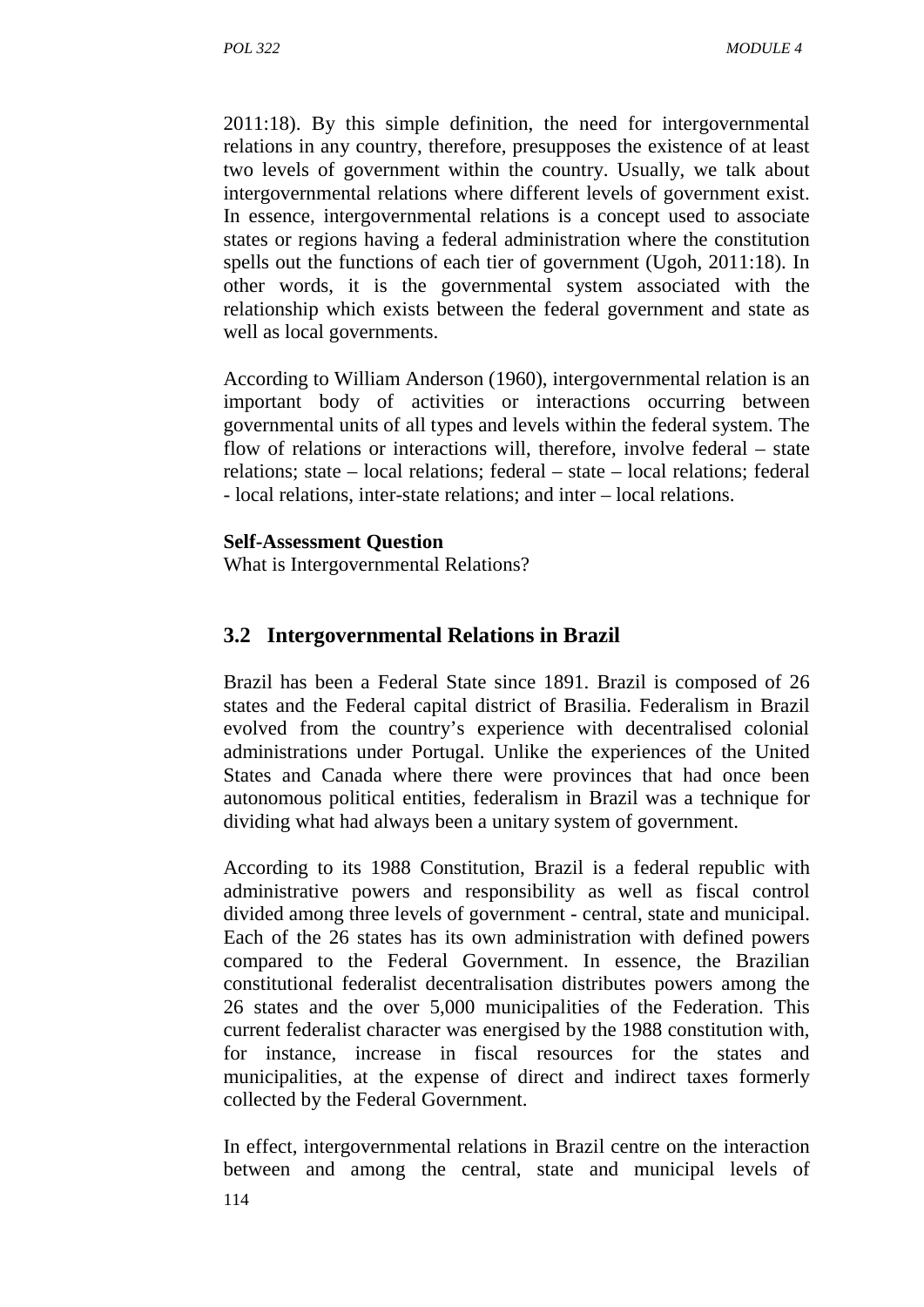government. As earlier noted, the central issue in intergovernmental relations includes division of administrative responsibilities, power sharing, fiscal allocation and resource control. On the issue of fiscal or financial relations, for instance, the Brazilian model is particularly and interestingly unique because it departs widely from the theoretical models and experience of most countries, where decentralisation is generally a process planned and coordinated by the central government (Shah, 2003). Furthermore, financial transfers between the different levels of government are normally for purposes related with general or sectoral public policies. In Brazil, financial transfers are designed above all to ensure the fiscal and financial autonomy of the sub-national levels of government (Afonso, 2014, p.134).

The most outstanding feature of the Brazilian fiscal system is that its decentralisation is not based on political and economic policies formulated and implemented under the orders of the Federal government. On the contrary, most of the intergovernmental relations cannot be established or modified by the federal political and economic authorities according to their own arbitrary wishes (Afonso, 2004, pp.134 – 135). The division of the main fiscal flows and stocks among the different levels of government highlights the considerable relative importance of the sub-national levels. The states and municipalities directly collect 31% of the high global tax burden.

Before the radical decentralisation provided for in the 1988 constitution, the Union directly collected 70% of national taxes (Afonso, 2004, p.138). The municipalities, in contrast, were the main beneficiaries of the tax reform, increasing their proportion of national taxes received from 11% to 17% in the first ten years of operation of the new system. Finally, there is a system of intergovernmental relations in Brazil which mobilises a considerable flow of resources for the purpose of vertical and horizontal decentralisation of the tax system.

# **3.3 Intergovernmental Relations in the United States of America**

The United States of America (US) operates a federal system of government where the states and national government exercise separate powers within their own spheres of authority. The framers of the U.S. Constitution sought to create a federal system that promotes strong national power in certain spheres, yet recognises that the states are sovereign in other spheres. The U.S Constitution delegates specific enumerated powers to the national government (also known as delegated power), while reserving other powers to the states (reserved powers). Thus, American Federation is seen as a governmental mechanism in which all powers play their constitutional roles of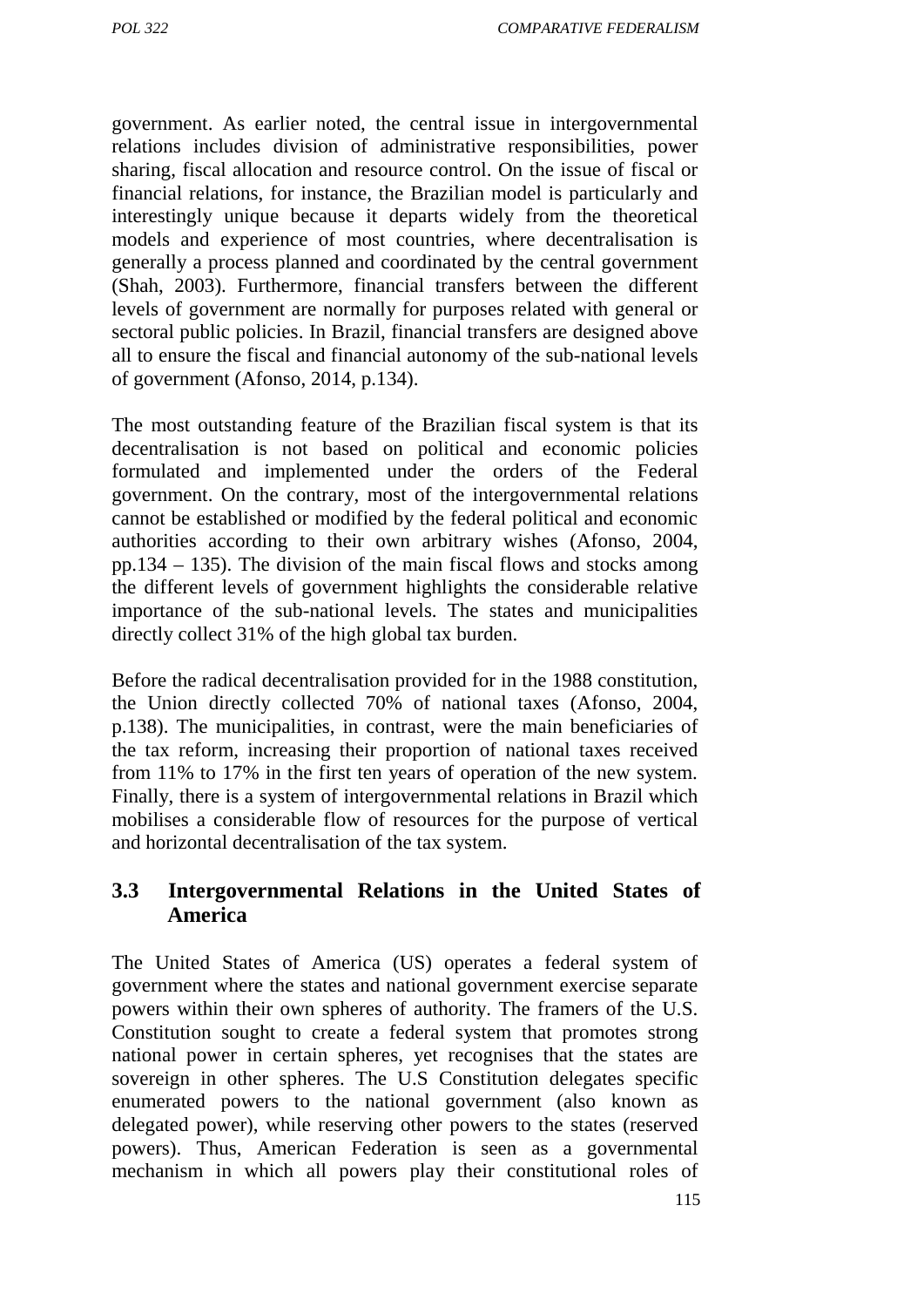promoting individual freedom; since individual liberation is the ideological foundation of the American system.

American federalism features mainly three levels of government - the US national government, states governments and local governments. However, there are other levels within the local units. These include; county, municipal, township, and district. The co-existence of these various levels of government implies intergovernmental relations (as a corollary of federalism) especially as it borders on power (administrative) and fiscal matters.

As a matter of fact, it has been claimed that intergovernmental relations is a term indigenous to the United States (Anderson, 1960). In the US, states governments have the power to make laws that are not granted to the federal (national) government. These include education, family law, contract law, and most crimes. Unlike the federal government, which only has those powers granted to it in the constitution, a state government has inherent powers allowing it to act unless limited by a provision of the state or national constitution. The constitutions of the various states differ in some details but generally follow a pattern similar to that of the federal constitution, including a statement of the rights of the people and a plan for organising the government. However, state constitution is generally more detailed.

The third level of government in the US is the local government. There are 89,500 local governments in the US, including 3,033 counties, 19,492 municipalities, 16,500 townships, 13,000 school districts, and 37,000 other special districts that deal with various, e.g., issues like fire protection. Local governments directly serve the needs of the people, providing everything from police and fire protection to sanitary codes, health regulations, education, public transportation, and housing.

## **3.4 Intergovernmental Relations in India**

By virtue of its federal nature, India is another country where intergovernmental relations is a massive issue. The Indian constitution divides the country into three levels of governments – federal (the centre), state and local – and defines the power distribution as well as fiscal arrangement between the federal government and the states. This power is divided among legislative, administrative and executive. The legislative section is divided into three lists: Union list, States list and Concurrent list. Unlike the federal governments of the US, Switzerland or Australia, residual powers remain with the central government. This is similar to what is obtainable in Canadian federalism.

116 The Union list consists of 100 items on which Parliament has exclusive power to legislate including; defense, armed forces, arms and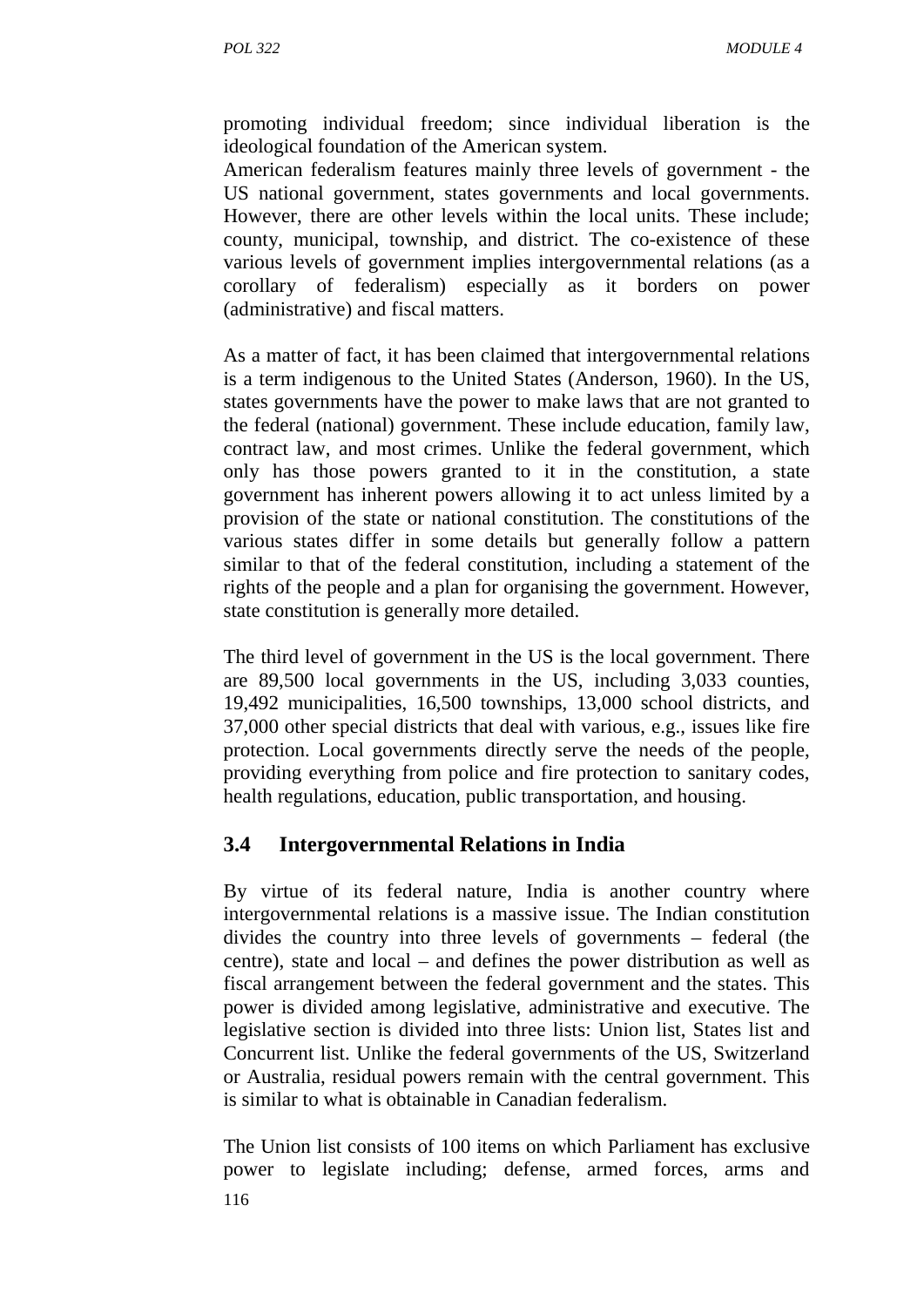*POL 322 COMPARATIVE FEDERALISM*

ammunition, atomic energy, foreign affairs, war and peace, control of industries, citizenship, extradition, railways, shipping and navigation, airways, posts and telegraphs, telephones, wireless and broadcasting, currency, foreign trade, inter-state trade and commerce, banking, insurance, regulation and development of mines, mineral and oil resources, elections, audit of Government accounts, constitution and organisation of the supreme court, High courts and union public service commission, income tax, customs duties and export duties, duties of excise, corporation tax, taxes on capital value of assets, estate duty, terminal taxes (Fadia, 1984).

The State List consists of 61 items. Uniformity is desirable but not essential on items in this limit. These items include; maintaining law and order, police forces, healthcare, transport, land policies, electricity in state, village administration, etc. The State legislature has exclusive power to make laws on these subjects. But in certain circumstances, the federal parliament can also make laws on subjects mentioned in the state list. Then the parliament has to pass a resolution with 2/3 majority that it is expedient to legislate on this state list in the national interest. The Concurrent List consists of 52 items. Here again, uniformity is desirable but not essential on items in this list which include; marriage and divorce, transfer of property other than agricultural land, education, contracts, bankruptcy and insolvency, trustees and trusts, civil procedure, contempt of court, adulteration of foodstuffs, drugs and poisons, economic and social planning, trade unions, labour welfare, electricity, newspapers, books and printing press, stamp duty (Fadia, 1984).

Furthermore, Article 356 of the Constitution of India provides that states must exercise their executive power in compliance with the laws made by the central government. Article 357, therefore, calls upon every state not to impede on the executive power of the Union within the states. In short, Articles 352 – 360 contain provisions which empower the centre to take over the executive of the states on issue of national security or on the breakdown of constitutional machinery. Governors are appointed by the Central government to oversee states. The president can dissolve the state assembly under the recommendation of the Council of Ministers by invoking Article 356 if and when states fail to comply with directives given by the centre (Fadia, 1984).

Apart from administrative and legislative power relations, between the levels of government, another very crucial aspect of intergovernmental relations is the fiscal arrangement between these governmental levels. Basically, as a federation, India practices fiscal federalism, which deals with allocation and sharing of financial resources of the country among the levels of government. Specifically, Articles 267 – 281 of part XII of the Indian Constitution deal with the centre – state fiscal relations and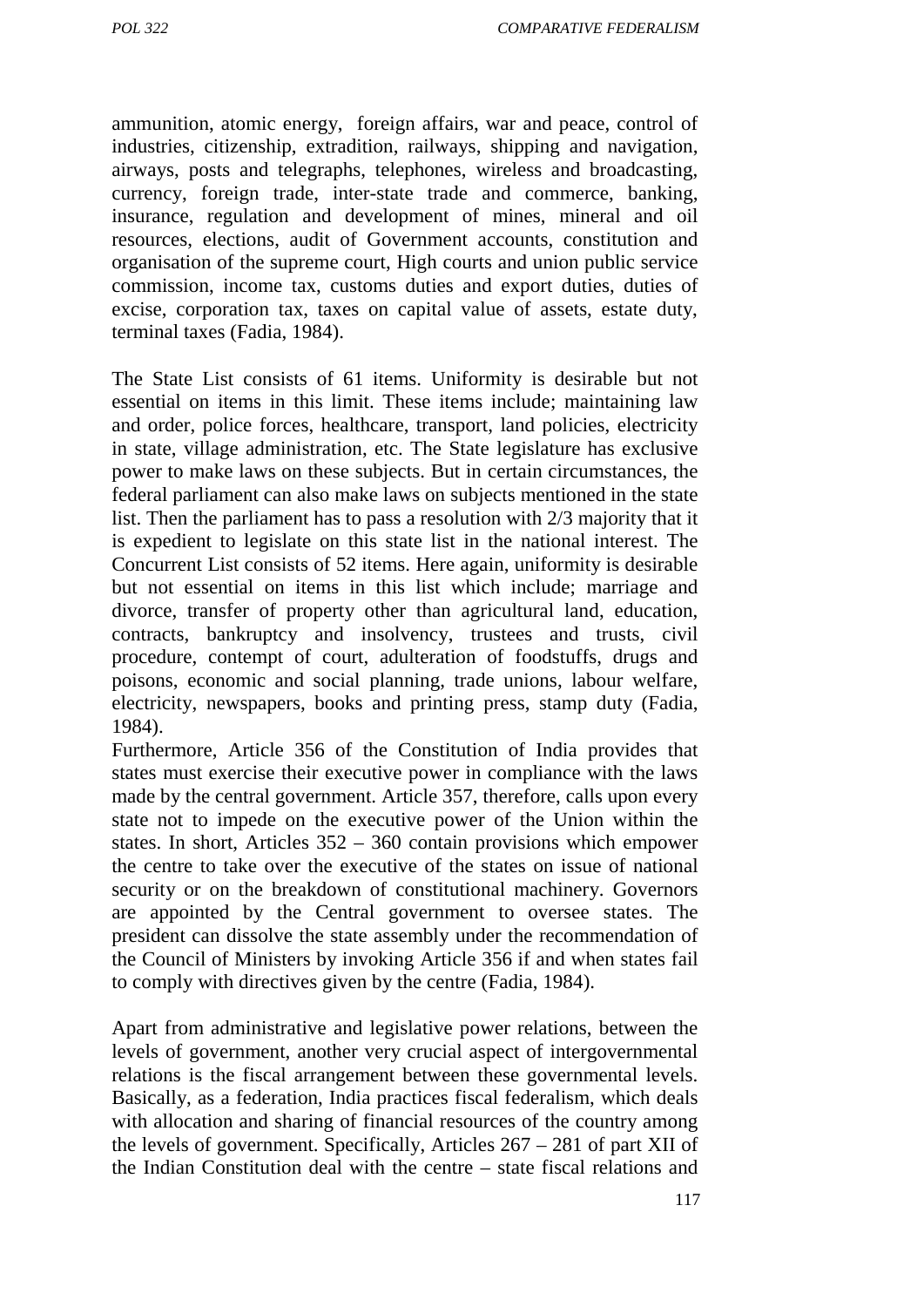constitute the heart of the debate on fiscal federalism in India.

Though, according to the India Constitution, India is a federal country, there are criticisms that it is a unitary or quasi-federal state and much of this criticism stems from the functioning of centre-state fiscal/financial relations. As against legislative and/or executive supremacy of the centre, much of the criticism on centre-state fiscal/financial relations and fiscal federalism in India stems from the process of economic policy-making. Some of it is due to the emergence of the Planning Commission of India playing dominant role in economic policy making and disbursing a large sum of central funds to state governments as non plan expenditures. Unlike the Finance Commission of India, the backbone of centre-state fiscal/financial relations, the Planning Commission is a body not envisaged in the India Constitution.

In India, the centre is bound to collect certain taxes on behalf of the states and must share a substantial portion with the state governments. And while deciding taxation such loss to the state governments. Furthermore, in the name of a plethora of centrally sponsored schemes, the centre has systematically eroded fiscal autonomy of states (Fadia, 1984).

# **4.0 CONCLUSION**

This unit reiterates the nature of relationship that should exist under a federal system. At the level of intergovernmental relations, it is made clear that there must be mutual respect among the levels of government, since ultimately; it is not so much about the system of government in place, but more about the level and extent of development that can be provided by each administration.

# **5.0 SUMMARY**

The unit commenced with the articulation of intergovernmental relations. This is followed by the experiences in the three federal states of Brazil, United States of America and India. It is observed that despite recognising the necessity for coordinate relationship among the levels of government, the practice of intergovernmental relations among the three states differ to the extent to which the peculiarities of each state allows. We must therefore keep in mind that there is no ideal form of intergovernmental relations.

# **6.0 TUTOR-MARKEDASSIGNMENTS**

- 1. Explain intergovernmental relations in Brazil.
- 2. Explain aspects of intergovernmental relations in India.
- 118 3. Explain aspects of intergovernmental relations in the United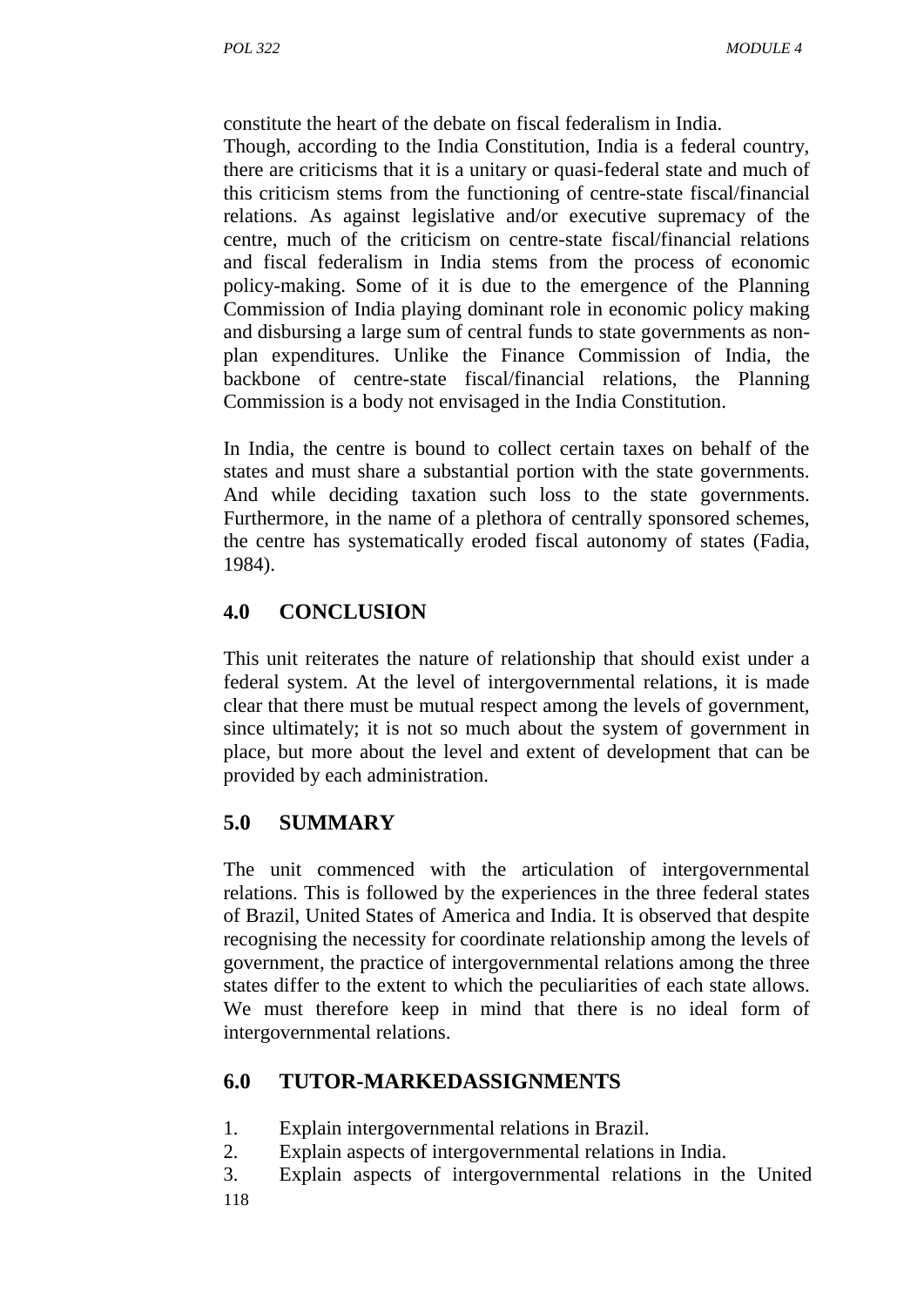States of America.

## **7.0 REFERENCES/FURTHERREADING**

- Afonso, J. (2004). The Relations between Different Levels of Government in Brazil, *Cepal Review*, 84. December, 133 – 155.
- Anderson, W. (1960). Intergovernmental Relations in Review. Minneapolis: University of Minnesota Press.
- Fadia, B. (1984). State Politics in India. New Delhi: Radiant Publishers.
- Ugoh, S. (2011). Understanding Intergovernmental Relations in Nigeria*,* Lagos: Sam Iroanusi Publications.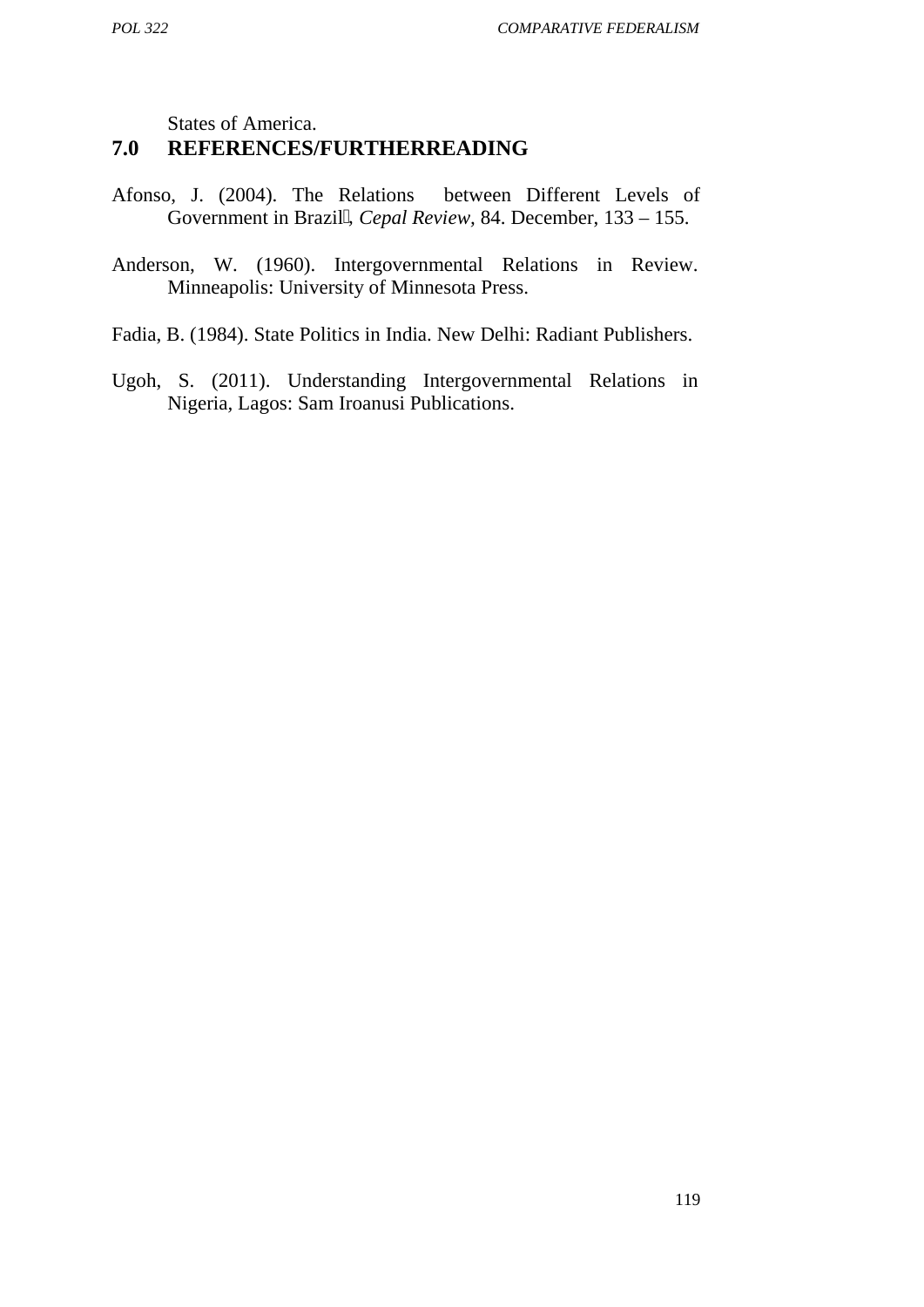## **UNIT 5 DEMOCRACY**

#### **CONTENTS**

- 1.0 Introduction
- 2.0 Objectives
- 3.0 Main Content
	- 3.1 Meaning of Democracy
	- 3.2 Democracy in Brazil
	- 3.3 Democracy in India
	- 3.4 Democracy in the United States of America
- 4.0 Conclusion
- 5.0 Summary
- 6.0 Tutor-Marked Assignment
- 7.0 References/Further Reading

#### **1.0 INTRODUCTION**

The assurances of result-oriented federalism can only be guaranteed only in a democratic environment. The democratic ethos and principles must be entrenched in any federal state; otherwise the structures and institutions of federalism may be in place, while the functioning and processes of the state may not be federal. In other words, democracy is crucial to the practise of federalism. This unit explicates democracy, and highlights its practise in the three federal states of Brazil, India and the United States of America.

#### **2.0 OBJECTIVES**

By the end of this unit, you will be able to:

- explain the meaning of democracy
- explain the relationship between federalism and democracy
- explain democratic practices in Brazil, India and the United States of America.

## **3.0 MAIN CONTENT**

#### **3.1 Meaning of Democracy**

120 The word democracy originates from two Greek words – *demos*, which means the people, and *'kratia'*, which means rule. In the literal sense, therefore. the use the theword democracy means ruleofthepeople.Itisinthissensethatwealwaysremember the popular definition of democracy by the former American President, Abraham Lincoln. It says; democracy is the government of the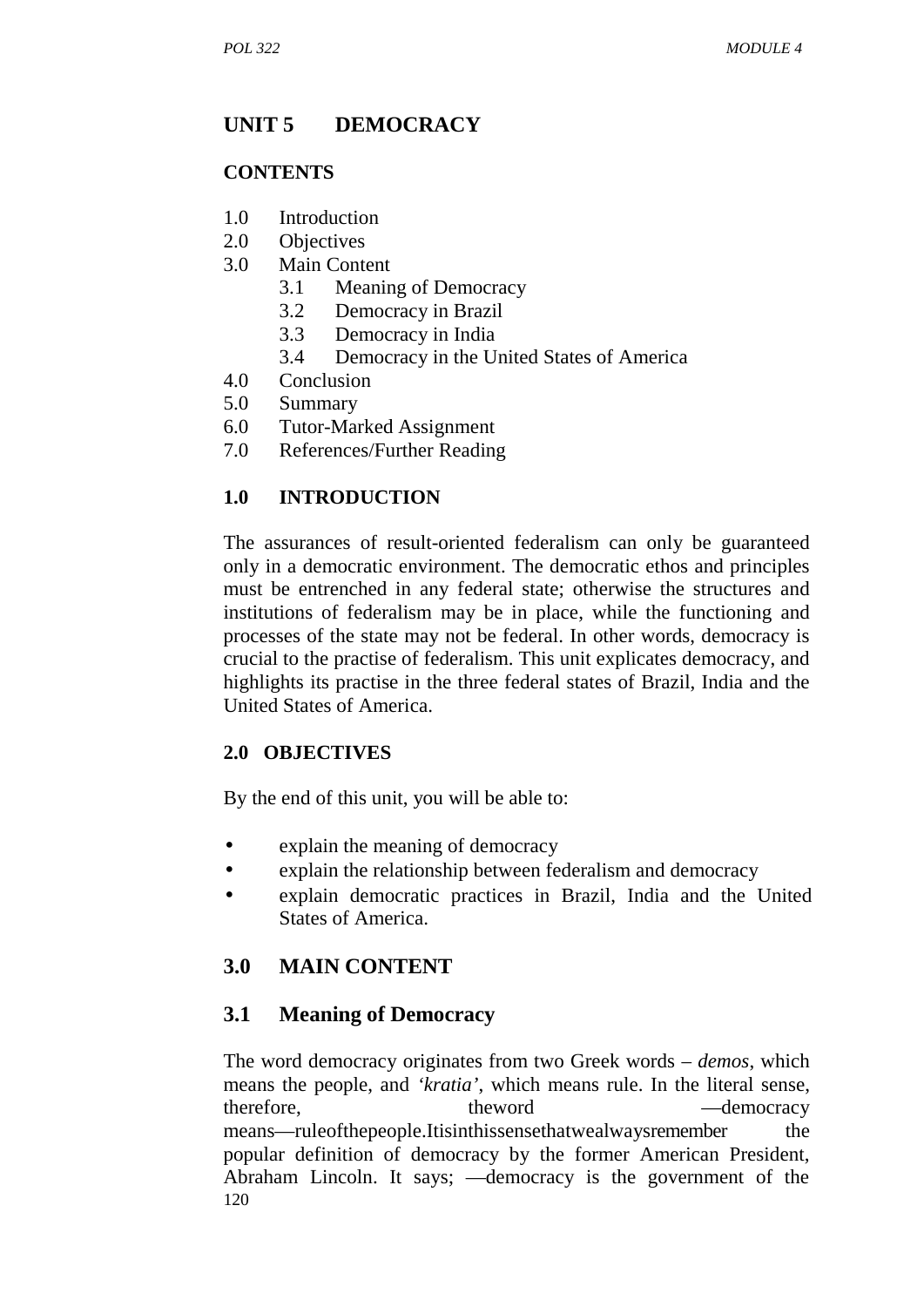people, by the people, and for the people.Intheory,democracyisagovernmentinwhichpeoplearepowerfuland agovernment in which everyone has a share. Democracy is a form of government in which the ruling power of a state is largely vested not in any particular class or classes, but in the members of the community as a whole (Bryce, 1921). In short, democracy as a form of government implies that the ultimate authority of government is vested in the common people so that public policy is made to conform to the will of the people and to serve the interests of the people (Gauba, 2003, p.421).

―bourgeois democracy. To them, liberal democracy brings about class struggle, and that the only way to ensure social equality is to operate a socialist system whereby it is only the state, no individual, determines the political, social and economic destiny of the people. This model was in practice in the old USSR, Poland, former Czechoslovakia, Hungary, Romania, Bulgaria, Albania and East Germany (Johari, 2011, p.495). However, this model has seen its grand failure and most of these countries have embraced liberal democracy. In fact, the gap between liberal and social democracies is shrinking by the human face which now characterizes liberalism.

Generally, in practice, however, democracy may be considered an ideal of representation in governance. While democracy is indeed a culture, history, ideology, and a procedural method of organising popular rule, there is never a uniformly accepted form of it anywhere (Onuoha, 2011, p.139). It is on that note we shall consider the democratic culture and practice in Brazil, India and United States.

#### **3.2 Democracy in Brazil**

Brazil operates a democratic republic, with a presidential system. The president is both the head of state and head of government and is elected for a four-year term, with the possibility of re-election for a second successive term. The president appoints the ministers of state, who assist in government. Legislative houses in each political entity are the main source of law in Brazil. The National Congress is the Federation's bicameral legislature, consisting of the Chamber of Deputies and the Federal Senate. Judiciary authorities exercise jurisdictional duties almost exclusively. The military, which seized power through a coup d'état in 1964, relinquished power after two decades precisely in 1985, to usher in a democratic rule. Since then, Brazilians have enjoyed broader political freedom, and violations of traditional civil liberties declined sharply. The Brazilian adult population now enjoys political participation through elections and voting.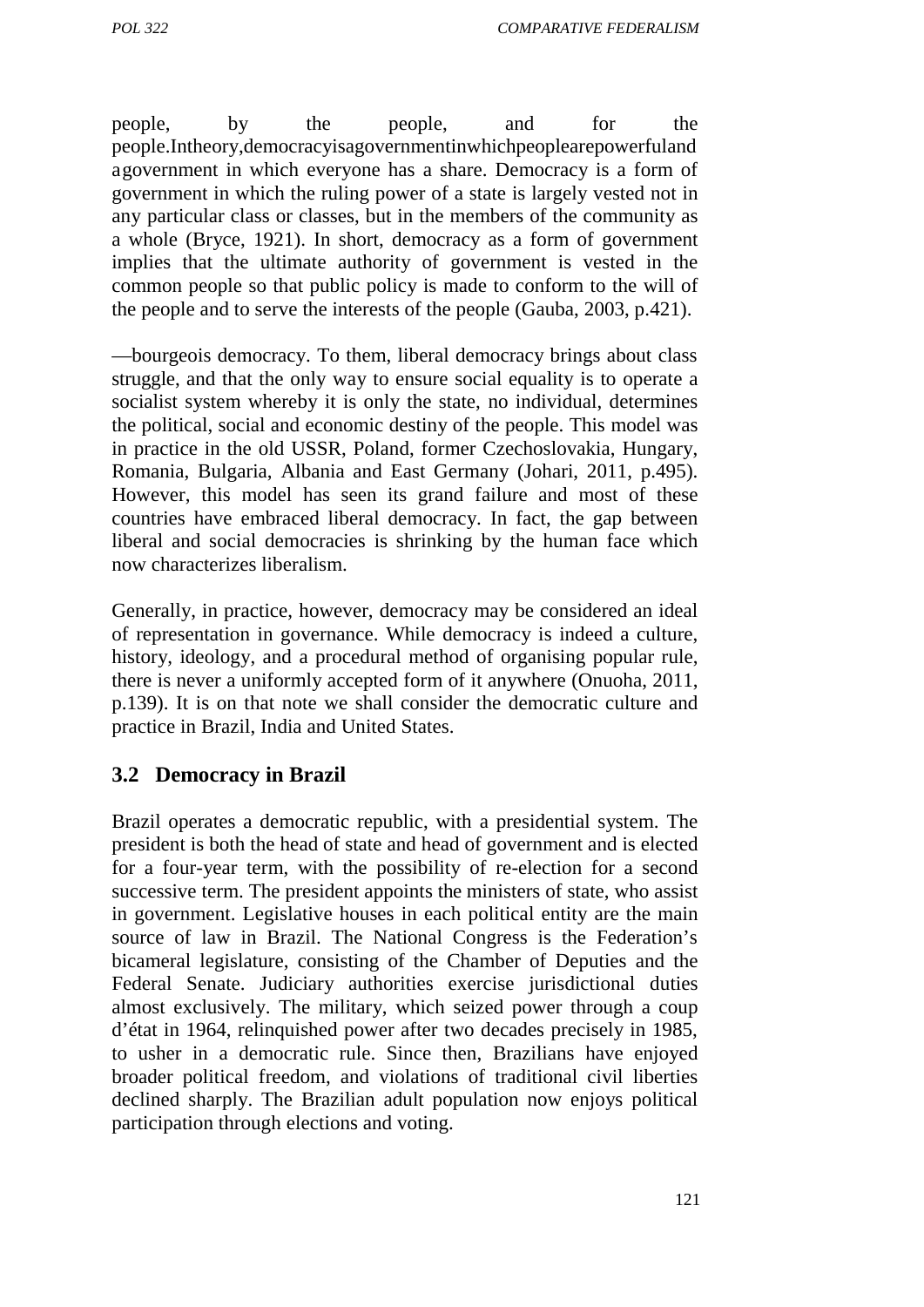However, in the immediate post-military era, there were problems associated with Brazil's march toward a full democracy. While Brazil had made the passage from authoritarian to democratic government, it found it difficult to develop a well-defined and institutionalised democratic regime at the early stage of democratisation (Hapogian and Mainwaring, 1987). Political institutions, particularly congress and parties, at times more closely resemble objects of authoritarian rule than pillars of a democratic order. Unlike the cases of most Latin American countries that underwent transitions to democracy, in Brazil, authoritarian political actors and arrangements were still thriving under the democratic government. The military retained veto rights over key legislations, and most important decisions were taken by bureaucrats in economic and planning ministries and central bank without public or party debate. There were severe restrictions on human rights, and immense political, economic, and social inequalities persisted. There was a mix of democratic procedure and authoritarian practice. This impeded the transformation of institutions necessary for a consolidated democracy and thwarted policy changes that might upset an extremely in-egalitarian social order.

#### **3.3 Democracy in India**

India is the second most populous country in the world after China. By this very fact, India may be a young democracy, but it is the world's largest democracy by the number of electorate. As a democracy, India operates a parliamentary system of government where there exists the position of the prime minister as the head of government enjoying a majority in the parliament, and the president as the head of state. One of the basic features of Indian democracy is its periodic elections. Elections to Indian parliament are held once every five years. The country has six main political parties; the Bhartiya Janta Party (BJP), Indian National Congress (INC), Communist Party of India (CPI), the Communist Party of India Marxist (CPIM), Bahujan Samaj Party (BSP) and the Nationalist Congress Party (NCP). At the level of its constituent Federating states, many regional parties exist and stand for elections to state legislatures, every five years, while the Rajya Sabha elections are held every six years.

Just like Brazil, India is another robust and fully consolidated democracy. In the two countries, the path to democratic deepening is obstructed by high levels of social inequality and deeply entrenched practices of social exclusion (Heller, 2010). However, in India, the basic institutions and procedures of electoral democracy have been firmly entrenched. There are no significant social or political forces in India (and same goes for Brazil) that do not accept the basic legitimacy of parliamentary democracy.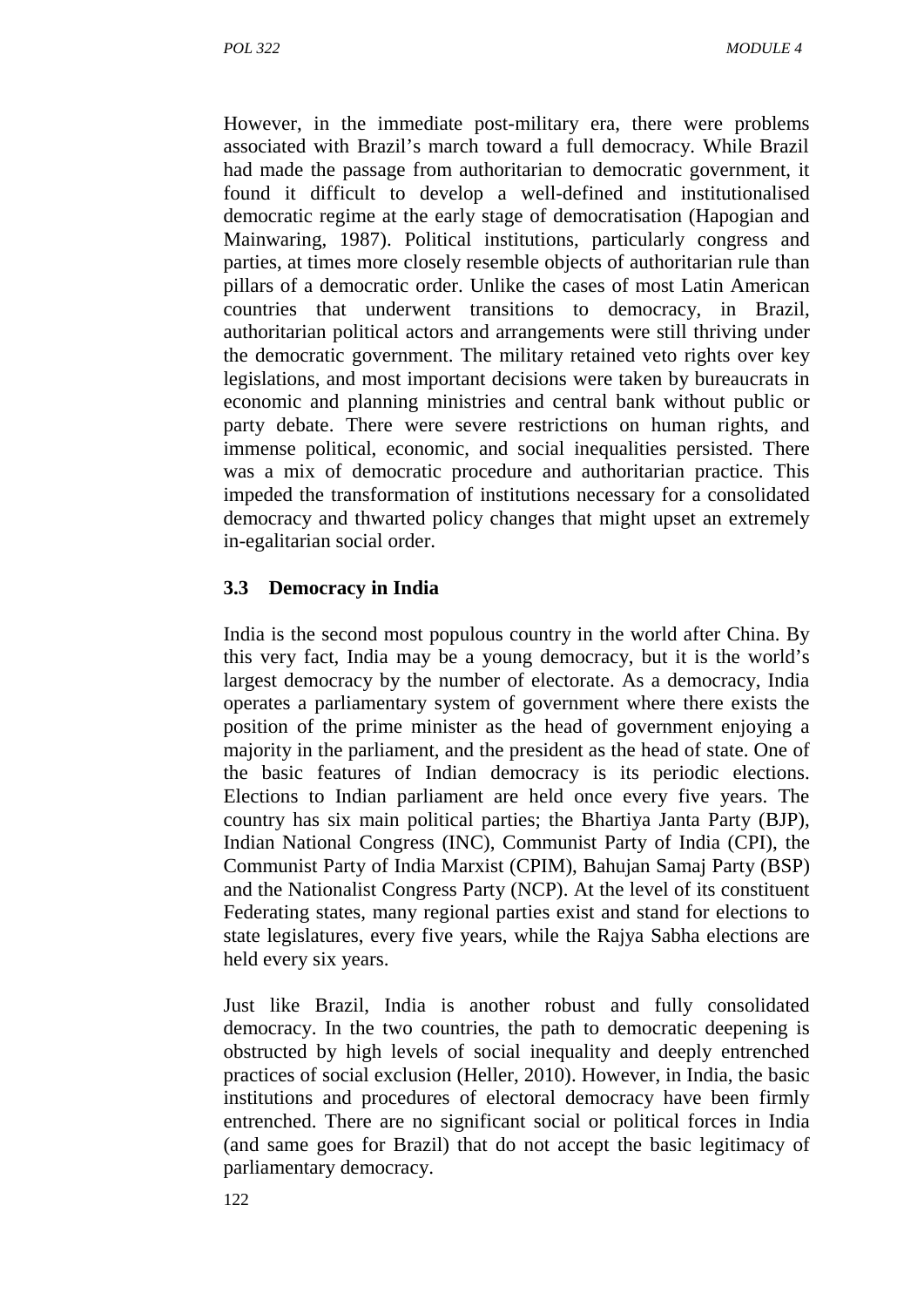Secondly, the basic principles and institutions for the rule of law, including a forceful constitution and a sovereign independent judiciary are solidly grounded, and have acted as effective and significant counterweights to excesses of political power. For instance, it is notable that formal legal procedures have been used in India to force a Prime Minister, Indira Gandhi, to leave power (Heller, 2010).

#### **Democracy in the United States of America**

One of the very core aspects of American democracy is the issue of suffrage. In America, the right of suffrage is a universal right for citizens 18years of age and older. Today, all adults, including women and men of any colour have the right to vote during elections. All states contribute to the electoral vote for President. However, the District of Columbia, and other US holdings like Puerto Rico and Guam, lack federal representation in Congress. These constituencies do not have the right to choose any political figure outside their respective areas.

The US operates a multi-party system. A*b initio*, there were no political parties in America because the Founding Fathers did not originally intend for American politics to be partisan. In fact, the first president of the US, George Washington, did not emerge from the platform of any political party and was not a member of any throughout his tenure as president. But the American two-party system later emerged from Washington's immediate circle of advisers. Today, two political parties, the Democratic Party and the Republican Party continue to dominate American politics since the American Civil War. Other smaller political parties in American democracy include; the Libertarian Party, the Green Party, and the Constitution Party.

On election and voting, unlike in some parliamentary systems, Americans vote for a specific candidate instead of directly selecting a particular political party. With a federal government, officials are elected at the federal, state and local levels. On a national (federal) level, the president is elected indirectly by the people, through an Electoral College. In modern times, the electors virtually always vote with the popular vote of their state. All members of congress and the offices at the state and local levels are directly elected.

American democracy also has a large space for different political pressure groups. These groups, otherwise known as interest pressure groups, advocate the cause of their specific constituency. Business organisations, for instance, will favour low corporate taxes and restrictions on the right to strike, whereas labour unions will support minimum wage legislation and protection for collective bargaining. Other private interest groups, such as churches and ethnic groups, are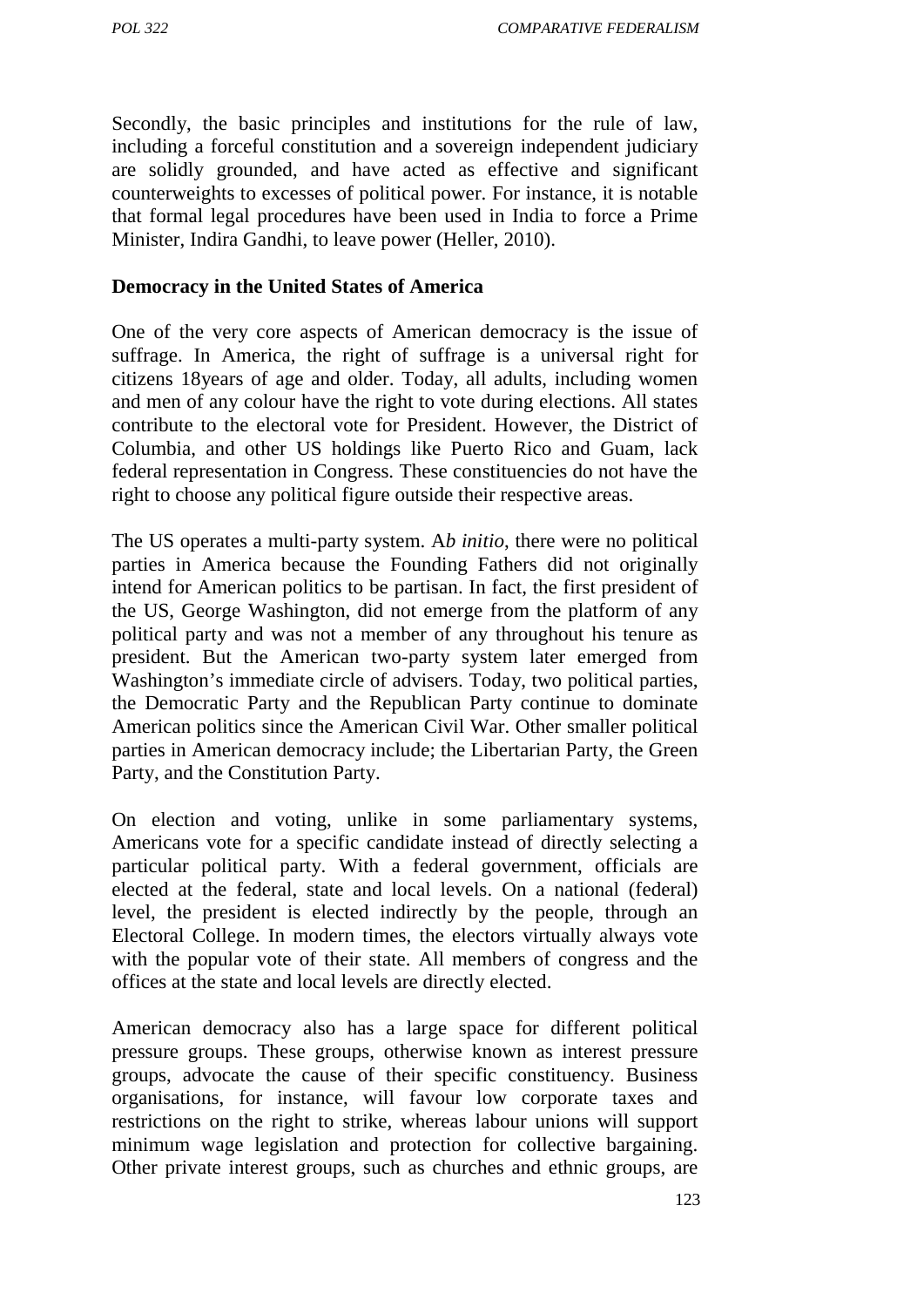more concerned about broader issues of policy that can affect their organisations or their beliefs.

It is important to note, however, that at the base of American democracy is the ideology of liberalism. To this extent, what is being practiced in the United States is liberal democracy. Liberal democracy is a form of government in which representative democracy operates under the principles of liberalism, i.e. protecting the rights of the individual, which are generally enshrined in law. It is characterised by fair, free, and competitive elections between multiple distinct political parties, a separation of powers into different branches of government, the rule of law in everyday life as part of an open society, and the equal protection of human rights, civil liberties, and political freedoms for all persons.

# **4.0 CONCLUSION**

The learning point in this unit is that democracy is one of the most important elements of federalism. It is the virtues of stability, freedom, justice, equity and fairness that democracy promotes that can sustain a federal system. Any other system other than democracy would have negative consequences on the practise of federalism.

# **5.0 SUMMARY**

It is apparent from this unit that democratic principles are universal, however, the practise of democracy differ from one country to another, as depicted in our case- studies. The differences may be as a result of any of the following factors, historical antecedents; prevailing societal values and norms; the character of the political culture of the people, etc.

## **6.0 TUTOR-MARKEDASSIGNMENTS**

- 1. Explain your understanding of democracy
- 2. Provide a brief explanation of democracy in India
- 3. Explain liberal democracy in the American context.

# **7.0 REFERENCES/FURTHER READING**

Bryce, J. (1921). Modern Democracies*.* New York: Macmillan.

- Gauba, O. (2003). An Introduction to Political Theory*.* New Delhi: Macmillan India Ltd.
- 124 Hapogian, F. & Mainwaring, S. (1987). Democracy in Brazil: Origins, Problems, Prospects‖, *Working Paper,* Kellogg